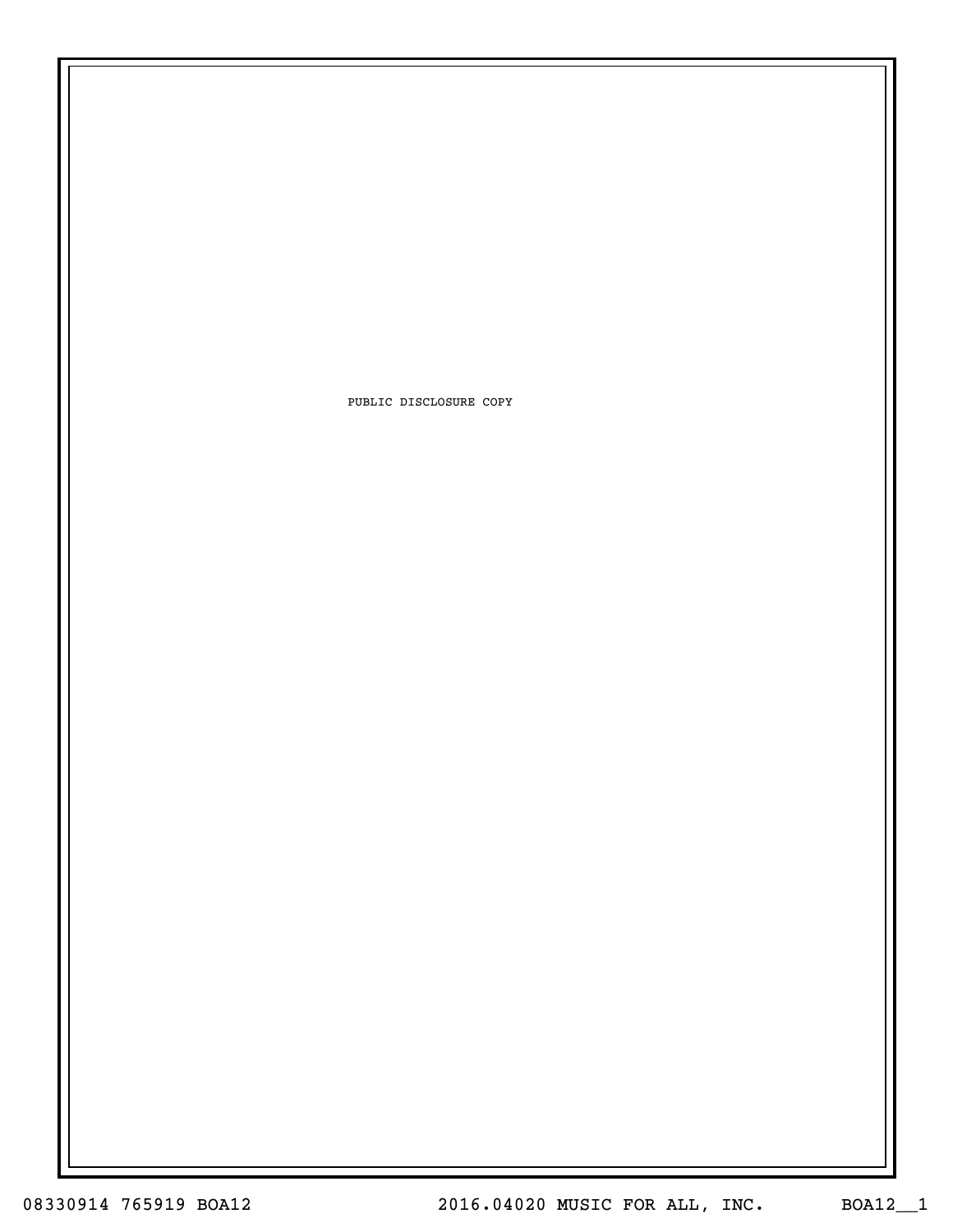| ** PUBLIC DISCLOSURE COPY ** |  |  |
|------------------------------|--|--|
|------------------------------|--|--|

OMB No. 1545-0047

**Open to Public** 

**2016**

| Form JJ |                            |
|---------|----------------------------|
|         | Department of the Treasury |

**990**

**Return of Organization Exempt From Income Tax**

**Under section 501(c), 527, or 4947(a)(1) of the Internal Revenue Code (except private foundations)**

**| Do not enter social security numbers on this form as it may be made public.**

Internal Revenue Service

|                               |                 | Information about Form 990 and its instructions is at www.irs.gov/form990. | <b>UNVIL IV LUM</b><br>Inspection |
|-------------------------------|-----------------|----------------------------------------------------------------------------|-----------------------------------|
| an an bair iraan laaninahan n | 2015<br>$MAD$ 1 | and ending FFP 38 3017                                                     |                                   |

| В                       | Check if<br>applicable: | <b>C</b> Name of organization                                                                                                                       |            | D Employer identification number                    |                                                                                |
|-------------------------|-------------------------|-----------------------------------------------------------------------------------------------------------------------------------------------------|------------|-----------------------------------------------------|--------------------------------------------------------------------------------|
|                         | Address<br>change       | MUSIC FOR ALL, INC.                                                                                                                                 |            |                                                     |                                                                                |
|                         | Name<br>change          | Doing business as                                                                                                                                   |            |                                                     | 36-3413042                                                                     |
|                         | Initial<br>return       | Number and street (or P.O. box if mail is not delivered to street address)                                                                          | Room/suite | <b>E</b> Telephone number                           |                                                                                |
|                         | Final<br>return/        | 39 WEST JACKSON PLACE                                                                                                                               | 150        |                                                     | $317 - 636 - 2263$                                                             |
|                         | termin-<br>ated         | City or town, state or province, country, and ZIP or foreign postal code                                                                            |            | G Gross receipts \$                                 | 9.393.870.                                                                     |
|                         | Amended<br>return       | INDIANAPOLIS, IN 46225                                                                                                                              |            | $H(a)$ is this a group return                       |                                                                                |
|                         | Applica-<br>tion        | F Name and address of principal officer: ERIC MARTIN                                                                                                |            | for subordinates?  [                                | $Yes \quad X \quad No$                                                         |
|                         | pending                 | SAME AS C ABOVE                                                                                                                                     |            | $H(b)$ Are all subordinates included? $\Box$ Yes    | <b>No</b>                                                                      |
|                         |                         | Tax-exempt status: $X \ 501(c)(3)$<br>$\sqrt{\frac{1}{1}}$ (insert no.)<br>$4947(a)(1)$ or<br>$501(c)$ (                                            | 527        |                                                     | If "No," attach a list. (see instructions)                                     |
|                         |                         | J Website: > WWW.MUSICFORALL.ORG                                                                                                                    |            | $H(c)$ Group exemption number $\blacktriangleright$ |                                                                                |
|                         |                         | Other $\blacktriangleright$<br><b>K</b> Form of organization: $\boxed{\textbf{x}}$ Corporation<br>Trust<br>Association                              |            | L Year of formation: 1985                           | M State of legal domicile: IN                                                  |
|                         | Part I                  | Summary                                                                                                                                             |            |                                                     |                                                                                |
|                         | 1.                      | Briefly describe the organization's mission or most significant activities: MUSIC FOR ALL'S MISSION IS TO                                           |            |                                                     |                                                                                |
|                         |                         | CREATE PROVIDE AND EXPAND POSITIVELY LIFE-CHANGING(CONT'D ON SCH O)                                                                                 |            |                                                     |                                                                                |
|                         | $\mathbf{2}$            | Check this box $\blacktriangleright$ $\blacksquare$ if the organization discontinued its operations or disposed of more than 25% of its net assets. |            |                                                     |                                                                                |
|                         | 3                       | Number of voting members of the governing body (Part VI, line 1a)                                                                                   |            | 3                                                   | 16                                                                             |
|                         | 4                       |                                                                                                                                                     |            | $\overline{\mathbf{4}}$                             | 14                                                                             |
|                         | 5                       |                                                                                                                                                     |            | 5                                                   | 38                                                                             |
|                         |                         |                                                                                                                                                     |            | 6                                                   | 1875                                                                           |
| Activities & Governance |                         |                                                                                                                                                     |            | 7a                                                  | 39,275.                                                                        |
|                         |                         |                                                                                                                                                     |            | 7b                                                  | $-721.$                                                                        |
|                         |                         |                                                                                                                                                     |            | <b>Prior Year</b>                                   | <b>Current Year</b>                                                            |
|                         | 8                       | Contributions and grants (Part VIII, line 1h)                                                                                                       |            | 278,888.                                            | 284,610.                                                                       |
|                         | 9                       | Program service revenue (Part VIII, line 2q)                                                                                                        |            | 5,650,515.                                          | 7,400,370.                                                                     |
| Revenue                 | 10                      |                                                                                                                                                     |            | 308.                                                | 756.                                                                           |
|                         | 11                      | Other revenue (Part VIII, column (A), lines 5, 6d, 8c, 9c, 10c, and 11e)                                                                            |            | 1,266,841.                                          | 1,442,797.                                                                     |
|                         | 12                      | Total revenue - add lines 8 through 11 (must equal Part VIII, column (A), line 12)                                                                  |            | 7,196,552.                                          | 9,128,533.                                                                     |
|                         | 13                      | Grants and similar amounts paid (Part IX, column (A), lines 1-3)                                                                                    |            | $\mathbf{0}$ .                                      | $\mathbf{0}$ .                                                                 |
|                         | 14                      | Benefits paid to or for members (Part IX, column (A), line 4)                                                                                       |            | $\mathbf{0}$ .                                      | 0.                                                                             |
|                         | 15                      | Salaries, other compensation, employee benefits (Part IX, column (A), lines 5-10)                                                                   |            | 1,596,704.                                          | 1,856,266.                                                                     |
|                         |                         |                                                                                                                                                     |            | $\mathbf{0}$ .                                      | 0.                                                                             |
|                         |                         |                                                                                                                                                     |            |                                                     |                                                                                |
|                         |                         | 211,018.<br><b>b</b> Total fundraising expenses (Part IX, column (D), line 25)<br>$\blacktriangleright$ and $\blacktriangleright$                   |            |                                                     |                                                                                |
| Expenses                |                         |                                                                                                                                                     |            | 5,831,238.                                          |                                                                                |
|                         | 18                      | Total expenses. Add lines 13-17 (must equal Part IX, column (A), line 25)                                                                           |            | 7,427,942.                                          |                                                                                |
|                         | 19                      |                                                                                                                                                     |            | $-231,390.$                                         |                                                                                |
|                         |                         |                                                                                                                                                     |            | <b>Beginning of Current Year</b>                    | <b>End of Year</b>                                                             |
| ăğ<br>sets              | 20                      | Total assets (Part X, line 16)                                                                                                                      |            | 3,721,203.                                          |                                                                                |
|                         | 21                      | Total liabilities (Part X, line 26)                                                                                                                 |            | 3,098,055.                                          | 7,159,689.<br>9,015,955.<br>112,578.<br>4,918,878.<br>4, 183, 152.<br>735.726. |

Under penalties of perjury, I declare that I have examined this return, including accompanying schedules and statements, and to the best of my knowledge and belief, it is true, correct, and complete. Declaration of preparer (other than officer) is based on all information of which preparer has any knowledge.

| Sign     | Signature of officer                 |                                                                                   |                                                                                                                                                                                                                                   |      | Date |                                  |                   |    |
|----------|--------------------------------------|-----------------------------------------------------------------------------------|-----------------------------------------------------------------------------------------------------------------------------------------------------------------------------------------------------------------------------------|------|------|----------------------------------|-------------------|----|
| Here     |                                      | ERIC MARTIN, PRESIDENT AND CEO                                                    |                                                                                                                                                                                                                                   |      |      |                                  |                   |    |
|          |                                      | Type or print name and title                                                      |                                                                                                                                                                                                                                   |      |      |                                  |                   |    |
|          | Print/Type preparer's name           |                                                                                   | Preparer's signature                                                                                                                                                                                                              | Date |      | Check                            | PTIN              |    |
| Paid     | AMANDA MEKO, CPA                     |                                                                                   |                                                                                                                                                                                                                                   |      |      | self-employed                    | P01062615         |    |
| Preparer |                                      | Firm's name GREENWALT CPAS, INC.                                                  |                                                                                                                                                                                                                                   |      |      | Firm's $EIN \blacktriangleright$ | 35-1489521        |    |
| Use Only | Firm's address $\blacktriangleright$ | 5342 WEST VERMONT STREET                                                          |                                                                                                                                                                                                                                   |      |      |                                  |                   |    |
|          |                                      | INDIANAPOLIS, IN 46224                                                            |                                                                                                                                                                                                                                   |      |      | Phone no. 317-241-2999           |                   |    |
|          |                                      | May the IRS discuss this return with the preparer shown above? (see instructions) |                                                                                                                                                                                                                                   |      |      |                                  | x<br><b>Yes</b>   | No |
|          |                                      |                                                                                   | $\mathbf{r}$ . The contract of the contract of the contract of the contract of the contract of the contract of the contract of the contract of the contract of the contract of the contract of the contract of the contract of th |      |      |                                  | $\sim$ 000 $\sim$ |    |

632001 11-11-16 **For Paperwork Reduction Act Notice, see the separate instructions.** LHA Form (2016) SEE SCHEDULE O FOR ORGANIZATION MISSION STATEMENT CONTINUATION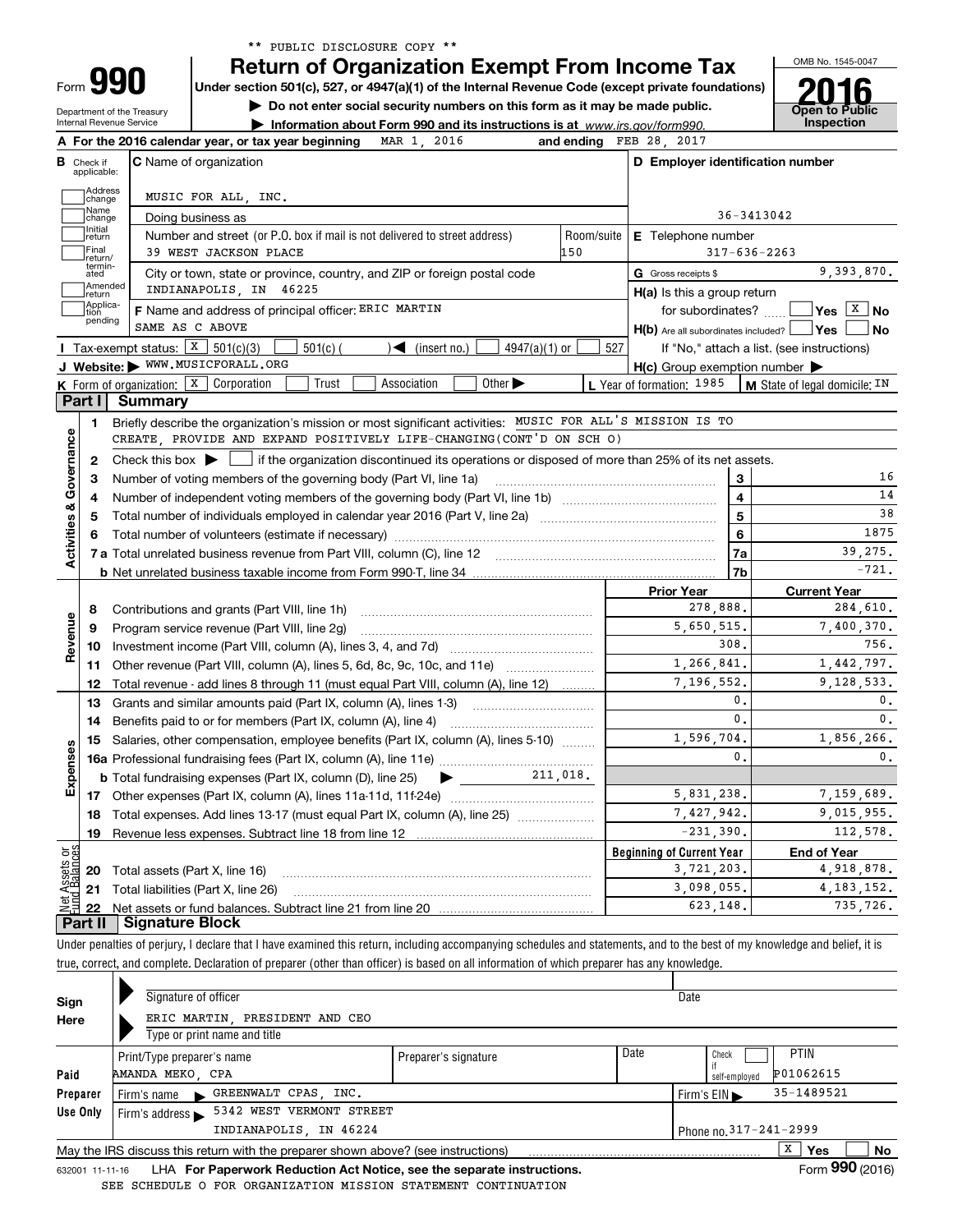|              | <b>Part III Statement of Program Service Accomplishments</b>                                                                                                                           |                                                      |
|--------------|----------------------------------------------------------------------------------------------------------------------------------------------------------------------------------------|------------------------------------------------------|
|              |                                                                                                                                                                                        | x                                                    |
| 1            | Briefly describe the organization's mission:                                                                                                                                           |                                                      |
|              | THE MISSION OF MUSIC FOR ALL IS TO CREATE, PROVIDE AND EXPAND                                                                                                                          |                                                      |
|              | POSITIVELY LIFE-CHANGING EXPERIENCES THROUGH MUSIC FOR ALL.                                                                                                                            |                                                      |
|              | CONTINUED ON SCHEDULE O                                                                                                                                                                |                                                      |
| $\mathbf{2}$ | Did the organization undertake any significant program services during the year which were not listed on the                                                                           |                                                      |
|              |                                                                                                                                                                                        | $\sqrt{}$ Yes $\sqrt{X}$ No                          |
|              | If "Yes," describe these new services on Schedule O.                                                                                                                                   |                                                      |
| 3            | Did the organization cease conducting, or make significant changes in how it conducts, any program services?<br>If "Yes," describe these changes on Schedule O.                        | $\overline{\mathsf{Yes}}$ $\overline{\mathsf{X}}$ No |
| 4            | Describe the organization's program service accomplishments for each of its three largest program services, as measured by expenses.                                                   |                                                      |
|              | Section 501(c)(3) and 501(c)(4) organizations are required to report the amount of grants and allocations to others, the total expenses, and                                           |                                                      |
|              | revenue, if any, for each program service reported.                                                                                                                                    |                                                      |
| 4a           | $\frac{1}{2}$ (Code: $\frac{1}{2}$ ) (Expenses \$ 3, 342, 834. including grants of \$<br>$\angle$ (Revenue \$                                                                          | 5,079,312.                                           |
|              | BANDS OF AMERICA GRAND NATIONAL CHAMPIONSHIPS, INDIANAPOLIS, INDIANA,                                                                                                                  |                                                      |
|              | LUCAS OIL STADIUM. NATIONAL CHAMPIONSHIP FOR HIGH SCHOOL MARCHING                                                                                                                      |                                                      |
|              | BANDS, INDIANAPOLIS MARCHING BAND TOURNAMENT, FUTURE MUSIC EDUCATOR                                                                                                                    |                                                      |
|              | WORKSHOP SCHOOL ADMINISTRATOR WORKSHOP JUDGING CLINICS AND STUDENT                                                                                                                     |                                                      |
|              | LEADERSHIP WORKSHOP.                                                                                                                                                                   |                                                      |
|              |                                                                                                                                                                                        |                                                      |
|              | PARTICIPANTS SERVED: 17 264 STUDENTS FROM 105 SCHOOLS. TOTAL PROGRAM                                                                                                                   |                                                      |
|              | ATTENDANCE: 98,408                                                                                                                                                                     |                                                      |
|              | SERIES OF 20 BANDS OF AMERICA SUPER REGIONAL AND REGIONAL CHAMPIONSHIPS                                                                                                                |                                                      |
|              | HELD IN: POWDER SPRINGS, GA; MONROEVILLE, PA; MCALLEN, TX; AUSTIN, TX;                                                                                                                 |                                                      |
|              | CLARKSVILLE, TN; DAYTON, OH; CONROE, TX; TOLEDO, OH; JACKSONVILLE, AL;                                                                                                                 |                                                      |
| 4b           | 2,022,521. including grants of \$<br>$\begin{pmatrix} \text{Code:} & \text{I} & \text{I} \end{pmatrix}$ $\begin{pmatrix} \text{Expenses $} \end{pmatrix}$                              | 1,669,078.<br>$\sqrt{2}$ (Revenue \$                 |
|              | MUSIC FOR ALL NATIONAL FESTIVAL, INDIANAPOLIS, INDIANA. FESTIVAL FOR                                                                                                                   |                                                      |
|              | MIDDLE SCHOOL AND HIGH SCHOOL CONCERT BANDS, ORCHESTRAS, PERCUSSION                                                                                                                    |                                                      |
|              | ENSEMBLES, CHAMBER ENSEMBLES, AND THREE NATIONAL HONOR ENSEMBLES,                                                                                                                      |                                                      |
|              | INDIANAPOLIS, INDIANA. PROGRAMS PRESENTED AT THE MUSIC FOR ALL                                                                                                                         |                                                      |
|              | NATIONAL FESTIVAL INCLUDE:                                                                                                                                                             |                                                      |
|              | -NATIONAL CONCERT BAND FESTIVAL (26 HIGH SCHOOL CONCERT BANDS)                                                                                                                         |                                                      |
|              | ORCHESTRA AMERICA NATIONAL FESTIVAL (2 HIGH SCHOOL ORCHESTRAS)                                                                                                                         |                                                      |
|              | -SANDY FELDSTEIN NATIONAL PERCUSSION FESTIVAL (12 PERCUSSION ENSEMBLES)                                                                                                                |                                                      |
|              | -MIDDLE SCHOOL NATIONAL FESTIVAL (5 MIDDLE SCHOOL CONCERT BANDS)                                                                                                                       |                                                      |
|              | -CHAMBER MUSIC NATIONAL FESTIVAL (11 CHAMBER ENSEMBLES)                                                                                                                                |                                                      |
|              | -HONOR BAND OF AMERICA                                                                                                                                                                 |                                                      |
| 4c           | $\left(\text{Code:}\begin{array}{c} \text{Code:} \end{array}\right)$ $\left(\text{Expenses $}\begin{array}{c} \text{Expenses $}\end{array}\right)$ $1,532,202.$ including grants of \$ | (Revenue \$ 1, 379, 332.)                            |
|              | MUSIC FOR ALL SUMMER SYMPOSIUM, MUNCIE, INDIANA, BALL STATE UNIVERSITY.                                                                                                                |                                                      |
|              | NATIONAL MUSIC CAMP FOR MIDDLE SCHOOL AND HIGH SCHOOL STUDENTS.                                                                                                                        |                                                      |
|              | TEACHERS, AND MUSIC PARENTS AND BOOSTERS. CURRICULUM OPTIONS INCLUDE                                                                                                                   |                                                      |
|              | TEACHER ACADEMIES FOR HIGH SCHOOL AND MIDDLE SCHOOL TEACHERS,                                                                                                                          |                                                      |
|              | PERCUSSION INSTRUCTORS, COLOR GUARD INSTRUCTORS, YOUNG TEACHERS, AND                                                                                                                   |                                                      |
|              | COLLEGIATE MUSIC STUDENTS. STUDENT DIVISIONS INCLUDE MARCHING BAND,                                                                                                                    |                                                      |
|              | JAZZ BAND, CONCERT BAND, DRUM MAJOR INSTITUTE, COLOR GUARD, PERCUSSION,                                                                                                                |                                                      |
|              | ORCHESTRA, AND LEADERSHIP. PARENTS AND MUSIC BOOSTERS HAVE THE                                                                                                                         |                                                      |
|              | OPPORTUNITY TO PARTICIPATE IN THE MUSIC PARENT/BOOSTER INSTITUTE DURING                                                                                                                |                                                      |
|              | THE SYMPOSIUM.                                                                                                                                                                         |                                                      |
|              | PARTICIPANTS SERVED: 1,497 STUDENTS, 309 TEACHERS AND PARENTS/MUSIC                                                                                                                    |                                                      |
|              | 4d Other program services (Describe in Schedule O.)                                                                                                                                    |                                                      |
|              | 1, 343, 269. including grants of \$<br>(Expenses \$<br>) (Revenue \$                                                                                                                   | $1,000,831.$ )                                       |
|              |                                                                                                                                                                                        |                                                      |
|              | 8,240,826.<br>4e Total program service expenses                                                                                                                                        |                                                      |
|              |                                                                                                                                                                                        | Form 990 (2016)                                      |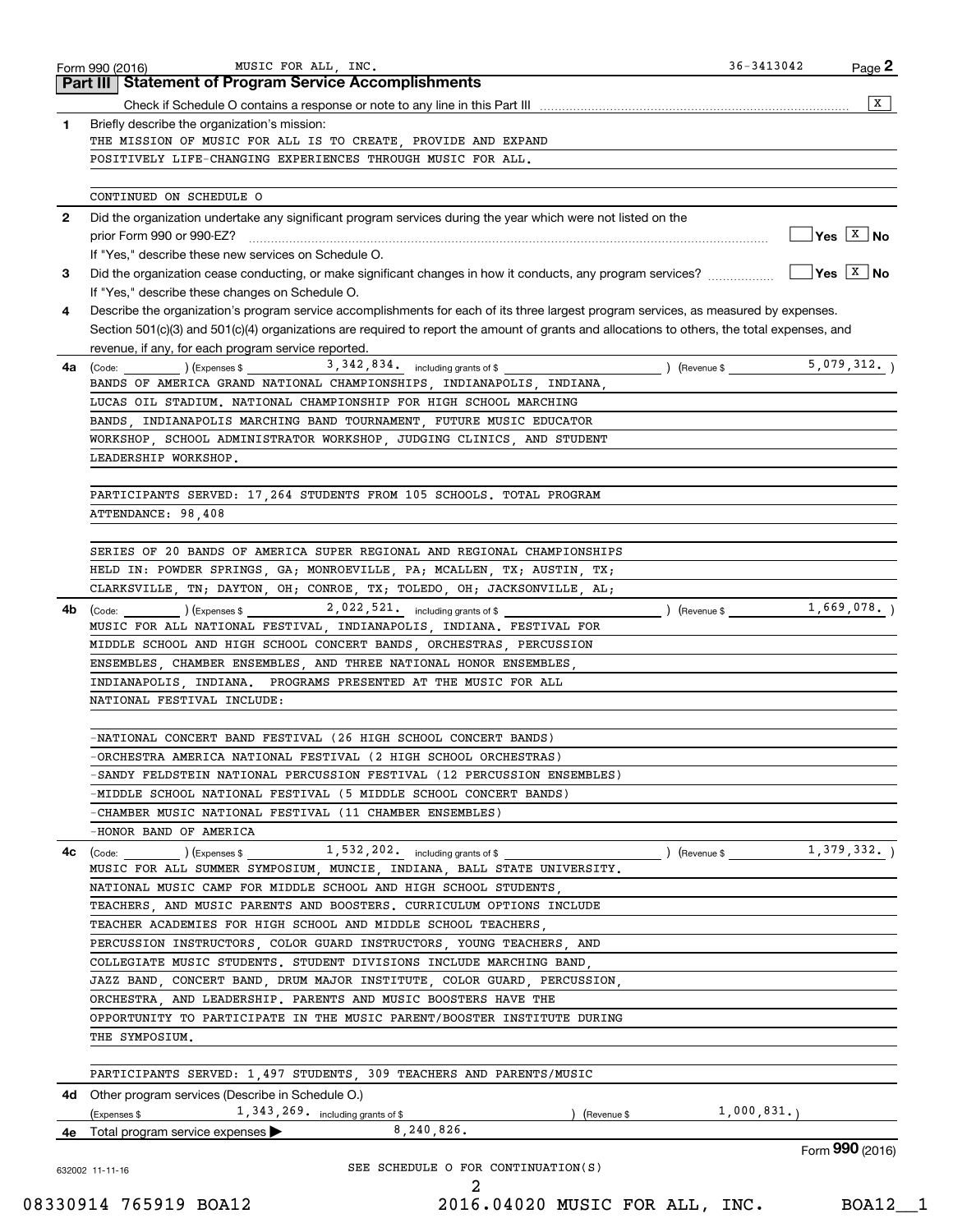| Form 990 (2016) |  |  |
|-----------------|--|--|

|     | MUSIC FOR ALL, INC.<br>36-3413042<br>Form 990 (2016)                                                                                 |                          |     | Page $3$ |
|-----|--------------------------------------------------------------------------------------------------------------------------------------|--------------------------|-----|----------|
|     | <b>Checklist of Required Schedules</b><br>Part IV                                                                                    |                          |     |          |
|     |                                                                                                                                      |                          | Yes | No       |
| 1.  | Is the organization described in section $501(c)(3)$ or $4947(a)(1)$ (other than a private foundation)?                              |                          |     |          |
|     |                                                                                                                                      | 1                        | х   |          |
| 2   |                                                                                                                                      | $\mathbf{2}$             | X   |          |
| 3   | Did the organization engage in direct or indirect political campaign activities on behalf of or in opposition to candidates for      |                          |     |          |
|     |                                                                                                                                      | 3                        |     | х        |
| 4   | Section 501(c)(3) organizations. Did the organization engage in lobbying activities, or have a section 501(h) election in effect     |                          |     |          |
|     |                                                                                                                                      | 4                        |     | х        |
| 5   | Is the organization a section 501(c)(4), 501(c)(5), or 501(c)(6) organization that receives membership dues, assessments, or         |                          |     |          |
|     |                                                                                                                                      | 5                        |     | х        |
| 6   | Did the organization maintain any donor advised funds or any similar funds or accounts for which donors have the right to            |                          |     |          |
|     | provide advice on the distribution or investment of amounts in such funds or accounts? If "Yes," complete Schedule D, Part I         | 6                        |     | х        |
| 7   | Did the organization receive or hold a conservation easement, including easements to preserve open space,                            |                          |     |          |
|     |                                                                                                                                      | $\overline{\phantom{a}}$ |     | х        |
| 8   | Did the organization maintain collections of works of art, historical treasures, or other similar assets? If "Yes," complete         |                          |     |          |
|     |                                                                                                                                      | 8                        |     | х        |
| 9   | Did the organization report an amount in Part X, line 21, for escrow or custodial account liability, serve as a custodian for        |                          |     |          |
|     | amounts not listed in Part X; or provide credit counseling, debt management, credit repair, or debt negotiation services?            |                          |     |          |
|     | If "Yes." complete Schedule D, Part IV                                                                                               | 9                        |     | х        |
| 10  | Did the organization, directly or through a related organization, hold assets in temporarily restricted endowments, permanent        |                          |     |          |
|     |                                                                                                                                      | 10                       | х   |          |
| 11  | If the organization's answer to any of the following questions is "Yes," then complete Schedule D, Parts VI, VII, VIII, IX, or X     |                          |     |          |
|     | as applicable.                                                                                                                       |                          |     |          |
|     | a Did the organization report an amount for land, buildings, and equipment in Part X, line 10? If "Yes," complete Schedule D,        |                          |     |          |
|     |                                                                                                                                      | 11a                      | х   |          |
|     | <b>b</b> Did the organization report an amount for investments - other securities in Part X, line 12 that is 5% or more of its total |                          |     |          |
|     |                                                                                                                                      | 11b                      |     | х        |
|     |                                                                                                                                      |                          |     |          |
|     | c Did the organization report an amount for investments - program related in Part X, line 13 that is 5% or more of its total         |                          |     | х        |
|     |                                                                                                                                      | 11c                      |     |          |
|     | d Did the organization report an amount for other assets in Part X, line 15 that is 5% or more of its total assets reported in       |                          |     | х        |
|     |                                                                                                                                      | 11d                      | х   |          |
|     | e Did the organization report an amount for other liabilities in Part X, line 25? If "Yes," complete Schedule D, Part X              | <b>11e</b>               |     |          |
| f   | Did the organization's separate or consolidated financial statements for the tax year include a footnote that addresses              |                          |     | х        |
|     | the organization's liability for uncertain tax positions under FIN 48 (ASC 740)? If "Yes," complete Schedule D, Part X               | 11f                      |     |          |
|     | 12a Did the organization obtain separate, independent audited financial statements for the tax year? If "Yes," complete              |                          |     | х        |
|     |                                                                                                                                      | 12a                      |     |          |
|     | <b>b</b> Was the organization included in consolidated, independent audited financial statements for the tax year?                   |                          |     |          |
|     | If "Yes," and if the organization answered "No" to line 12a, then completing Schedule D, Parts XI and XII is optional manum          | 12 <sub>b</sub>          | х   |          |
| 13  |                                                                                                                                      | 13                       |     | Χ        |
| 14a | Did the organization maintain an office, employees, or agents outside of the United States?                                          | 14a                      |     | х        |
|     | <b>b</b> Did the organization have aggregate revenues or expenses of more than \$10,000 from grantmaking, fundraising, business,     |                          |     |          |
|     | investment, and program service activities outside the United States, or aggregate foreign investments valued at \$100,000           |                          |     |          |
|     |                                                                                                                                      | 14b                      |     | х        |
| 15  | Did the organization report on Part IX, column (A), line 3, more than \$5,000 of grants or other assistance to or for any            |                          |     |          |
|     |                                                                                                                                      | 15                       |     | х        |
| 16  | Did the organization report on Part IX, column (A), line 3, more than \$5,000 of aggregate grants or other assistance to             |                          |     |          |
|     |                                                                                                                                      | 16                       |     | х        |
| 17  | Did the organization report a total of more than \$15,000 of expenses for professional fundraising services on Part IX,              |                          |     |          |
|     |                                                                                                                                      | 17                       |     | Χ        |
| 18  | Did the organization report more than \$15,000 total of fundraising event gross income and contributions on Part VIII, lines         |                          |     |          |
|     |                                                                                                                                      | 18                       |     | х        |
| 19  | Did the organization report more than \$15,000 of gross income from gaming activities on Part VIII, line 9a? If "Yes."               |                          |     |          |
|     |                                                                                                                                      | 19                       |     | х        |

Form (2016) **990**

632003 11-11-16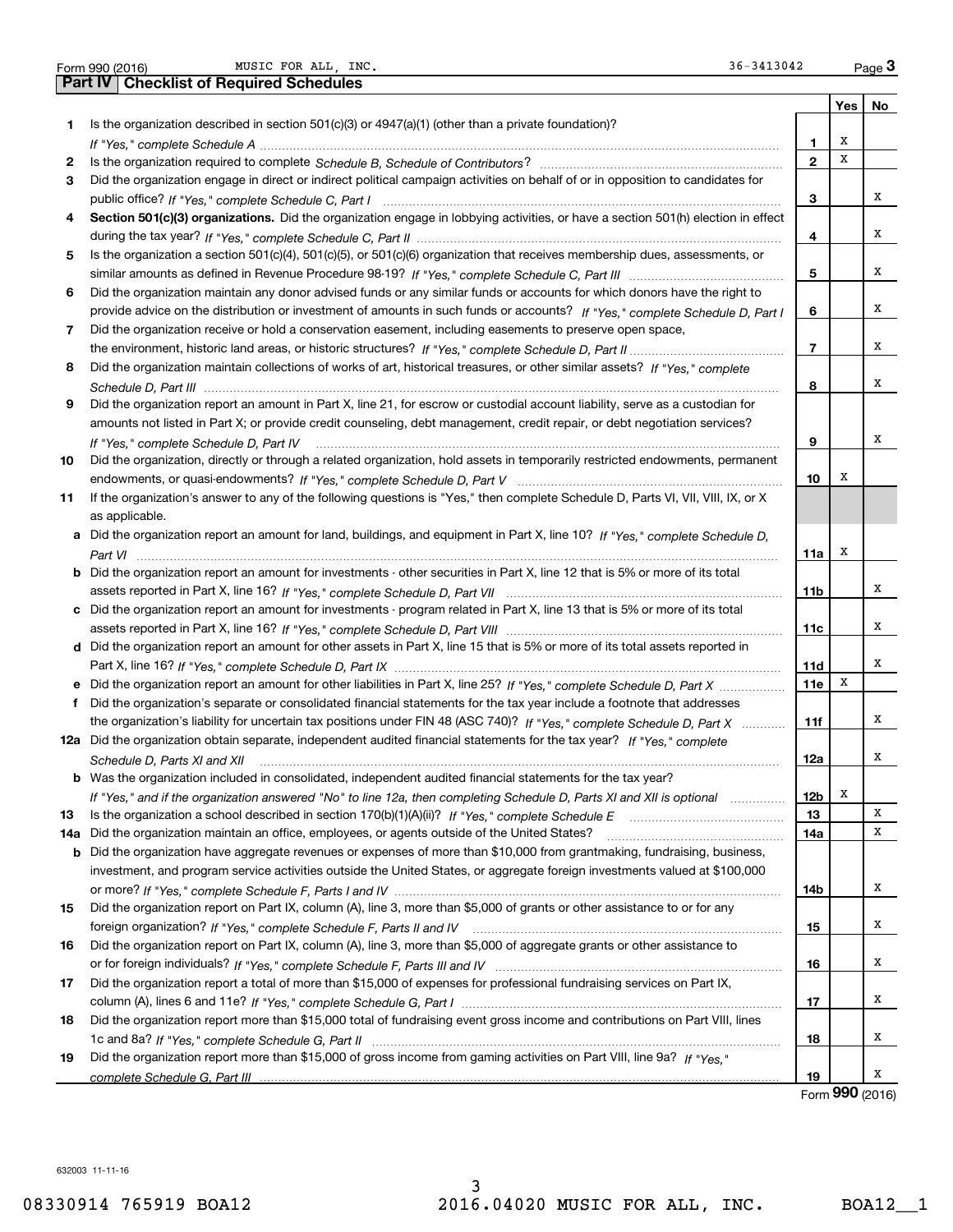|    | 36-3413042<br>MUSIC FOR ALL, INC.<br>Form 990 (2016)                                                                              |                 |     | Page 4          |
|----|-----------------------------------------------------------------------------------------------------------------------------------|-----------------|-----|-----------------|
|    | Part IV   Checklist of Required Schedules (continued)                                                                             |                 |     |                 |
|    |                                                                                                                                   |                 | Yes | No              |
|    |                                                                                                                                   | 20a             |     | х               |
|    | b If "Yes" to line 20a, did the organization attach a copy of its audited financial statements to this return?                    | 20 <sub>b</sub> |     |                 |
| 21 | Did the organization report more than \$5,000 of grants or other assistance to any domestic organization or                       |                 |     |                 |
|    |                                                                                                                                   | 21              |     | x               |
| 22 | Did the organization report more than \$5,000 of grants or other assistance to or for domestic individuals on                     |                 |     |                 |
|    |                                                                                                                                   | 22              |     | х               |
| 23 | Did the organization answer "Yes" to Part VII, Section A, line 3, 4, or 5 about compensation of the organization's current        |                 |     |                 |
|    | and former officers, directors, trustees, key employees, and highest compensated employees? If "Yes," complete                    |                 |     |                 |
|    |                                                                                                                                   | 23              | Х   |                 |
|    | 24a Did the organization have a tax-exempt bond issue with an outstanding principal amount of more than \$100,000 as of the       |                 |     |                 |
|    | last day of the year, that was issued after December 31, 2002? If "Yes," answer lines 24b through 24d and complete                |                 |     |                 |
|    | Schedule K. If "No", go to line 25a                                                                                               | 24a             |     | Χ               |
|    | <b>b</b> Did the organization invest any proceeds of tax-exempt bonds beyond a temporary period exception?                        | 24b             |     |                 |
| с  | Did the organization maintain an escrow account other than a refunding escrow at any time during the year to defease              |                 |     |                 |
|    |                                                                                                                                   | 24c             |     |                 |
|    | d Did the organization act as an "on behalf of" issuer for bonds outstanding at any time during the year?                         | 24d             |     |                 |
|    | 25a Section 501(c)(3), 501(c)(4), and 501(c)(29) organizations. Did the organization engage in an excess benefit                  |                 |     |                 |
|    |                                                                                                                                   | 25a             |     | х               |
|    | b Is the organization aware that it engaged in an excess benefit transaction with a disqualified person in a prior year, and      |                 |     |                 |
|    | that the transaction has not been reported on any of the organization's prior Forms 990 or 990-EZ? If "Yes," complete             |                 |     |                 |
|    | Schedule L, Part I                                                                                                                | 25b             |     | Х               |
| 26 | Did the organization report any amount on Part X, line 5, 6, or 22 for receivables from or payables to any current or             |                 |     |                 |
|    | former officers, directors, trustees, key employees, highest compensated employees, or disqualified persons? If "Yes."            |                 |     |                 |
|    | complete Schedule L, Part II                                                                                                      | 26              |     | Х               |
| 27 | Did the organization provide a grant or other assistance to an officer, director, trustee, key employee, substantial              |                 |     |                 |
|    | contributor or employee thereof, a grant selection committee member, or to a 35% controlled entity or family member               |                 |     |                 |
|    |                                                                                                                                   | 27              |     | х               |
| 28 | Was the organization a party to a business transaction with one of the following parties (see Schedule L, Part IV                 |                 |     |                 |
|    | instructions for applicable filing thresholds, conditions, and exceptions):                                                       |                 |     |                 |
|    | a A current or former officer, director, trustee, or key employee? If "Yes," complete Schedule L, Part IV                         | 28a             | х   |                 |
|    | b A family member of a current or former officer, director, trustee, or key employee? If "Yes," complete Schedule L, Part IV      | 28 <sub>b</sub> |     | X               |
|    | c An entity of which a current or former officer, director, trustee, or key employee (or a family member thereof) was an officer, |                 |     |                 |
|    |                                                                                                                                   | 28c             | Х   |                 |
| 29 |                                                                                                                                   | 29              |     | X               |
| 30 | Did the organization receive contributions of art, historical treasures, or other similar assets, or qualified conservation       |                 |     |                 |
|    |                                                                                                                                   | 30              |     | х               |
| 31 | Did the organization liquidate, terminate, or dissolve and cease operations?                                                      |                 |     |                 |
|    |                                                                                                                                   | 31              |     | х               |
| 32 | Did the organization sell, exchange, dispose of, or transfer more than 25% of its net assets? If "Yes," complete                  |                 |     |                 |
|    |                                                                                                                                   | 32              |     | х               |
| 33 | Did the organization own 100% of an entity disregarded as separate from the organization under Regulations                        |                 |     |                 |
|    |                                                                                                                                   | 33              |     | х               |
| 34 | Was the organization related to any tax-exempt or taxable entity? If "Yes," complete Schedule R, Part II, III, or IV, and         |                 |     |                 |
|    |                                                                                                                                   | 34              | Х   |                 |
|    |                                                                                                                                   | 35a             | х   |                 |
|    | b If "Yes" to line 35a, did the organization receive any payment from or engage in any transaction with a controlled entity       |                 |     |                 |
|    |                                                                                                                                   | 35b             | х   |                 |
| 36 | Section 501(c)(3) organizations. Did the organization make any transfers to an exempt non-charitable related organization?        |                 |     |                 |
|    |                                                                                                                                   | 36              |     | х               |
| 37 | Did the organization conduct more than 5% of its activities through an entity that is not a related organization                  |                 |     |                 |
|    |                                                                                                                                   | 37              |     | х               |
| 38 | Did the organization complete Schedule O and provide explanations in Schedule O for Part VI, lines 11b and 19?                    |                 |     |                 |
|    |                                                                                                                                   | 38              | х   |                 |
|    |                                                                                                                                   |                 |     | Form 990 (2016) |

632004 11-11-16

4 08330914 765919 BOA12 2016.04020 MUSIC FOR ALL, INC. BOA12\_1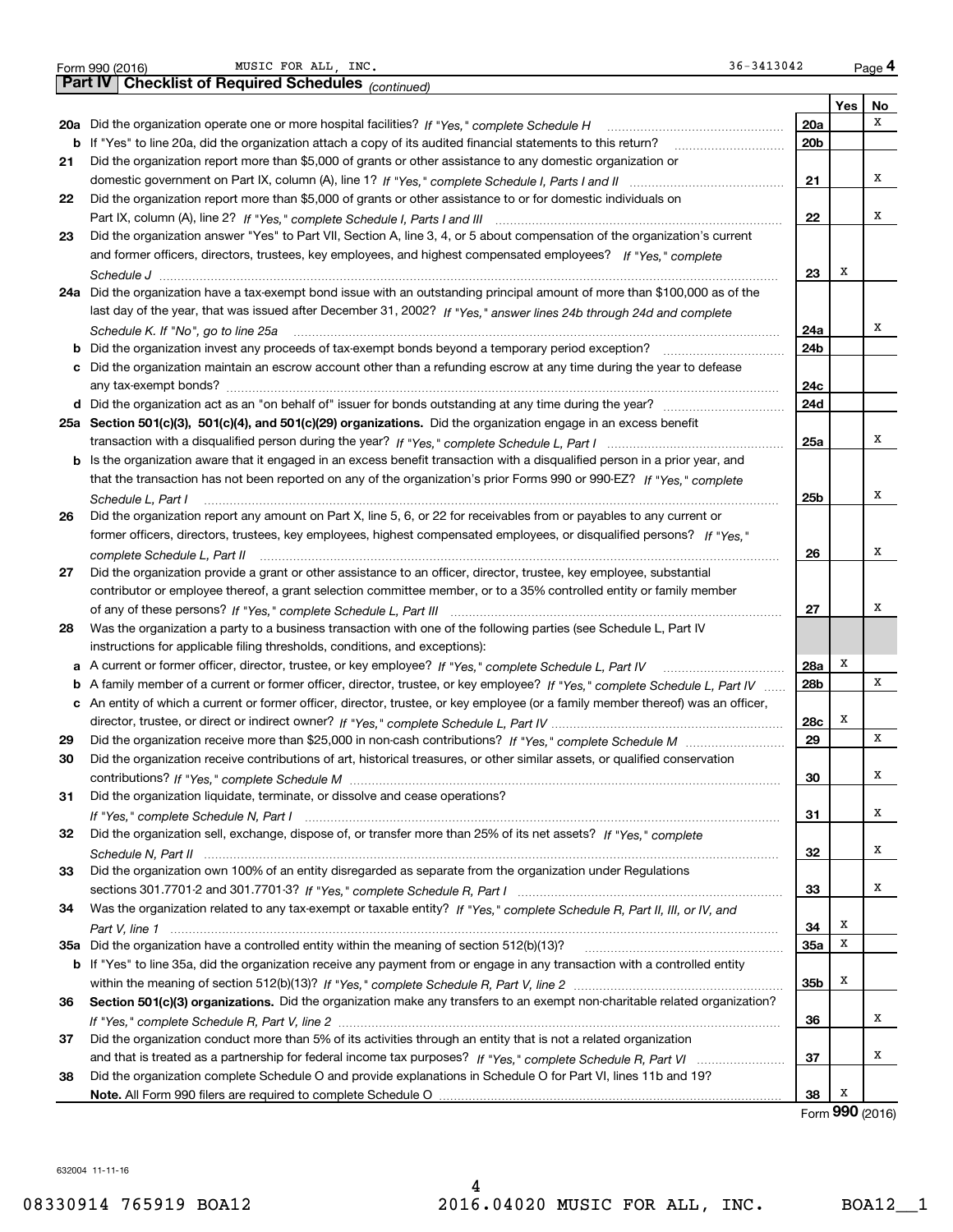|               | $36 - 3413042$<br>MUSIC FOR ALL, INC.<br>Form 990 (2016)                                                                                                                                 |                 |     | $_{\text{Page}}$ 5       |
|---------------|------------------------------------------------------------------------------------------------------------------------------------------------------------------------------------------|-----------------|-----|--------------------------|
| <b>Part V</b> | <b>Statements Regarding Other IRS Filings and Tax Compliance</b>                                                                                                                         |                 |     |                          |
|               | Check if Schedule O contains a response or note to any line in this Part V                                                                                                               |                 |     |                          |
|               |                                                                                                                                                                                          |                 | Yes | No                       |
| 1a            | 298<br>Enter the number reported in Box 3 of Form 1096. Enter -0- if not applicable <i>manumeraness</i><br>1a                                                                            |                 |     |                          |
| b             | 1 <sub>b</sub><br>Enter the number of Forms W-2G included in line 1a. Enter -0- if not applicable                                                                                        | 0               |     |                          |
| c             | Did the organization comply with backup withholding rules for reportable payments to vendors and reportable gaming                                                                       |                 |     |                          |
|               |                                                                                                                                                                                          | 1c              | Х   |                          |
|               | 2a Enter the number of employees reported on Form W-3, Transmittal of Wage and Tax Statements,                                                                                           |                 |     |                          |
|               | 38<br>filed for the calendar year ending with or within the year covered by this return<br>2a                                                                                            |                 |     |                          |
|               |                                                                                                                                                                                          | 2 <sub>b</sub>  | Х   |                          |
|               |                                                                                                                                                                                          |                 |     |                          |
|               | 3a Did the organization have unrelated business gross income of \$1,000 or more during the year?                                                                                         | 3a              | Х   |                          |
| b             |                                                                                                                                                                                          | 3 <sub>b</sub>  | х   |                          |
|               | 4a At any time during the calendar year, did the organization have an interest in, or a signature or other authority over, a                                                             |                 |     |                          |
|               |                                                                                                                                                                                          | 4a              |     | х                        |
|               | <b>b</b> If "Yes," enter the name of the foreign country: $\blacktriangleright$                                                                                                          |                 |     |                          |
|               | See instructions for filing requirements for FinCEN Form 114, Report of Foreign Bank and Financial Accounts (FBAR).                                                                      |                 |     |                          |
| 5a            | Was the organization a party to a prohibited tax shelter transaction at any time during the tax year?                                                                                    | 5a              |     | х                        |
| b             |                                                                                                                                                                                          | 5b              |     | x                        |
| с             |                                                                                                                                                                                          | 5с              |     |                          |
| 6a            | Does the organization have annual gross receipts that are normally greater than \$100,000, and did the organization solicit                                                              |                 |     |                          |
|               | any contributions that were not tax deductible as charitable contributions?                                                                                                              | 6a              |     | x                        |
| b             | If "Yes," did the organization include with every solicitation an express statement that such contributions or gifts                                                                     |                 |     |                          |
|               | were not tax deductible?                                                                                                                                                                 | 6b              |     |                          |
| 7             | Organizations that may receive deductible contributions under section 170(c).                                                                                                            |                 |     |                          |
| а             | Did the organization receive a payment in excess of \$75 made partly as a contribution and partly for goods and services provided to the payor?                                          | 7a              |     | х                        |
| b             | If "Yes," did the organization notify the donor of the value of the goods or services provided?                                                                                          | 7b              |     |                          |
| c             | Did the organization sell, exchange, or otherwise dispose of tangible personal property for which it was required                                                                        |                 |     |                          |
|               | to file Form 8282?                                                                                                                                                                       | 7с              |     | х                        |
|               | 7d<br>d If "Yes," indicate the number of Forms 8282 filed during the year manufactured in the second of the number of Forms 8282 filed during the year manufactured in the substitution. |                 |     |                          |
| е             | Did the organization receive any funds, directly or indirectly, to pay premiums on a personal benefit contract?                                                                          | 7e              |     | Х                        |
|               | Did the organization, during the year, pay premiums, directly or indirectly, on a personal benefit contract?                                                                             | 7f              |     | x                        |
|               | If the organization received a contribution of qualified intellectual property, did the organization file Form 8899 as required?                                                         | 7g              | N/A |                          |
| h             | If the organization received a contribution of cars, boats, airplanes, or other vehicles, did the organization file a Form 1098-C?                                                       | 7h              | N/A |                          |
| 8             | N/A<br>Sponsoring organizations maintaining donor advised funds. Did a donor advised fund maintained by the                                                                              |                 |     |                          |
|               | sponsoring organization have excess business holdings at any time during the year?                                                                                                       | 8               |     |                          |
| 9             | Sponsoring organizations maintaining donor advised funds.                                                                                                                                |                 |     |                          |
| а             | N/A<br>Did the sponsoring organization make any taxable distributions under section 4966?                                                                                                | 9а              |     |                          |
| b             | N/A<br>Did the sponsoring organization make a distribution to a donor, donor advisor, or related person?                                                                                 | 9b              |     |                          |
| 10            | Section 501(c)(7) organizations. Enter:                                                                                                                                                  |                 |     |                          |
| а             | N/A<br>10a<br>Initiation fees and capital contributions included on Part VIII, line 12                                                                                                   |                 |     |                          |
| b             | 10 <sub>b</sub><br>Gross receipts, included on Form 990, Part VIII, line 12, for public use of club facilities                                                                           |                 |     |                          |
| 11            | Section 501(c)(12) organizations. Enter:                                                                                                                                                 |                 |     |                          |
| а             | N/A<br>Gross income from members or shareholders<br>11a                                                                                                                                  |                 |     |                          |
| b             | Gross income from other sources (Do not net amounts due or paid to other sources against                                                                                                 |                 |     |                          |
|               | 11b<br>amounts due or received from them.)                                                                                                                                               |                 |     |                          |
|               | 12a Section 4947(a)(1) non-exempt charitable trusts. Is the organization filing Form 990 in lieu of Form 1041?                                                                           | 12a             |     |                          |
| b             | 12 <sub>b</sub>                                                                                                                                                                          |                 |     |                          |
| 13            | Section 501(c)(29) qualified nonprofit health insurance issuers.                                                                                                                         |                 |     |                          |
| а             | N/A<br>Is the organization licensed to issue qualified health plans in more than one state?                                                                                              | 13а             |     |                          |
|               | Note. See the instructions for additional information the organization must report on Schedule O.                                                                                        |                 |     |                          |
|               | <b>b</b> Enter the amount of reserves the organization is required to maintain by the states in which the                                                                                |                 |     |                          |
|               | 13 <sub>b</sub>                                                                                                                                                                          |                 |     |                          |
| c             | 13с                                                                                                                                                                                      |                 |     |                          |
|               | 14a Did the organization receive any payments for indoor tanning services during the tax year?                                                                                           | 14a             |     | x                        |
|               |                                                                                                                                                                                          | 14 <sub>b</sub> |     | $\mathbf{QQ} \mathbf{Q}$ |
|               |                                                                                                                                                                                          | $F = \ldots$    |     |                          |

632005 11-11-16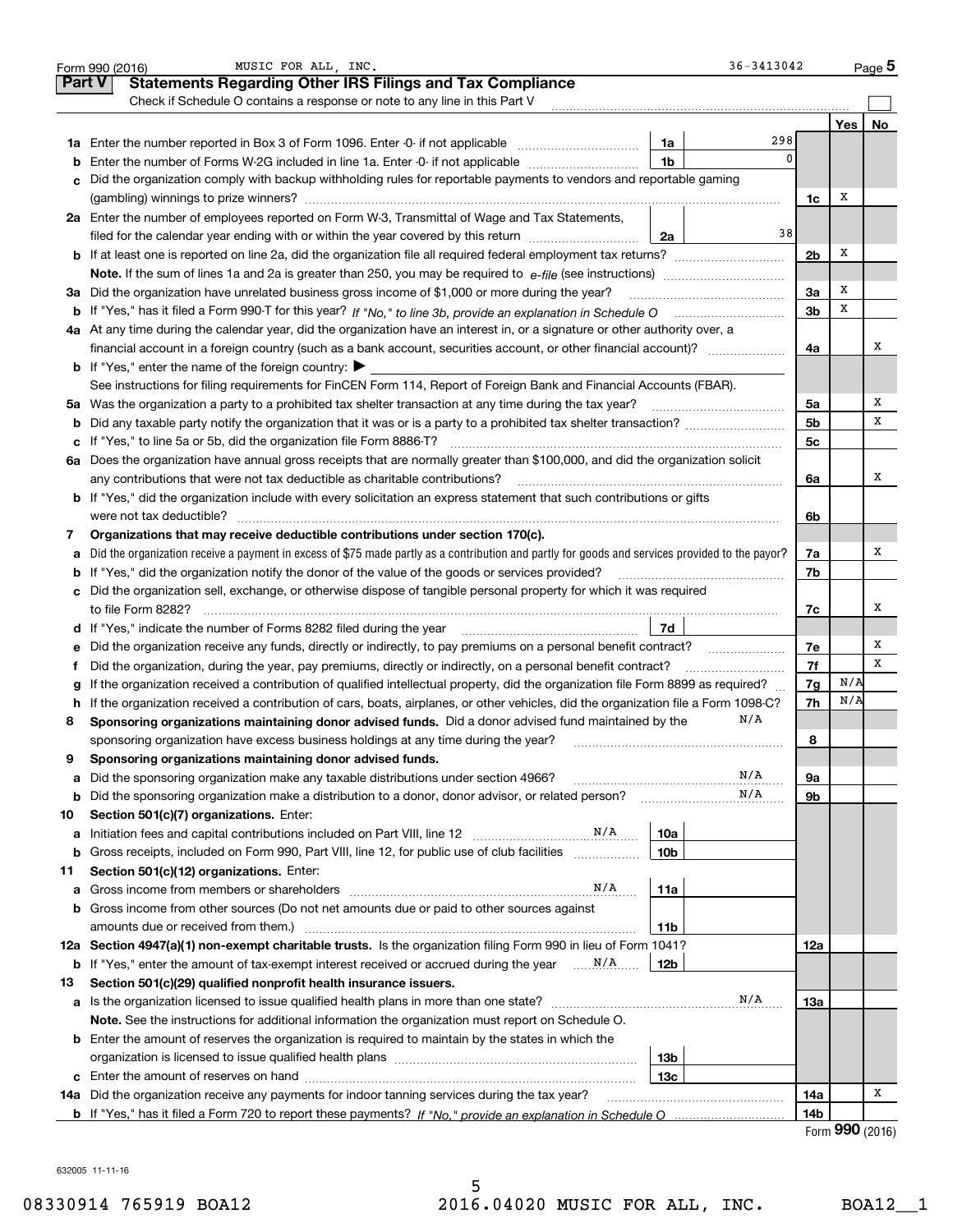|    |                                                                                                                                                                                                                                |                 |     | X      |
|----|--------------------------------------------------------------------------------------------------------------------------------------------------------------------------------------------------------------------------------|-----------------|-----|--------|
|    | <b>Section A. Governing Body and Management</b>                                                                                                                                                                                |                 |     |        |
|    |                                                                                                                                                                                                                                |                 | Yes | No     |
|    | 16<br>1a<br>1a Enter the number of voting members of the governing body at the end of the tax year <i>manumum</i>                                                                                                              |                 |     |        |
|    | If there are material differences in voting rights among members of the governing body, or if the governing                                                                                                                    |                 |     |        |
|    | body delegated broad authority to an executive committee or similar committee, explain in Schedule O.                                                                                                                          |                 |     |        |
|    | 14<br><b>b</b> Enter the number of voting members included in line 1a, above, who are independent <i>manument</i><br>1b                                                                                                        |                 |     |        |
| 2  | Did any officer, director, trustee, or key employee have a family relationship or a business relationship with any other                                                                                                       |                 |     |        |
|    | officer, director, trustee, or key employee?                                                                                                                                                                                   | 2               |     | x      |
| з  | Did the organization delegate control over management duties customarily performed by or under the direct supervision                                                                                                          |                 |     |        |
|    |                                                                                                                                                                                                                                | 3               |     | х<br>X |
| 4  | Did the organization make any significant changes to its governing documents since the prior Form 990 was filed?                                                                                                               | 4               |     | x      |
| 5  |                                                                                                                                                                                                                                | 5               |     | x      |
| 6  | Did the organization have members or stockholders?                                                                                                                                                                             | 6               |     |        |
| 7a | Did the organization have members, stockholders, or other persons who had the power to elect or appoint one or                                                                                                                 |                 |     | x      |
|    |                                                                                                                                                                                                                                | 7a              |     |        |
|    | <b>b</b> Are any governance decisions of the organization reserved to (or subject to approval by) members, stockholders, or<br>persons other than the governing body?                                                          |                 |     | х      |
|    | Did the organization contemporaneously document the meetings held or written actions undertaken during the year by the following:                                                                                              | 7b              |     |        |
| 8  |                                                                                                                                                                                                                                |                 | х   |        |
|    | The governing body? [11] matter is a construction of the state of the state of the state of the state of the state of the state of the state of the state of the state of the state of the state of the state of the state of  | 8a<br>8b        | x   |        |
| 9  | Is there any officer, director, trustee, or key employee listed in Part VII, Section A, who cannot be reached at the                                                                                                           |                 |     |        |
|    |                                                                                                                                                                                                                                | 9               |     | х      |
|    | Section B. Policies (This Section B requests information about policies not required by the Internal Revenue Code.)                                                                                                            |                 |     |        |
|    |                                                                                                                                                                                                                                |                 | Yes | No     |
|    |                                                                                                                                                                                                                                | 10a             |     | х      |
|    | b If "Yes," did the organization have written policies and procedures governing the activities of such chapters, affiliates,                                                                                                   |                 |     |        |
|    | and branches to ensure their operations are consistent with the organization's exempt purposes?                                                                                                                                | 10 <sub>b</sub> |     |        |
|    | 11a Has the organization provided a complete copy of this Form 990 to all members of its governing body before filing the form?                                                                                                | 11a             | X   |        |
|    | <b>b</b> Describe in Schedule O the process, if any, used by the organization to review this Form 990.                                                                                                                         |                 |     |        |
|    |                                                                                                                                                                                                                                | 12a             | x   |        |
|    |                                                                                                                                                                                                                                | 12 <sub>b</sub> | x   |        |
|    | c Did the organization regularly and consistently monitor and enforce compliance with the policy? If "Yes," describe                                                                                                           |                 |     |        |
|    | in Schedule O how this was done manufactured and contain an according of the state of the state of the state o                                                                                                                 | 12c             | x   |        |
| 13 | Did the organization have a written whistleblower policy?                                                                                                                                                                      | 13              | х   |        |
| 14 | Did the organization have a written document retention and destruction policy? [11] manufaction policy? [11] manufaction policy? [11] manufaction policy? [11] manufaction policy? [11] manufaction policy? [11] manufaction p | 14              | х   |        |
| 15 | Did the process for determining compensation of the following persons include a review and approval by independent                                                                                                             |                 |     |        |
|    | persons, comparability data, and contemporaneous substantiation of the deliberation and decision?                                                                                                                              |                 |     |        |
|    |                                                                                                                                                                                                                                | 15a             | х   |        |
|    | b Other officers or key employees of the organization manufactured content to the organization manufactured by Other officers or key employees of the organization manufactured content of the organization manufactured by Ot | 15b             | х   |        |
|    | If "Yes" to line 15a or 15b, describe the process in Schedule O (see instructions).                                                                                                                                            |                 |     |        |
|    | 16a Did the organization invest in, contribute assets to, or participate in a joint venture or similar arrangement with a                                                                                                      |                 |     |        |
|    | taxable entity during the year?                                                                                                                                                                                                | 16a             |     | х      |
|    | <b>b</b> If "Yes," did the organization follow a written policy or procedure requiring the organization to evaluate its participation                                                                                          |                 |     |        |
|    | in joint venture arrangements under applicable federal tax law, and take steps to safeguard the organization's                                                                                                                 |                 |     |        |
|    |                                                                                                                                                                                                                                | 16b             |     |        |
|    |                                                                                                                                                                                                                                |                 |     |        |
|    | <b>Section C. Disclosure</b>                                                                                                                                                                                                   |                 |     |        |
| 17 | List the states with which a copy of this Form 990 is required to be filed $\triangleright$ IN, IL                                                                                                                             |                 |     |        |
| 18 | Section 6104 requires an organization to make its Forms 1023 (or 1024 if applicable), 990, and 990-T (Section 501(c)(3)s only) available                                                                                       |                 |     |        |
|    | for public inspection. Indicate how you made these available. Check all that apply.                                                                                                                                            |                 |     |        |
|    | $X$ Own website<br>$X$ Upon request<br>Another's website<br>Other (explain in Schedule O)                                                                                                                                      |                 |     |        |
| 19 | Describe in Schedule O whether (and if so, how) the organization made its governing documents, conflict of interest policy, and financial                                                                                      |                 |     |        |
|    | statements available to the public during the tax year.                                                                                                                                                                        |                 |     |        |
| 20 | State the name, address, and telephone number of the person who possesses the organization's books and records:                                                                                                                |                 |     |        |
|    | NANCY CARLSON - 317-636-2263<br>39 WEST JACKSON PLACE ST. #150, INDIANAPOLIS, IN 46225                                                                                                                                         |                 |     |        |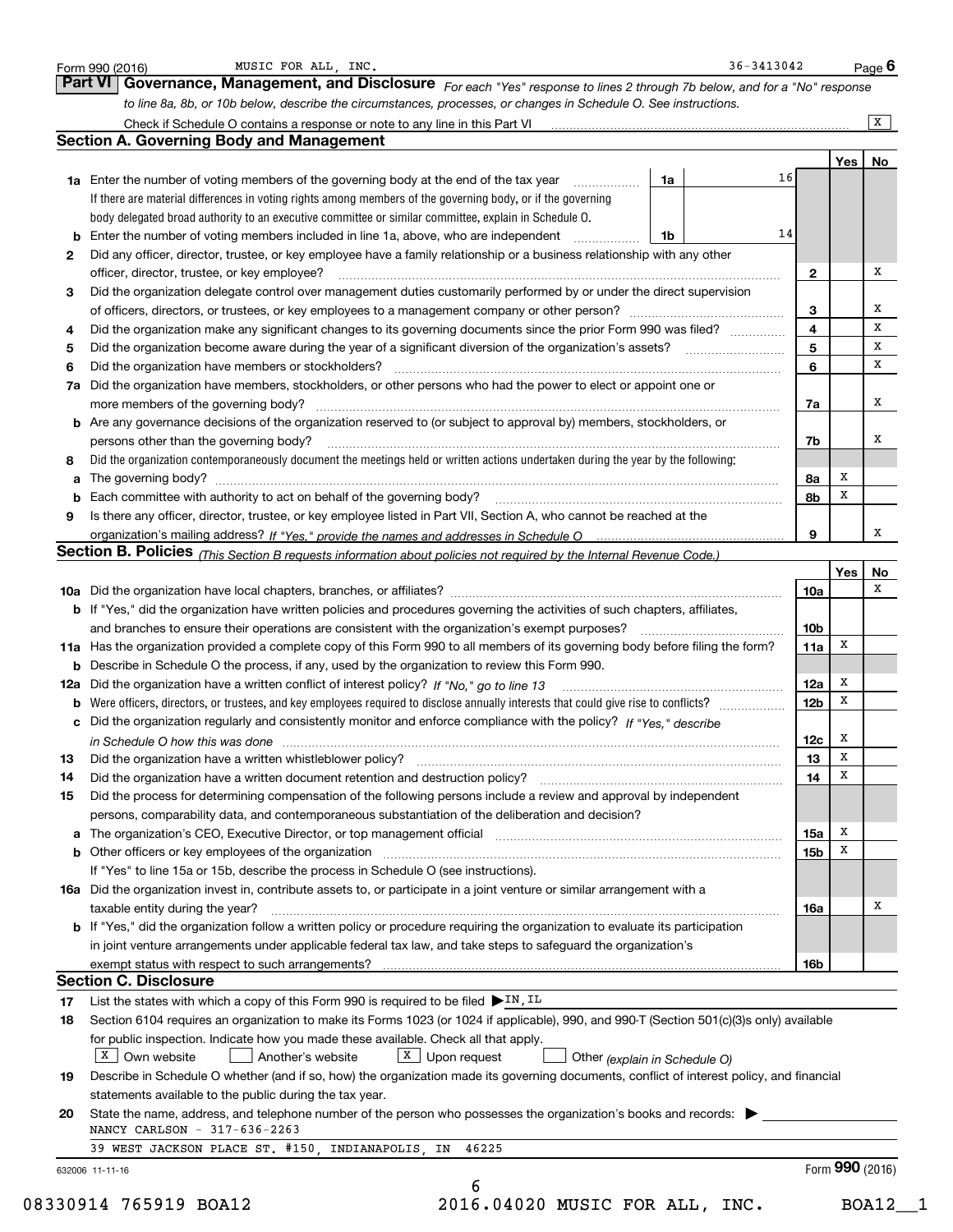$\mathcal{L}^{\text{max}}$ 

| orm 990 (2016) <sup>.</sup> | MUSIC FOR ALL INC.                                                                         | $36 - 3413042$ | Page 4 |
|-----------------------------|--------------------------------------------------------------------------------------------|----------------|--------|
|                             | Part VII Compensation of Officers, Directors, Trustees, Key Employees, Highest Compensated |                |        |
|                             | <b>Employees, and Independent Contractors</b>                                              |                |        |

Check if Schedule O contains a response or note to any line in this Part VII

**Section A. Officers, Directors, Trustees, Key Employees, and Highest Compensated Employees**

**1a**  Complete this table for all persons required to be listed. Report compensation for the calendar year ending with or within the organization's tax year.

**•** List all of the organization's current officers, directors, trustees (whether individuals or organizations), regardless of amount of compensation.

● List all of the organization's **current** key employees, if any. See instructions for definition of "key employee." Enter -0- in columns  $(D)$ ,  $(E)$ , and  $(F)$  if no compensation was paid.

**•** List the organization's five current highest compensated employees (other than an officer, director, trustee, or key employee) who received report-

 $\bullet$  List all of the organization's **former** officers, key employees, and highest compensated employees who received more than \$100,000 of able compensation (Box 5 of Form W-2 and/or Box 7 of Form 1099-MISC) of more than \$100,000 from the organization and any related organizations.

reportable compensation from the organization and any related organizations.

**•** List all of the organization's former directors or trustees that received, in the capacity as a former director or trustee of the organization, more than \$10,000 of reportable compensation from the organization and any related organizations.

List persons in the following order: individual trustees or directors; institutional trustees; officers; key employees; highest compensated employees; and former such persons.

Check this box if neither the organization nor any related organization compensated any current officer, director, or trustee.  $\mathcal{L}^{\text{max}}$ 

| Position<br>Name and Title<br>Reportable<br>Average<br>Reportable<br>Estimated<br>(do not check more than one<br>hours per<br>compensation<br>compensation<br>amount of<br>box, unless person is both an<br>officer and a director/trustee)<br>week<br>from related<br>other<br>from<br>ndividual trustee or director<br>the<br>organizations<br>(list any<br>compensation<br>organization<br>hours for<br>(W-2/1099-MISC)<br>from the<br>Highest compensated<br> employee<br>Institutional trustee<br>related<br>(W-2/1099-MISC)<br>organization<br>Key employee<br>organizations<br>and related<br>below<br>organizations<br>Former<br>Officer<br>line) | $\mathbf{0}$ .<br>$\mathbf 0$ . |
|-----------------------------------------------------------------------------------------------------------------------------------------------------------------------------------------------------------------------------------------------------------------------------------------------------------------------------------------------------------------------------------------------------------------------------------------------------------------------------------------------------------------------------------------------------------------------------------------------------------------------------------------------------------|---------------------------------|
|                                                                                                                                                                                                                                                                                                                                                                                                                                                                                                                                                                                                                                                           |                                 |
|                                                                                                                                                                                                                                                                                                                                                                                                                                                                                                                                                                                                                                                           |                                 |
|                                                                                                                                                                                                                                                                                                                                                                                                                                                                                                                                                                                                                                                           |                                 |
|                                                                                                                                                                                                                                                                                                                                                                                                                                                                                                                                                                                                                                                           |                                 |
|                                                                                                                                                                                                                                                                                                                                                                                                                                                                                                                                                                                                                                                           |                                 |
|                                                                                                                                                                                                                                                                                                                                                                                                                                                                                                                                                                                                                                                           |                                 |
|                                                                                                                                                                                                                                                                                                                                                                                                                                                                                                                                                                                                                                                           |                                 |
|                                                                                                                                                                                                                                                                                                                                                                                                                                                                                                                                                                                                                                                           |                                 |
| GAYL DOSTER<br>7.00<br>(1)                                                                                                                                                                                                                                                                                                                                                                                                                                                                                                                                                                                                                                |                                 |
| X<br>$\mathbf{0}$ .<br>$\mathbf{0}$ .<br>CHAIRMAN                                                                                                                                                                                                                                                                                                                                                                                                                                                                                                                                                                                                         |                                 |
| DOUG PILERI<br>4.00<br>(2)                                                                                                                                                                                                                                                                                                                                                                                                                                                                                                                                                                                                                                |                                 |
| VICE CHAIRMAN<br>X<br>40,000.<br>$\mathbf{0}$ .                                                                                                                                                                                                                                                                                                                                                                                                                                                                                                                                                                                                           |                                 |
| KATHY BLACK<br>1.00<br>(3)                                                                                                                                                                                                                                                                                                                                                                                                                                                                                                                                                                                                                                |                                 |
| <b>DIRECTOR</b><br>X<br>$\mathbf{0}$ .<br>$\mathbf{0}$ .                                                                                                                                                                                                                                                                                                                                                                                                                                                                                                                                                                                                  | $\mathbf 0$ .                   |
| PATRICK BURLEY<br>2.50<br>(4)                                                                                                                                                                                                                                                                                                                                                                                                                                                                                                                                                                                                                             |                                 |
| TREASURER & SECRETARY<br>x<br>0.<br>$\mathbf{0}$ .                                                                                                                                                                                                                                                                                                                                                                                                                                                                                                                                                                                                        | $\mathsf{0}\,.$                 |
| 2.50<br>SAMUEL HODSON<br>(5)                                                                                                                                                                                                                                                                                                                                                                                                                                                                                                                                                                                                                              |                                 |
| $\mathbf{0}$ .<br>$\mathbf{0}$ .<br><b>DIRECTOR</b><br>X                                                                                                                                                                                                                                                                                                                                                                                                                                                                                                                                                                                                  | $\mathbf 0$ .                   |
| (6) V SAMUEL LAURIN<br>1.00                                                                                                                                                                                                                                                                                                                                                                                                                                                                                                                                                                                                                               |                                 |
| $\mathbf{0}$ .<br>$\mathbf{0}$ .<br><b>DIRECTOR</b><br>X                                                                                                                                                                                                                                                                                                                                                                                                                                                                                                                                                                                                  | $\mathbf 0$ .                   |
| ANMOL MEHRA<br>1.00<br>(7)                                                                                                                                                                                                                                                                                                                                                                                                                                                                                                                                                                                                                                |                                 |
| <b>DIRECTOR</b><br>x<br>$\mathbf{0}$<br>$\mathbf{0}$ .                                                                                                                                                                                                                                                                                                                                                                                                                                                                                                                                                                                                    | $\mathbf 0$ .                   |
| 1.00<br>(8)<br>MARLENE MILLER                                                                                                                                                                                                                                                                                                                                                                                                                                                                                                                                                                                                                             |                                 |
| <b>DIRECTOR</b><br>x<br>$\mathbf{0}$<br>$\mathbf 0$ .                                                                                                                                                                                                                                                                                                                                                                                                                                                                                                                                                                                                     | $\mathbf 0$ .                   |
| GARRETT SCHARTON<br>1.00<br>(9)                                                                                                                                                                                                                                                                                                                                                                                                                                                                                                                                                                                                                           |                                 |
| <b>DIRECTOR</b><br>$\mathbf{0}$<br>$\mathbf{0}$ .<br>x                                                                                                                                                                                                                                                                                                                                                                                                                                                                                                                                                                                                    | $\mathbf{0}$ .                  |
| (10) GARTH GILMAN<br>1.00                                                                                                                                                                                                                                                                                                                                                                                                                                                                                                                                                                                                                                 |                                 |
| <b>DIRECTOR</b><br>X<br>$\mathbf{0}$<br>$\mathbf{0}$                                                                                                                                                                                                                                                                                                                                                                                                                                                                                                                                                                                                      | $\mathbf 0$ .                   |
| 1.00<br>(11) RICHARD FLOYD                                                                                                                                                                                                                                                                                                                                                                                                                                                                                                                                                                                                                                |                                 |
| <b>DIRECTOR</b><br>$\mathbf{0}$<br>$\mathbf{0}$ .<br>x                                                                                                                                                                                                                                                                                                                                                                                                                                                                                                                                                                                                    | $\mathbf{0}$ .                  |
| (12) RANDY KIDD<br>1.00                                                                                                                                                                                                                                                                                                                                                                                                                                                                                                                                                                                                                                   |                                 |
| <b>DIRECTOR</b><br>x<br>$\mathbf{0}$ .<br>$\mathbf{0}$ .                                                                                                                                                                                                                                                                                                                                                                                                                                                                                                                                                                                                  | $\mathbf 0$ .                   |
| (13) HERMAN KNOLL<br>1.00                                                                                                                                                                                                                                                                                                                                                                                                                                                                                                                                                                                                                                 |                                 |
| <b>DIRECTOR</b><br>0.<br>$\mathbf{0}$ .<br>X                                                                                                                                                                                                                                                                                                                                                                                                                                                                                                                                                                                                              | $\mathbf 0$ .                   |
| (14) JEREMY EARNHART<br>1.00                                                                                                                                                                                                                                                                                                                                                                                                                                                                                                                                                                                                                              |                                 |
| <b>DIRECTOR</b><br>x<br>$\mathbf{0}$ .<br>$\mathbf{0}$ .                                                                                                                                                                                                                                                                                                                                                                                                                                                                                                                                                                                                  | $\mathbf{0}$ .                  |
| (15) BARRY MORGAN<br>1.00                                                                                                                                                                                                                                                                                                                                                                                                                                                                                                                                                                                                                                 |                                 |
| <b>DIRECTOR</b><br>$\mathbf{0}$ .<br>X<br>$\mathbf{0}$ .                                                                                                                                                                                                                                                                                                                                                                                                                                                                                                                                                                                                  | $\mathsf{0}\,.$                 |
| (16) AYATAY SHABAZZ<br>1.00                                                                                                                                                                                                                                                                                                                                                                                                                                                                                                                                                                                                                               |                                 |
| 0.<br>$\mathbf{0}$ .<br><b>DIRECTOR</b><br>x                                                                                                                                                                                                                                                                                                                                                                                                                                                                                                                                                                                                              | $\mathbf{0}$ .                  |
| (17) ERIC L. MARTIN<br>50.00                                                                                                                                                                                                                                                                                                                                                                                                                                                                                                                                                                                                                              |                                 |
| X<br>PRESIDENT/CEO<br>174,685.<br>0.<br>24,705.                                                                                                                                                                                                                                                                                                                                                                                                                                                                                                                                                                                                           |                                 |

632007 11-11-16

Form (2016) **990**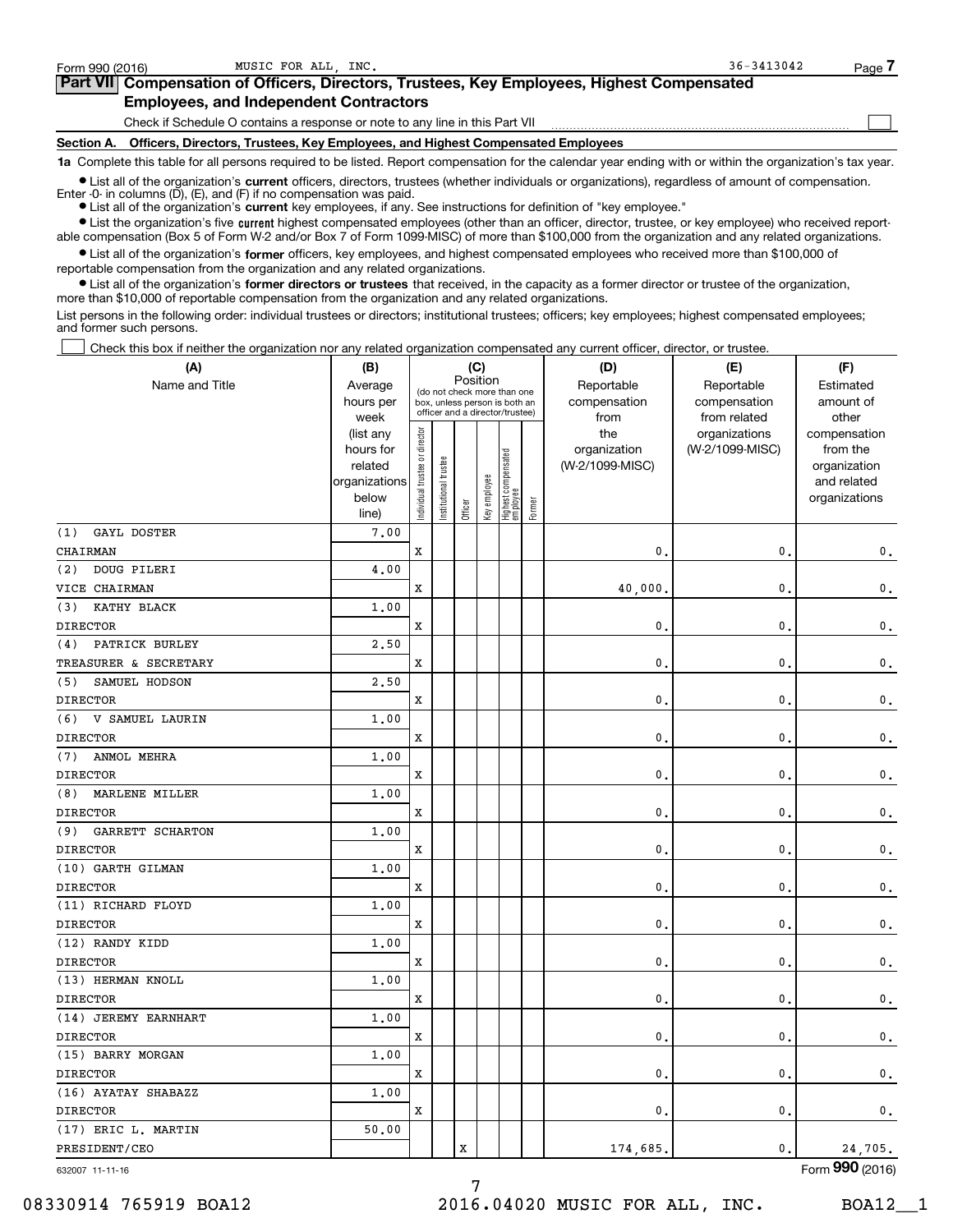|   | MUSIC FOR ALL, INC.<br>Form 990 (2016)                                                                                                                                                              |                        |                                |                       |         |              |                                   |        |                         | $36 - 3413042$  |                |                 |               | Page 8         |
|---|-----------------------------------------------------------------------------------------------------------------------------------------------------------------------------------------------------|------------------------|--------------------------------|-----------------------|---------|--------------|-----------------------------------|--------|-------------------------|-----------------|----------------|-----------------|---------------|----------------|
|   | <b>Part VII</b><br>Section A. Officers, Directors, Trustees, Key Employees, and Highest Compensated Employees (continued)                                                                           |                        |                                |                       |         |              |                                   |        |                         |                 |                |                 |               |                |
|   | (A)                                                                                                                                                                                                 | (B)                    |                                |                       |         | (C)          |                                   |        | (D)                     | (E)             |                |                 | (F)           |                |
|   | Position<br>Average<br>Name and title<br>Reportable<br>(do not check more than one<br>hours per<br>compensation<br>box, unless person is both an<br>officer and a director/trustee)<br>week<br>from |                        |                                |                       |         |              |                                   |        | Reportable              |                 |                | Estimated       |               |                |
|   |                                                                                                                                                                                                     |                        |                                |                       |         |              |                                   |        | compensation            |                 |                | amount of       |               |                |
|   |                                                                                                                                                                                                     |                        |                                |                       |         |              |                                   |        | from related            |                 |                | other           |               |                |
|   |                                                                                                                                                                                                     | (list any              |                                |                       |         |              |                                   |        | the                     | organizations   |                |                 | compensation  |                |
|   |                                                                                                                                                                                                     | hours for              |                                |                       |         |              |                                   |        | organization            | (W-2/1099-MISC) |                |                 | from the      |                |
|   |                                                                                                                                                                                                     | related                |                                |                       |         |              |                                   |        | (W-2/1099-MISC)         |                 |                |                 | organization  |                |
|   |                                                                                                                                                                                                     | organizations<br>below |                                |                       |         |              |                                   |        |                         |                 |                |                 | and related   |                |
|   |                                                                                                                                                                                                     | line)                  | Individual trustee or director | Institutional trustee | Officer | key employee | Highest compensated<br>  employee | Former |                         |                 |                |                 | organizations |                |
|   | (18) NANCY H. CARLSON                                                                                                                                                                               |                        |                                |                       |         |              |                                   |        |                         |                 |                |                 |               |                |
|   |                                                                                                                                                                                                     | 50.00                  |                                |                       |         |              |                                   |        |                         |                 |                |                 |               |                |
|   | VICE PRESIDENT/CFO                                                                                                                                                                                  |                        |                                |                       | X       |              |                                   |        | 118,380.                |                 | 0.             |                 |               | 32,091.        |
|   |                                                                                                                                                                                                     |                        |                                |                       |         |              |                                   |        |                         |                 |                |                 |               |                |
|   |                                                                                                                                                                                                     |                        |                                |                       |         |              |                                   |        |                         |                 |                |                 |               |                |
|   |                                                                                                                                                                                                     |                        |                                |                       |         |              |                                   |        |                         |                 |                |                 |               |                |
|   |                                                                                                                                                                                                     |                        |                                |                       |         |              |                                   |        |                         |                 |                |                 |               |                |
|   |                                                                                                                                                                                                     |                        |                                |                       |         |              |                                   |        |                         |                 |                |                 |               |                |
|   |                                                                                                                                                                                                     |                        |                                |                       |         |              |                                   |        |                         |                 |                |                 |               |                |
|   |                                                                                                                                                                                                     |                        |                                |                       |         |              |                                   |        |                         |                 |                |                 |               |                |
|   |                                                                                                                                                                                                     |                        |                                |                       |         |              |                                   |        |                         |                 |                |                 |               |                |
|   |                                                                                                                                                                                                     |                        |                                |                       |         |              |                                   |        |                         |                 |                |                 |               |                |
|   |                                                                                                                                                                                                     |                        |                                |                       |         |              |                                   |        |                         |                 |                |                 |               |                |
|   |                                                                                                                                                                                                     |                        |                                |                       |         |              |                                   |        |                         |                 |                |                 |               |                |
|   |                                                                                                                                                                                                     |                        |                                |                       |         |              |                                   |        |                         |                 |                |                 |               |                |
|   |                                                                                                                                                                                                     |                        |                                |                       |         |              |                                   |        |                         |                 |                |                 |               |                |
|   |                                                                                                                                                                                                     |                        |                                |                       |         |              |                                   |        |                         |                 |                |                 |               |                |
|   |                                                                                                                                                                                                     |                        |                                |                       |         |              |                                   |        |                         |                 |                |                 |               |                |
|   |                                                                                                                                                                                                     |                        |                                |                       |         |              |                                   |        |                         |                 |                |                 |               |                |
|   |                                                                                                                                                                                                     |                        |                                |                       |         |              |                                   |        | 333,065.                |                 | 0.             |                 |               | 56,796.        |
|   | c Total from continuation sheets to Part VII, Section A manufactured by                                                                                                                             |                        |                                |                       |         |              |                                   |        | 0.                      |                 | 0.             |                 |               | $\mathbf{0}$ . |
|   |                                                                                                                                                                                                     |                        |                                |                       |         |              |                                   |        | 333,065.                |                 | $\mathbf{0}$ . |                 |               | 56,796.        |
| 2 | Total number of individuals (including but not limited to those listed above) who received more than \$100,000 of reportable                                                                        |                        |                                |                       |         |              |                                   |        |                         |                 |                |                 |               |                |
|   | compensation from the organization $\blacktriangleright$                                                                                                                                            |                        |                                |                       |         |              |                                   |        |                         |                 |                |                 |               | 2              |
|   |                                                                                                                                                                                                     |                        |                                |                       |         |              |                                   |        |                         |                 |                |                 | Yes           | No.            |
| 3 | Did the organization list any former officer, director, or trustee, key employee, or highest compensated employee on                                                                                |                        |                                |                       |         |              |                                   |        |                         |                 |                |                 |               |                |
|   | line 1a? If "Yes," complete Schedule J for such individual manufactured contained and the line 1a? If "Yes," complete Schedule J for such individual                                                |                        |                                |                       |         |              |                                   |        |                         |                 |                | 3               |               | х              |
|   | For any individual listed on line 1a, is the sum of reportable compensation and other compensation from the organization                                                                            |                        |                                |                       |         |              |                                   |        |                         |                 |                |                 |               |                |
|   |                                                                                                                                                                                                     |                        |                                |                       |         |              |                                   |        |                         |                 |                | 4               | х             |                |
| 5 | Did any person listed on line 1a receive or accrue compensation from any unrelated organization or individual for services                                                                          |                        |                                |                       |         |              |                                   |        |                         |                 |                |                 |               |                |
|   |                                                                                                                                                                                                     |                        |                                |                       |         |              |                                   |        |                         |                 |                | 5               |               | х              |
|   | <b>Section B. Independent Contractors</b>                                                                                                                                                           |                        |                                |                       |         |              |                                   |        |                         |                 |                |                 |               |                |
| 1 | Complete this table for your five highest compensated independent contractors that received more than \$100,000 of compensation from                                                                |                        |                                |                       |         |              |                                   |        |                         |                 |                |                 |               |                |
|   | the organization. Report compensation for the calendar year ending with or within the organization's tax year.                                                                                      |                        |                                |                       |         |              |                                   |        |                         |                 |                |                 |               |                |
|   | (A)                                                                                                                                                                                                 |                        |                                |                       |         |              |                                   |        | (B)                     |                 |                | (C)             |               |                |
|   | Name and business address                                                                                                                                                                           |                        | NONE                           |                       |         |              |                                   |        | Description of services |                 |                |                 | Compensation  |                |
|   |                                                                                                                                                                                                     |                        |                                |                       |         |              |                                   |        |                         |                 |                |                 |               |                |
|   |                                                                                                                                                                                                     |                        |                                |                       |         |              |                                   |        |                         |                 |                |                 |               |                |
|   |                                                                                                                                                                                                     |                        |                                |                       |         |              |                                   |        |                         |                 |                |                 |               |                |
|   |                                                                                                                                                                                                     |                        |                                |                       |         |              |                                   |        |                         |                 |                |                 |               |                |
|   |                                                                                                                                                                                                     |                        |                                |                       |         |              |                                   |        |                         |                 |                |                 |               |                |
|   |                                                                                                                                                                                                     |                        |                                |                       |         |              |                                   |        |                         |                 |                |                 |               |                |
|   |                                                                                                                                                                                                     |                        |                                |                       |         |              |                                   |        |                         |                 |                |                 |               |                |
|   |                                                                                                                                                                                                     |                        |                                |                       |         |              |                                   |        |                         |                 |                |                 |               |                |
|   |                                                                                                                                                                                                     |                        |                                |                       |         |              |                                   |        |                         |                 |                |                 |               |                |
|   |                                                                                                                                                                                                     |                        |                                |                       |         |              |                                   |        |                         |                 |                |                 |               |                |
| 2 | Total number of independent contractors (including but not limited to those listed above) who received more than                                                                                    |                        |                                |                       |         |              |                                   |        |                         |                 |                |                 |               |                |
|   | \$100,000 of compensation from the organization                                                                                                                                                     |                        |                                |                       |         |              | 0                                 |        |                         |                 |                |                 |               |                |
|   |                                                                                                                                                                                                     |                        |                                |                       |         |              |                                   |        |                         |                 |                | Form 990 (2016) |               |                |

632008 11-11-16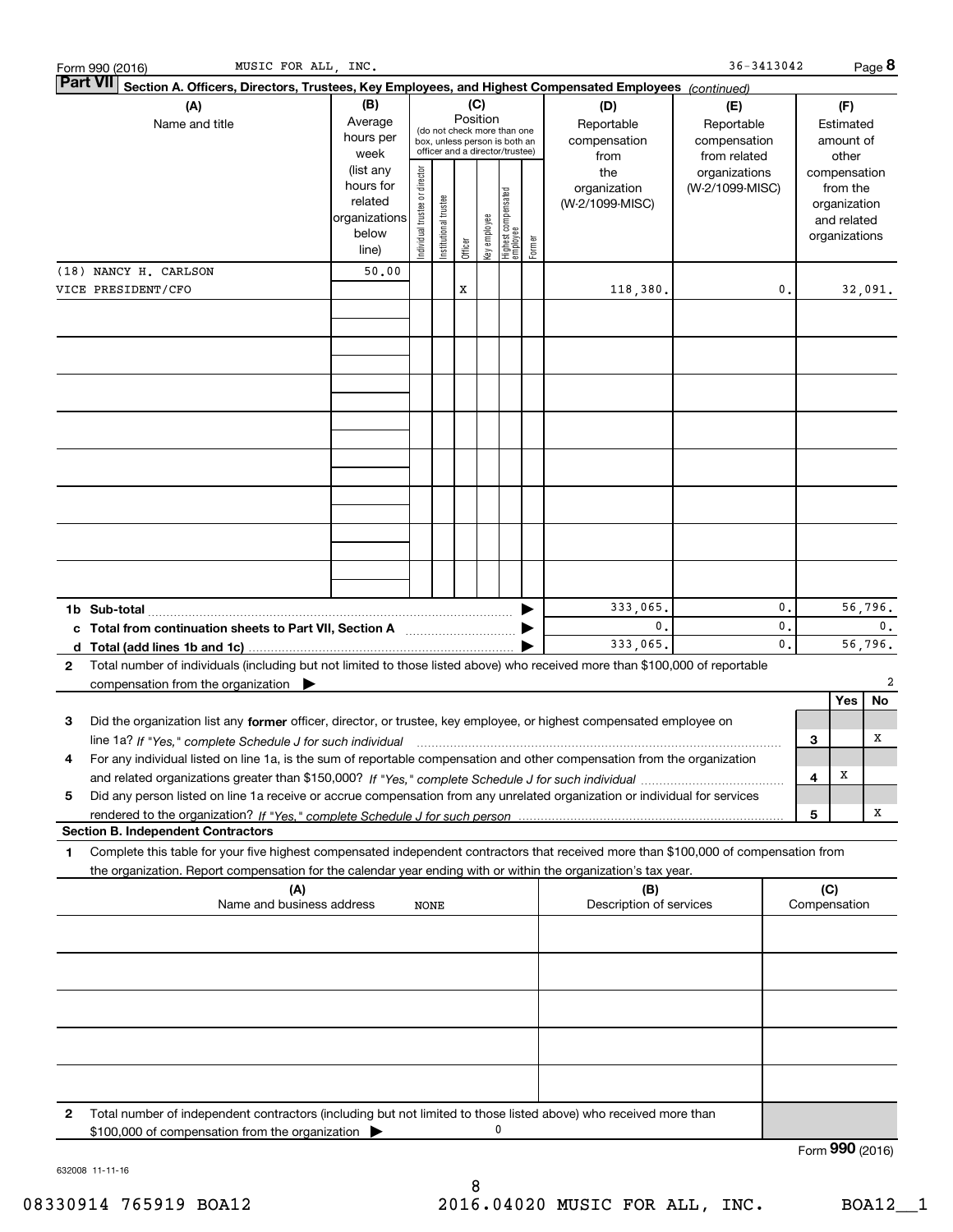|                                                           |                 | Form 990 (2016)                                                               | MUSIC FOR ALL, INC. |                          |                      |                                                 | 36-3413042                                           | Page 9                                                             |
|-----------------------------------------------------------|-----------------|-------------------------------------------------------------------------------|---------------------|--------------------------|----------------------|-------------------------------------------------|------------------------------------------------------|--------------------------------------------------------------------|
| <b>Part VIII</b>                                          |                 | <b>Statement of Revenue</b>                                                   |                     |                          |                      |                                                 |                                                      |                                                                    |
|                                                           |                 | Check if Schedule O contains a response or note to any line in this Part VIII |                     |                          |                      |                                                 |                                                      |                                                                    |
|                                                           |                 |                                                                               |                     |                          | (A)<br>Total revenue | (B)<br>Related or<br>exempt function<br>revenue | $\overline{(C)}$<br>Unrelated<br>business<br>revenue | (D)<br>Revenue excluded<br>from tax under<br>sections<br>512 - 514 |
|                                                           |                 | 1 a Federated campaigns                                                       | 1a                  |                          |                      |                                                 |                                                      |                                                                    |
| Contributions, Gifts, Grants<br>and Other Similar Amounts |                 | <b>b</b> Membership dues                                                      | 1 <sub>b</sub>      |                          |                      |                                                 |                                                      |                                                                    |
|                                                           |                 | c Fundraising events                                                          | 1 <sub>c</sub>      |                          |                      |                                                 |                                                      |                                                                    |
|                                                           |                 | d Related organizations                                                       | 1 <sub>d</sub>      |                          |                      |                                                 |                                                      |                                                                    |
|                                                           |                 | e Government grants (contributions)                                           | 1e                  | 148,600.                 |                      |                                                 |                                                      |                                                                    |
|                                                           |                 | f All other contributions, gifts, grants, and                                 |                     |                          |                      |                                                 |                                                      |                                                                    |
|                                                           |                 | similar amounts not included above                                            | 1f                  | 136,010.                 |                      |                                                 |                                                      |                                                                    |
|                                                           | g               | Noncash contributions included in lines 1a-1f: \$                             |                     |                          |                      |                                                 |                                                      |                                                                    |
|                                                           | h.              |                                                                               |                     |                          | 284,610.             |                                                 |                                                      |                                                                    |
|                                                           |                 |                                                                               |                     | <b>Business Code</b>     |                      |                                                 |                                                      |                                                                    |
|                                                           | 2 a             | TICKET FEES                                                                   |                     | 711190                   | 2,888,435.           | 2,888,435.                                      |                                                      |                                                                    |
|                                                           | b               | EVENT FEES                                                                    |                     | 711190                   | 1,869,409.           | 1,869,409.                                      |                                                      |                                                                    |
|                                                           | C.              | HOUSING AND MEAL FEES                                                         |                     | 711190                   | 1,751,242.           |                                                 |                                                      | 1,751,242.                                                         |
| Program Service<br>Revenue                                | d               | <b>BAND FEES</b>                                                              |                     | 711190                   | 617,189.             | 617,189.                                        |                                                      |                                                                    |
|                                                           |                 | HOTEL COMMISSIONS                                                             |                     | 711190                   | 274,095.             |                                                 |                                                      | 274,095.                                                           |
|                                                           |                 | f All other program service revenue                                           |                     |                          |                      |                                                 |                                                      |                                                                    |
|                                                           | g               |                                                                               |                     |                          | 7,400,370.           |                                                 |                                                      |                                                                    |
|                                                           | З               | Investment income (including dividends, interest, and                         |                     |                          |                      |                                                 |                                                      |                                                                    |
|                                                           |                 |                                                                               |                     | ▶                        | 756.                 |                                                 |                                                      | 756.                                                               |
|                                                           | 4               | Income from investment of tax-exempt bond proceeds                            |                     |                          |                      |                                                 |                                                      |                                                                    |
|                                                           | 5               |                                                                               |                     |                          |                      |                                                 |                                                      |                                                                    |
|                                                           |                 |                                                                               | (i) Real            | (ii) Personal            |                      |                                                 |                                                      |                                                                    |
|                                                           |                 | <b>6 a</b> Gross rents                                                        |                     |                          |                      |                                                 |                                                      |                                                                    |
|                                                           | b               | Less: rental expenses                                                         |                     |                          |                      |                                                 |                                                      |                                                                    |
|                                                           | c               | Rental income or (loss)                                                       |                     |                          |                      |                                                 |                                                      |                                                                    |
|                                                           |                 |                                                                               |                     |                          |                      |                                                 |                                                      |                                                                    |
|                                                           |                 | 7 a Gross amount from sales of                                                | (i) Securities      | (ii) Other               |                      |                                                 |                                                      |                                                                    |
|                                                           |                 | assets other than inventory                                                   |                     |                          |                      |                                                 |                                                      |                                                                    |
|                                                           |                 | <b>b</b> Less: cost or other basis                                            |                     |                          |                      |                                                 |                                                      |                                                                    |
|                                                           |                 | and sales expenses                                                            |                     |                          |                      |                                                 |                                                      |                                                                    |
|                                                           |                 |                                                                               |                     |                          |                      |                                                 |                                                      |                                                                    |
|                                                           |                 |                                                                               |                     |                          |                      |                                                 |                                                      |                                                                    |
| <b>Other Revenue</b>                                      |                 | 8 a Gross income from fundraising events (not<br>including \$                 |                     |                          |                      |                                                 |                                                      |                                                                    |
|                                                           |                 | contributions reported on line 1c). See                                       |                     |                          |                      |                                                 |                                                      |                                                                    |
|                                                           |                 |                                                                               |                     |                          |                      |                                                 |                                                      |                                                                    |
|                                                           |                 |                                                                               |                     | b                        |                      |                                                 |                                                      |                                                                    |
|                                                           |                 | c Net income or (loss) from fundraising events                                |                     |                          |                      |                                                 |                                                      |                                                                    |
|                                                           |                 | 9 a Gross income from gaming activities. See                                  |                     |                          |                      |                                                 |                                                      |                                                                    |
|                                                           |                 |                                                                               |                     |                          |                      |                                                 |                                                      |                                                                    |
|                                                           |                 |                                                                               |                     | $\mathbf b$              |                      |                                                 |                                                      |                                                                    |
|                                                           |                 | c Net income or (loss) from gaming activities                                 |                     | .                        |                      |                                                 |                                                      |                                                                    |
|                                                           |                 | 10 a Gross sales of inventory, less returns                                   |                     |                          |                      |                                                 |                                                      |                                                                    |
|                                                           |                 |                                                                               |                     | 842,957.                 |                      |                                                 |                                                      |                                                                    |
|                                                           |                 |                                                                               |                     | 265, 337.<br>$\mathbf b$ |                      |                                                 |                                                      |                                                                    |
|                                                           |                 | c Net income or (loss) from sales of inventory                                |                     | .                        | 577,620.             | 577,620.                                        |                                                      |                                                                    |
|                                                           |                 | Miscellaneous Revenue                                                         |                     | <b>Business Code</b>     |                      |                                                 |                                                      |                                                                    |
|                                                           | 11a             | SPONSORSHIP REVENUE                                                           |                     | 541800                   | 835,766.             |                                                 | 39,275.                                              | 796,491.                                                           |
|                                                           |                 | <b>b</b> MISCELLANEOUS REVENUE                                                |                     | 900099                   | 29,411.              | 29,411.                                         |                                                      |                                                                    |
|                                                           | с               |                                                                               |                     |                          |                      |                                                 |                                                      |                                                                    |
|                                                           | d               |                                                                               |                     |                          |                      |                                                 |                                                      |                                                                    |
|                                                           |                 |                                                                               |                     |                          | 865,177.             |                                                 |                                                      |                                                                    |
|                                                           | 12              |                                                                               |                     |                          | 9,128,533.           | 5,982,064.                                      | 39,275.                                              | 2,822,584.                                                         |
|                                                           | 632009 11-11-16 |                                                                               |                     |                          |                      |                                                 |                                                      | Form 990 (2016)                                                    |

9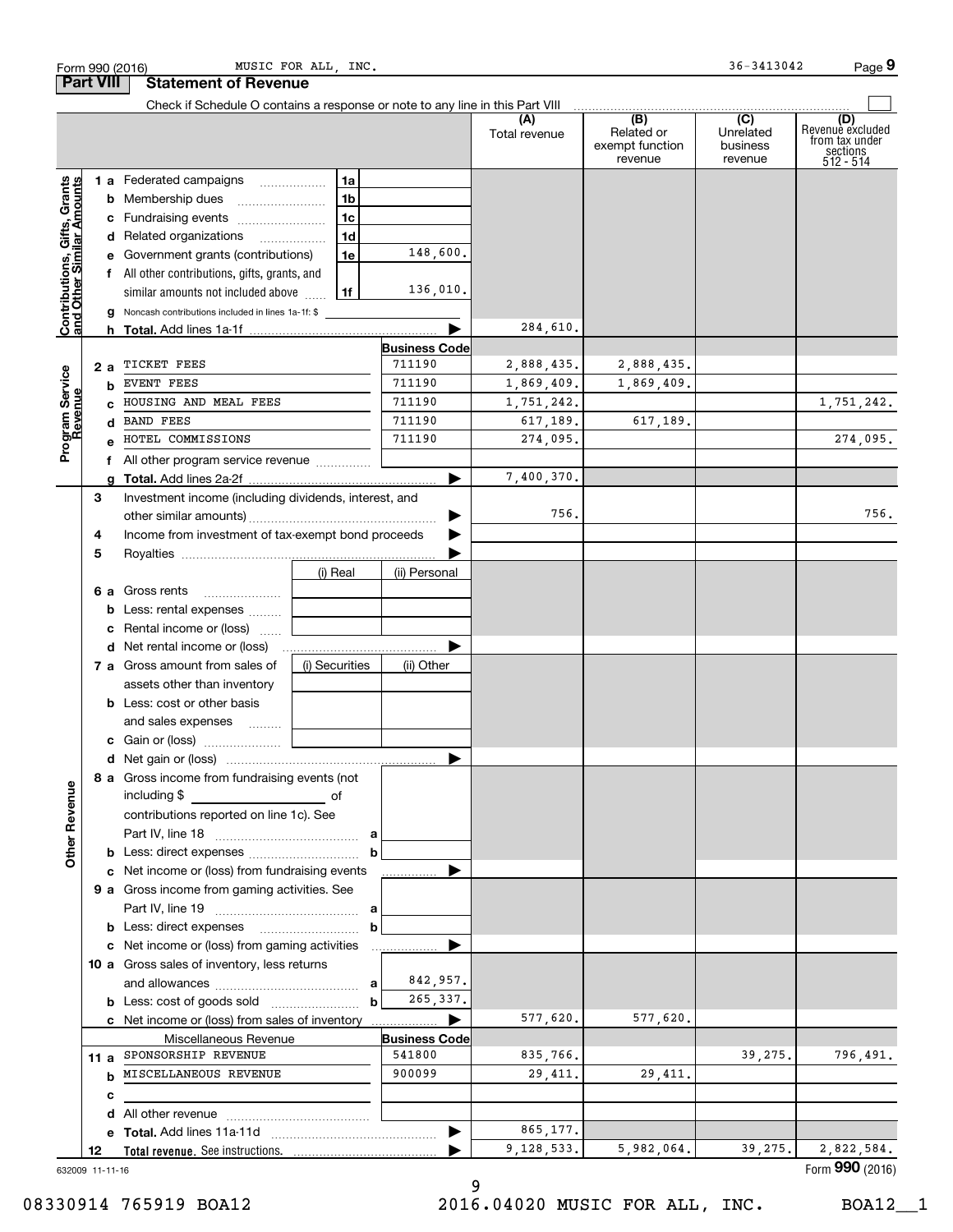|    | MUSIC FOR ALL, INC.<br>Form 990 (2016)<br><b>Part IX   Statement of Functional Expenses</b>                                |                       |                                    | 36-3413042                                | $Page$ 10                      |
|----|----------------------------------------------------------------------------------------------------------------------------|-----------------------|------------------------------------|-------------------------------------------|--------------------------------|
|    | Section 501(c)(3) and 501(c)(4) organizations must complete all columns. All other organizations must complete column (A). |                       |                                    |                                           |                                |
|    | Check if Schedule O contains a response or note to any line in this Part IX                                                |                       |                                    |                                           | $\overline{X}$                 |
|    | Do not include amounts reported on lines 6b,<br>7b, 8b, 9b, and 10b of Part VIII.                                          | (A)<br>Total expenses | (B)<br>Program service<br>expenses | (C)<br>Management and<br>general expenses | (D)<br>Fundraising<br>expenses |
| 1  | Grants and other assistance to domestic organizations                                                                      |                       |                                    |                                           |                                |
|    | and domestic governments. See Part IV, line 21                                                                             |                       |                                    |                                           |                                |
| 2  | Grants and other assistance to domestic                                                                                    |                       |                                    |                                           |                                |
|    | individuals. See Part IV, line 22                                                                                          |                       |                                    |                                           |                                |
| З  | Grants and other assistance to foreign                                                                                     |                       |                                    |                                           |                                |
|    | organizations, foreign governments, and foreign                                                                            |                       |                                    |                                           |                                |
|    | individuals. See Part IV, lines 15 and 16                                                                                  |                       |                                    |                                           |                                |
| 4  | Benefits paid to or for members                                                                                            |                       |                                    |                                           |                                |
| 5  | Compensation of current officers, directors,                                                                               |                       |                                    |                                           |                                |
|    | trustees, and key employees                                                                                                | 364,432.              | 274,124.                           | 54,156.                                   | 36,152.                        |
| 6  | Compensation not included above, to disqualified                                                                           |                       |                                    |                                           |                                |
|    | persons (as defined under section $4958(f)(1)$ ) and                                                                       |                       |                                    |                                           |                                |
|    | persons described in section 4958(c)(3)(B)                                                                                 | 1,230,658.            | 914,107.                           | 226,527.                                  | 90,024.                        |
| 7  |                                                                                                                            |                       |                                    |                                           |                                |
| 8  | Pension plan accruals and contributions (include                                                                           |                       |                                    |                                           |                                |
|    | section 401(k) and 403(b) employer contributions)                                                                          | 29.683.               | 22,594.                            | 5,649.                                    | 1,440.                         |
| 9  |                                                                                                                            | 123.926.              | 82,490.                            | 20,622.                                   | 20,814.                        |
| 10 |                                                                                                                            | 107,567.              | 78,428.                            | 19,607.                                   | 9,532.                         |
| 11 | Fees for services (non-employees):                                                                                         |                       |                                    |                                           |                                |
| a  |                                                                                                                            |                       |                                    |                                           |                                |
| b  |                                                                                                                            |                       |                                    |                                           |                                |
| c  |                                                                                                                            |                       |                                    |                                           |                                |
| d  |                                                                                                                            |                       |                                    |                                           |                                |
| е  | Professional fundraising services. See Part IV, line 17                                                                    |                       |                                    |                                           |                                |
| f  | Investment management fees                                                                                                 |                       |                                    |                                           |                                |
| g  | Other. (If line 11g amount exceeds 10% of line 25,                                                                         |                       |                                    |                                           |                                |
|    | column (A) amount, list line 11g expenses on Sch 0.)                                                                       |                       |                                    |                                           |                                |
| 12 |                                                                                                                            | 265.993.              | 233.994.                           | 16,665.                                   | 15,334.                        |
| 13 |                                                                                                                            | 227,434.              | 168,752.                           | 56,853.                                   | 1,829.                         |
| 14 |                                                                                                                            | 68,136.               | 38,730.                            | 21,716.                                   | 7,690.                         |
| 15 |                                                                                                                            | 196,958.              | 196,958.                           |                                           |                                |
| 16 |                                                                                                                            | 94,260.               | 40,598.                            | 46,540.                                   | 7,122.                         |
| 17 | Travel                                                                                                                     | 17,802.               | 10,297.                            | 2,059.                                    | 5.446.                         |
| 18 | Payments of travel or entertainment expenses                                                                               |                       |                                    |                                           |                                |
|    | for any federal, state, or local public officials                                                                          |                       |                                    |                                           |                                |
| 19 | Conferences, conventions, and meetings                                                                                     |                       |                                    |                                           |                                |
| 20 | Interest                                                                                                                   | 866.                  | 693.                               | 173.                                      |                                |
| 21 |                                                                                                                            |                       |                                    |                                           |                                |
| 22 | Depreciation, depletion, and amortization                                                                                  | 24,821.               | 19,267.                            | 4,817.                                    | 737.                           |
| 23 | Insurance                                                                                                                  | 80,885.               | 62,816.                            | 15,704.                                   | 2,365.                         |
| 24 | Other expenses. Itemize expenses not covered                                                                               |                       |                                    |                                           |                                |

2,024,752. 1,425,036. 1,065,659. 745,027. 922,060. 9,015,955.

Check here if following SOP 98-2 (ASC 958-720) **Joint costs.** Complete this line only if the organization **26**reported in column (B) joint costs from a combined educational campaign and fundraising solicitation. Check here  $\blacktriangleright$ 

**Total functional expenses.**  Add lines 1 through 24e

SEE SCH O

above. (List miscellaneous expenses in line 24e. If line 24e amount exceeds 10% of line 25, column (A) amount, list line 24e expenses on Schedule O.)

632010 11-11-16

**abcde25**

Form (2016) **990**

All other expenses

PARTICIPANT HOUSING AND CONTRACTED SERVICES CLINICIAN AND JUDGE FEE FACILITY RENTAL - EVENT 2,024,752.

1,065,659. 745,027.

1,404,135. 19,951. 950.

857,405. 53,072. 11,583. 8,240,826. 564,111. 211,018.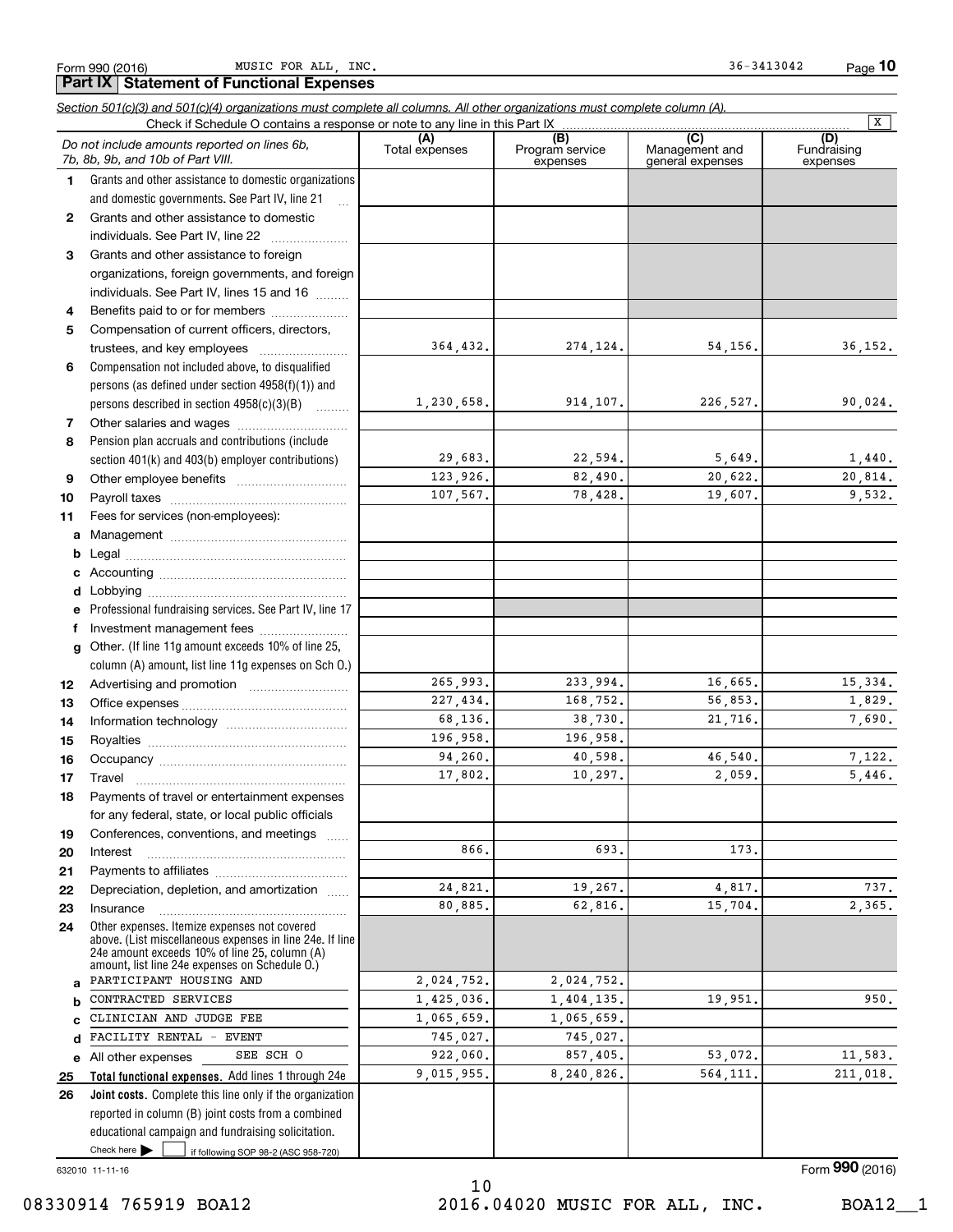|                             |    |                                                                                                                                                                                                                                |            |                   | (A)<br>Beginning of year |                 | (B)<br>End of year |
|-----------------------------|----|--------------------------------------------------------------------------------------------------------------------------------------------------------------------------------------------------------------------------------|------------|-------------------|--------------------------|-----------------|--------------------|
|                             | 1  |                                                                                                                                                                                                                                |            |                   | 1,105,131.               | 1               | 3,676,577.         |
|                             | 2  |                                                                                                                                                                                                                                |            |                   | 1,455,613.               | $\mathbf{2}$    | 5,613.             |
|                             | з  |                                                                                                                                                                                                                                |            |                   |                          | 3               |                    |
|                             | 4  |                                                                                                                                                                                                                                |            |                   | 646,174.                 | 4               | 758,710.           |
|                             | 5  | Loans and other receivables from current and former officers, directors,                                                                                                                                                       |            |                   |                          |                 |                    |
|                             |    | trustees, key employees, and highest compensated employees. Complete                                                                                                                                                           |            |                   |                          |                 |                    |
|                             |    | Part II of Schedule L                                                                                                                                                                                                          |            |                   |                          | 5               |                    |
|                             | 6  | Loans and other receivables from other disqualified persons (as defined under                                                                                                                                                  |            |                   |                          |                 |                    |
|                             |    | section $4958(f)(1)$ , persons described in section $4958(c)(3)(B)$ , and contributing                                                                                                                                         |            |                   |                          |                 |                    |
|                             |    | employers and sponsoring organizations of section 501(c)(9) voluntary                                                                                                                                                          |            |                   |                          |                 |                    |
|                             |    | employees' beneficiary organizations (see instr). Complete Part II of Sch L                                                                                                                                                    |            |                   |                          | 6               |                    |
| Assets                      | 7  |                                                                                                                                                                                                                                |            |                   |                          | $\overline{7}$  |                    |
|                             | 8  |                                                                                                                                                                                                                                |            |                   | 18,165.                  | 8               | 19,477.            |
|                             | 9  | Prepaid expenses and deferred charges                                                                                                                                                                                          |            |                   | 385,495.                 | 9               | 354,632.           |
|                             |    | <b>10a</b> Land, buildings, and equipment: cost or other                                                                                                                                                                       |            |                   |                          |                 |                    |
|                             |    | basis. Complete Part VI of Schedule D  10a                                                                                                                                                                                     |            | 1,535,955.        |                          |                 |                    |
|                             |    | $\frac{10b}{2}$<br><b>b</b> Less: accumulated depreciation                                                                                                                                                                     |            | 1,452,086.        | 90,625.                  | 10 <sub>c</sub> | 83,869.            |
|                             | 11 |                                                                                                                                                                                                                                |            |                   |                          | 11              |                    |
|                             | 12 |                                                                                                                                                                                                                                |            |                   |                          | 12              |                    |
|                             | 13 |                                                                                                                                                                                                                                |            |                   |                          | 13              |                    |
|                             | 14 |                                                                                                                                                                                                                                |            |                   | 20,000.                  | 14              | 20,000.            |
|                             | 15 |                                                                                                                                                                                                                                |            |                   |                          | 15              |                    |
|                             | 16 |                                                                                                                                                                                                                                |            |                   | 3,721,203.               | 16              | 4,918,878.         |
|                             | 17 |                                                                                                                                                                                                                                | 329,242.   | 17                | 1,274,976.               |                 |                    |
|                             | 18 |                                                                                                                                                                                                                                |            | 18                |                          |                 |                    |
|                             | 19 | Deferred revenue manual contracts and contracts are contracted and contract and contract are contracted and contract are contracted and contract are contracted and contract are contracted and contract are contracted and co |            | 2,479,935.        | 19                       | 2,686,315.      |                    |
|                             | 20 |                                                                                                                                                                                                                                |            |                   |                          | 20              |                    |
|                             | 21 | Escrow or custodial account liability. Complete Part IV of Schedule D                                                                                                                                                          |            |                   |                          | 21              |                    |
|                             | 22 | Loans and other payables to current and former officers, directors, trustees,                                                                                                                                                  |            |                   |                          |                 |                    |
| Liabilities                 |    | key employees, highest compensated employees, and disqualified persons.                                                                                                                                                        |            |                   |                          |                 |                    |
|                             |    |                                                                                                                                                                                                                                |            |                   |                          | 22              |                    |
|                             | 23 |                                                                                                                                                                                                                                |            |                   |                          | 23              |                    |
|                             | 24 | Unsecured notes and loans payable to unrelated third parties                                                                                                                                                                   |            |                   |                          | 24              |                    |
|                             | 25 | Other liabilities (including federal income tax, payables to related third                                                                                                                                                     |            |                   |                          |                 |                    |
|                             |    | parties, and other liabilities not included on lines 17-24). Complete Part X of                                                                                                                                                |            |                   | 288,878.                 |                 |                    |
|                             |    | Schedule D                                                                                                                                                                                                                     | 3,098,055. | 25                | 221,861,<br>4, 183, 152. |                 |                    |
|                             | 26 | <b>Total liabilities.</b> Add lines 17 through 25<br>Organizations that follow SFAS 117 (ASC 958), check here >                                                                                                                |            | X <br>and         |                          | 26              |                    |
|                             |    | complete lines 27 through 29, and lines 33 and 34.                                                                                                                                                                             |            |                   |                          |                 |                    |
|                             | 27 | Unrestricted net assets                                                                                                                                                                                                        |            |                   | 573,148.                 | 27              | 685,726.           |
|                             | 28 | Temporarily restricted net assets                                                                                                                                                                                              |            | 50,000.           | 28                       | 50,000,         |                    |
|                             | 29 | Permanently restricted net assets                                                                                                                                                                                              |            |                   |                          | 29              |                    |
|                             |    | Organizations that do not follow SFAS 117 (ASC 958), check here ▶ □                                                                                                                                                            |            |                   |                          |                 |                    |
| Net Assets or Fund Balances |    | and complete lines 30 through 34.                                                                                                                                                                                              |            |                   |                          |                 |                    |
|                             | 30 |                                                                                                                                                                                                                                |            |                   |                          | 30              |                    |
|                             | 31 | Paid-in or capital surplus, or land, building, or equipment fund                                                                                                                                                               |            |                   |                          | 31              |                    |
|                             | 32 | Retained earnings, endowment, accumulated income, or other funds                                                                                                                                                               |            | 1.1.1.1.1.1.1.1.1 |                          | 32              |                    |
|                             | 33 | Total net assets or fund balances                                                                                                                                                                                              |            |                   | 623,148.                 | 33              | 735,726.           |
|                             | 34 |                                                                                                                                                                                                                                |            |                   | 3,721,203.               | 34              | 4,918,878.         |

Form (2016) **990**

 $\mathcal{L}^{\text{max}}$ 

Check if Schedule O contains a response or note to any line in this Part X ..........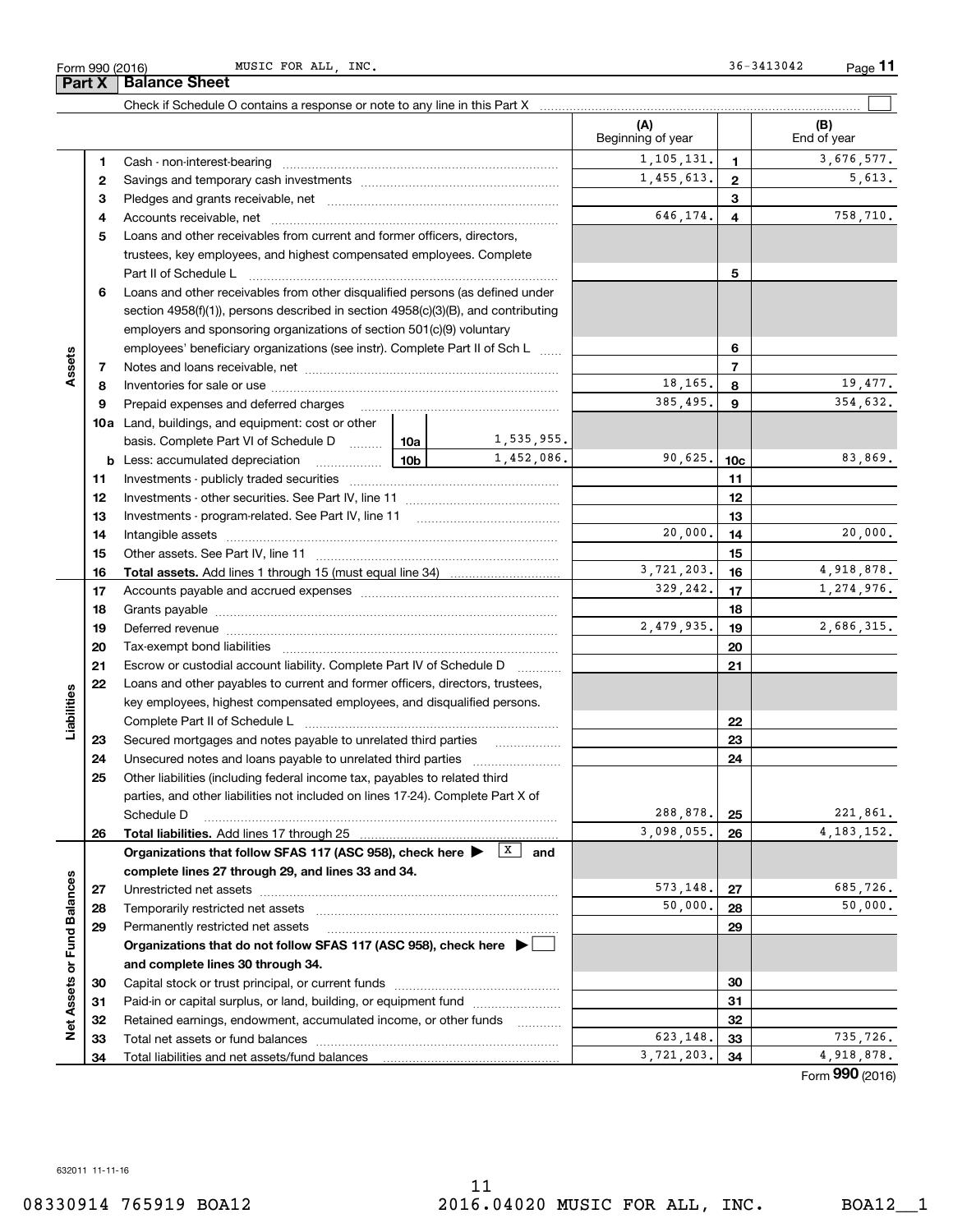|    | MUSIC FOR ALL INC.<br>Form 990 (2016)                                                                                                                       | $36 - 3413042$           |    |            | Page $12$       |
|----|-------------------------------------------------------------------------------------------------------------------------------------------------------------|--------------------------|----|------------|-----------------|
|    | <b>Reconciliation of Net Assets</b><br><b>Part XI</b>                                                                                                       |                          |    |            |                 |
|    | Check if Schedule O contains a response or note to any line in this Part XI                                                                                 |                          |    |            |                 |
|    |                                                                                                                                                             |                          |    |            |                 |
| 1  | Total revenue (must equal Part VIII, column (A), line 12)                                                                                                   | $\mathbf{1}$             |    | 9,128,533. |                 |
| 2  | Total expenses (must equal Part IX, column (A), line 25)                                                                                                    | $\mathbf{2}$             |    |            | 9,015,955.      |
| 3  | Revenue less expenses. Subtract line 2 from line 1                                                                                                          | 3                        |    |            | 112,578.        |
| 4  |                                                                                                                                                             | $\overline{\mathbf{4}}$  |    | 623,148.   |                 |
| 5  | Net unrealized gains (losses) on investments                                                                                                                | 5                        |    |            |                 |
| 6  | Donated services and use of facilities                                                                                                                      | 6                        |    |            |                 |
| 7  | Investment expenses                                                                                                                                         | $\overline{\phantom{a}}$ |    |            |                 |
| 8  | Prior period adjustments                                                                                                                                    | 8                        |    |            |                 |
| 9  | Other changes in net assets or fund balances (explain in Schedule O) manufactured controller changes in net assets or fund balances (explain in Schedule O) | $\mathbf{Q}$             |    |            | $\mathbf{0}$ .  |
| 10 | Net assets or fund balances at end of year. Combine lines 3 through 9 (must equal Part X, line 33,                                                          |                          |    |            |                 |
|    | column (B))                                                                                                                                                 | 10                       |    | 735,726.   |                 |
|    | Part XII Financial Statements and Reporting                                                                                                                 |                          |    |            |                 |
|    |                                                                                                                                                             |                          |    |            | X               |
|    |                                                                                                                                                             |                          |    | Yes        | <b>No</b>       |
| 1  | $\overline{X}$ Accrual<br>Accounting method used to prepare the Form 990: <u>II</u> Cash<br>Other                                                           |                          |    |            |                 |
|    | If the organization changed its method of accounting from a prior year or checked "Other," explain in Schedule O.                                           |                          |    |            |                 |
|    | 2a Were the organization's financial statements compiled or reviewed by an independent accountant?                                                          |                          | 2a |            | х               |
|    | If "Yes," check a box below to indicate whether the financial statements for the year were compiled or reviewed on a                                        |                          |    |            |                 |
|    | separate basis, consolidated basis, or both:                                                                                                                |                          |    |            |                 |
|    | Separate basis<br>Consolidated basis<br>Both consolidated and separate basis                                                                                |                          |    |            |                 |
|    | <b>b</b> Were the organization's financial statements audited by an independent accountant?                                                                 |                          | 2b | X          |                 |
|    | If "Yes," check a box below to indicate whether the financial statements for the year were audited on a separate basis,                                     |                          |    |            |                 |
|    | consolidated basis, or both:                                                                                                                                |                          |    |            |                 |
|    | X  <br>Consolidated basis<br>Separate basis<br>Both consolidated and separate basis                                                                         |                          |    |            |                 |
|    | c If "Yes" to line 2a or 2b, does the organization have a committee that assumes responsibility for oversight of the audit,                                 |                          |    |            |                 |
|    |                                                                                                                                                             |                          | 2c | X          |                 |
|    | If the organization changed either its oversight process or selection process during the tax year, explain in Schedule O.                                   |                          |    |            |                 |
|    | 3a As a result of a federal award, was the organization required to undergo an audit or audits as set forth in the Single Audit                             |                          |    |            |                 |
|    |                                                                                                                                                             |                          | 3a |            | х               |
|    | <b>b</b> If "Yes," did the organization undergo the required audit or audits? If the organization did not undergo the required audit                        |                          |    |            |                 |
|    |                                                                                                                                                             |                          | 3b |            | $990 \text{ m}$ |
|    |                                                                                                                                                             |                          |    |            |                 |

Form (2016) **990**

632012 11-11-16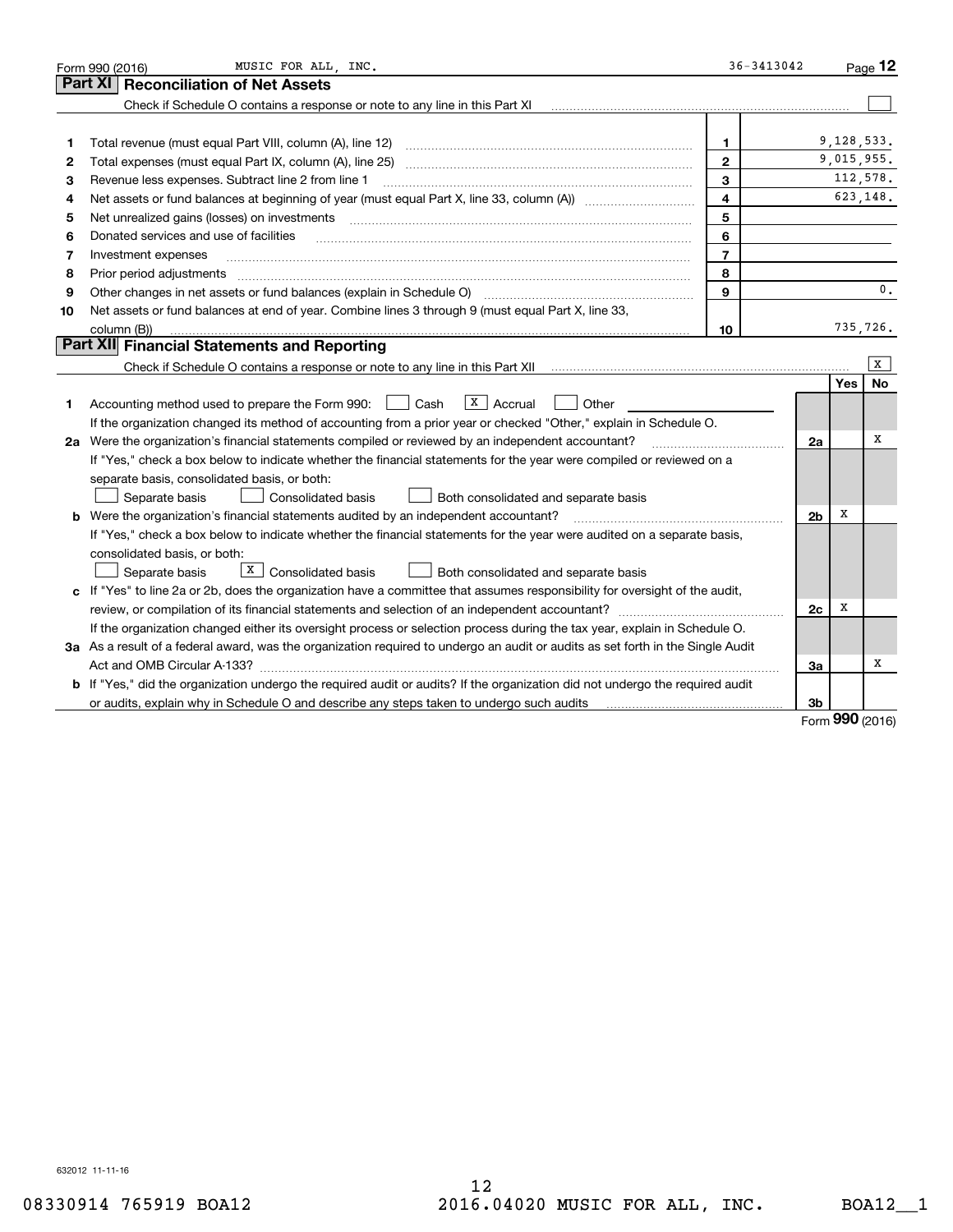| <b>SCHEDULE A</b> |  |
|-------------------|--|
|-------------------|--|

Department of the Treasury Internal Revenue Service

| (Form 990 or 990-EZ) |  |  |  |  |
|----------------------|--|--|--|--|
|----------------------|--|--|--|--|

# **Public Charity Status and Public Support**

**Complete if the organization is a section 501(c)(3) organization or a section 4947(a)(1) nonexempt charitable trust.**

| Attach to Form 990 or Form 990-EZ. |  |
|------------------------------------|--|
|------------------------------------|--|

Information about Schedule A (Form 990 or 990-EZ) and its instructions is at *www.irs.gov/form990.* 

| OMB No. 1545-0047                   |
|-------------------------------------|
| 116<br>U                            |
| <b>Open to Public</b><br>Inspection |
|                                     |

|                 | Name of the organization                                                                                  |                                                                                                                                                                |          |                            |     |                                 |                            | <b>Employer identification number</b> |                            |  |
|-----------------|-----------------------------------------------------------------------------------------------------------|----------------------------------------------------------------------------------------------------------------------------------------------------------------|----------|----------------------------|-----|---------------------------------|----------------------------|---------------------------------------|----------------------------|--|
|                 | MUSIC FOR ALL, INC.                                                                                       |                                                                                                                                                                |          |                            |     |                                 |                            | 36-3413042                            |                            |  |
| Part I          |                                                                                                           | Reason for Public Charity Status (All organizations must complete this part.) See instructions.                                                                |          |                            |     |                                 |                            |                                       |                            |  |
|                 | The organization is not a private foundation because it is: (For lines 1 through 12, check only one box.) |                                                                                                                                                                |          |                            |     |                                 |                            |                                       |                            |  |
| 1               |                                                                                                           | A church, convention of churches, or association of churches described in section 170(b)(1)(A)(i).                                                             |          |                            |     |                                 |                            |                                       |                            |  |
| 2               |                                                                                                           | A school described in section 170(b)(1)(A)(ii). (Attach Schedule E (Form 990 or 990-EZ).)                                                                      |          |                            |     |                                 |                            |                                       |                            |  |
| 3               |                                                                                                           | A hospital or a cooperative hospital service organization described in section 170(b)(1)(A)(iii).                                                              |          |                            |     |                                 |                            |                                       |                            |  |
| 4               |                                                                                                           |                                                                                                                                                                |          |                            |     |                                 |                            |                                       |                            |  |
|                 |                                                                                                           | A medical research organization operated in conjunction with a hospital described in section 170(b)(1)(A)(iii). Enter the hospital's name,<br>city, and state: |          |                            |     |                                 |                            |                                       |                            |  |
| 5               |                                                                                                           | An organization operated for the benefit of a college or university owned or operated by a governmental unit described in                                      |          |                            |     |                                 |                            |                                       |                            |  |
|                 |                                                                                                           | section 170(b)(1)(A)(iv). (Complete Part II.)                                                                                                                  |          |                            |     |                                 |                            |                                       |                            |  |
| 6               |                                                                                                           | A federal, state, or local government or governmental unit described in section 170(b)(1)(A)(v).                                                               |          |                            |     |                                 |                            |                                       |                            |  |
| 7               |                                                                                                           | An organization that normally receives a substantial part of its support from a governmental unit or from the general public described in                      |          |                            |     |                                 |                            |                                       |                            |  |
|                 |                                                                                                           | section 170(b)(1)(A)(vi). (Complete Part II.)                                                                                                                  |          |                            |     |                                 |                            |                                       |                            |  |
| 8               |                                                                                                           | A community trust described in section 170(b)(1)(A)(vi). (Complete Part II.)                                                                                   |          |                            |     |                                 |                            |                                       |                            |  |
| 9               |                                                                                                           | An agricultural research organization described in section 170(b)(1)(A)(ix) operated in conjunction with a land-grant college                                  |          |                            |     |                                 |                            |                                       |                            |  |
|                 |                                                                                                           | or university or a non-land-grant college of agriculture (see instructions). Enter the name, city, and state of the college or<br>university:                  |          |                            |     |                                 |                            |                                       |                            |  |
| 10              | $\mathbf{x}$                                                                                              | An organization that normally receives: (1) more than 33 1/3% of its support from contributions, membership fees, and gross receipts from                      |          |                            |     |                                 |                            |                                       |                            |  |
|                 |                                                                                                           | activities related to its exempt functions - subject to certain exceptions, and (2) no more than 33 1/3% of its support from gross investment                  |          |                            |     |                                 |                            |                                       |                            |  |
|                 |                                                                                                           | income and unrelated business taxable income (less section 511 tax) from businesses acquired by the organization after June 30, 1975.                          |          |                            |     |                                 |                            |                                       |                            |  |
|                 |                                                                                                           | See section 509(a)(2). (Complete Part III.)                                                                                                                    |          |                            |     |                                 |                            |                                       |                            |  |
| 11              |                                                                                                           | An organization organized and operated exclusively to test for public safety. See section 509(a)(4).                                                           |          |                            |     |                                 |                            |                                       |                            |  |
| 12 <sub>2</sub> |                                                                                                           | An organization organized and operated exclusively for the benefit of, to perform the functions of, or to carry out the purposes of one or                     |          |                            |     |                                 |                            |                                       |                            |  |
|                 |                                                                                                           | more publicly supported organizations described in section 509(a)(1) or section 509(a)(2). See section 509(a)(3). Check the box in                             |          |                            |     |                                 |                            |                                       |                            |  |
|                 |                                                                                                           | lines 12a through 12d that describes the type of supporting organization and complete lines 12e, 12f, and 12g.                                                 |          |                            |     |                                 |                            |                                       |                            |  |
| a               |                                                                                                           | Type I. A supporting organization operated, supervised, or controlled by its supported organization(s), typically by giving                                    |          |                            |     |                                 |                            |                                       |                            |  |
|                 |                                                                                                           |                                                                                                                                                                |          |                            |     |                                 |                            |                                       |                            |  |
|                 |                                                                                                           | the supported organization(s) the power to regularly appoint or elect a majority of the directors or trustees of the supporting                                |          |                            |     |                                 |                            |                                       |                            |  |
|                 |                                                                                                           | organization. You must complete Part IV, Sections A and B.                                                                                                     |          |                            |     |                                 |                            |                                       |                            |  |
| b               |                                                                                                           | Type II. A supporting organization supervised or controlled in connection with its supported organization(s), by having                                        |          |                            |     |                                 |                            |                                       |                            |  |
|                 |                                                                                                           | control or management of the supporting organization vested in the same persons that control or manage the supported                                           |          |                            |     |                                 |                            |                                       |                            |  |
|                 |                                                                                                           | organization(s). You must complete Part IV, Sections A and C.                                                                                                  |          |                            |     |                                 |                            |                                       |                            |  |
| с               |                                                                                                           | Type III functionally integrated. A supporting organization operated in connection with, and functionally integrated with,                                     |          |                            |     |                                 |                            |                                       |                            |  |
|                 |                                                                                                           | its supported organization(s) (see instructions). You must complete Part IV, Sections A, D, and E.                                                             |          |                            |     |                                 |                            |                                       |                            |  |
| d               |                                                                                                           | Type III non-functionally integrated. A supporting organization operated in connection with its supported organization(s)                                      |          |                            |     |                                 |                            |                                       |                            |  |
|                 |                                                                                                           | that is not functionally integrated. The organization generally must satisfy a distribution requirement and an attentiveness                                   |          |                            |     |                                 |                            |                                       |                            |  |
|                 |                                                                                                           | requirement (see instructions). You must complete Part IV, Sections A and D, and Part V.                                                                       |          |                            |     |                                 |                            |                                       |                            |  |
|                 |                                                                                                           | Check this box if the organization received a written determination from the IRS that it is a Type I, Type II, Type III                                        |          |                            |     |                                 |                            |                                       |                            |  |
|                 |                                                                                                           | functionally integrated, or Type III non-functionally integrated supporting organization.                                                                      |          |                            |     |                                 |                            |                                       |                            |  |
|                 |                                                                                                           | f Enter the number of supported organizations                                                                                                                  |          |                            |     |                                 |                            |                                       |                            |  |
|                 |                                                                                                           | g Provide the following information about the supported organization(s).<br>(i) Name of supported                                                              | (ii) EIN | (iii) Type of organization |     | (iv) Is the organization listed | (v) Amount of monetary     |                                       | (vi) Amount of other       |  |
|                 |                                                                                                           | organization                                                                                                                                                   |          | (described on lines 1-10   |     | in your governing document?     | support (see instructions) |                                       | support (see instructions) |  |
|                 |                                                                                                           |                                                                                                                                                                |          | above (see instructions))  | Yes | No                              |                            |                                       |                            |  |
|                 |                                                                                                           |                                                                                                                                                                |          |                            |     |                                 |                            |                                       |                            |  |
|                 |                                                                                                           |                                                                                                                                                                |          |                            |     |                                 |                            |                                       |                            |  |
|                 |                                                                                                           |                                                                                                                                                                |          |                            |     |                                 |                            |                                       |                            |  |
|                 |                                                                                                           |                                                                                                                                                                |          |                            |     |                                 |                            |                                       |                            |  |
|                 |                                                                                                           |                                                                                                                                                                |          |                            |     |                                 |                            |                                       |                            |  |
|                 |                                                                                                           |                                                                                                                                                                |          |                            |     |                                 |                            |                                       |                            |  |
|                 |                                                                                                           |                                                                                                                                                                |          |                            |     |                                 |                            |                                       |                            |  |
|                 |                                                                                                           |                                                                                                                                                                |          |                            |     |                                 |                            |                                       |                            |  |
| Total           |                                                                                                           |                                                                                                                                                                |          |                            |     |                                 |                            |                                       |                            |  |

LHA For Paperwork Reduction Act Notice, see the Instructions for Form 990 or 990-EZ. 632021 09-21-16 Schedule A (Form 990 or 990-EZ) 2016 13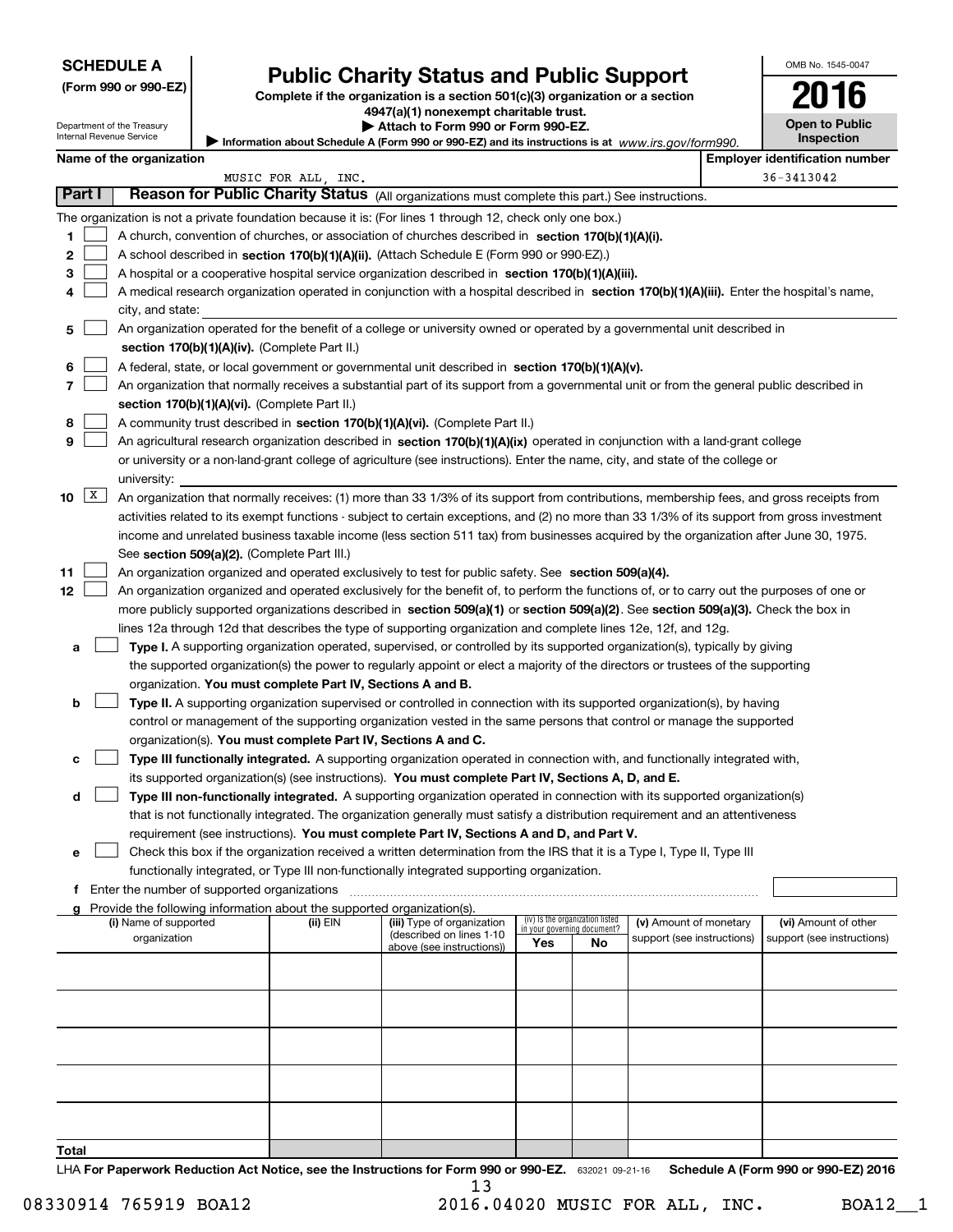|  | Schedule A (Form 990 or 990-EZ) 2016 MUSIC | FOR ALL | INC. | 3413042<br>36. | Page |  |
|--|--------------------------------------------|---------|------|----------------|------|--|
|--|--------------------------------------------|---------|------|----------------|------|--|

36-3413042

**2**

(Complete only if you checked the box on line 5, 7, or 8 of Part I or if the organization failed to qualify under Part III. If the organization fails to qualify under the tests listed below, please complete Part III.) **Part II Support Schedule for Organizations Described in Sections 170(b)(1)(A)(iv) and 170(b)(1)(A)(vi)**

|   | <b>Section A. Public Support</b>                                                                                                                                                                                   |          |          |            |            |          |           |
|---|--------------------------------------------------------------------------------------------------------------------------------------------------------------------------------------------------------------------|----------|----------|------------|------------|----------|-----------|
|   | Calendar year (or fiscal year beginning in) $\blacktriangleright$                                                                                                                                                  | (a) 2012 | (b) 2013 | $(c)$ 2014 | $(d)$ 2015 | (e) 2016 | (f) Total |
|   | <b>1</b> Gifts, grants, contributions, and                                                                                                                                                                         |          |          |            |            |          |           |
|   | membership fees received. (Do not                                                                                                                                                                                  |          |          |            |            |          |           |
|   | include any "unusual grants.")                                                                                                                                                                                     |          |          |            |            |          |           |
|   | 2 Tax revenues levied for the organ-                                                                                                                                                                               |          |          |            |            |          |           |
|   | ization's benefit and either paid to                                                                                                                                                                               |          |          |            |            |          |           |
|   | or expended on its behalf                                                                                                                                                                                          |          |          |            |            |          |           |
|   | 3 The value of services or facilities                                                                                                                                                                              |          |          |            |            |          |           |
|   | furnished by a governmental unit to                                                                                                                                                                                |          |          |            |            |          |           |
|   | the organization without charge                                                                                                                                                                                    |          |          |            |            |          |           |
| 4 | <b>Total.</b> Add lines 1 through 3                                                                                                                                                                                |          |          |            |            |          |           |
| 5 | The portion of total contributions                                                                                                                                                                                 |          |          |            |            |          |           |
|   | by each person (other than a                                                                                                                                                                                       |          |          |            |            |          |           |
|   | governmental unit or publicly                                                                                                                                                                                      |          |          |            |            |          |           |
|   | supported organization) included                                                                                                                                                                                   |          |          |            |            |          |           |
|   | on line 1 that exceeds 2% of the                                                                                                                                                                                   |          |          |            |            |          |           |
|   | amount shown on line 11,                                                                                                                                                                                           |          |          |            |            |          |           |
|   | column (f)                                                                                                                                                                                                         |          |          |            |            |          |           |
|   | 6 Public support. Subtract line 5 from line 4.                                                                                                                                                                     |          |          |            |            |          |           |
|   | <b>Section B. Total Support</b>                                                                                                                                                                                    |          |          |            |            |          |           |
|   | Calendar year (or fiscal year beginning in) $\blacktriangleright$                                                                                                                                                  | (a) 2012 | (b) 2013 | $(c)$ 2014 | $(d)$ 2015 | (e) 2016 | (f) Total |
|   | 7 Amounts from line 4                                                                                                                                                                                              |          |          |            |            |          |           |
| 8 | Gross income from interest,                                                                                                                                                                                        |          |          |            |            |          |           |
|   | dividends, payments received on                                                                                                                                                                                    |          |          |            |            |          |           |
|   | securities loans, rents, royalties                                                                                                                                                                                 |          |          |            |            |          |           |
|   | and income from similar sources                                                                                                                                                                                    |          |          |            |            |          |           |
| 9 | Net income from unrelated business                                                                                                                                                                                 |          |          |            |            |          |           |
|   | activities, whether or not the                                                                                                                                                                                     |          |          |            |            |          |           |
|   |                                                                                                                                                                                                                    |          |          |            |            |          |           |
|   | business is regularly carried on                                                                                                                                                                                   |          |          |            |            |          |           |
|   | <b>10</b> Other income. Do not include gain                                                                                                                                                                        |          |          |            |            |          |           |
|   | or loss from the sale of capital                                                                                                                                                                                   |          |          |            |            |          |           |
|   | assets (Explain in Part VI.)                                                                                                                                                                                       |          |          |            |            |          |           |
|   | <b>11 Total support.</b> Add lines 7 through 10                                                                                                                                                                    |          |          |            |            | 12       |           |
|   | <b>12</b> Gross receipts from related activities, etc. (see instructions)<br>13 First five years. If the Form 990 is for the organization's first, second, third, fourth, or fifth tax year as a section 501(c)(3) |          |          |            |            |          |           |
|   |                                                                                                                                                                                                                    |          |          |            |            |          |           |
|   | organization, check this box and stop here<br>Section C. Computation of Public Support Percentage                                                                                                                  |          |          |            |            |          |           |
|   | 14 Public support percentage for 2016 (line 6, column (f) divided by line 11, column (f) <i>mummeronom</i>                                                                                                         |          |          |            |            | 14       | %         |
|   |                                                                                                                                                                                                                    |          |          |            |            | 15       | %         |
|   | 16a 33 1/3% support test - 2016. If the organization did not check the box on line 13, and line 14 is 33 1/3% or more, check this box and                                                                          |          |          |            |            |          |           |
|   | stop here. The organization qualifies as a publicly supported organization                                                                                                                                         |          |          |            |            |          | $\sim$    |
|   | b 33 1/3% support test - 2015. If the organization did not check a box on line 13 or 16a, and line 15 is 33 1/3% or more, check this box                                                                           |          |          |            |            |          |           |
|   | and stop here. The organization qualifies as a publicly supported organization                                                                                                                                     |          |          |            |            |          |           |
|   | 17a 10% -facts-and-circumstances test - 2016. If the organization did not check a box on line 13, 16a, or 16b, and line 14 is 10% or more,                                                                         |          |          |            |            |          |           |
|   |                                                                                                                                                                                                                    |          |          |            |            |          |           |
|   | and if the organization meets the "facts-and-circumstances" test, check this box and stop here. Explain in Part VI how the organization                                                                            |          |          |            |            |          |           |
|   | meets the "facts-and-circumstances" test. The organization qualifies as a publicly supported organization <i>manumumumumum</i>                                                                                     |          |          |            |            |          |           |
|   | <b>b 10% -facts-and-circumstances test - 2015.</b> If the organization did not check a box on line 13, 16a, 16b, or 17a, and line 15 is 10% or                                                                     |          |          |            |            |          |           |
|   | more, and if the organization meets the "facts-and-circumstances" test, check this box and stop here. Explain in Part VI how the                                                                                   |          |          |            |            |          |           |
|   | organization meets the "facts-and-circumstances" test. The organization qualifies as a publicly supported organization                                                                                             |          |          |            |            |          |           |
|   | 18 Private foundation. If the organization did not check a box on line 13, 16a, 16b, 17a, or 17b, check this box and see instructions                                                                              |          |          |            |            |          |           |

**Schedule A (Form 990 or 990-EZ) 2016**

632022 09-21-16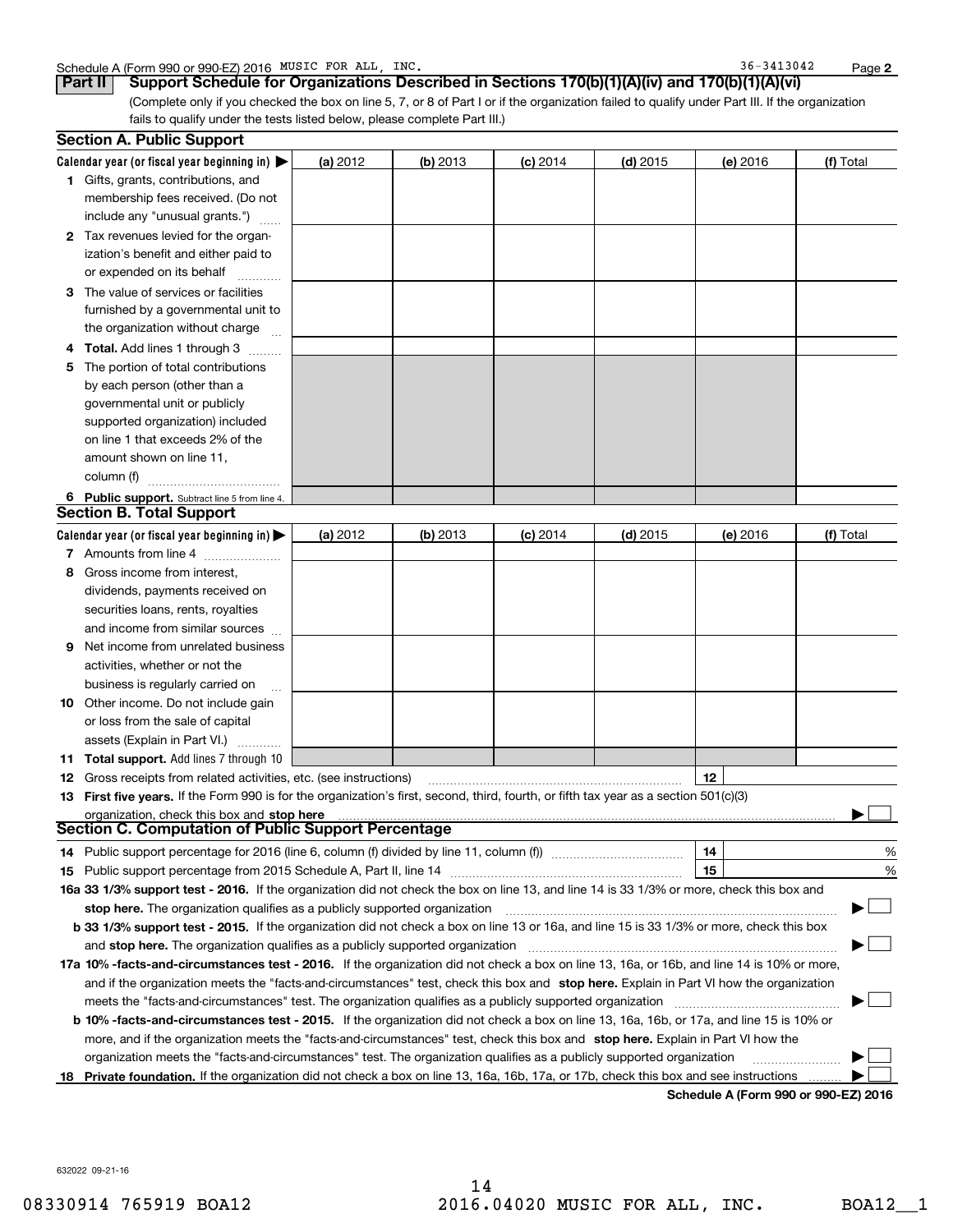#### **Part III Support Schedule for Organizations Described in Section 509(a)(2)**

(Complete only if you checked the box on line 10 of Part I or if the organization failed to qualify under Part II. If the organization fails to qualify under the tests listed below, please complete Part II.)

#### **8 Public support.** (Subtract line 7c from line 6.) **b** Amounts included on lines 2 and 3 received from other than disqualified persons that exceed the greater of \$5,000 or 1% of the amount on line 13 for the year  $\ldots$ ............... **13 Total support.** (Add lines 9, 10c, 11, and 12.) 632023 09-21-16 **Calendar year (or fiscal year beginning in) | Calendar year (or fiscal year beginning in) | (a)** 2012 **| (b)** 2013 **| (c)** 2014 **| (d)** 2015 **| (e)** 2016 **| (f) 1**Gifts, grants, contributions, and **2** Gross receipts from admissions, **3** Gross receipts from activities that **4**Tax revenues levied for the organ-**5** The value of services or facilities **6 Total.** Add lines 1 through 5  $\ldots$ ... **7a**Amounts included on lines 1, 2, and **c** Add lines 7a and 7b  $\ldots$   $\ldots$   $\ldots$  ... **(a)** 2012 **| (b)** 2013 **| (c)** 2014 **| (d)** 2015 **| (e)** 2016 **| (f) 9** Amounts from line 6  $^{10}$ **10a**Gross income from interest, **b** Unrelated business taxable income **c** Add lines 10a and 10b  $^{100}$ **11** Net income from unrelated business **12** Other income. Do not include gain **14 First five years.** If the Form 990 is for the organization's first, second, third, fourth, or fifth tax year as a section 501(c)(3) organization, **stop here** check this box and | **151615161718 2015** Investment income percentage from Schedule A, Part III, line 17 ~~~~~~~~~~~~~~~~~~**19a 33 1/3% support tests - 2016.** If the organization did not check the box on line 14, and line 15 is more than 33 1/3%, and line 17 is not **20Private foundation.**  If the organization did not check a box on line 14, 19a, or 19b, check this box and see instructions | Investment income percentage for 2016 (line 10c, column (f) divided by line 13, column (f)) **1718b33 1/3% support tests - 2015.**  If the organization did not check a box on line 14 or line 19a, and line 16 is more than 33 1/3%, and more than 33 1/3%, check this box and stop here. The organization qualifies as a publicly supported organization *www.www.www.* line 18 is not more than 33 1/3%, check this box and stop here. The organization qualifies as a publicly supported organization  $\Box$ **Schedule A (Form 990 or 990-EZ) 2016** (less section 511 taxes) from businesses acquired after June 30, 1975 (a) 2012 12 **| (b)** 2013 **| (c)** 2014 **| (d)** 2015 **| (e)** 2016 **| (f)** Total membership fees received. (Do not include any "unusual grants.") merchandise sold or services performed, or facilities furnished in any activity that is related to the organization's tax-exempt purpose are not an unrelated trade or business under section 513  $\quad$ ization's benefit and either paid to or expended on its behalf  $^{+}_{-}\,$   $^{+}\,$   $^{+}\,$ furnished by a governmental unit to the organization without charge 3 received from disqualified persons (a) 2012 12 **| (b)** 2013 **| (c)** 2014 **| (d)** 2015 **| (e)** 2016 **| (f)** Total dividends, payments received on securities loans, rents, royalties and income from similar sources activities not included in line 10b, whether or not the business is regularly carried on or loss from the sale of capital assets (Explain in Part VI.) ............ Public support percentage for 2016 (line 8, column (f) divided by line 13, column (f)) ~~~~~~~~~~~~Public support percentage from 2015 Schedule A, Part III, line 15 % 99.56 % %  $\ldots$  | 18 |  $\ldots$   $\ldots$  | 18 | **Section A. Public Support Section B. Total Support Section C. Computation of Public Support Percentage Section D. Computation of Investment Income Percentage**  $\mathcal{L}^{\text{max}}$  $\boxed{\mathbf{X}}$  $\mathcal{L}^{\text{max}}$  $\mathcal{L}^{\text{max}}$  $225,840.$  205,246. 230,445. 278,888. 284,610. 1,225,029. 4,557,738. 4,183,908. 4,649,007. 5,019,981. 6,247,401. 24,658,035. 1,661,864. 2,006,021. 2,217,964. 2,314,772. 2,821,828. 11,022,449. 6,445,442. 6,395,175. 7,097,416. 7,613,641. 9,353,839. 36,905,513. 6,445,442. 6,395,175. 7,097,416. 7,613,641. 9,353,839. 36,905,513. 0.0. $\overline{\mathbf{0}}$ . 36,905,513. 140.0.| 124.| 437.| 308.| 756.| 1,765. 21,857. 30,149. 35,116. 35,216. 39,275. 161,613. 21,997. 30,273. 35,553. 35,524. 40,031. 163,378. 37,068,891. 99.55.44.456,467,439. 6,425,448. 7,132,969. 7,649,165. 9,393,870. 15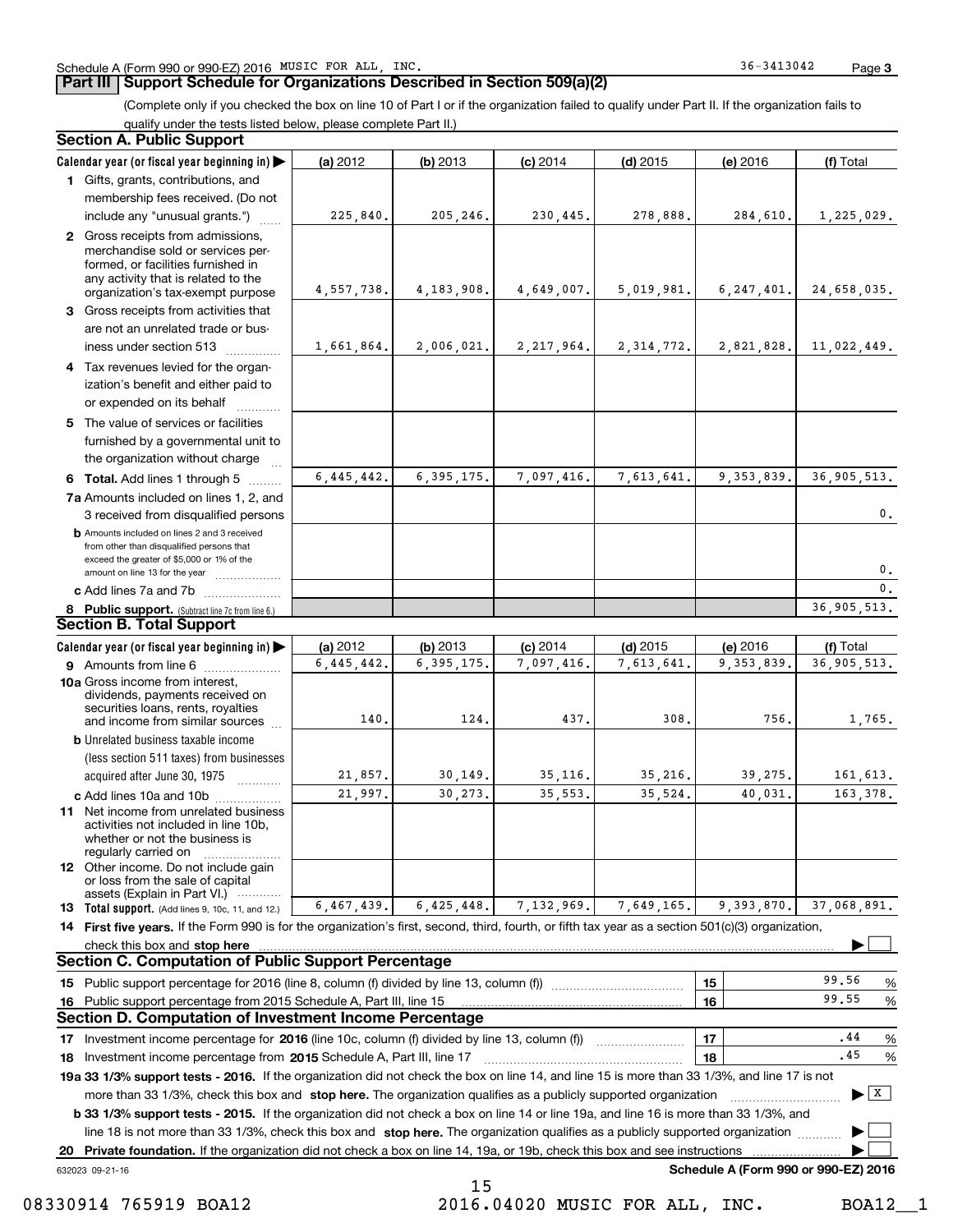# **Part IV Supporting Organizations**

(Complete only if you checked a box in line 12 on Part I. If you checked 12a of Part I, complete Sections A and B. If you checked 12b of Part I, complete Sections A and C. If you checked 12c of Part I, complete Sections A, D, and E. If you checked 12d of Part I, complete Sections A and D, and complete Part V.)

## **Section A. All Supporting Organizations**

- **1** Are all of the organization's supported organizations listed by name in the organization's governing documents? If "No," describe in Part VI how the supported organizations are designated. If designated by *class or purpose, describe the designation. If historic and continuing relationship, explain.*
- **2** Did the organization have any supported organization that does not have an IRS determination of status under section 509(a)(1) or (2)? If "Yes," explain in Part VI how the organization determined that the supported *organization was described in section 509(a)(1) or (2).*
- **3a** Did the organization have a supported organization described in section 501(c)(4), (5), or (6)? If "Yes," answer *(b) and (c) below.*
- **b** Did the organization confirm that each supported organization qualified under section 501(c)(4), (5), or (6) and satisfied the public support tests under section 509(a)(2)? If "Yes," describe in Part VI when and how the *organization made the determination.*
- **c**Did the organization ensure that all support to such organizations was used exclusively for section 170(c)(2)(B) purposes? If "Yes," explain in Part VI what controls the organization put in place to ensure such use.
- **4a** *If* Was any supported organization not organized in the United States ("foreign supported organization")? *"Yes," and if you checked 12a or 12b in Part I, answer (b) and (c) below.*
- **b** Did the organization have ultimate control and discretion in deciding whether to make grants to the foreign supported organization? If "Yes," describe in Part VI how the organization had such control and discretion *despite being controlled or supervised by or in connection with its supported organizations.*
- **c** Did the organization support any foreign supported organization that does not have an IRS determination under sections 501(c)(3) and 509(a)(1) or (2)? If "Yes," explain in Part VI what controls the organization used *to ensure that all support to the foreign supported organization was used exclusively for section 170(c)(2)(B) purposes.*
- **5a** Did the organization add, substitute, or remove any supported organizations during the tax year? If "Yes," answer (b) and (c) below (if applicable). Also, provide detail in Part VI, including (i) the names and EIN *numbers of the supported organizations added, substituted, or removed; (ii) the reasons for each such action; (iii) the authority under the organization's organizing document authorizing such action; and (iv) how the action was accomplished (such as by amendment to the organizing document).*
- **b** Type I or Type II only. Was any added or substituted supported organization part of a class already designated in the organization's organizing document?
- **cSubstitutions only.**  Was the substitution the result of an event beyond the organization's control?
- **6** Did the organization provide support (whether in the form of grants or the provision of services or facilities) to *If "Yes," provide detail in* support or benefit one or more of the filing organization's supported organizations? anyone other than (i) its supported organizations, (ii) individuals that are part of the charitable class benefited by one or more of its supported organizations, or (iii) other supporting organizations that also *Part VI.*
- **7**Did the organization provide a grant, loan, compensation, or other similar payment to a substantial contributor *If "Yes," complete Part I of Schedule L (Form 990 or 990-EZ).* regard to a substantial contributor? (defined in section 4958(c)(3)(C)), a family member of a substantial contributor, or a 35% controlled entity with
- **8** Did the organization make a loan to a disqualified person (as defined in section 4958) not described in line 7? *If "Yes," complete Part I of Schedule L (Form 990 or 990-EZ).*
- **9a** Was the organization controlled directly or indirectly at any time during the tax year by one or more in section 509(a)(1) or (2))? If "Yes," *provide detail in Part VI.* disqualified persons as defined in section 4946 (other than foundation managers and organizations described
- **b**the supporting organization had an interest? If "Yes," provide detail in Part VI. Did one or more disqualified persons (as defined in line 9a) hold a controlling interest in any entity in which
- **c**Did a disqualified person (as defined in line 9a) have an ownership interest in, or derive any personal benefit from, assets in which the supporting organization also had an interest? If "Yes," provide detail in Part VI.
- **10a** Was the organization subject to the excess business holdings rules of section 4943 because of section supporting organizations)? If "Yes," answer 10b below. 4943(f) (regarding certain Type II supporting organizations, and all Type III non-functionally integrated
- **b** Did the organization have any excess business holdings in the tax year? (Use Schedule C, Form 4720, to *determine whether the organization had excess business holdings.)*

632024 09-21-16

| 1              |  |
|----------------|--|
|                |  |
| $\overline{2}$ |  |
|                |  |
| <u>3a</u>      |  |
|                |  |
| $\frac{3b}{2}$ |  |
|                |  |
| $\frac{3c}{2}$ |  |
|                |  |
| <u>4a</u>      |  |
|                |  |
| 4 <sub>b</sub> |  |
|                |  |
| $rac{4c}{2}$   |  |
|                |  |
|                |  |
| <u>5a</u>      |  |
|                |  |
| $\frac{5b}{2}$ |  |
| $\frac{5c}{2}$ |  |
|                |  |
| 6              |  |
|                |  |
| $\overline{1}$ |  |
|                |  |
| 8              |  |
|                |  |
| <u>9a</u>      |  |
| <u>9b</u>      |  |
|                |  |
| $\frac{9c}{2}$ |  |
|                |  |
| 10a            |  |

**Yes**

**No**

**Schedule A (Form 990 or 990-EZ) 2016**

**10b**

16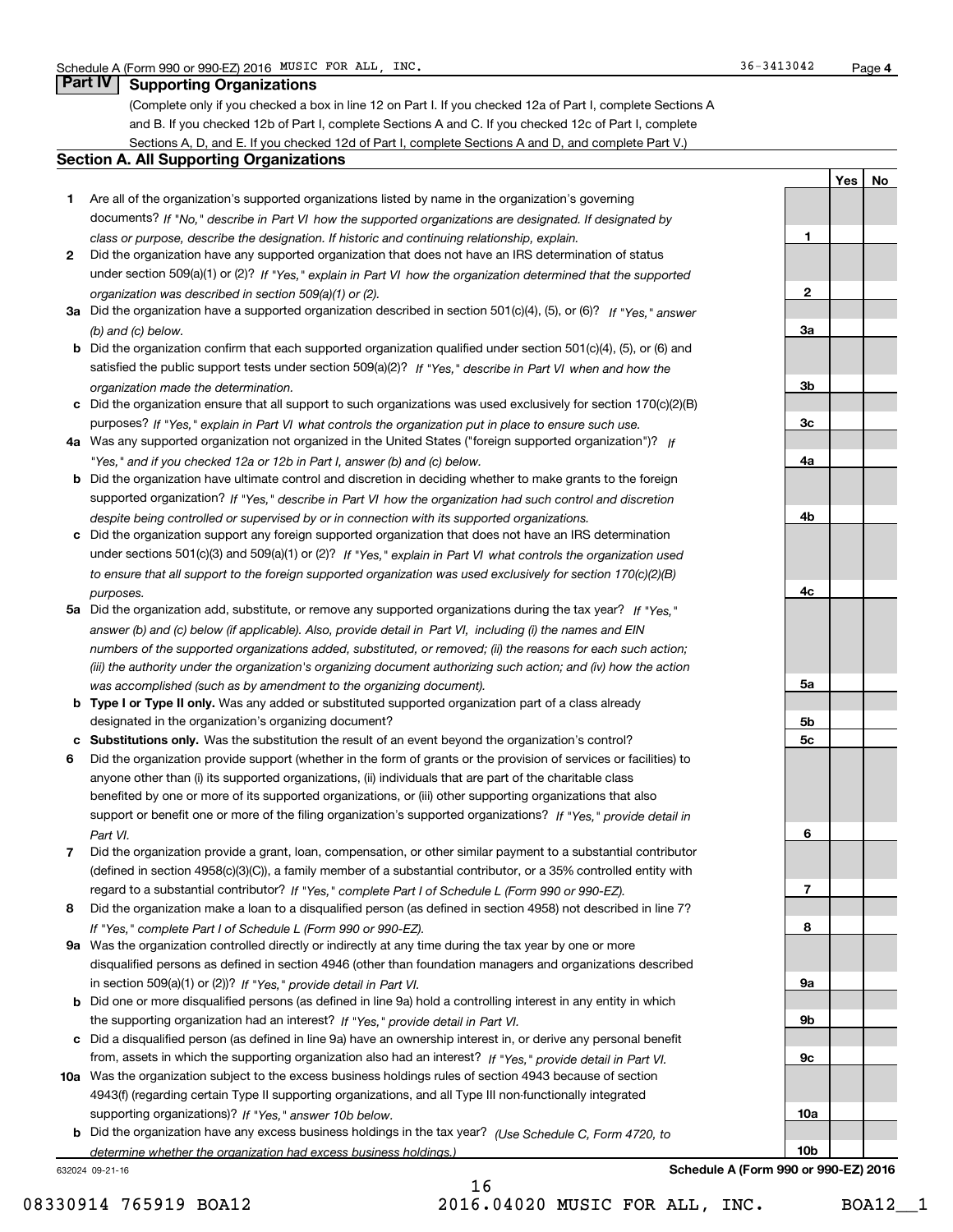**5**

|    |                                                                                                                                                              |                 | Yes | No |
|----|--------------------------------------------------------------------------------------------------------------------------------------------------------------|-----------------|-----|----|
| 11 | Has the organization accepted a gift or contribution from any of the following persons?                                                                      |                 |     |    |
|    | a A person who directly or indirectly controls, either alone or together with persons described in (b) and (c)                                               |                 |     |    |
|    | below, the governing body of a supported organization?                                                                                                       | 11a             |     |    |
|    | <b>b</b> A family member of a person described in (a) above?                                                                                                 | 11 <sub>b</sub> |     |    |
|    | c A 35% controlled entity of a person described in (a) or (b) above? If "Yes" to a, b, or c, provide detail in Part VI.                                      | 11c             |     |    |
|    | <b>Section B. Type I Supporting Organizations</b>                                                                                                            |                 |     |    |
|    |                                                                                                                                                              |                 | Yes | No |
| 1  | Did the directors, trustees, or membership of one or more supported organizations have the power to                                                          |                 |     |    |
|    | regularly appoint or elect at least a majority of the organization's directors or trustees at all times during the                                           |                 |     |    |
|    | tax year? If "No," describe in Part VI how the supported organization(s) effectively operated, supervised, or                                                |                 |     |    |
|    | controlled the organization's activities. If the organization had more than one supported organization,                                                      |                 |     |    |
|    | describe how the powers to appoint and/or remove directors or trustees were allocated among the supported                                                    |                 |     |    |
|    | organizations and what conditions or restrictions, if any, applied to such powers during the tax year.                                                       | 1               |     |    |
| 2  | Did the organization operate for the benefit of any supported organization other than the supported                                                          |                 |     |    |
|    | organization(s) that operated, supervised, or controlled the supporting organization? If "Yes," explain in                                                   |                 |     |    |
|    | Part VI how providing such benefit carried out the purposes of the supported organization(s) that operated,                                                  |                 |     |    |
|    | supervised, or controlled the supporting organization.<br><b>Section C. Type II Supporting Organizations</b>                                                 | $\mathbf{2}$    |     |    |
|    |                                                                                                                                                              |                 |     |    |
|    |                                                                                                                                                              |                 | Yes | No |
| 1. | Were a majority of the organization's directors or trustees during the tax year also a majority of the directors                                             |                 |     |    |
|    | or trustees of each of the organization's supported organization(s)? If "No," describe in Part VI how control                                                |                 |     |    |
|    | or management of the supporting organization was vested in the same persons that controlled or managed                                                       | 1               |     |    |
|    | the supported organization(s).<br><b>Section D. All Type III Supporting Organizations</b>                                                                    |                 |     |    |
|    |                                                                                                                                                              |                 | Yes | No |
| 1  | Did the organization provide to each of its supported organizations, by the last day of the fifth month of the                                               |                 |     |    |
|    | organization's tax year, (i) a written notice describing the type and amount of support provided during the prior tax                                        |                 |     |    |
|    | year, (ii) a copy of the Form 990 that was most recently filed as of the date of notification, and (iii) copies of the                                       |                 |     |    |
|    | organization's governing documents in effect on the date of notification, to the extent not previously provided?                                             | 1               |     |    |
| 2  | Were any of the organization's officers, directors, or trustees either (i) appointed or elected by the supported                                             |                 |     |    |
|    | organization(s) or (ii) serving on the governing body of a supported organization? If "No," explain in Part VI how                                           |                 |     |    |
|    | the organization maintained a close and continuous working relationship with the supported organization(s).                                                  | $\mathbf{2}$    |     |    |
| 3  | By reason of the relationship described in (2), did the organization's supported organizations have a                                                        |                 |     |    |
|    | significant voice in the organization's investment policies and in directing the use of the organization's                                                   |                 |     |    |
|    | income or assets at all times during the tax year? If "Yes," describe in Part VI the role the organization's                                                 |                 |     |    |
|    | supported organizations played in this regard.                                                                                                               | 3               |     |    |
|    | Section E. Type III Functionally Integrated Supporting Organizations                                                                                         |                 |     |    |
| 1  | Check the box next to the method that the organization used to satisfy the Integral Part Test during the year (see instructions).                            |                 |     |    |
| а  | The organization satisfied the Activities Test. Complete line 2 below.                                                                                       |                 |     |    |
| b  | The organization is the parent of each of its supported organizations. Complete line 3 below.                                                                |                 |     |    |
| c  | The organization supported a governmental entity. Describe in Part VI how you supported a government entity (see instructions).                              |                 |     |    |
| 2  | Activities Test. Answer (a) and (b) below.                                                                                                                   |                 | Yes | No |
| а  | Did substantially all of the organization's activities during the tax year directly further the exempt purposes of                                           |                 |     |    |
|    | the supported organization(s) to which the organization was responsive? If "Yes," then in Part VI identify                                                   |                 |     |    |
|    | those supported organizations and explain<br>how these activities directly furthered their exempt purposes,                                                  |                 |     |    |
|    | how the organization was responsive to those supported organizations, and how the organization determined                                                    |                 |     |    |
|    | that these activities constituted substantially all of its activities.                                                                                       | 2a              |     |    |
|    | <b>b</b> Did the activities described in (a) constitute activities that, but for the organization's involvement, one or more                                 |                 |     |    |
|    | of the organization's supported organization(s) would have been engaged in? If "Yes," explain in Part VI the                                                 |                 |     |    |
|    | reasons for the organization's position that its supported organization(s) would have engaged in these<br>activities but for the organization's involvement. | 2b              |     |    |
| З  | Parent of Supported Organizations. Answer (a) and (b) below.                                                                                                 |                 |     |    |
|    | a Did the organization have the power to regularly appoint or elect a majority of the officers, directors, or                                                |                 |     |    |
|    | trustees of each of the supported organizations? Provide details in Part VI.                                                                                 | За              |     |    |
|    | <b>b</b> Did the organization exercise a substantial degree of direction over the policies, programs, and activities of each                                 |                 |     |    |
|    | of its supported organizations? If "Yes." describe in Part VI the role played by the organization in this regard.                                            | 3b              |     |    |
|    | Schedule A (Form 990 or 990-EZ) 2016<br>632025 09-21-16                                                                                                      |                 |     |    |
|    | 17                                                                                                                                                           |                 |     |    |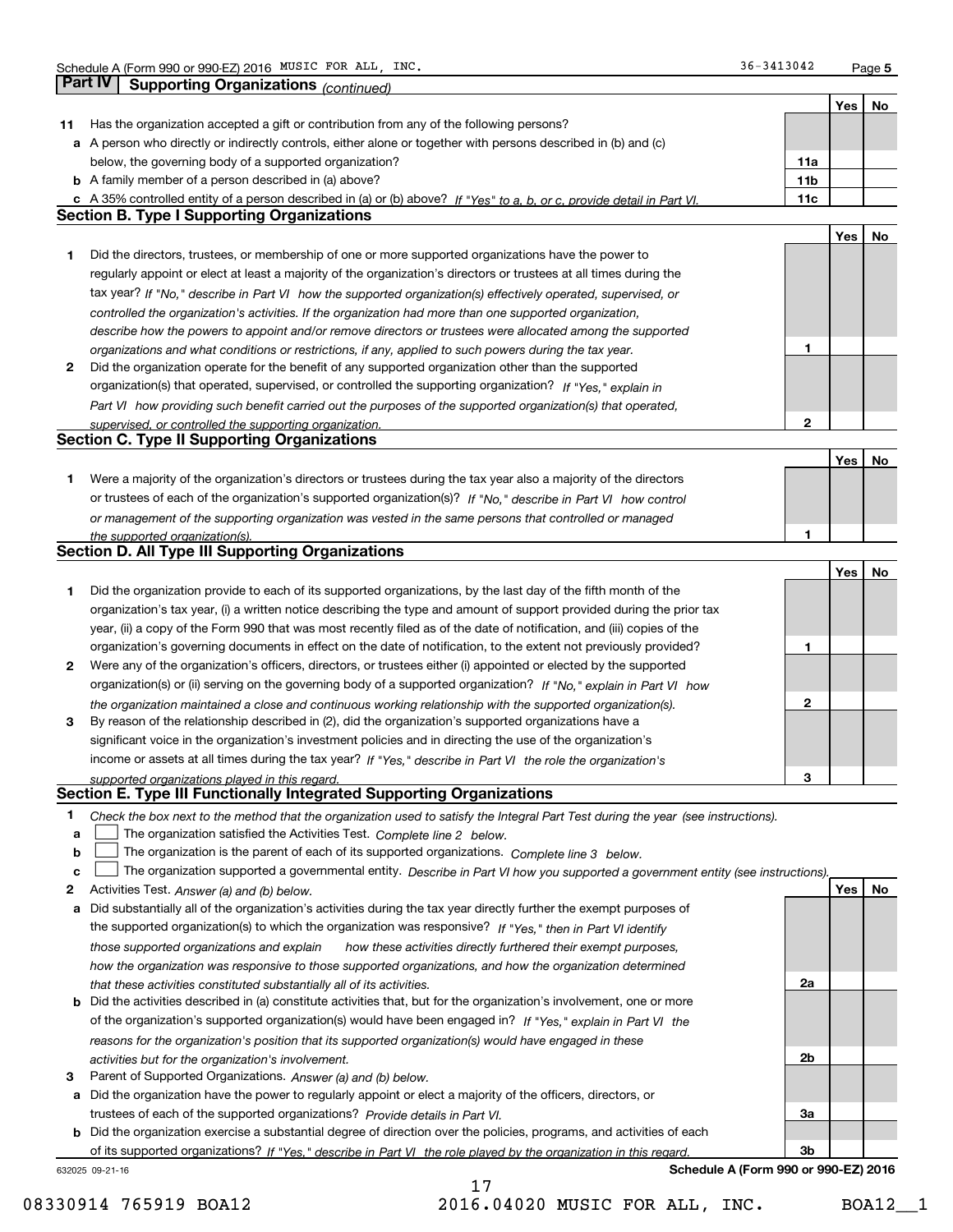|  | Schedule A (Form 990 or 990-EZ) 2016 | MUSIC FOR | ALL | INC. | $-3413042$<br>36- | Page |  |
|--|--------------------------------------|-----------|-----|------|-------------------|------|--|
|--|--------------------------------------|-----------|-----|------|-------------------|------|--|

#### **1SEP 10. See instructions.** All antegral Part Test as a qualifying trust on Nov. 20, 1970 (explain in Part VI.) See instructions. All **Section A - Adjusted Net Income** other Type III non-functionally integrated supporting organizations must complete Sections A through E. (B) Current Year (optional)(A) Prior Year **Part V Type III Non-Functionally Integrated 509(a)(3) Supporting Organizations**   $\mathcal{L}^{\text{max}}$

| 1            | Net short-term capital gain                                                                                  | 1              |                |                                |
|--------------|--------------------------------------------------------------------------------------------------------------|----------------|----------------|--------------------------------|
| 2            | Recoveries of prior-year distributions                                                                       | $\mathbf{2}$   |                |                                |
| 3            | Other gross income (see instructions)                                                                        | 3              |                |                                |
| 4            | Add lines 1 through 3                                                                                        | 4              |                |                                |
| 5            | Depreciation and depletion                                                                                   | 5              |                |                                |
| 6            | Portion of operating expenses paid or incurred for production or                                             |                |                |                                |
|              | collection of gross income or for management, conservation, or                                               |                |                |                                |
|              | maintenance of property held for production of income (see instructions)                                     | 6              |                |                                |
| 7            | Other expenses (see instructions)                                                                            | $\overline{7}$ |                |                                |
| 8            | Adjusted Net Income (subtract lines 5, 6, and 7 from line 4)                                                 | 8              |                |                                |
|              | <b>Section B - Minimum Asset Amount</b>                                                                      |                | (A) Prior Year | (B) Current Year<br>(optional) |
| 1            | Aggregate fair market value of all non-exempt-use assets (see                                                |                |                |                                |
|              | instructions for short tax year or assets held for part of year):                                            |                |                |                                |
|              | a Average monthly value of securities                                                                        | 1a             |                |                                |
|              | <b>b</b> Average monthly cash balances                                                                       | 1 <sub>b</sub> |                |                                |
|              | c Fair market value of other non-exempt-use assets                                                           | 1c             |                |                                |
|              | d Total (add lines 1a, 1b, and 1c)                                                                           | 1d             |                |                                |
|              | e Discount claimed for blockage or other                                                                     |                |                |                                |
|              | factors (explain in detail in Part VI):                                                                      |                |                |                                |
| $\mathbf{2}$ | Acquisition indebtedness applicable to non-exempt-use assets                                                 | $\mathbf{2}$   |                |                                |
| 3            | Subtract line 2 from line 1d                                                                                 | 3              |                |                                |
| 4            | Cash deemed held for exempt use. Enter 1-1/2% of line 3 (for greater amount,                                 |                |                |                                |
|              | see instructions)                                                                                            | 4              |                |                                |
| 5            | Net value of non-exempt-use assets (subtract line 4 from line 3)                                             | 5              |                |                                |
| 6            | Multiply line 5 by .035                                                                                      | 6              |                |                                |
| 7            | Recoveries of prior-year distributions                                                                       | $\overline{7}$ |                |                                |
| 8            | Minimum Asset Amount (add line 7 to line 6)                                                                  | 8              |                |                                |
|              | <b>Section C - Distributable Amount</b>                                                                      |                |                | <b>Current Year</b>            |
| 1            | Adjusted net income for prior year (from Section A, line 8, Column A)                                        | 1              |                |                                |
| 2            | Enter 85% of line 1                                                                                          | $\mathbf{2}$   |                |                                |
| 3            | Minimum asset amount for prior year (from Section B, line 8, Column A)                                       | 3              |                |                                |
| 4            | Enter greater of line 2 or line 3                                                                            | 4              |                |                                |
| 5            | Income tax imposed in prior year                                                                             | 5              |                |                                |
| 6            | <b>Distributable Amount.</b> Subtract line 5 from line 4, unless subject to                                  |                |                |                                |
|              | emergency temporary reduction (see instructions)                                                             | 6              |                |                                |
|              | Absolute the contribution of the contribution of the contribution of<br>and the second control of the second |                |                |                                |

**7**Check here if the current year is the organization's first as a non-functionally integrated Type III supporting organization (see instructions).

**Schedule A (Form 990 or 990-EZ) 2016**

632026 09-21-16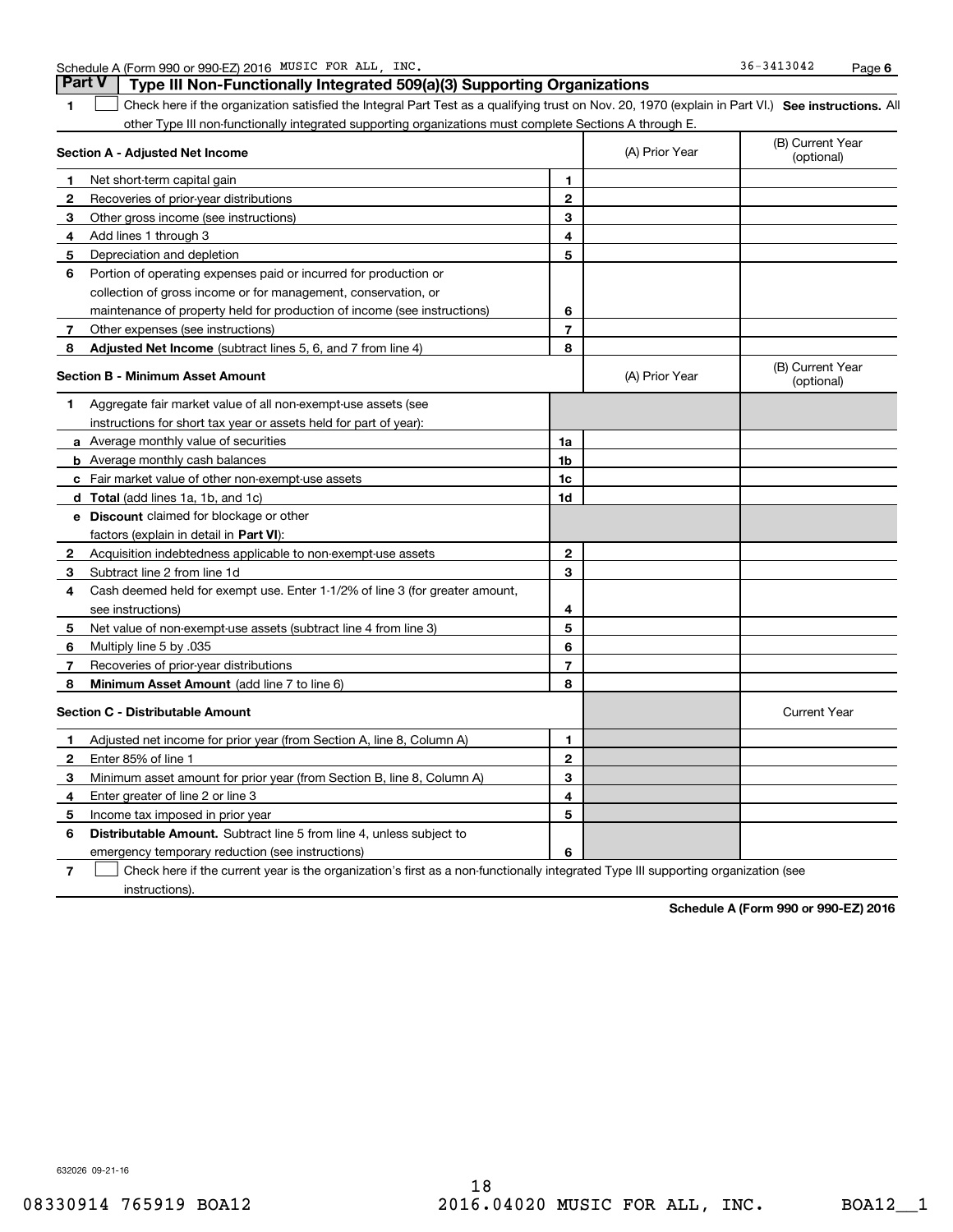| Part V | Type III Non-Functionally Integrated 509(a)(3) Supporting Organizations                    |                             | (continued)               |                      |
|--------|--------------------------------------------------------------------------------------------|-----------------------------|---------------------------|----------------------|
|        | <b>Section D - Distributions</b>                                                           |                             |                           | <b>Current Year</b>  |
| 1      | Amounts paid to supported organizations to accomplish exempt purposes                      |                             |                           |                      |
| 2      | Amounts paid to perform activity that directly furthers exempt purposes of supported       |                             |                           |                      |
|        | organizations, in excess of income from activity                                           |                             |                           |                      |
| з      | Administrative expenses paid to accomplish exempt purposes of supported organizations      |                             |                           |                      |
| 4      | Amounts paid to acquire exempt-use assets                                                  |                             |                           |                      |
| 5      | Qualified set-aside amounts (prior IRS approval required)                                  |                             |                           |                      |
| 6      | Other distributions (describe in Part VI). See instructions                                |                             |                           |                      |
| 7      | Total annual distributions. Add lines 1 through 6                                          |                             |                           |                      |
| 8      | Distributions to attentive supported organizations to which the organization is responsive |                             |                           |                      |
|        | (provide details in Part VI). See instructions                                             |                             |                           |                      |
| 9      | Distributable amount for 2016 from Section C, line 6                                       |                             |                           |                      |
| 10     | Line 8 amount divided by Line 9 amount                                                     |                             |                           |                      |
|        |                                                                                            | (i)                         | (ii)                      | (iii)                |
|        |                                                                                            | <b>Excess Distributions</b> | <b>Underdistributions</b> | <b>Distributable</b> |
|        | Section E - Distribution Allocations (see instructions)                                    |                             | Pre-2016                  | Amount for 2016      |
| 1      | Distributable amount for 2016 from Section C, line 6                                       |                             |                           |                      |
| 2      | Underdistributions, if any, for years prior to 2016 (reason-                               |                             |                           |                      |
|        | able cause required-explain in Part VI). See instructions                                  |                             |                           |                      |
| 3      | Excess distributions carryover, if any, to 2016:                                           |                             |                           |                      |
| а      |                                                                                            |                             |                           |                      |
| b      |                                                                                            |                             |                           |                      |
|        | <b>c</b> From 2013                                                                         |                             |                           |                      |
|        | d From 2014                                                                                |                             |                           |                      |
|        | e From 2015                                                                                |                             |                           |                      |
| f      | Total of lines 3a through e                                                                |                             |                           |                      |
|        | <b>g</b> Applied to underdistributions of prior years                                      |                             |                           |                      |
|        | <b>h</b> Applied to 2016 distributable amount                                              |                             |                           |                      |
|        | Carryover from 2011 not applied (see instructions)                                         |                             |                           |                      |
|        | Remainder. Subtract lines 3g, 3h, and 3i from 3f.                                          |                             |                           |                      |
| 4      | Distributions for 2016 from Section D,                                                     |                             |                           |                      |
|        | line $7:$                                                                                  |                             |                           |                      |
|        | <b>a</b> Applied to underdistributions of prior years                                      |                             |                           |                      |
|        | <b>b</b> Applied to 2016 distributable amount                                              |                             |                           |                      |
| c      | Remainder. Subtract lines 4a and 4b from 4                                                 |                             |                           |                      |
| 5      | Remaining underdistributions for years prior to 2016, if                                   |                             |                           |                      |
|        | any. Subtract lines 3g and 4a from line 2. For result greater                              |                             |                           |                      |
|        | than zero, explain in Part VI. See instructions                                            |                             |                           |                      |
| 6      | Remaining underdistributions for 2016. Subtract lines 3h                                   |                             |                           |                      |
|        | and 4b from line 1. For result greater than zero, explain in                               |                             |                           |                      |
|        | Part VI. See instructions                                                                  |                             |                           |                      |
| 7      | Excess distributions carryover to 2017. Add lines 3j                                       |                             |                           |                      |
|        | and 4c                                                                                     |                             |                           |                      |
| 8      | Breakdown of line 7:                                                                       |                             |                           |                      |
| a      |                                                                                            |                             |                           |                      |
|        | b Excess from 2013                                                                         |                             |                           |                      |
|        | c Excess from 2014                                                                         |                             |                           |                      |
|        | d Excess from 2015                                                                         |                             |                           |                      |
|        | e Excess from 2016                                                                         |                             |                           |                      |

**Schedule A (Form 990 or 990-EZ) 2016**

632027 09-21-16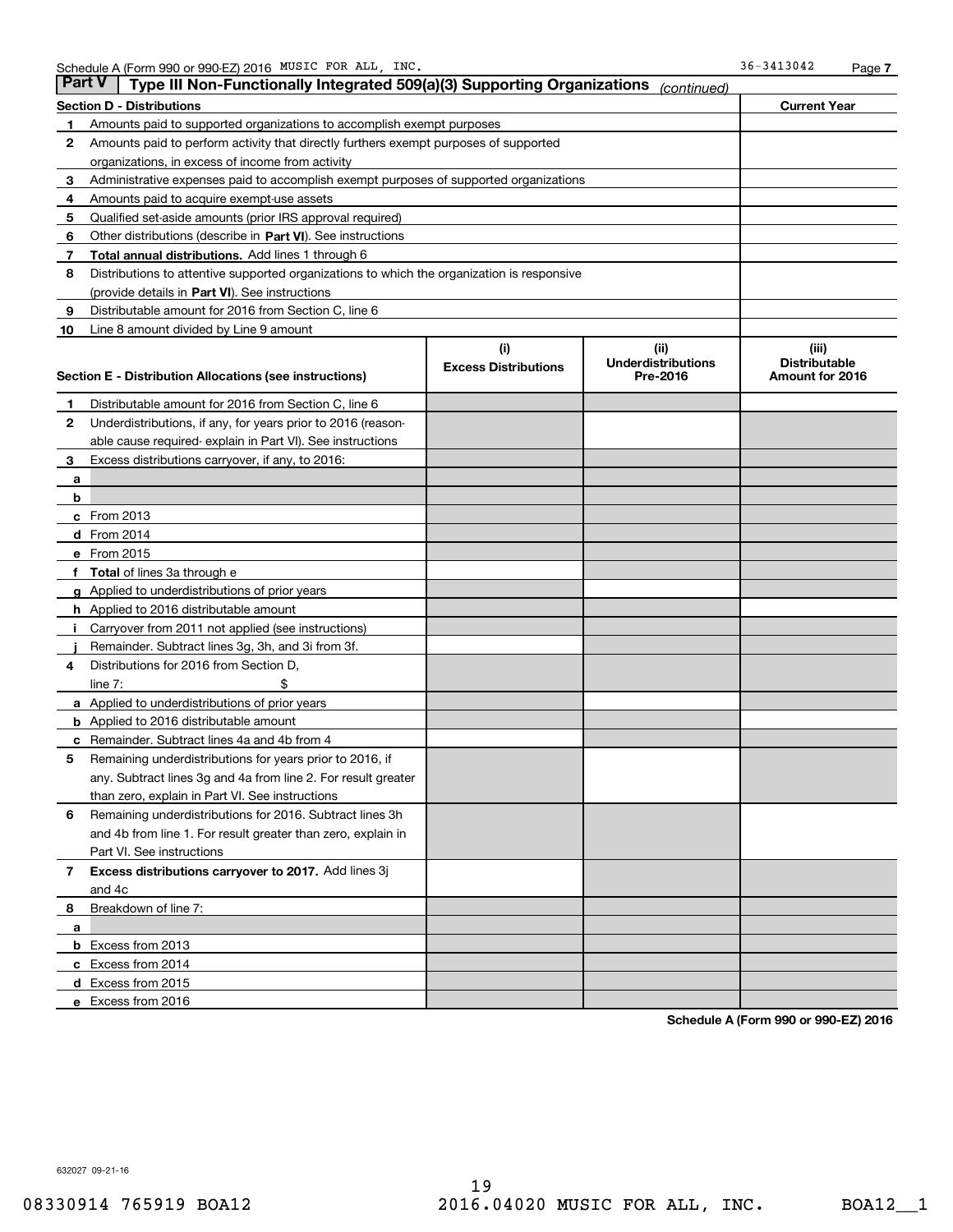| <b>Part VI   Supplemental Information.</b> Provide the explanations required by Part II, line 10; Part II, line 17a or 17b; Part III, line 12;   |
|--------------------------------------------------------------------------------------------------------------------------------------------------|
| Part IV, Section A, lines 1, 2, 3b, 3c, 4b, 4c, 5a, 6, 9a, 9b, 9c, 11a, 11b, and 11c; Part IV, Section B, lines 1 and 2; Part IV, Section C,     |
| line 1; Part IV, Section D, lines 2 and 3; Part IV, Section E, lines 1c, 2a, 2b, 3a, and 3b; Part V, line 1; Part V, Section B, line 1e; Part V, |
| Section D, lines 5, 6, and 8; and Part V, Section E, lines 2, 5, and 6. Also complete this part for any additional information.                  |
| (See instructions.)                                                                                                                              |
|                                                                                                                                                  |

| 632028 09-21-16 | $2\,0$ | Schedule A (Form 990 or 990-EZ) 2016 |
|-----------------|--------|--------------------------------------|
|                 |        |                                      |
|                 |        |                                      |
|                 |        |                                      |
|                 |        |                                      |
|                 |        |                                      |
|                 |        |                                      |
|                 |        |                                      |
|                 |        |                                      |
|                 |        |                                      |
|                 |        |                                      |
|                 |        |                                      |
|                 |        |                                      |
|                 |        |                                      |
|                 |        |                                      |
|                 |        |                                      |
|                 |        |                                      |
|                 |        |                                      |
|                 |        |                                      |
|                 |        |                                      |
|                 |        |                                      |
|                 |        |                                      |
|                 |        |                                      |
|                 |        |                                      |
|                 |        |                                      |
|                 |        |                                      |
|                 |        |                                      |
|                 |        |                                      |
|                 |        |                                      |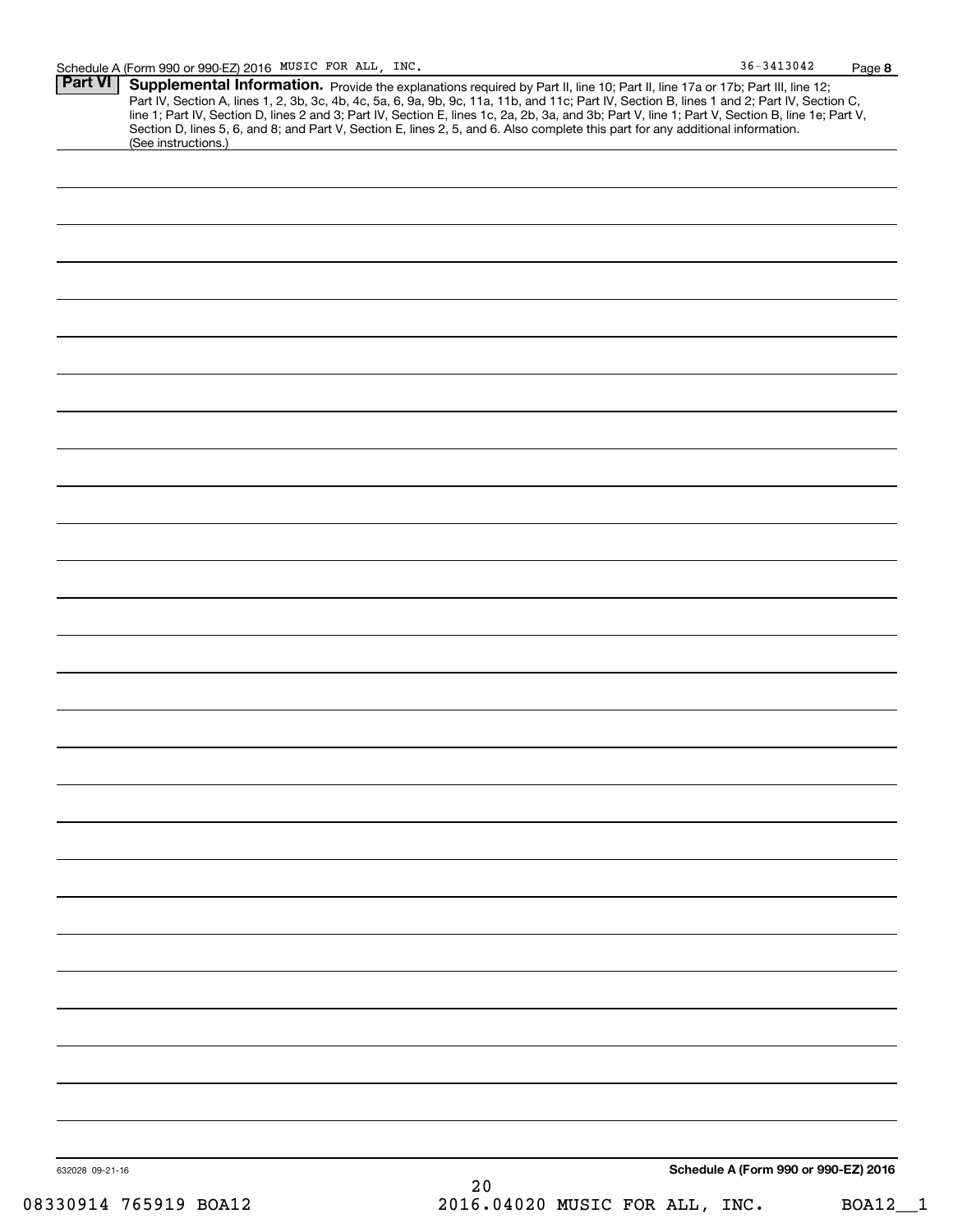\*\* PUBLIC DISCLOSURE COPY \*\*

# **Schedule B Schedule of Contributors**

OMB No. 1545-0047

**2016**

**| Attach to Form 990, Form 990-EZ, or Form 990-PF. | Information about Schedule B (Form 990, 990-EZ, or 990-PF) and its instructions is at** www.irs.gov/form990  $\cdot$ 

**Name of the organization Employer identification number**

**Organization type** (check one):

Department of the Treasury Internal Revenue Service

**(Form 990, 990-EZ, or 990-PF)**

| MUSIC FOR<br>ALL<br>INC.<br>_______ | 36-3413042 |
|-------------------------------------|------------|
|-------------------------------------|------------|

| Filers of:         | Section:                                                                    |
|--------------------|-----------------------------------------------------------------------------|
| Form 990 or 990-EZ | X  <br>$501(c)$ $3$ ) (enter number) organization                           |
|                    | $4947(a)(1)$ nonexempt charitable trust not treated as a private foundation |
|                    | 527 political organization                                                  |
| Form 990-PF        | 501(c)(3) exempt private foundation                                         |
|                    | 4947(a)(1) nonexempt charitable trust treated as a private foundation       |
|                    | 501(c)(3) taxable private foundation                                        |

Check if your organization is covered by the **General Rule** or a **Special Rule. Note:**  Only a section 501(c)(7), (8), or (10) organization can check boxes for both the General Rule and a Special Rule. See instructions.

### **General Rule**

 $\overline{X}$  For an organization filing Form 990, 990-EZ, or 990-PF that received, during the year, contributions totaling \$5,000 or more (in money or property) from any one contributor. Complete Parts I and II. See instructions for determining a contributor's total contributions.

#### **Special Rules**

 $\mathcal{L}^{\text{max}}$ 

|  | For an organization described in section 501(c)(3) filing Form 990 or 990-EZ that met the 33 1/3% support test of the regulations under              |
|--|------------------------------------------------------------------------------------------------------------------------------------------------------|
|  | sections 509(a)(1) and 170(b)(1)(A)(vi), that checked Schedule A (Form 990 or 990-EZ), Part II, line 13, 16a, or 16b, and that received from         |
|  | any one contributor, during the year, total contributions of the greater of (1) \$5,000 or (2) 2% of the amount on (i) Form 990, Part VIII, line 1h, |
|  | or (ii) Form 990-EZ, line 1. Complete Parts I and II.                                                                                                |

year, total contributions of more than \$1,000 *exclusively* for religious, charitable, scientific, literary, or educational purposes, or for For an organization described in section 501(c)(7), (8), or (10) filing Form 990 or 990-EZ that received from any one contributor, during the the prevention of cruelty to children or animals. Complete Parts I, II, and III.  $\mathcal{L}^{\text{max}}$ 

purpose. Don't complete any of the parts unless the **General Rule** applies to this organization because it received *nonexclusively* year, contributions <sub>exclusively</sub> for religious, charitable, etc., purposes, but no such contributions totaled more than \$1,000. If this box is checked, enter here the total contributions that were received during the year for an  $\;$ exclusively religious, charitable, etc., For an organization described in section 501(c)(7), (8), or (10) filing Form 990 or 990-EZ that received from any one contributor, during the religious, charitable, etc., contributions totaling \$5,000 or more during the year  $\ldots$  $\ldots$  $\ldots$  $\ldots$  $\ldots$  $\ldots$ 

**Caution:**  An organization that isn't covered by the General Rule and/or the Special Rules doesn't file Schedule B (Form 990, 990-EZ, or 990-PF),  **must** but it answer "No" on Part IV, line 2, of its Form 990; or check the box on line H of its Form 990-EZ or on its Form 990-PF, Part I, line 2, to certify that it doesn't meet the filing requirements of Schedule B (Form 990, 990-EZ, or 990-PF).

**Schedule B (Form 990, 990-EZ, or 990-PF) (2016) For Paperwork Reduction Act Notice, see the Instructions for Form 990, 990-EZ, or 990-PF.** LHA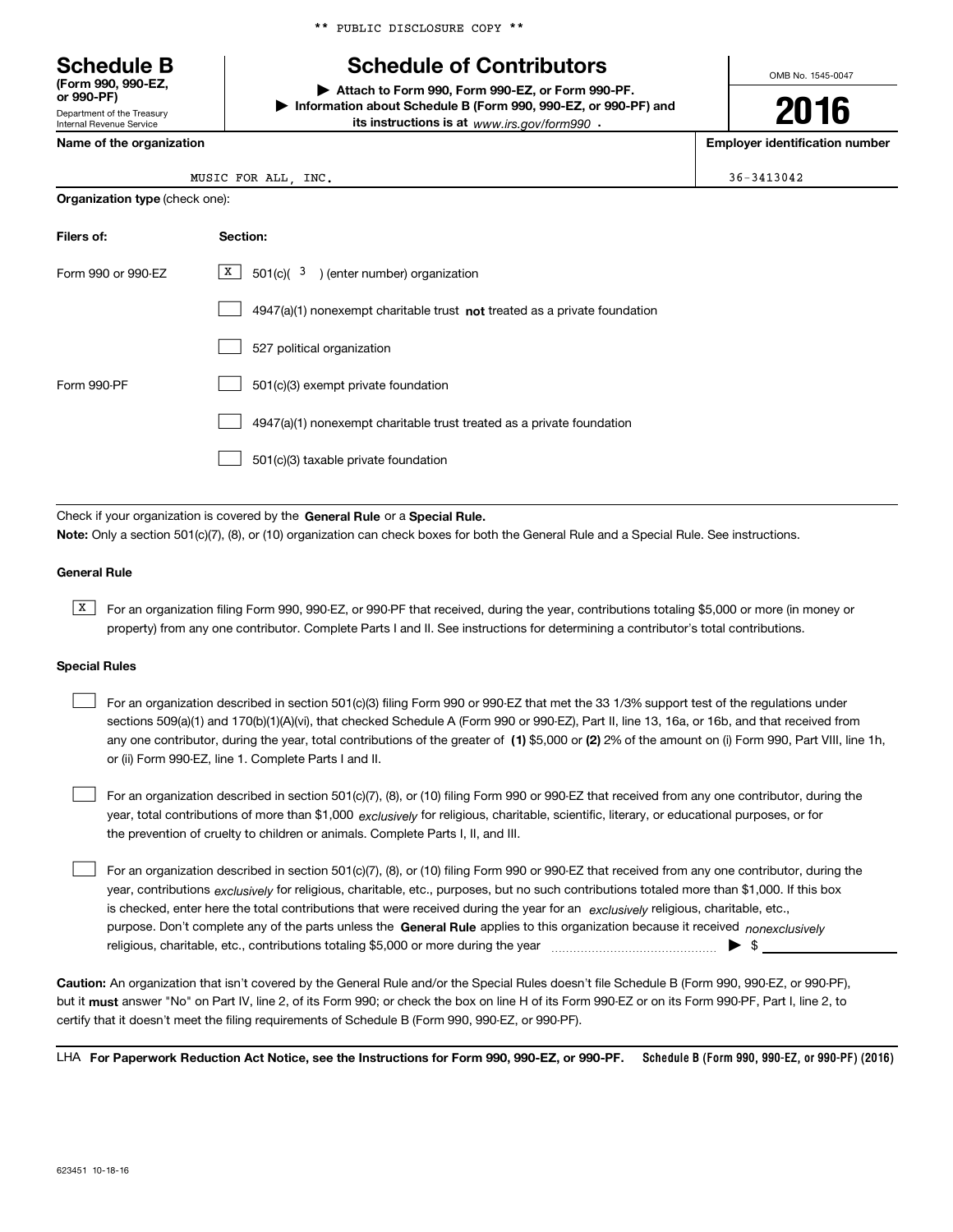|                      | Schedule B (Form 990, 990-EZ, or 990-PF) (2016)                                                |                                   | Page 2                                                                                |
|----------------------|------------------------------------------------------------------------------------------------|-----------------------------------|---------------------------------------------------------------------------------------|
| Name of organization |                                                                                                |                                   | <b>Employer identification number</b>                                                 |
|                      | MUSIC FOR ALL, INC.                                                                            |                                   | 36-3413042                                                                            |
| Part I               | Contributors (See instructions). Use duplicate copies of Part I if additional space is needed. |                                   |                                                                                       |
| (a)<br>No.           | (b)<br>Name, address, and ZIP + 4                                                              | (c)<br><b>Total contributions</b> | (d)<br>Type of contribution                                                           |
| 1                    |                                                                                                | \$<br>14,500.                     | х<br>Person<br>Payroll<br>Noncash<br>(Complete Part II for<br>noncash contributions.) |
| (a)<br>No.           | (b)<br>Name, address, and ZIP + 4                                                              | (c)<br><b>Total contributions</b> | (d)<br>Type of contribution                                                           |
| 2                    |                                                                                                | \$<br>9,000.                      | x<br>Person<br>Payroll<br>Noncash<br>(Complete Part II for<br>noncash contributions.) |
| (a)<br>No.           | (b)<br>Name, address, and ZIP + 4                                                              | (c)<br><b>Total contributions</b> | (d)<br>Type of contribution                                                           |
| 3                    |                                                                                                | \$<br>30,000.                     | х<br>Person<br>Payroll<br>Noncash<br>(Complete Part II for<br>noncash contributions.) |
| (a)<br>No.           | (b)<br>Name, address, and ZIP + 4                                                              | (c)<br><b>Total contributions</b> | (d)<br>Type of contribution                                                           |
| 4                    |                                                                                                | \$<br>14,000.                     | x<br>Person<br>Payroll<br>Noncash<br>(Complete Part II for<br>noncash contributions.) |
| (a)<br>No.           | (b)<br>Name, address, and ZIP + 4                                                              | (c)<br><b>Total contributions</b> | (d)<br>Type of contribution                                                           |
| 5                    |                                                                                                | \$<br>35,000.                     | X<br>Person<br>Payroll<br>Noncash<br>(Complete Part II for<br>noncash contributions.) |
| (a)<br>No.           | (b)<br>Name, address, and ZIP + 4                                                              | (c)<br><b>Total contributions</b> | (d)<br>Type of contribution                                                           |
| 6                    |                                                                                                | \$<br>15,000.                     | X<br>Person<br>Payroll<br>Noncash<br>(Complete Part II for<br>noncash contributions.) |
| 623452 10-18-16      |                                                                                                |                                   | Schedule B (Form 990, 990-EZ, or 990-PF) (2016)                                       |

**Schedule B (Form 990, 990-EZ, or 990-PF) (2016)**

22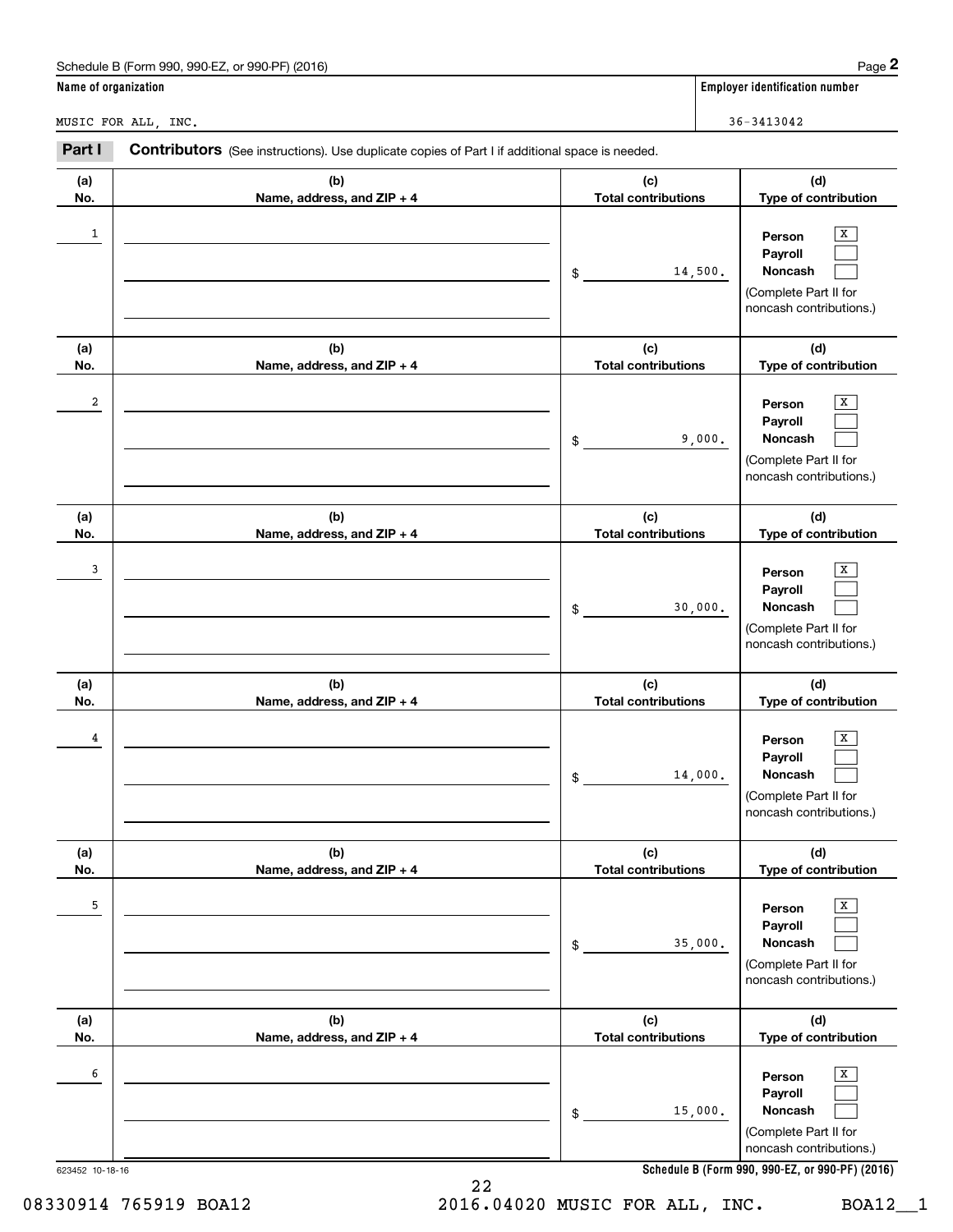|                      | Schedule B (Form 990, 990-EZ, or 990-PF) (2016)                                                |                                   |         | Page 2                                                                                                             |
|----------------------|------------------------------------------------------------------------------------------------|-----------------------------------|---------|--------------------------------------------------------------------------------------------------------------------|
| Name of organization |                                                                                                |                                   |         | <b>Employer identification number</b>                                                                              |
|                      | MUSIC FOR ALL, INC.                                                                            |                                   |         | $36 - 3413042$                                                                                                     |
| Part I               | Contributors (See instructions). Use duplicate copies of Part I if additional space is needed. |                                   |         |                                                                                                                    |
| (a)<br>No.           | (b)<br>Name, address, and ZIP + 4                                                              | (c)<br><b>Total contributions</b> |         | (d)<br>Type of contribution                                                                                        |
| 7                    |                                                                                                | \$                                | 35,100. | x<br>Person<br>Payroll<br>Noncash<br>(Complete Part II for<br>noncash contributions.)                              |
| (a)<br>No.           | (b)<br>Name, address, and ZIP + 4                                                              | (c)<br><b>Total contributions</b> |         | (d)<br>Type of contribution                                                                                        |
| 8                    |                                                                                                | \$                                | 5,000.  | x<br>Person<br>Payroll<br>Noncash<br>(Complete Part II for<br>noncash contributions.)                              |
| (a)<br>No.           | (b)<br>Name, address, and ZIP + 4                                                              | (c)<br><b>Total contributions</b> |         | (d)<br>Type of contribution                                                                                        |
| 9                    |                                                                                                | \$                                | 5,000.  | x<br>Person<br>Payroll<br>Noncash<br>(Complete Part II for<br>noncash contributions.)                              |
| (a)<br>No.           | (b)<br>Name, address, and ZIP + 4                                                              | (c)<br><b>Total contributions</b> |         | (d)<br>Type of contribution                                                                                        |
| 10                   |                                                                                                | \$                                | 5,400.  | x<br>Person<br>Payroll<br>Noncash<br>(Complete Part II for<br>noncash contributions.)                              |
| (a)<br>No.           | (b)<br>Name, address, and ZIP + 4                                                              | (c)<br><b>Total contributions</b> |         | (d)<br>Type of contribution                                                                                        |
| 11                   |                                                                                                | \$                                | 8,500.  | $\overline{\mathbf{x}}$<br>Person<br>Payroll<br><b>Noncash</b><br>(Complete Part II for<br>noncash contributions.) |
| (a)<br>No.           | (b)<br>Name, address, and ZIP + 4                                                              | (c)<br><b>Total contributions</b> |         | (d)<br>Type of contribution                                                                                        |
|                      |                                                                                                | \$                                |         | Person<br>Payroll<br>Noncash<br>(Complete Part II for<br>noncash contributions.)                                   |

**Schedule B (Form 990, 990-EZ, or 990-PF) (2016)**

23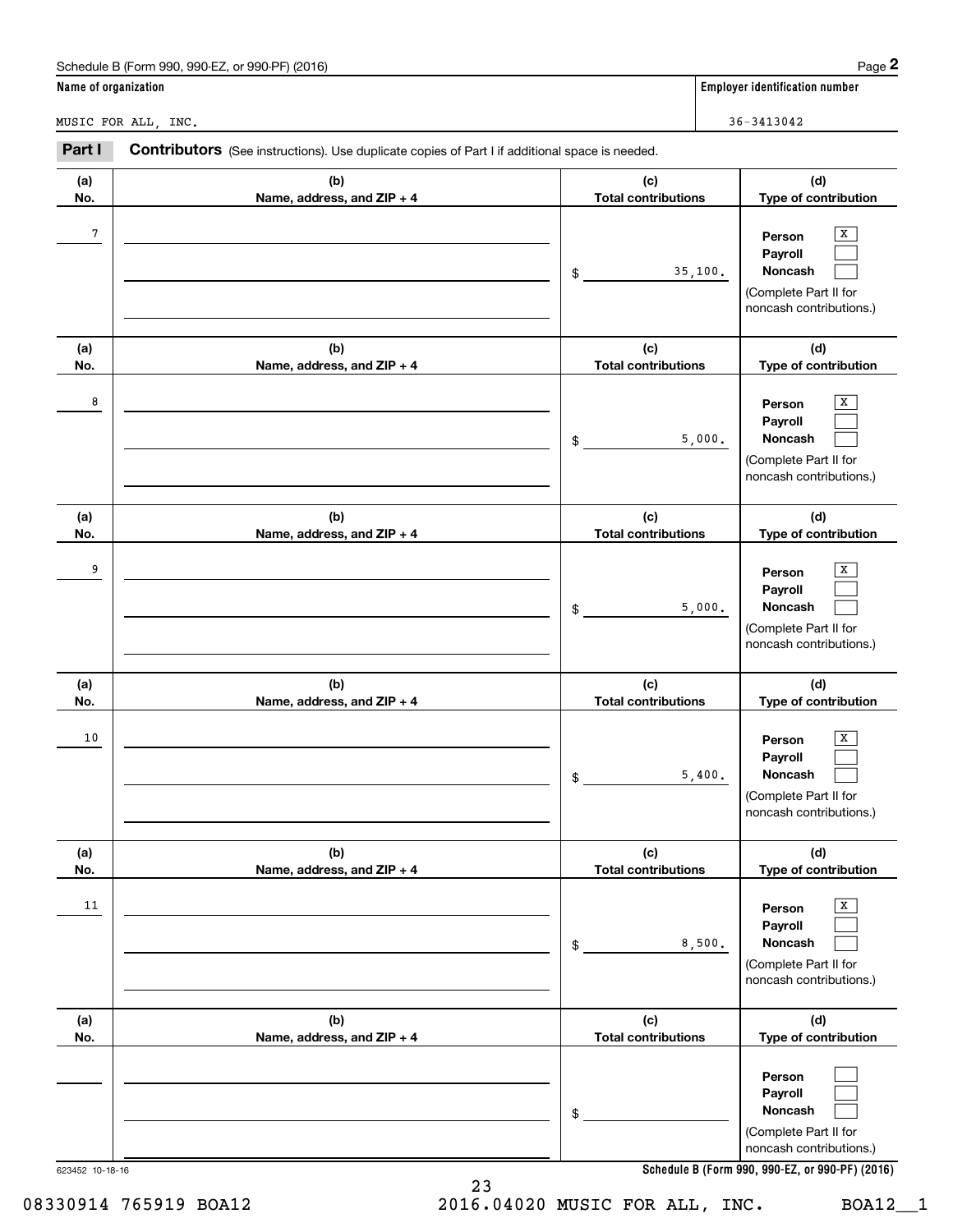| Name of organization         | Schedule B (Form 990, 990-EZ, or 990-PF) (2016)                                                     |                                                | Page $3$<br><b>Employer identification number</b> |
|------------------------------|-----------------------------------------------------------------------------------------------------|------------------------------------------------|---------------------------------------------------|
|                              |                                                                                                     |                                                |                                                   |
|                              | MUSIC FOR ALL, INC.                                                                                 |                                                | $36 - 3413042$                                    |
| Part II                      | Noncash Property (See instructions). Use duplicate copies of Part II if additional space is needed. |                                                |                                                   |
| (a)<br>No.<br>from<br>Part I | (b)<br>Description of noncash property given                                                        | (c)<br>FMV (or estimate)<br>(See instructions) | (d)<br>Date received                              |
|                              |                                                                                                     | \$                                             |                                                   |
| (a)<br>No.<br>from<br>Part I | (b)<br>Description of noncash property given                                                        | (c)<br>FMV (or estimate)<br>(See instructions) | (d)<br>Date received                              |
|                              |                                                                                                     | \$                                             |                                                   |
| (a)<br>No.<br>from<br>Part I | (b)<br>Description of noncash property given                                                        | (c)<br>FMV (or estimate)<br>(See instructions) | (d)<br>Date received                              |
|                              |                                                                                                     | \$                                             |                                                   |
| (a)<br>No.<br>from<br>Part I | (b)<br>Description of noncash property given                                                        | (c)<br>FMV (or estimate)<br>(See instructions) | (d)<br>Date received                              |
|                              |                                                                                                     | \$                                             |                                                   |
| (a)<br>No.<br>from<br>Part I | (b)<br>Description of noncash property given                                                        | (c)<br>FMV (or estimate)<br>(See instructions) | (d)<br>Date received                              |
|                              |                                                                                                     | \$                                             |                                                   |
| (a)<br>No.<br>from<br>Part I | (b)<br>Description of noncash property given                                                        | (c)<br>FMV (or estimate)<br>(See instructions) | (d)<br>Date received                              |
|                              |                                                                                                     | \$                                             |                                                   |
| 623453 10-18-16              |                                                                                                     |                                                | Schedule B (Form 990, 990-EZ, or 990-PF) (2016)   |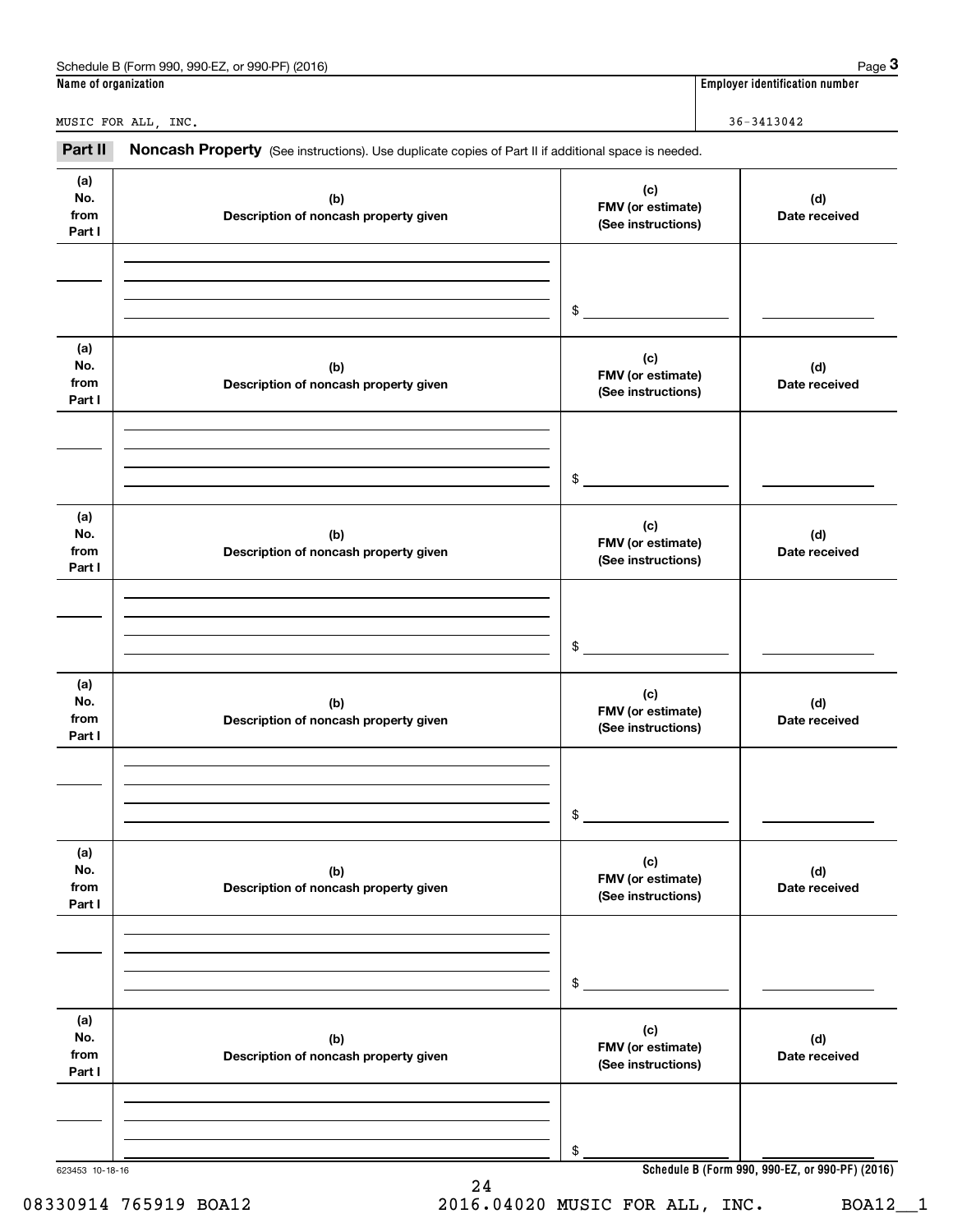| Name of organization<br><b>Employer identification number</b><br>36-3413042<br>MUSIC FOR ALL, INC.<br>$Exclusively$ religious, charitable, etc., contributions to organizations described in section 501(c)(7), (8), or (10) that total more than \$1,000 for<br>Part III<br>the year from any one contributor. Complete columns (a) through (e) and the following line entry. For organizations<br>completing Part III, enter the total of exclusively religious, charitable, etc., contributions of \$1,000 or less for the year. (Enter this info. once.)<br>Use duplicate copies of Part III if additional space is needed.<br>(a) No.<br>from<br>(b) Purpose of gift<br>(c) Use of gift<br>(d) Description of how gift is held<br>Part I<br>(e) Transfer of gift<br>Transferee's name, address, and ZIP + 4<br>Relationship of transferor to transferee<br>(a) No.<br>from<br>(b) Purpose of gift<br>(c) Use of gift<br>(d) Description of how gift is held<br>Part I<br>(e) Transfer of gift<br>Transferee's name, address, and $ZIP + 4$<br>Relationship of transferor to transferee<br>(a) No.<br>from<br>(b) Purpose of gift<br>(c) Use of gift<br>(d) Description of how gift is held<br>Part I<br>(e) Transfer of gift<br>Transferee's name, address, and $ZIP + 4$<br>Relationship of transferor to transferee<br>(a) No.<br>from<br>(b) Purpose of gift<br>(c) Use of gift<br>(d) Description of how gift is held<br>Part I<br>(e) Transfer of gift<br>Transferee's name, address, and ZIP + 4<br>Relationship of transferor to transferee<br>623454 10-18-16<br>25 | Schedule B (Form 990, 990-EZ, or 990-PF) (2016) | Page 4                                          |
|----------------------------------------------------------------------------------------------------------------------------------------------------------------------------------------------------------------------------------------------------------------------------------------------------------------------------------------------------------------------------------------------------------------------------------------------------------------------------------------------------------------------------------------------------------------------------------------------------------------------------------------------------------------------------------------------------------------------------------------------------------------------------------------------------------------------------------------------------------------------------------------------------------------------------------------------------------------------------------------------------------------------------------------------------------------------------------------------------------------------------------------------------------------------------------------------------------------------------------------------------------------------------------------------------------------------------------------------------------------------------------------------------------------------------------------------------------------------------------------------------------------------------------------------------------------------------------|-------------------------------------------------|-------------------------------------------------|
|                                                                                                                                                                                                                                                                                                                                                                                                                                                                                                                                                                                                                                                                                                                                                                                                                                                                                                                                                                                                                                                                                                                                                                                                                                                                                                                                                                                                                                                                                                                                                                                  |                                                 |                                                 |
|                                                                                                                                                                                                                                                                                                                                                                                                                                                                                                                                                                                                                                                                                                                                                                                                                                                                                                                                                                                                                                                                                                                                                                                                                                                                                                                                                                                                                                                                                                                                                                                  |                                                 |                                                 |
|                                                                                                                                                                                                                                                                                                                                                                                                                                                                                                                                                                                                                                                                                                                                                                                                                                                                                                                                                                                                                                                                                                                                                                                                                                                                                                                                                                                                                                                                                                                                                                                  |                                                 |                                                 |
|                                                                                                                                                                                                                                                                                                                                                                                                                                                                                                                                                                                                                                                                                                                                                                                                                                                                                                                                                                                                                                                                                                                                                                                                                                                                                                                                                                                                                                                                                                                                                                                  |                                                 |                                                 |
|                                                                                                                                                                                                                                                                                                                                                                                                                                                                                                                                                                                                                                                                                                                                                                                                                                                                                                                                                                                                                                                                                                                                                                                                                                                                                                                                                                                                                                                                                                                                                                                  |                                                 |                                                 |
|                                                                                                                                                                                                                                                                                                                                                                                                                                                                                                                                                                                                                                                                                                                                                                                                                                                                                                                                                                                                                                                                                                                                                                                                                                                                                                                                                                                                                                                                                                                                                                                  |                                                 |                                                 |
|                                                                                                                                                                                                                                                                                                                                                                                                                                                                                                                                                                                                                                                                                                                                                                                                                                                                                                                                                                                                                                                                                                                                                                                                                                                                                                                                                                                                                                                                                                                                                                                  |                                                 |                                                 |
|                                                                                                                                                                                                                                                                                                                                                                                                                                                                                                                                                                                                                                                                                                                                                                                                                                                                                                                                                                                                                                                                                                                                                                                                                                                                                                                                                                                                                                                                                                                                                                                  |                                                 |                                                 |
|                                                                                                                                                                                                                                                                                                                                                                                                                                                                                                                                                                                                                                                                                                                                                                                                                                                                                                                                                                                                                                                                                                                                                                                                                                                                                                                                                                                                                                                                                                                                                                                  |                                                 |                                                 |
|                                                                                                                                                                                                                                                                                                                                                                                                                                                                                                                                                                                                                                                                                                                                                                                                                                                                                                                                                                                                                                                                                                                                                                                                                                                                                                                                                                                                                                                                                                                                                                                  |                                                 |                                                 |
|                                                                                                                                                                                                                                                                                                                                                                                                                                                                                                                                                                                                                                                                                                                                                                                                                                                                                                                                                                                                                                                                                                                                                                                                                                                                                                                                                                                                                                                                                                                                                                                  |                                                 |                                                 |
|                                                                                                                                                                                                                                                                                                                                                                                                                                                                                                                                                                                                                                                                                                                                                                                                                                                                                                                                                                                                                                                                                                                                                                                                                                                                                                                                                                                                                                                                                                                                                                                  |                                                 |                                                 |
|                                                                                                                                                                                                                                                                                                                                                                                                                                                                                                                                                                                                                                                                                                                                                                                                                                                                                                                                                                                                                                                                                                                                                                                                                                                                                                                                                                                                                                                                                                                                                                                  |                                                 |                                                 |
|                                                                                                                                                                                                                                                                                                                                                                                                                                                                                                                                                                                                                                                                                                                                                                                                                                                                                                                                                                                                                                                                                                                                                                                                                                                                                                                                                                                                                                                                                                                                                                                  |                                                 |                                                 |
|                                                                                                                                                                                                                                                                                                                                                                                                                                                                                                                                                                                                                                                                                                                                                                                                                                                                                                                                                                                                                                                                                                                                                                                                                                                                                                                                                                                                                                                                                                                                                                                  |                                                 |                                                 |
|                                                                                                                                                                                                                                                                                                                                                                                                                                                                                                                                                                                                                                                                                                                                                                                                                                                                                                                                                                                                                                                                                                                                                                                                                                                                                                                                                                                                                                                                                                                                                                                  |                                                 |                                                 |
|                                                                                                                                                                                                                                                                                                                                                                                                                                                                                                                                                                                                                                                                                                                                                                                                                                                                                                                                                                                                                                                                                                                                                                                                                                                                                                                                                                                                                                                                                                                                                                                  |                                                 |                                                 |
|                                                                                                                                                                                                                                                                                                                                                                                                                                                                                                                                                                                                                                                                                                                                                                                                                                                                                                                                                                                                                                                                                                                                                                                                                                                                                                                                                                                                                                                                                                                                                                                  |                                                 | Schedule B (Form 990, 990-EZ, or 990-PF) (2016) |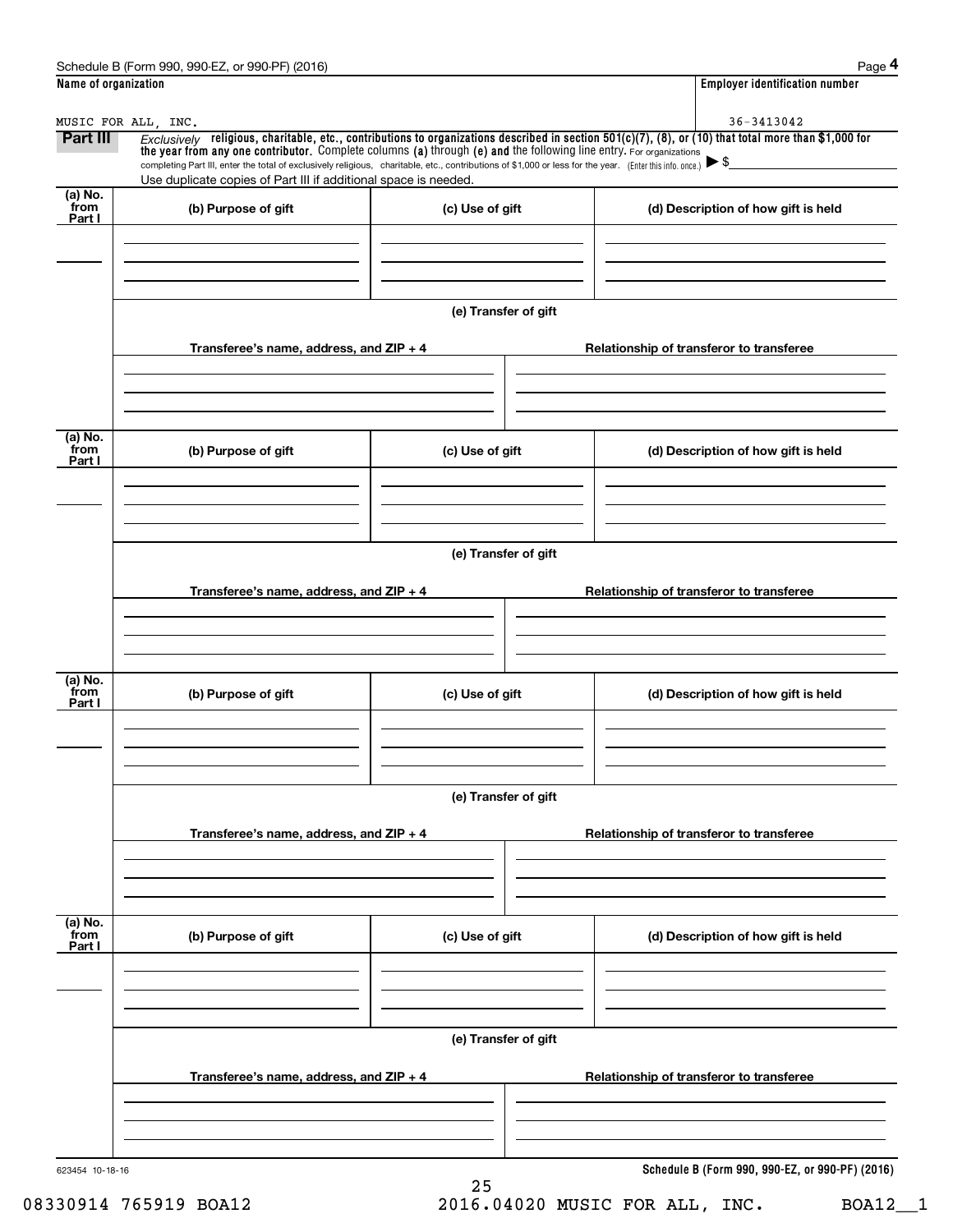| <b>SCHEDULE D</b> |                                                        |                                                                                                        | <b>Supplemental Financial Statements</b>                                                                                                                                                                                                                                                                                                                          |                          | OMB No. 1545-0047                     |
|-------------------|--------------------------------------------------------|--------------------------------------------------------------------------------------------------------|-------------------------------------------------------------------------------------------------------------------------------------------------------------------------------------------------------------------------------------------------------------------------------------------------------------------------------------------------------------------|--------------------------|---------------------------------------|
|                   | (Form 990)                                             |                                                                                                        | Complete if the organization answered "Yes" on Form 990,                                                                                                                                                                                                                                                                                                          |                          |                                       |
|                   |                                                        |                                                                                                        | Part IV, line 6, 7, 8, 9, 10, 11a, 11b, 11c, 11d, 11e, 11f, 12a, or 12b.                                                                                                                                                                                                                                                                                          |                          | Open to Public                        |
|                   | Department of the Treasury<br>Internal Revenue Service |                                                                                                        | Attach to Form 990.<br>Information about Schedule D (Form 990) and its instructions is at www.irs.gov/form990.                                                                                                                                                                                                                                                    |                          | <b>Inspection</b>                     |
|                   | Name of the organization                               |                                                                                                        |                                                                                                                                                                                                                                                                                                                                                                   |                          | <b>Employer identification number</b> |
|                   |                                                        | MUSIC FOR ALL, INC.                                                                                    |                                                                                                                                                                                                                                                                                                                                                                   |                          | $36 - 3413042$                        |
| Part I            |                                                        |                                                                                                        | Organizations Maintaining Donor Advised Funds or Other Similar Funds or Accounts. Complete if the                                                                                                                                                                                                                                                                 |                          |                                       |
|                   |                                                        | organization answered "Yes" on Form 990, Part IV, line 6.                                              |                                                                                                                                                                                                                                                                                                                                                                   |                          |                                       |
|                   |                                                        |                                                                                                        | (a) Donor advised funds                                                                                                                                                                                                                                                                                                                                           |                          | (b) Funds and other accounts          |
| 1                 |                                                        |                                                                                                        |                                                                                                                                                                                                                                                                                                                                                                   |                          |                                       |
| 2                 |                                                        | Aggregate value of contributions to (during year)                                                      |                                                                                                                                                                                                                                                                                                                                                                   |                          |                                       |
| 3                 |                                                        |                                                                                                        | <u> 1980 - Johann Barbara, martin amerikan basal dan berasal dalam basal dalam basal dalam basal dalam basal dala</u>                                                                                                                                                                                                                                             |                          |                                       |
| 4<br>5            |                                                        |                                                                                                        | Did the organization inform all donors and donor advisors in writing that the assets held in donor advised funds                                                                                                                                                                                                                                                  |                          |                                       |
|                   |                                                        |                                                                                                        |                                                                                                                                                                                                                                                                                                                                                                   |                          | Yes<br>No                             |
| 6                 |                                                        |                                                                                                        | Did the organization inform all grantees, donors, and donor advisors in writing that grant funds can be used only                                                                                                                                                                                                                                                 |                          |                                       |
|                   |                                                        |                                                                                                        | for charitable purposes and not for the benefit of the donor or donor advisor, or for any other purpose conferring                                                                                                                                                                                                                                                |                          |                                       |
|                   | impermissible private benefit?                         |                                                                                                        |                                                                                                                                                                                                                                                                                                                                                                   |                          | Yes<br>No.                            |
| Part II           |                                                        |                                                                                                        | Conservation Easements. Complete if the organization answered "Yes" on Form 990, Part IV, line 7.                                                                                                                                                                                                                                                                 |                          |                                       |
| 1                 |                                                        | Purpose(s) of conservation easements held by the organization (check all that apply).                  |                                                                                                                                                                                                                                                                                                                                                                   |                          |                                       |
|                   |                                                        | Preservation of land for public use (e.g., recreation or education)                                    | Preservation of a historically important land area                                                                                                                                                                                                                                                                                                                |                          |                                       |
|                   |                                                        | Protection of natural habitat                                                                          | Preservation of a certified historic structure                                                                                                                                                                                                                                                                                                                    |                          |                                       |
|                   |                                                        | Preservation of open space                                                                             |                                                                                                                                                                                                                                                                                                                                                                   |                          |                                       |
| 2                 |                                                        |                                                                                                        | Complete lines 2a through 2d if the organization held a qualified conservation contribution in the form of a conservation easement on the last                                                                                                                                                                                                                    |                          |                                       |
|                   | day of the tax year.                                   |                                                                                                        |                                                                                                                                                                                                                                                                                                                                                                   |                          | Held at the End of the Tax Year       |
| a                 |                                                        |                                                                                                        |                                                                                                                                                                                                                                                                                                                                                                   | 2a                       |                                       |
| b                 |                                                        | Total acreage restricted by conservation easements                                                     |                                                                                                                                                                                                                                                                                                                                                                   | 2b                       |                                       |
| с                 |                                                        |                                                                                                        |                                                                                                                                                                                                                                                                                                                                                                   | 2c                       |                                       |
| d                 |                                                        |                                                                                                        | Number of conservation easements included in (c) acquired after 8/17/06, and not on a historic structure                                                                                                                                                                                                                                                          | 2d                       |                                       |
| 3                 |                                                        |                                                                                                        | listed in the National Register [111] Marshall Register [11] Marshall Register [11] Marshall Register [11] Marshall Register [11] Marshall Register [11] Marshall Register [11] Marshall Register [11] Marshall Register [11]<br>Number of conservation easements modified, transferred, released, extinguished, or terminated by the organization during the tax |                          |                                       |
|                   | $\mathsf{year}$                                        |                                                                                                        |                                                                                                                                                                                                                                                                                                                                                                   |                          |                                       |
| 4                 |                                                        | Number of states where property subject to conservation easement is located                            |                                                                                                                                                                                                                                                                                                                                                                   |                          |                                       |
| 5                 |                                                        | Does the organization have a written policy regarding the periodic monitoring, inspection, handling of |                                                                                                                                                                                                                                                                                                                                                                   |                          |                                       |
|                   |                                                        | violations, and enforcement of the conservation easements it holds?                                    |                                                                                                                                                                                                                                                                                                                                                                   |                          | <b>No</b><br>Yes                      |
| 6                 |                                                        |                                                                                                        | Staff and volunteer hours devoted to monitoring, inspecting, handling of violations, and enforcing conservation easements during the year                                                                                                                                                                                                                         |                          |                                       |
|                   |                                                        |                                                                                                        |                                                                                                                                                                                                                                                                                                                                                                   |                          |                                       |
| 7                 |                                                        |                                                                                                        | Amount of expenses incurred in monitoring, inspecting, handling of violations, and enforcing conservation easements during the year                                                                                                                                                                                                                               |                          |                                       |
|                   | ► \$                                                   |                                                                                                        |                                                                                                                                                                                                                                                                                                                                                                   |                          |                                       |
| 8                 |                                                        |                                                                                                        | Does each conservation easement reported on line $2(d)$ above satisfy the requirements of section 170(h)(4)(B)(i)                                                                                                                                                                                                                                                 |                          |                                       |
|                   |                                                        |                                                                                                        |                                                                                                                                                                                                                                                                                                                                                                   |                          | Yes<br>No                             |
| 9                 |                                                        |                                                                                                        | In Part XIII, describe how the organization reports conservation easements in its revenue and expense statement, and balance sheet, and                                                                                                                                                                                                                           |                          |                                       |
|                   | conservation easements.                                |                                                                                                        | include, if applicable, the text of the footnote to the organization's financial statements that describes the organization's accounting for                                                                                                                                                                                                                      |                          |                                       |
|                   | Part III                                               |                                                                                                        | Organizations Maintaining Collections of Art, Historical Treasures, or Other Similar Assets.                                                                                                                                                                                                                                                                      |                          |                                       |
|                   |                                                        | Complete if the organization answered "Yes" on Form 990, Part IV, line 8.                              |                                                                                                                                                                                                                                                                                                                                                                   |                          |                                       |
|                   |                                                        |                                                                                                        | 1a If the organization elected, as permitted under SFAS 116 (ASC 958), not to report in its revenue statement and balance sheet works of art,                                                                                                                                                                                                                     |                          |                                       |
|                   |                                                        |                                                                                                        | historical treasures, or other similar assets held for public exhibition, education, or research in furtherance of public service, provide, in Part XIII,                                                                                                                                                                                                         |                          |                                       |
|                   |                                                        | the text of the footnote to its financial statements that describes these items.                       |                                                                                                                                                                                                                                                                                                                                                                   |                          |                                       |
| b                 |                                                        |                                                                                                        | If the organization elected, as permitted under SFAS 116 (ASC 958), to report in its revenue statement and balance sheet works of art, historical                                                                                                                                                                                                                 |                          |                                       |
|                   |                                                        |                                                                                                        | treasures, or other similar assets held for public exhibition, education, or research in furtherance of public service, provide the following amounts                                                                                                                                                                                                             |                          |                                       |
|                   | relating to these items:                               |                                                                                                        |                                                                                                                                                                                                                                                                                                                                                                   |                          |                                       |
|                   |                                                        |                                                                                                        |                                                                                                                                                                                                                                                                                                                                                                   |                          | $\frac{1}{2}$                         |
|                   |                                                        | (ii) Assets included in Form 990, Part X                                                               |                                                                                                                                                                                                                                                                                                                                                                   |                          |                                       |
| 2                 |                                                        |                                                                                                        | If the organization received or held works of art, historical treasures, or other similar assets for financial gain, provide                                                                                                                                                                                                                                      |                          |                                       |
|                   |                                                        | the following amounts required to be reported under SFAS 116 (ASC 958) relating to these items:        |                                                                                                                                                                                                                                                                                                                                                                   |                          |                                       |
| а                 |                                                        |                                                                                                        |                                                                                                                                                                                                                                                                                                                                                                   | - \$                     |                                       |
|                   |                                                        |                                                                                                        |                                                                                                                                                                                                                                                                                                                                                                   | $\blacktriangleright$ \$ |                                       |

632051 08-29-16 **For Paperwork Reduction Act Notice, see the Instructions for Form 990. Schedule D (Form 990) 2016** LHA

|   | 26         |      |
|---|------------|------|
| 1 | $\epsilon$ | ៱៱៱៰ |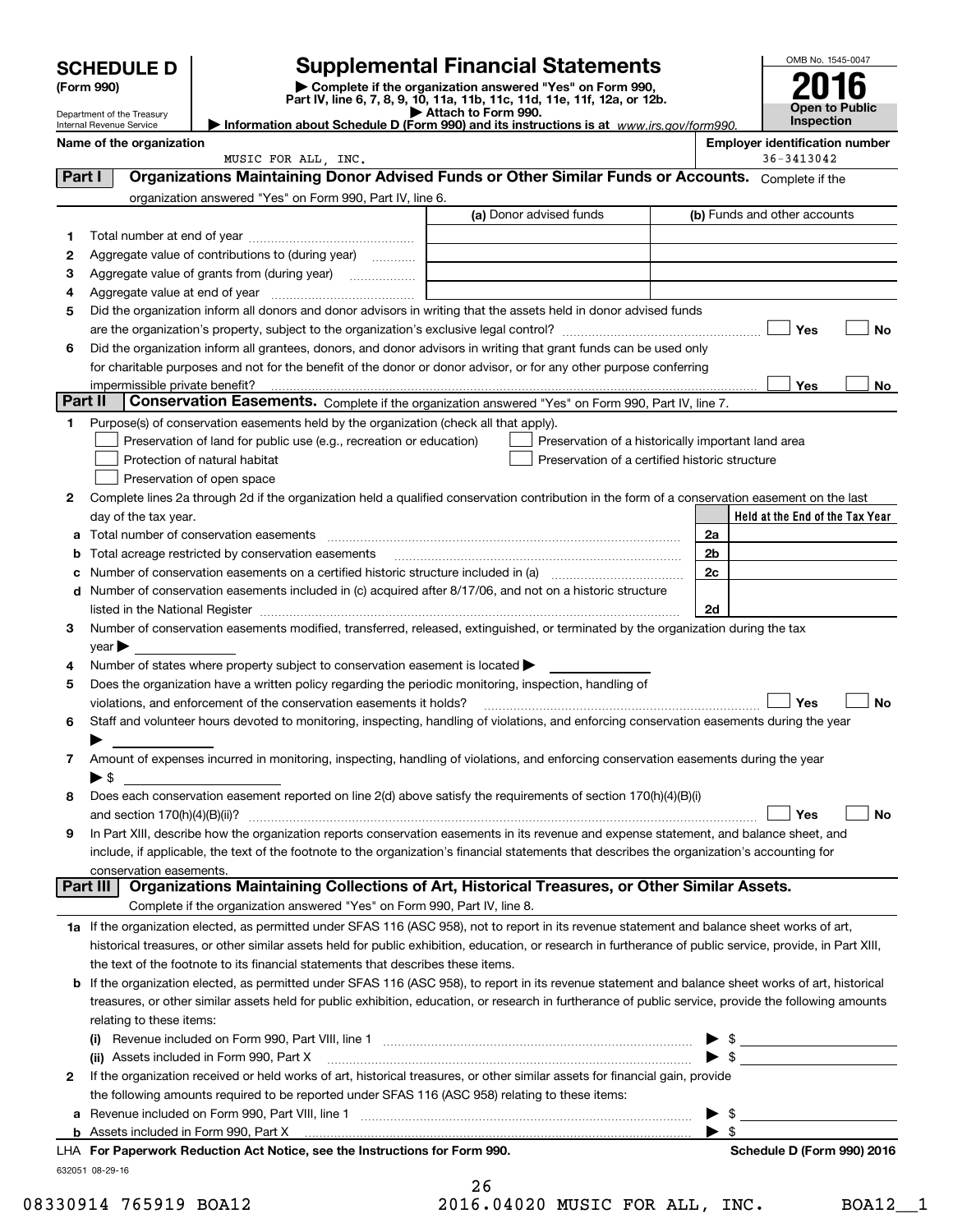|        | MUSIC FOR ALL, INC.<br>Schedule D (Form 990) 2016                                                                                                                                                                              |                                         |                    |                                                                                                                                                                                                                               |                                 | 36-3413042                                       |                |     | Page 2             |
|--------|--------------------------------------------------------------------------------------------------------------------------------------------------------------------------------------------------------------------------------|-----------------------------------------|--------------------|-------------------------------------------------------------------------------------------------------------------------------------------------------------------------------------------------------------------------------|---------------------------------|--------------------------------------------------|----------------|-----|--------------------|
|        | Part III<br>Organizations Maintaining Collections of Art, Historical Treasures, or Other Similar Assets (continued)                                                                                                            |                                         |                    |                                                                                                                                                                                                                               |                                 |                                                  |                |     |                    |
| 3      | Using the organization's acquisition, accession, and other records, check any of the following that are a significant use of its collection items                                                                              |                                         |                    |                                                                                                                                                                                                                               |                                 |                                                  |                |     |                    |
|        | (check all that apply):                                                                                                                                                                                                        |                                         |                    |                                                                                                                                                                                                                               |                                 |                                                  |                |     |                    |
| a      | Public exhibition                                                                                                                                                                                                              |                                         |                    | Loan or exchange programs                                                                                                                                                                                                     |                                 |                                                  |                |     |                    |
| b      | Scholarly research                                                                                                                                                                                                             |                                         |                    | Other and the contract of the contract of the contract of the contract of the contract of the contract of the contract of the contract of the contract of the contract of the contract of the contract of the contract of the |                                 |                                                  |                |     |                    |
| c      | Preservation for future generations                                                                                                                                                                                            |                                         |                    |                                                                                                                                                                                                                               |                                 |                                                  |                |     |                    |
| 4      | Provide a description of the organization's collections and explain how they further the organization's exempt purpose in Part XIII.                                                                                           |                                         |                    |                                                                                                                                                                                                                               |                                 |                                                  |                |     |                    |
| 5      | During the year, did the organization solicit or receive donations of art, historical treasures, or other similar assets                                                                                                       |                                         |                    |                                                                                                                                                                                                                               |                                 |                                                  |                |     |                    |
|        | to be sold to raise funds rather than to be maintained as part of the organization's collection?                                                                                                                               |                                         |                    |                                                                                                                                                                                                                               |                                 |                                                  | Yes            |     | No                 |
|        | <b>Part IV</b><br>Escrow and Custodial Arrangements. Complete if the organization answered "Yes" on Form 990, Part IV, line 9, or<br>reported an amount on Form 990, Part X, line 21.                                          |                                         |                    |                                                                                                                                                                                                                               |                                 |                                                  |                |     |                    |
|        | 1a Is the organization an agent, trustee, custodian or other intermediary for contributions or other assets not included                                                                                                       |                                         |                    |                                                                                                                                                                                                                               |                                 |                                                  |                |     |                    |
|        | on Form 990, Part X? [11] matter contracts and contracts and contracts are contracted and contracts are contracted and contract and contract of the set of the set of the set of the set of the set of the set of the set of t |                                         |                    |                                                                                                                                                                                                                               |                                 |                                                  | Yes            |     | No                 |
|        | b If "Yes," explain the arrangement in Part XIII and complete the following table:                                                                                                                                             |                                         |                    |                                                                                                                                                                                                                               |                                 |                                                  |                |     |                    |
|        |                                                                                                                                                                                                                                |                                         |                    |                                                                                                                                                                                                                               |                                 |                                                  | Amount         |     |                    |
| c      | Beginning balance material content contracts and all the content of the content of the content of the content of the content of the content of the content of the content of the content of the content of the content of the  |                                         |                    |                                                                                                                                                                                                                               | 1c                              |                                                  |                |     |                    |
|        | Additions during the year manufactured and an annual contract of the year manufactured and all the year manufactured and all the year manufactured and all the year manufactured and all the year manufactured and all the yea |                                         |                    |                                                                                                                                                                                                                               | 1d                              |                                                  |                |     |                    |
| е      | Distributions during the year manufactured and continuum and continuum and continuum and continuum and continuum                                                                                                               |                                         |                    |                                                                                                                                                                                                                               | 1e                              |                                                  |                |     |                    |
| f      |                                                                                                                                                                                                                                |                                         |                    |                                                                                                                                                                                                                               | 1f                              |                                                  |                |     |                    |
|        | 2a Did the organization include an amount on Form 990, Part X, line 21, for escrow or custodial account liability?                                                                                                             |                                         |                    |                                                                                                                                                                                                                               |                                 |                                                  | Yes            |     | No                 |
| Part V | <b>b</b> If "Yes," explain the arrangement in Part XIII. Check here if the explanation has been provided on Part XIII                                                                                                          |                                         |                    |                                                                                                                                                                                                                               |                                 |                                                  |                |     |                    |
|        | Endowment Funds. Complete if the organization answered "Yes" on Form 990, Part IV, line 10.                                                                                                                                    |                                         |                    |                                                                                                                                                                                                                               |                                 |                                                  |                |     |                    |
|        |                                                                                                                                                                                                                                | (a) Current year                        | (b) Prior year     | (c) Two years back                                                                                                                                                                                                            |                                 | (d) Three years back $\vert$ (e) Four years back |                |     |                    |
| 1a     | Beginning of year balance                                                                                                                                                                                                      | 146,923.<br>29,785.                     | 145,591.<br>1,203. | 144,379.<br>1,102.                                                                                                                                                                                                            |                                 | 143,099.<br>1,280.                               |                |     | 141,788.<br>1,311. |
| b      |                                                                                                                                                                                                                                | 7,333.                                  | 7,273.             | 7,219.                                                                                                                                                                                                                        |                                 |                                                  |                |     |                    |
|        | Net investment earnings, gains, and losses                                                                                                                                                                                     |                                         |                    |                                                                                                                                                                                                                               |                                 |                                                  |                |     |                    |
| d      |                                                                                                                                                                                                                                |                                         |                    |                                                                                                                                                                                                                               |                                 |                                                  |                |     |                    |
|        | e Other expenditures for facilities                                                                                                                                                                                            | 7,114.                                  | 7,144.             | 7,109.                                                                                                                                                                                                                        |                                 |                                                  |                |     |                    |
|        | and programs                                                                                                                                                                                                                   |                                         |                    |                                                                                                                                                                                                                               |                                 |                                                  |                |     |                    |
|        | End of year balance                                                                                                                                                                                                            | 176, 927.                               | 146,923.           | 145,591.                                                                                                                                                                                                                      |                                 | 144,379.                                         |                |     | 143,099.           |
| g<br>2 | Provide the estimated percentage of the current year end balance (line 1g, column (a)) held as:                                                                                                                                |                                         |                    |                                                                                                                                                                                                                               |                                 |                                                  |                |     |                    |
| а      | Board designated or quasi-endowment                                                                                                                                                                                            |                                         | %                  |                                                                                                                                                                                                                               |                                 |                                                  |                |     |                    |
|        | Permanent endowment<br>99.74                                                                                                                                                                                                   | %                                       |                    |                                                                                                                                                                                                                               |                                 |                                                  |                |     |                    |
|        | <b>c</b> Temporarily restricted endowment $\blacktriangleright$                                                                                                                                                                | .26<br>%                                |                    |                                                                                                                                                                                                                               |                                 |                                                  |                |     |                    |
|        | The percentages on lines 2a, 2b, and 2c should equal 100%.                                                                                                                                                                     |                                         |                    |                                                                                                                                                                                                                               |                                 |                                                  |                |     |                    |
|        | 3a Are there endowment funds not in the possession of the organization that are held and administered for the organization                                                                                                     |                                         |                    |                                                                                                                                                                                                                               |                                 |                                                  |                |     |                    |
|        | by:                                                                                                                                                                                                                            |                                         |                    |                                                                                                                                                                                                                               |                                 |                                                  |                | Yes | No                 |
|        | (i)                                                                                                                                                                                                                            |                                         |                    |                                                                                                                                                                                                                               |                                 |                                                  | 3a(i)          |     | х                  |
|        |                                                                                                                                                                                                                                |                                         |                    |                                                                                                                                                                                                                               |                                 |                                                  | 3a(ii)         | x   |                    |
|        |                                                                                                                                                                                                                                |                                         |                    |                                                                                                                                                                                                                               |                                 |                                                  | 3b             | X   |                    |
| 4      | Describe in Part XIII the intended uses of the organization's endowment funds.                                                                                                                                                 |                                         |                    |                                                                                                                                                                                                                               |                                 |                                                  |                |     |                    |
|        | Land, Buildings, and Equipment.<br>Part VI                                                                                                                                                                                     |                                         |                    |                                                                                                                                                                                                                               |                                 |                                                  |                |     |                    |
|        | Complete if the organization answered "Yes" on Form 990, Part IV, line 11a. See Form 990, Part X, line 10.                                                                                                                     |                                         |                    |                                                                                                                                                                                                                               |                                 |                                                  |                |     |                    |
|        | Description of property                                                                                                                                                                                                        | (a) Cost or other<br>basis (investment) |                    | (b) Cost or other<br>basis (other)                                                                                                                                                                                            | (c) Accumulated<br>depreciation |                                                  | (d) Book value |     |                    |
|        |                                                                                                                                                                                                                                |                                         |                    |                                                                                                                                                                                                                               |                                 |                                                  |                |     |                    |
| b      |                                                                                                                                                                                                                                |                                         |                    |                                                                                                                                                                                                                               |                                 |                                                  |                |     |                    |
|        |                                                                                                                                                                                                                                |                                         |                    | 764,818.                                                                                                                                                                                                                      |                                 | 759,829.                                         |                |     | 4,989.             |
| d      |                                                                                                                                                                                                                                |                                         |                    | 771,137.                                                                                                                                                                                                                      |                                 | 692,257.                                         |                |     | 78,880.            |
|        | <b>e</b> Other                                                                                                                                                                                                                 |                                         |                    |                                                                                                                                                                                                                               |                                 |                                                  |                |     |                    |
|        |                                                                                                                                                                                                                                |                                         |                    |                                                                                                                                                                                                                               |                                 |                                                  |                |     | 83,869.            |
|        |                                                                                                                                                                                                                                |                                         |                    |                                                                                                                                                                                                                               |                                 | Schedule D (Form 990) 2016                       |                |     |                    |

632052 08-29-16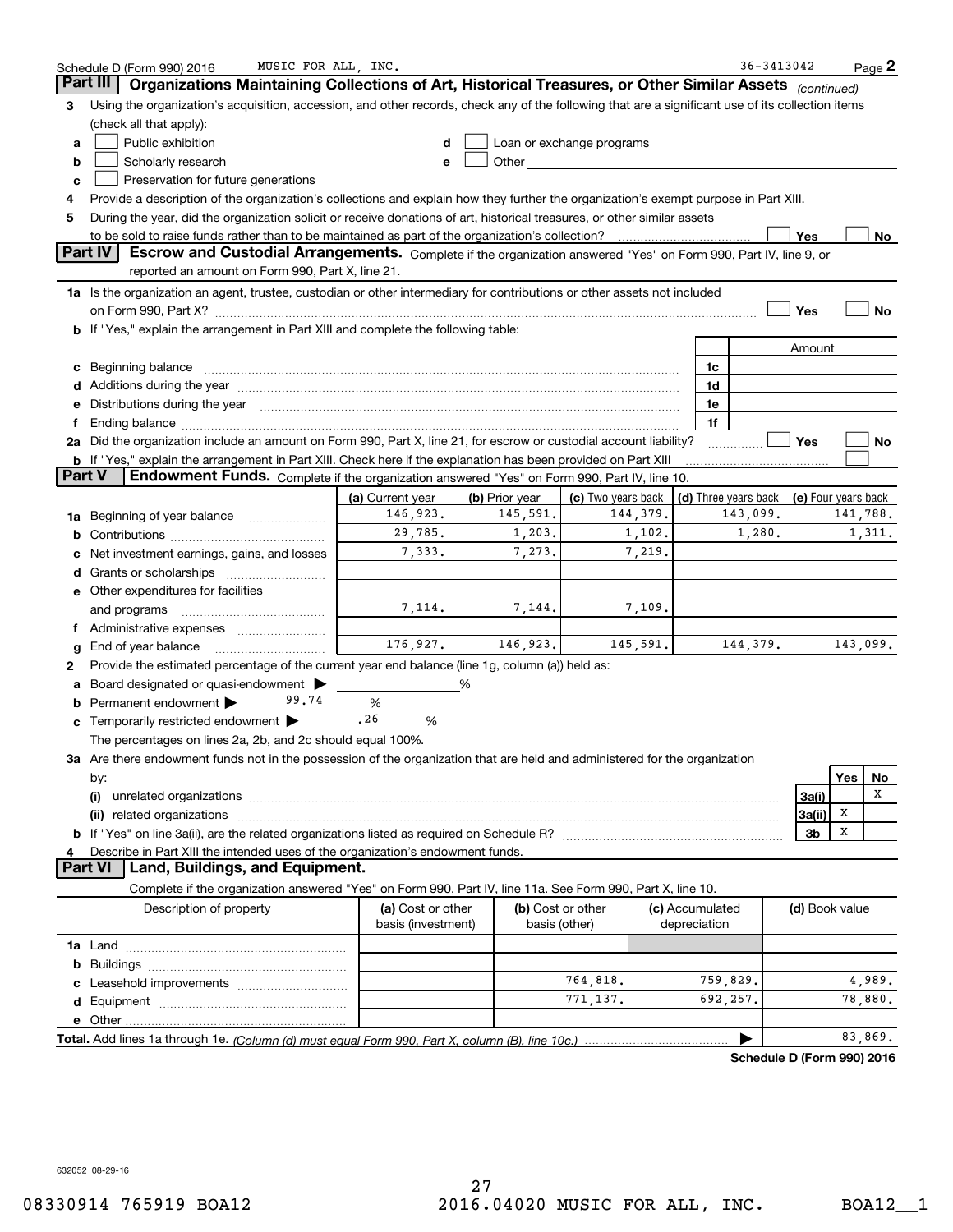| $     -$<br>Complete if the organization answered "Yes" on Form 990, Part IV, line 11b. See Form 990, Part X, line 12. |                 |                |                                                           |
|------------------------------------------------------------------------------------------------------------------------|-----------------|----------------|-----------------------------------------------------------|
| (a) Description of security or category (including name of security)                                                   | (b) Book value  |                | (c) Method of valuation: Cost or end-of-year market value |
|                                                                                                                        |                 |                |                                                           |
| (2) Closely-held equity interests                                                                                      |                 |                |                                                           |
| $(3)$ Other                                                                                                            |                 |                |                                                           |
| (A)                                                                                                                    |                 |                |                                                           |
| (B)                                                                                                                    |                 |                |                                                           |
| (C)                                                                                                                    |                 |                |                                                           |
| (D)                                                                                                                    |                 |                |                                                           |
| (E)                                                                                                                    |                 |                |                                                           |
| (F)                                                                                                                    |                 |                |                                                           |
| (G)                                                                                                                    |                 |                |                                                           |
| (H)                                                                                                                    |                 |                |                                                           |
| Total. (Col. (b) must equal Form 990, Part X, col. (B) line 12.) $\blacktriangleright$                                 |                 |                |                                                           |
| Part VIII Investments - Program Related.                                                                               |                 |                |                                                           |
| Complete if the organization answered "Yes" on Form 990, Part IV, line 11c. See Form 990, Part X, line 13.             |                 |                |                                                           |
| (a) Description of investment                                                                                          | (b) Book value  |                | (c) Method of valuation: Cost or end-of-year market value |
| (1)                                                                                                                    |                 |                |                                                           |
| (2)                                                                                                                    |                 |                |                                                           |
| (3)                                                                                                                    |                 |                |                                                           |
| (4)                                                                                                                    |                 |                |                                                           |
| (5)                                                                                                                    |                 |                |                                                           |
| (6)                                                                                                                    |                 |                |                                                           |
| (7)                                                                                                                    |                 |                |                                                           |
| (8)                                                                                                                    |                 |                |                                                           |
| (9)                                                                                                                    |                 |                |                                                           |
| Total. (Col. (b) must equal Form 990, Part X, col. (B) line 13.)                                                       |                 |                |                                                           |
| Part IX<br><b>Other Assets.</b>                                                                                        |                 |                |                                                           |
| Complete if the organization answered "Yes" on Form 990, Part IV, line 11d. See Form 990, Part X, line 15.             |                 |                |                                                           |
|                                                                                                                        | (a) Description |                | (b) Book value                                            |
|                                                                                                                        |                 |                |                                                           |
| (1)                                                                                                                    |                 |                |                                                           |
| (2)                                                                                                                    |                 |                |                                                           |
| (3)                                                                                                                    |                 |                |                                                           |
| (4)                                                                                                                    |                 |                |                                                           |
| (5)                                                                                                                    |                 |                |                                                           |
| (6)                                                                                                                    |                 |                |                                                           |
| (7)                                                                                                                    |                 |                |                                                           |
| (8)                                                                                                                    |                 |                |                                                           |
| (9)                                                                                                                    |                 |                |                                                           |
| <b>Other Liabilities.</b><br>Part X                                                                                    |                 |                |                                                           |
| Complete if the organization answered "Yes" on Form 990, Part IV, line 11e or 11f. See Form 990, Part X, line 25.      |                 |                |                                                           |
| (a) Description of liability<br>1.                                                                                     |                 | (b) Book value |                                                           |
| (1)<br>Federal income taxes                                                                                            |                 |                |                                                           |
| RESERVE FOR LICENSE FEES<br>(2)                                                                                        |                 | 187,964        |                                                           |
| DEFERRED TRUST LIABILITY<br>(3)                                                                                        |                 | 33,897         |                                                           |
| (4)                                                                                                                    |                 |                |                                                           |
|                                                                                                                        |                 |                |                                                           |
| (5)                                                                                                                    |                 |                |                                                           |
| (6)                                                                                                                    |                 |                |                                                           |
|                                                                                                                        |                 |                |                                                           |
| (7)                                                                                                                    |                 |                |                                                           |
| (8)<br>(9)                                                                                                             |                 |                |                                                           |

**2.** Liability for uncertain tax positions. In Part XIII, provide the text of the footnote to the organization's financial statements that reports the organization's liability for uncertain tax positions under FIN 48 (ASC 740). Check here if the text of the footnote has been provided in Part XIII

**Schedule D (Form 990) 2016**

632053 08-29-16

 $\mathcal{L}^{\text{max}}$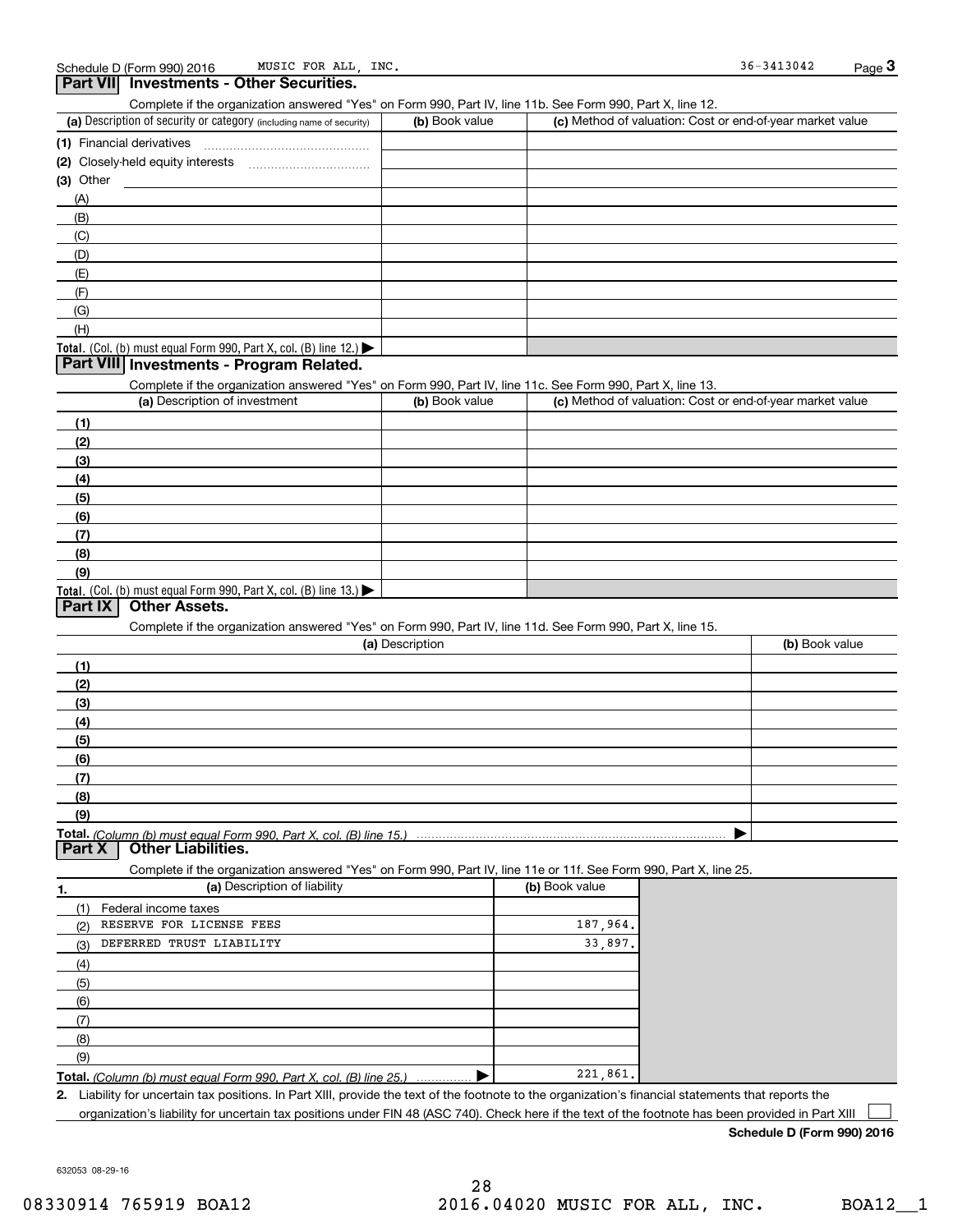|              | MUSIC FOR ALL, INC.<br>Schedule D (Form 990) 2016                                                                                                                                                                             |                |              | 36-3413042 | Page 4       |
|--------------|-------------------------------------------------------------------------------------------------------------------------------------------------------------------------------------------------------------------------------|----------------|--------------|------------|--------------|
| Part XI      | Reconciliation of Revenue per Audited Financial Statements With Revenue per Return.                                                                                                                                           |                |              |            |              |
|              | Complete if the organization answered "Yes" on Form 990, Part IV, line 12a.                                                                                                                                                   |                |              |            |              |
| 1            | Total revenue, gains, and other support per audited financial statements                                                                                                                                                      |                |              | 1.         | 9,620,294.   |
| $\mathbf{2}$ | Amounts included on line 1 but not on Form 990, Part VIII, line 12:                                                                                                                                                           |                |              |            |              |
| a            | Net unrealized gains (losses) on investments [11] matter contracts and the unrealized gains (losses) on investments                                                                                                           | 2a             |              |            |              |
| b            |                                                                                                                                                                                                                               | 2 <sub>b</sub> | 153,650.     |            |              |
| с            |                                                                                                                                                                                                                               | 2c             |              |            |              |
| d            | Other (Describe in Part XIII.)                                                                                                                                                                                                | 2d             | 72,774.      |            |              |
| е            | Add lines 2a through 2d                                                                                                                                                                                                       |                |              | <b>2e</b>  | 226,424.     |
| 3            |                                                                                                                                                                                                                               |                |              | 3          | 9,393,870.   |
| 4            | Amounts included on Form 990, Part VIII, line 12, but not on line 1:                                                                                                                                                          |                |              |            |              |
| a            | Investment expenses not included on Form 990, Part VIII, line 7b                                                                                                                                                              | 4a             |              |            |              |
| b            | Other (Describe in Part XIII.)                                                                                                                                                                                                | 4b             | $-265, 337.$ |            |              |
| c            | Add lines 4a and 4b                                                                                                                                                                                                           |                |              | 4c         | $-265, 337.$ |
| 5            | Part XII   Reconciliation of Expenses per Audited Financial Statements With Expenses per Return.                                                                                                                              |                |              | 5          | 9,128,533.   |
|              |                                                                                                                                                                                                                               |                |              |            |              |
|              | Complete if the organization answered "Yes" on Form 990, Part IV, line 12a.                                                                                                                                                   |                |              |            |              |
| 1            | Total expenses and losses per audited financial statements [111] [12] contain an interview and losses per audited financial statements [11] [12] contain an interview and the state of the state of the state of the state of |                |              | 1.         | 9,446,164.   |
| 2            | Amounts included on line 1 but not on Form 990, Part IX, line 25:                                                                                                                                                             |                |              |            |              |
| а            |                                                                                                                                                                                                                               | 2a             | 153,650.     |            |              |
| b            | Prior year adjustments <i>www.www.www.www.www.www.www.www.www.</i> ww.                                                                                                                                                        | 2 <sub>b</sub> |              |            |              |
| с            |                                                                                                                                                                                                                               | 2c             |              |            |              |
| d            |                                                                                                                                                                                                                               | 2d             | 11,222.      |            |              |
| е            | Add lines 2a through 2d                                                                                                                                                                                                       |                |              | <b>2e</b>  | 164,872.     |
| 3            |                                                                                                                                                                                                                               |                |              | 3          | 9,281,292.   |
| 4            | Amounts included on Form 990, Part IX, line 25, but not on line 1:                                                                                                                                                            |                |              |            |              |
| a            | Investment expenses not included on Form 990, Part VIII, line 7b                                                                                                                                                              | 4a             |              |            |              |
| b            | Other (Describe in Part XIII.)                                                                                                                                                                                                | 4b             | $-265, 337.$ |            |              |
|              | c Add lines 4a and 4b                                                                                                                                                                                                         |                |              | 4c         | $-265, 337.$ |
| 5.           | Part XIII Supplemental Information.                                                                                                                                                                                           |                |              | 5          | 9,015,955.   |
|              | Provide the descriptions required for Part II, lines 3, 5, and 9; Part III, lines 1a and 4; Part IV, lines 1b and 2b; Part V, line 4; Part X, line 2; Part XI,                                                                |                |              |            |              |
|              | lines 2d and 4b; and Part XII, lines 2d and 4b. Also complete this part to provide any additional information.                                                                                                                |                |              |            |              |
|              |                                                                                                                                                                                                                               |                |              |            |              |
|              |                                                                                                                                                                                                                               |                |              |            |              |
|              |                                                                                                                                                                                                                               |                |              |            |              |
|              |                                                                                                                                                                                                                               |                |              |            |              |
|              | PART XI, LINE 2D - OTHER ADJUSTMENTS:                                                                                                                                                                                         |                |              |            |              |
|              |                                                                                                                                                                                                                               |                |              |            |              |
|              | REVENUE REPORTED AS EIN 36-3991517                                                                                                                                                                                            | 80,774.        |              |            |              |
|              |                                                                                                                                                                                                                               |                |              |            |              |
|              | ELIMINATIONS                                                                                                                                                                                                                  | $-8,000.$      |              |            |              |
|              |                                                                                                                                                                                                                               |                |              |            |              |
|              | TOTAL TO SCHEDULE D, PART XI, LINE 2D                                                                                                                                                                                         | 72,774.        |              |            |              |
|              |                                                                                                                                                                                                                               |                |              |            |              |
|              |                                                                                                                                                                                                                               |                |              |            |              |
|              |                                                                                                                                                                                                                               |                |              |            |              |
|              | PART XI, LINE 4B - OTHER ADJUSTMENTS:                                                                                                                                                                                         |                |              |            |              |
|              |                                                                                                                                                                                                                               |                |              |            |              |
|              | COST OF GOODS SOLD, NETTED WITH GROSS SALES REVENUE                                                                                                                                                                           | $-265, 337.$   |              |            |              |

| PART XII, LINE 2D - OTHER ADJUSTMENTS: |            |                            |
|----------------------------------------|------------|----------------------------|
| EXPENSES REPORTED AS EIN 36-3991517    | 19,222.    |                            |
| ELIMINATIONS                           | $-8.000$ . |                            |
| 632054 08-29-16                        | 29         | Schedule D (Form 990) 2016 |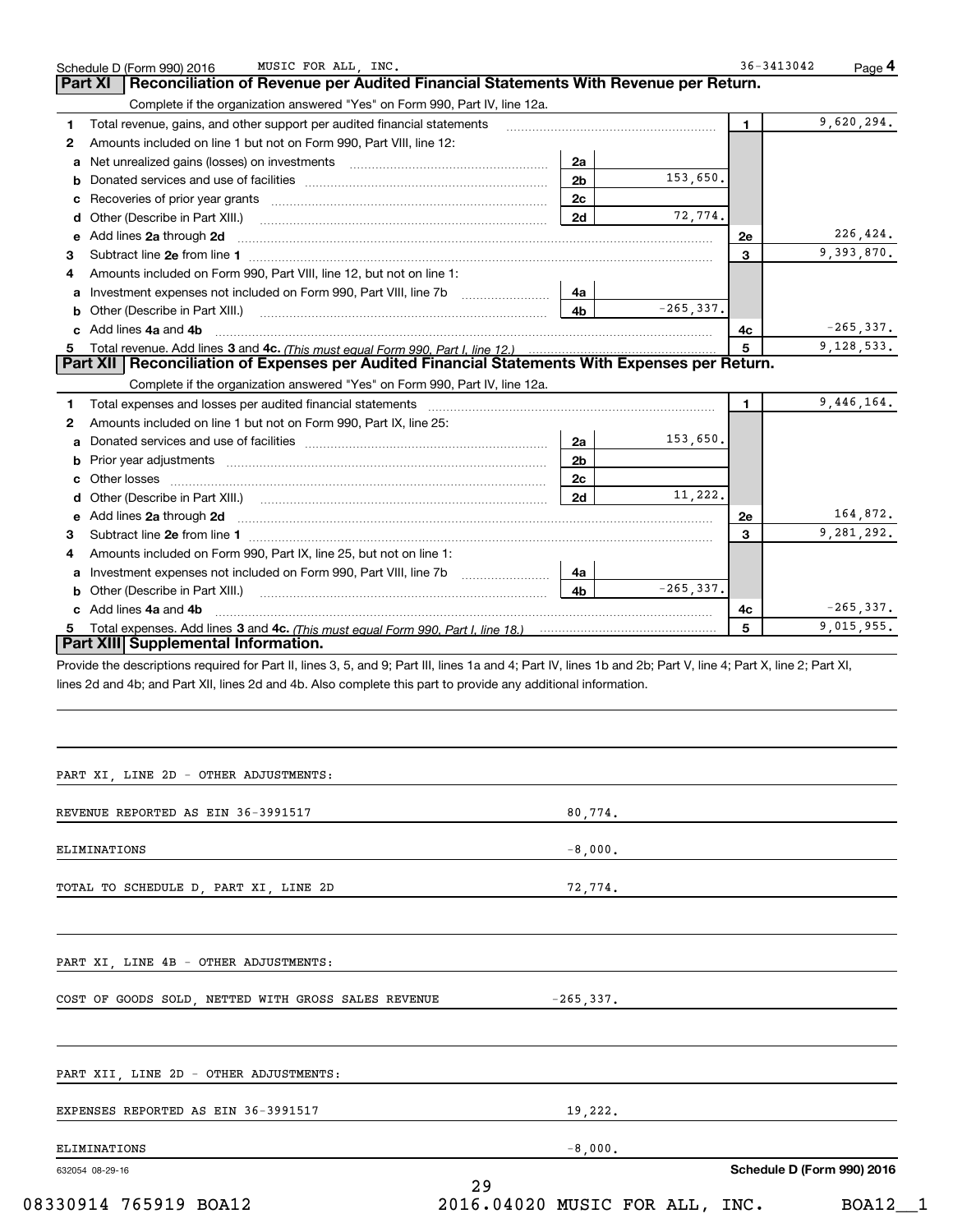| Schedule<br>2016 ۱<br>. 990)<br>$ \sim$ $\sim$<br>. | ---<br>FOR<br>- - -<br><b>MTTO</b><br>ALL<br>MUS<br>∸ | INC. | 3042<br>، 2<br>.3 h | Page |
|-----------------------------------------------------|-------------------------------------------------------|------|---------------------|------|
| -----<br>$-$                                        |                                                       |      |                     |      |

# *(continued)* **Part XIII Supplemental Information**

TOTAL TO SCHEDULE D, PART XII, LINE 2D 11,222.

PART XII, LINE 4B - OTHER ADJUSTMENTS:

COST OF GOODS SOLD, NETTED WITH GROSS SALES REVENUE  $-265,337$ .

FORM 990, SCHDULE D, PART XI AND PART XII

THE AUDITED FINANCIAL STATEMENTS OF MUSIC FOR ALL, INC. INCLUDE THE

COMBINED ACTIVITY OF ITS AFFILIATE, MUSIC FOR ALL FOUNDATION (FOUNDATION),

EIN 36-3991517, AN ORGANIZATION AFFILIATED THROUGH COMMON CONTROL, WHICH

AWARDS GRANTS AND SCHOLARSHIPS TO FURTHER MUSIC EDUCATION. ALL SIGNIFICANT

TRANSACTIONS AND BALANCES BETWEEN THE ORGANIZATIONS HAVE BEEN ELIMINATED.

**Schedule D (Form 990) 2016**

632055 08-29-16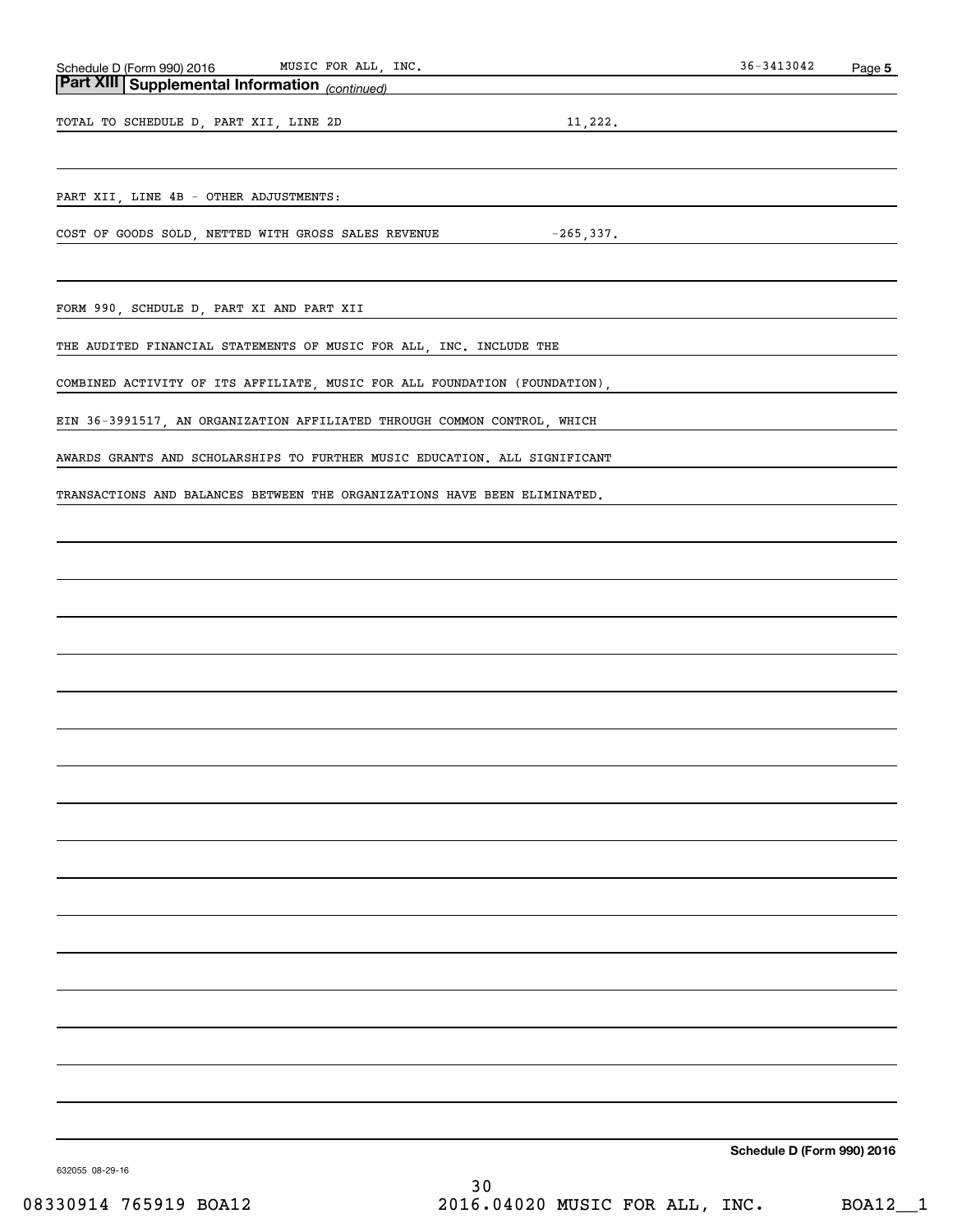| (Form 990)<br>For certain Officers, Directors, Trustees, Key Employees, and Highest<br>2016<br><b>Compensated Employees</b><br>Complete if the organization answered "Yes" on Form 990, Part IV, line 23.<br><b>Open to Public</b><br>Attach to Form 990.<br>Department of the Treasury<br>Inspection<br>Information about Schedule J (Form 990) and its instructions is at $www.irs.gov/form990$ .<br>Internal Revenue Service<br><b>Employer identification number</b><br>Name of the organization<br>36-3413042<br>MUSIC FOR ALL, INC.<br>Part I<br><b>Questions Regarding Compensation</b><br><b>Yes</b><br>No<br><b>1a</b> Check the appropriate box(es) if the organization provided any of the following to or for a person listed on Form 990,<br>Part VII, Section A, line 1a. Complete Part III to provide any relevant information regarding these items.<br>First-class or charter travel<br>Housing allowance or residence for personal use<br>Travel for companions<br>Payments for business use of personal residence<br>Tax indemnification and gross-up payments<br>Health or social club dues or initiation fees<br>Discretionary spending account<br>Personal services (such as, maid, chauffeur, chef)<br><b>b</b> If any of the boxes on line 1a are checked, did the organization follow a written policy regarding payment or<br>1b<br>Did the organization require substantiation prior to reimbursing or allowing expenses incurred by all directors,<br>2<br>$\mathbf{2}$<br>Indicate which, if any, of the following the filing organization used to establish the compensation of the organization's<br>З<br>CEO/Executive Director. Check all that apply. Do not check any boxes for methods used by a related organization to<br>establish compensation of the CEO/Executive Director, but explain in Part III.<br>X Compensation committee<br>Written employment contract<br>X  <br>Independent compensation consultant<br>Compensation survey or study<br>$X$ Form 990 of other organizations<br>$X$ Approval by the board or compensation committee<br>During the year, did any person listed on Form 990, Part VII, Section A, line 1a, with respect to the filing<br>4<br>organization or a related organization:<br>Х<br>Receive a severance payment or change-of-control payment?<br>4a<br>а<br>х<br>4b<br>b<br>х<br>4с<br>If "Yes" to any of lines 4a-c, list the persons and provide the applicable amounts for each item in Part III.<br>Only section 501(c)(3), 501(c)(4), and 501(c)(29) organizations must complete lines 5-9.<br>For persons listed on Form 990, Part VII, Section A, line 1a, did the organization pay or accrue any compensation<br>contingent on the revenues of:<br>х<br>5a<br>х<br>5b<br>If "Yes" on line 5a or 5b, describe in Part III.<br>6 For persons listed on Form 990, Part VII, Section A, line 1a, did the organization pay or accrue any compensation<br>contingent on the net earnings of:<br>х<br>6a<br>х<br>6b<br>If "Yes" on line 6a or 6b, describe in Part III.<br>7 For persons listed on Form 990, Part VII, Section A, line 1a, did the organization provide any nonfixed payments<br>х<br>7<br>8 Were any amounts reported on Form 990, Part VII, paid or accrued pursuant to a contract that was subject to the<br>x<br>initial contract exception described in Regulations section 53.4958-4(a)(3)? If "Yes," describe in Part III<br>8<br>If "Yes" on line 8, did the organization also follow the rebuttable presumption procedure described in<br>9<br>9<br>LHA For Paperwork Reduction Act Notice, see the Instructions for Form 990.<br>Schedule J (Form 990) 2016 | <b>SCHEDULE J</b> | <b>Compensation Information</b> |  | OMB No. 1545-0047 |  |
|-----------------------------------------------------------------------------------------------------------------------------------------------------------------------------------------------------------------------------------------------------------------------------------------------------------------------------------------------------------------------------------------------------------------------------------------------------------------------------------------------------------------------------------------------------------------------------------------------------------------------------------------------------------------------------------------------------------------------------------------------------------------------------------------------------------------------------------------------------------------------------------------------------------------------------------------------------------------------------------------------------------------------------------------------------------------------------------------------------------------------------------------------------------------------------------------------------------------------------------------------------------------------------------------------------------------------------------------------------------------------------------------------------------------------------------------------------------------------------------------------------------------------------------------------------------------------------------------------------------------------------------------------------------------------------------------------------------------------------------------------------------------------------------------------------------------------------------------------------------------------------------------------------------------------------------------------------------------------------------------------------------------------------------------------------------------------------------------------------------------------------------------------------------------------------------------------------------------------------------------------------------------------------------------------------------------------------------------------------------------------------------------------------------------------------------------------------------------------------------------------------------------------------------------------------------------------------------------------------------------------------------------------------------------------------------------------------------------------------------------------------------------------------------------------------------------------------------------------------------------------------------------------------------------------------------------------------------------------------------------------------------------------------------------------------------------------------------------------------------------------------------------------------------------------------------------------------------------------------------------------------------------------------------------------------------------------------------------------------------------------------------------------------------------------------------------------------------------------------------------------------------------------------------------------------------------------------------------------------------------------------------------------------------------|-------------------|---------------------------------|--|-------------------|--|
|                                                                                                                                                                                                                                                                                                                                                                                                                                                                                                                                                                                                                                                                                                                                                                                                                                                                                                                                                                                                                                                                                                                                                                                                                                                                                                                                                                                                                                                                                                                                                                                                                                                                                                                                                                                                                                                                                                                                                                                                                                                                                                                                                                                                                                                                                                                                                                                                                                                                                                                                                                                                                                                                                                                                                                                                                                                                                                                                                                                                                                                                                                                                                                                                                                                                                                                                                                                                                                                                                                                                                                                                                                                                 |                   |                                 |  |                   |  |
|                                                                                                                                                                                                                                                                                                                                                                                                                                                                                                                                                                                                                                                                                                                                                                                                                                                                                                                                                                                                                                                                                                                                                                                                                                                                                                                                                                                                                                                                                                                                                                                                                                                                                                                                                                                                                                                                                                                                                                                                                                                                                                                                                                                                                                                                                                                                                                                                                                                                                                                                                                                                                                                                                                                                                                                                                                                                                                                                                                                                                                                                                                                                                                                                                                                                                                                                                                                                                                                                                                                                                                                                                                                                 |                   |                                 |  |                   |  |
|                                                                                                                                                                                                                                                                                                                                                                                                                                                                                                                                                                                                                                                                                                                                                                                                                                                                                                                                                                                                                                                                                                                                                                                                                                                                                                                                                                                                                                                                                                                                                                                                                                                                                                                                                                                                                                                                                                                                                                                                                                                                                                                                                                                                                                                                                                                                                                                                                                                                                                                                                                                                                                                                                                                                                                                                                                                                                                                                                                                                                                                                                                                                                                                                                                                                                                                                                                                                                                                                                                                                                                                                                                                                 |                   |                                 |  |                   |  |
|                                                                                                                                                                                                                                                                                                                                                                                                                                                                                                                                                                                                                                                                                                                                                                                                                                                                                                                                                                                                                                                                                                                                                                                                                                                                                                                                                                                                                                                                                                                                                                                                                                                                                                                                                                                                                                                                                                                                                                                                                                                                                                                                                                                                                                                                                                                                                                                                                                                                                                                                                                                                                                                                                                                                                                                                                                                                                                                                                                                                                                                                                                                                                                                                                                                                                                                                                                                                                                                                                                                                                                                                                                                                 |                   |                                 |  |                   |  |
|                                                                                                                                                                                                                                                                                                                                                                                                                                                                                                                                                                                                                                                                                                                                                                                                                                                                                                                                                                                                                                                                                                                                                                                                                                                                                                                                                                                                                                                                                                                                                                                                                                                                                                                                                                                                                                                                                                                                                                                                                                                                                                                                                                                                                                                                                                                                                                                                                                                                                                                                                                                                                                                                                                                                                                                                                                                                                                                                                                                                                                                                                                                                                                                                                                                                                                                                                                                                                                                                                                                                                                                                                                                                 |                   |                                 |  |                   |  |
|                                                                                                                                                                                                                                                                                                                                                                                                                                                                                                                                                                                                                                                                                                                                                                                                                                                                                                                                                                                                                                                                                                                                                                                                                                                                                                                                                                                                                                                                                                                                                                                                                                                                                                                                                                                                                                                                                                                                                                                                                                                                                                                                                                                                                                                                                                                                                                                                                                                                                                                                                                                                                                                                                                                                                                                                                                                                                                                                                                                                                                                                                                                                                                                                                                                                                                                                                                                                                                                                                                                                                                                                                                                                 |                   |                                 |  |                   |  |
|                                                                                                                                                                                                                                                                                                                                                                                                                                                                                                                                                                                                                                                                                                                                                                                                                                                                                                                                                                                                                                                                                                                                                                                                                                                                                                                                                                                                                                                                                                                                                                                                                                                                                                                                                                                                                                                                                                                                                                                                                                                                                                                                                                                                                                                                                                                                                                                                                                                                                                                                                                                                                                                                                                                                                                                                                                                                                                                                                                                                                                                                                                                                                                                                                                                                                                                                                                                                                                                                                                                                                                                                                                                                 |                   |                                 |  |                   |  |
|                                                                                                                                                                                                                                                                                                                                                                                                                                                                                                                                                                                                                                                                                                                                                                                                                                                                                                                                                                                                                                                                                                                                                                                                                                                                                                                                                                                                                                                                                                                                                                                                                                                                                                                                                                                                                                                                                                                                                                                                                                                                                                                                                                                                                                                                                                                                                                                                                                                                                                                                                                                                                                                                                                                                                                                                                                                                                                                                                                                                                                                                                                                                                                                                                                                                                                                                                                                                                                                                                                                                                                                                                                                                 |                   |                                 |  |                   |  |
|                                                                                                                                                                                                                                                                                                                                                                                                                                                                                                                                                                                                                                                                                                                                                                                                                                                                                                                                                                                                                                                                                                                                                                                                                                                                                                                                                                                                                                                                                                                                                                                                                                                                                                                                                                                                                                                                                                                                                                                                                                                                                                                                                                                                                                                                                                                                                                                                                                                                                                                                                                                                                                                                                                                                                                                                                                                                                                                                                                                                                                                                                                                                                                                                                                                                                                                                                                                                                                                                                                                                                                                                                                                                 |                   |                                 |  |                   |  |
|                                                                                                                                                                                                                                                                                                                                                                                                                                                                                                                                                                                                                                                                                                                                                                                                                                                                                                                                                                                                                                                                                                                                                                                                                                                                                                                                                                                                                                                                                                                                                                                                                                                                                                                                                                                                                                                                                                                                                                                                                                                                                                                                                                                                                                                                                                                                                                                                                                                                                                                                                                                                                                                                                                                                                                                                                                                                                                                                                                                                                                                                                                                                                                                                                                                                                                                                                                                                                                                                                                                                                                                                                                                                 |                   |                                 |  |                   |  |
|                                                                                                                                                                                                                                                                                                                                                                                                                                                                                                                                                                                                                                                                                                                                                                                                                                                                                                                                                                                                                                                                                                                                                                                                                                                                                                                                                                                                                                                                                                                                                                                                                                                                                                                                                                                                                                                                                                                                                                                                                                                                                                                                                                                                                                                                                                                                                                                                                                                                                                                                                                                                                                                                                                                                                                                                                                                                                                                                                                                                                                                                                                                                                                                                                                                                                                                                                                                                                                                                                                                                                                                                                                                                 |                   |                                 |  |                   |  |
|                                                                                                                                                                                                                                                                                                                                                                                                                                                                                                                                                                                                                                                                                                                                                                                                                                                                                                                                                                                                                                                                                                                                                                                                                                                                                                                                                                                                                                                                                                                                                                                                                                                                                                                                                                                                                                                                                                                                                                                                                                                                                                                                                                                                                                                                                                                                                                                                                                                                                                                                                                                                                                                                                                                                                                                                                                                                                                                                                                                                                                                                                                                                                                                                                                                                                                                                                                                                                                                                                                                                                                                                                                                                 |                   |                                 |  |                   |  |
|                                                                                                                                                                                                                                                                                                                                                                                                                                                                                                                                                                                                                                                                                                                                                                                                                                                                                                                                                                                                                                                                                                                                                                                                                                                                                                                                                                                                                                                                                                                                                                                                                                                                                                                                                                                                                                                                                                                                                                                                                                                                                                                                                                                                                                                                                                                                                                                                                                                                                                                                                                                                                                                                                                                                                                                                                                                                                                                                                                                                                                                                                                                                                                                                                                                                                                                                                                                                                                                                                                                                                                                                                                                                 |                   |                                 |  |                   |  |
|                                                                                                                                                                                                                                                                                                                                                                                                                                                                                                                                                                                                                                                                                                                                                                                                                                                                                                                                                                                                                                                                                                                                                                                                                                                                                                                                                                                                                                                                                                                                                                                                                                                                                                                                                                                                                                                                                                                                                                                                                                                                                                                                                                                                                                                                                                                                                                                                                                                                                                                                                                                                                                                                                                                                                                                                                                                                                                                                                                                                                                                                                                                                                                                                                                                                                                                                                                                                                                                                                                                                                                                                                                                                 |                   |                                 |  |                   |  |
|                                                                                                                                                                                                                                                                                                                                                                                                                                                                                                                                                                                                                                                                                                                                                                                                                                                                                                                                                                                                                                                                                                                                                                                                                                                                                                                                                                                                                                                                                                                                                                                                                                                                                                                                                                                                                                                                                                                                                                                                                                                                                                                                                                                                                                                                                                                                                                                                                                                                                                                                                                                                                                                                                                                                                                                                                                                                                                                                                                                                                                                                                                                                                                                                                                                                                                                                                                                                                                                                                                                                                                                                                                                                 |                   |                                 |  |                   |  |
|                                                                                                                                                                                                                                                                                                                                                                                                                                                                                                                                                                                                                                                                                                                                                                                                                                                                                                                                                                                                                                                                                                                                                                                                                                                                                                                                                                                                                                                                                                                                                                                                                                                                                                                                                                                                                                                                                                                                                                                                                                                                                                                                                                                                                                                                                                                                                                                                                                                                                                                                                                                                                                                                                                                                                                                                                                                                                                                                                                                                                                                                                                                                                                                                                                                                                                                                                                                                                                                                                                                                                                                                                                                                 |                   |                                 |  |                   |  |
|                                                                                                                                                                                                                                                                                                                                                                                                                                                                                                                                                                                                                                                                                                                                                                                                                                                                                                                                                                                                                                                                                                                                                                                                                                                                                                                                                                                                                                                                                                                                                                                                                                                                                                                                                                                                                                                                                                                                                                                                                                                                                                                                                                                                                                                                                                                                                                                                                                                                                                                                                                                                                                                                                                                                                                                                                                                                                                                                                                                                                                                                                                                                                                                                                                                                                                                                                                                                                                                                                                                                                                                                                                                                 |                   |                                 |  |                   |  |
|                                                                                                                                                                                                                                                                                                                                                                                                                                                                                                                                                                                                                                                                                                                                                                                                                                                                                                                                                                                                                                                                                                                                                                                                                                                                                                                                                                                                                                                                                                                                                                                                                                                                                                                                                                                                                                                                                                                                                                                                                                                                                                                                                                                                                                                                                                                                                                                                                                                                                                                                                                                                                                                                                                                                                                                                                                                                                                                                                                                                                                                                                                                                                                                                                                                                                                                                                                                                                                                                                                                                                                                                                                                                 |                   |                                 |  |                   |  |
|                                                                                                                                                                                                                                                                                                                                                                                                                                                                                                                                                                                                                                                                                                                                                                                                                                                                                                                                                                                                                                                                                                                                                                                                                                                                                                                                                                                                                                                                                                                                                                                                                                                                                                                                                                                                                                                                                                                                                                                                                                                                                                                                                                                                                                                                                                                                                                                                                                                                                                                                                                                                                                                                                                                                                                                                                                                                                                                                                                                                                                                                                                                                                                                                                                                                                                                                                                                                                                                                                                                                                                                                                                                                 |                   |                                 |  |                   |  |
|                                                                                                                                                                                                                                                                                                                                                                                                                                                                                                                                                                                                                                                                                                                                                                                                                                                                                                                                                                                                                                                                                                                                                                                                                                                                                                                                                                                                                                                                                                                                                                                                                                                                                                                                                                                                                                                                                                                                                                                                                                                                                                                                                                                                                                                                                                                                                                                                                                                                                                                                                                                                                                                                                                                                                                                                                                                                                                                                                                                                                                                                                                                                                                                                                                                                                                                                                                                                                                                                                                                                                                                                                                                                 |                   |                                 |  |                   |  |
|                                                                                                                                                                                                                                                                                                                                                                                                                                                                                                                                                                                                                                                                                                                                                                                                                                                                                                                                                                                                                                                                                                                                                                                                                                                                                                                                                                                                                                                                                                                                                                                                                                                                                                                                                                                                                                                                                                                                                                                                                                                                                                                                                                                                                                                                                                                                                                                                                                                                                                                                                                                                                                                                                                                                                                                                                                                                                                                                                                                                                                                                                                                                                                                                                                                                                                                                                                                                                                                                                                                                                                                                                                                                 |                   |                                 |  |                   |  |
|                                                                                                                                                                                                                                                                                                                                                                                                                                                                                                                                                                                                                                                                                                                                                                                                                                                                                                                                                                                                                                                                                                                                                                                                                                                                                                                                                                                                                                                                                                                                                                                                                                                                                                                                                                                                                                                                                                                                                                                                                                                                                                                                                                                                                                                                                                                                                                                                                                                                                                                                                                                                                                                                                                                                                                                                                                                                                                                                                                                                                                                                                                                                                                                                                                                                                                                                                                                                                                                                                                                                                                                                                                                                 |                   |                                 |  |                   |  |
|                                                                                                                                                                                                                                                                                                                                                                                                                                                                                                                                                                                                                                                                                                                                                                                                                                                                                                                                                                                                                                                                                                                                                                                                                                                                                                                                                                                                                                                                                                                                                                                                                                                                                                                                                                                                                                                                                                                                                                                                                                                                                                                                                                                                                                                                                                                                                                                                                                                                                                                                                                                                                                                                                                                                                                                                                                                                                                                                                                                                                                                                                                                                                                                                                                                                                                                                                                                                                                                                                                                                                                                                                                                                 |                   |                                 |  |                   |  |
|                                                                                                                                                                                                                                                                                                                                                                                                                                                                                                                                                                                                                                                                                                                                                                                                                                                                                                                                                                                                                                                                                                                                                                                                                                                                                                                                                                                                                                                                                                                                                                                                                                                                                                                                                                                                                                                                                                                                                                                                                                                                                                                                                                                                                                                                                                                                                                                                                                                                                                                                                                                                                                                                                                                                                                                                                                                                                                                                                                                                                                                                                                                                                                                                                                                                                                                                                                                                                                                                                                                                                                                                                                                                 |                   |                                 |  |                   |  |
|                                                                                                                                                                                                                                                                                                                                                                                                                                                                                                                                                                                                                                                                                                                                                                                                                                                                                                                                                                                                                                                                                                                                                                                                                                                                                                                                                                                                                                                                                                                                                                                                                                                                                                                                                                                                                                                                                                                                                                                                                                                                                                                                                                                                                                                                                                                                                                                                                                                                                                                                                                                                                                                                                                                                                                                                                                                                                                                                                                                                                                                                                                                                                                                                                                                                                                                                                                                                                                                                                                                                                                                                                                                                 |                   |                                 |  |                   |  |
|                                                                                                                                                                                                                                                                                                                                                                                                                                                                                                                                                                                                                                                                                                                                                                                                                                                                                                                                                                                                                                                                                                                                                                                                                                                                                                                                                                                                                                                                                                                                                                                                                                                                                                                                                                                                                                                                                                                                                                                                                                                                                                                                                                                                                                                                                                                                                                                                                                                                                                                                                                                                                                                                                                                                                                                                                                                                                                                                                                                                                                                                                                                                                                                                                                                                                                                                                                                                                                                                                                                                                                                                                                                                 |                   |                                 |  |                   |  |
|                                                                                                                                                                                                                                                                                                                                                                                                                                                                                                                                                                                                                                                                                                                                                                                                                                                                                                                                                                                                                                                                                                                                                                                                                                                                                                                                                                                                                                                                                                                                                                                                                                                                                                                                                                                                                                                                                                                                                                                                                                                                                                                                                                                                                                                                                                                                                                                                                                                                                                                                                                                                                                                                                                                                                                                                                                                                                                                                                                                                                                                                                                                                                                                                                                                                                                                                                                                                                                                                                                                                                                                                                                                                 |                   |                                 |  |                   |  |
|                                                                                                                                                                                                                                                                                                                                                                                                                                                                                                                                                                                                                                                                                                                                                                                                                                                                                                                                                                                                                                                                                                                                                                                                                                                                                                                                                                                                                                                                                                                                                                                                                                                                                                                                                                                                                                                                                                                                                                                                                                                                                                                                                                                                                                                                                                                                                                                                                                                                                                                                                                                                                                                                                                                                                                                                                                                                                                                                                                                                                                                                                                                                                                                                                                                                                                                                                                                                                                                                                                                                                                                                                                                                 |                   |                                 |  |                   |  |
|                                                                                                                                                                                                                                                                                                                                                                                                                                                                                                                                                                                                                                                                                                                                                                                                                                                                                                                                                                                                                                                                                                                                                                                                                                                                                                                                                                                                                                                                                                                                                                                                                                                                                                                                                                                                                                                                                                                                                                                                                                                                                                                                                                                                                                                                                                                                                                                                                                                                                                                                                                                                                                                                                                                                                                                                                                                                                                                                                                                                                                                                                                                                                                                                                                                                                                                                                                                                                                                                                                                                                                                                                                                                 |                   |                                 |  |                   |  |
|                                                                                                                                                                                                                                                                                                                                                                                                                                                                                                                                                                                                                                                                                                                                                                                                                                                                                                                                                                                                                                                                                                                                                                                                                                                                                                                                                                                                                                                                                                                                                                                                                                                                                                                                                                                                                                                                                                                                                                                                                                                                                                                                                                                                                                                                                                                                                                                                                                                                                                                                                                                                                                                                                                                                                                                                                                                                                                                                                                                                                                                                                                                                                                                                                                                                                                                                                                                                                                                                                                                                                                                                                                                                 |                   |                                 |  |                   |  |
|                                                                                                                                                                                                                                                                                                                                                                                                                                                                                                                                                                                                                                                                                                                                                                                                                                                                                                                                                                                                                                                                                                                                                                                                                                                                                                                                                                                                                                                                                                                                                                                                                                                                                                                                                                                                                                                                                                                                                                                                                                                                                                                                                                                                                                                                                                                                                                                                                                                                                                                                                                                                                                                                                                                                                                                                                                                                                                                                                                                                                                                                                                                                                                                                                                                                                                                                                                                                                                                                                                                                                                                                                                                                 |                   |                                 |  |                   |  |
|                                                                                                                                                                                                                                                                                                                                                                                                                                                                                                                                                                                                                                                                                                                                                                                                                                                                                                                                                                                                                                                                                                                                                                                                                                                                                                                                                                                                                                                                                                                                                                                                                                                                                                                                                                                                                                                                                                                                                                                                                                                                                                                                                                                                                                                                                                                                                                                                                                                                                                                                                                                                                                                                                                                                                                                                                                                                                                                                                                                                                                                                                                                                                                                                                                                                                                                                                                                                                                                                                                                                                                                                                                                                 |                   |                                 |  |                   |  |
|                                                                                                                                                                                                                                                                                                                                                                                                                                                                                                                                                                                                                                                                                                                                                                                                                                                                                                                                                                                                                                                                                                                                                                                                                                                                                                                                                                                                                                                                                                                                                                                                                                                                                                                                                                                                                                                                                                                                                                                                                                                                                                                                                                                                                                                                                                                                                                                                                                                                                                                                                                                                                                                                                                                                                                                                                                                                                                                                                                                                                                                                                                                                                                                                                                                                                                                                                                                                                                                                                                                                                                                                                                                                 |                   |                                 |  |                   |  |
|                                                                                                                                                                                                                                                                                                                                                                                                                                                                                                                                                                                                                                                                                                                                                                                                                                                                                                                                                                                                                                                                                                                                                                                                                                                                                                                                                                                                                                                                                                                                                                                                                                                                                                                                                                                                                                                                                                                                                                                                                                                                                                                                                                                                                                                                                                                                                                                                                                                                                                                                                                                                                                                                                                                                                                                                                                                                                                                                                                                                                                                                                                                                                                                                                                                                                                                                                                                                                                                                                                                                                                                                                                                                 |                   |                                 |  |                   |  |
|                                                                                                                                                                                                                                                                                                                                                                                                                                                                                                                                                                                                                                                                                                                                                                                                                                                                                                                                                                                                                                                                                                                                                                                                                                                                                                                                                                                                                                                                                                                                                                                                                                                                                                                                                                                                                                                                                                                                                                                                                                                                                                                                                                                                                                                                                                                                                                                                                                                                                                                                                                                                                                                                                                                                                                                                                                                                                                                                                                                                                                                                                                                                                                                                                                                                                                                                                                                                                                                                                                                                                                                                                                                                 |                   |                                 |  |                   |  |
|                                                                                                                                                                                                                                                                                                                                                                                                                                                                                                                                                                                                                                                                                                                                                                                                                                                                                                                                                                                                                                                                                                                                                                                                                                                                                                                                                                                                                                                                                                                                                                                                                                                                                                                                                                                                                                                                                                                                                                                                                                                                                                                                                                                                                                                                                                                                                                                                                                                                                                                                                                                                                                                                                                                                                                                                                                                                                                                                                                                                                                                                                                                                                                                                                                                                                                                                                                                                                                                                                                                                                                                                                                                                 |                   |                                 |  |                   |  |
|                                                                                                                                                                                                                                                                                                                                                                                                                                                                                                                                                                                                                                                                                                                                                                                                                                                                                                                                                                                                                                                                                                                                                                                                                                                                                                                                                                                                                                                                                                                                                                                                                                                                                                                                                                                                                                                                                                                                                                                                                                                                                                                                                                                                                                                                                                                                                                                                                                                                                                                                                                                                                                                                                                                                                                                                                                                                                                                                                                                                                                                                                                                                                                                                                                                                                                                                                                                                                                                                                                                                                                                                                                                                 |                   |                                 |  |                   |  |
|                                                                                                                                                                                                                                                                                                                                                                                                                                                                                                                                                                                                                                                                                                                                                                                                                                                                                                                                                                                                                                                                                                                                                                                                                                                                                                                                                                                                                                                                                                                                                                                                                                                                                                                                                                                                                                                                                                                                                                                                                                                                                                                                                                                                                                                                                                                                                                                                                                                                                                                                                                                                                                                                                                                                                                                                                                                                                                                                                                                                                                                                                                                                                                                                                                                                                                                                                                                                                                                                                                                                                                                                                                                                 |                   |                                 |  |                   |  |
|                                                                                                                                                                                                                                                                                                                                                                                                                                                                                                                                                                                                                                                                                                                                                                                                                                                                                                                                                                                                                                                                                                                                                                                                                                                                                                                                                                                                                                                                                                                                                                                                                                                                                                                                                                                                                                                                                                                                                                                                                                                                                                                                                                                                                                                                                                                                                                                                                                                                                                                                                                                                                                                                                                                                                                                                                                                                                                                                                                                                                                                                                                                                                                                                                                                                                                                                                                                                                                                                                                                                                                                                                                                                 |                   |                                 |  |                   |  |
|                                                                                                                                                                                                                                                                                                                                                                                                                                                                                                                                                                                                                                                                                                                                                                                                                                                                                                                                                                                                                                                                                                                                                                                                                                                                                                                                                                                                                                                                                                                                                                                                                                                                                                                                                                                                                                                                                                                                                                                                                                                                                                                                                                                                                                                                                                                                                                                                                                                                                                                                                                                                                                                                                                                                                                                                                                                                                                                                                                                                                                                                                                                                                                                                                                                                                                                                                                                                                                                                                                                                                                                                                                                                 |                   |                                 |  |                   |  |
|                                                                                                                                                                                                                                                                                                                                                                                                                                                                                                                                                                                                                                                                                                                                                                                                                                                                                                                                                                                                                                                                                                                                                                                                                                                                                                                                                                                                                                                                                                                                                                                                                                                                                                                                                                                                                                                                                                                                                                                                                                                                                                                                                                                                                                                                                                                                                                                                                                                                                                                                                                                                                                                                                                                                                                                                                                                                                                                                                                                                                                                                                                                                                                                                                                                                                                                                                                                                                                                                                                                                                                                                                                                                 |                   |                                 |  |                   |  |
|                                                                                                                                                                                                                                                                                                                                                                                                                                                                                                                                                                                                                                                                                                                                                                                                                                                                                                                                                                                                                                                                                                                                                                                                                                                                                                                                                                                                                                                                                                                                                                                                                                                                                                                                                                                                                                                                                                                                                                                                                                                                                                                                                                                                                                                                                                                                                                                                                                                                                                                                                                                                                                                                                                                                                                                                                                                                                                                                                                                                                                                                                                                                                                                                                                                                                                                                                                                                                                                                                                                                                                                                                                                                 |                   |                                 |  |                   |  |
|                                                                                                                                                                                                                                                                                                                                                                                                                                                                                                                                                                                                                                                                                                                                                                                                                                                                                                                                                                                                                                                                                                                                                                                                                                                                                                                                                                                                                                                                                                                                                                                                                                                                                                                                                                                                                                                                                                                                                                                                                                                                                                                                                                                                                                                                                                                                                                                                                                                                                                                                                                                                                                                                                                                                                                                                                                                                                                                                                                                                                                                                                                                                                                                                                                                                                                                                                                                                                                                                                                                                                                                                                                                                 |                   |                                 |  |                   |  |
|                                                                                                                                                                                                                                                                                                                                                                                                                                                                                                                                                                                                                                                                                                                                                                                                                                                                                                                                                                                                                                                                                                                                                                                                                                                                                                                                                                                                                                                                                                                                                                                                                                                                                                                                                                                                                                                                                                                                                                                                                                                                                                                                                                                                                                                                                                                                                                                                                                                                                                                                                                                                                                                                                                                                                                                                                                                                                                                                                                                                                                                                                                                                                                                                                                                                                                                                                                                                                                                                                                                                                                                                                                                                 |                   |                                 |  |                   |  |
|                                                                                                                                                                                                                                                                                                                                                                                                                                                                                                                                                                                                                                                                                                                                                                                                                                                                                                                                                                                                                                                                                                                                                                                                                                                                                                                                                                                                                                                                                                                                                                                                                                                                                                                                                                                                                                                                                                                                                                                                                                                                                                                                                                                                                                                                                                                                                                                                                                                                                                                                                                                                                                                                                                                                                                                                                                                                                                                                                                                                                                                                                                                                                                                                                                                                                                                                                                                                                                                                                                                                                                                                                                                                 |                   |                                 |  |                   |  |
|                                                                                                                                                                                                                                                                                                                                                                                                                                                                                                                                                                                                                                                                                                                                                                                                                                                                                                                                                                                                                                                                                                                                                                                                                                                                                                                                                                                                                                                                                                                                                                                                                                                                                                                                                                                                                                                                                                                                                                                                                                                                                                                                                                                                                                                                                                                                                                                                                                                                                                                                                                                                                                                                                                                                                                                                                                                                                                                                                                                                                                                                                                                                                                                                                                                                                                                                                                                                                                                                                                                                                                                                                                                                 |                   |                                 |  |                   |  |
|                                                                                                                                                                                                                                                                                                                                                                                                                                                                                                                                                                                                                                                                                                                                                                                                                                                                                                                                                                                                                                                                                                                                                                                                                                                                                                                                                                                                                                                                                                                                                                                                                                                                                                                                                                                                                                                                                                                                                                                                                                                                                                                                                                                                                                                                                                                                                                                                                                                                                                                                                                                                                                                                                                                                                                                                                                                                                                                                                                                                                                                                                                                                                                                                                                                                                                                                                                                                                                                                                                                                                                                                                                                                 |                   |                                 |  |                   |  |
|                                                                                                                                                                                                                                                                                                                                                                                                                                                                                                                                                                                                                                                                                                                                                                                                                                                                                                                                                                                                                                                                                                                                                                                                                                                                                                                                                                                                                                                                                                                                                                                                                                                                                                                                                                                                                                                                                                                                                                                                                                                                                                                                                                                                                                                                                                                                                                                                                                                                                                                                                                                                                                                                                                                                                                                                                                                                                                                                                                                                                                                                                                                                                                                                                                                                                                                                                                                                                                                                                                                                                                                                                                                                 |                   |                                 |  |                   |  |
|                                                                                                                                                                                                                                                                                                                                                                                                                                                                                                                                                                                                                                                                                                                                                                                                                                                                                                                                                                                                                                                                                                                                                                                                                                                                                                                                                                                                                                                                                                                                                                                                                                                                                                                                                                                                                                                                                                                                                                                                                                                                                                                                                                                                                                                                                                                                                                                                                                                                                                                                                                                                                                                                                                                                                                                                                                                                                                                                                                                                                                                                                                                                                                                                                                                                                                                                                                                                                                                                                                                                                                                                                                                                 |                   |                                 |  |                   |  |
|                                                                                                                                                                                                                                                                                                                                                                                                                                                                                                                                                                                                                                                                                                                                                                                                                                                                                                                                                                                                                                                                                                                                                                                                                                                                                                                                                                                                                                                                                                                                                                                                                                                                                                                                                                                                                                                                                                                                                                                                                                                                                                                                                                                                                                                                                                                                                                                                                                                                                                                                                                                                                                                                                                                                                                                                                                                                                                                                                                                                                                                                                                                                                                                                                                                                                                                                                                                                                                                                                                                                                                                                                                                                 |                   |                                 |  |                   |  |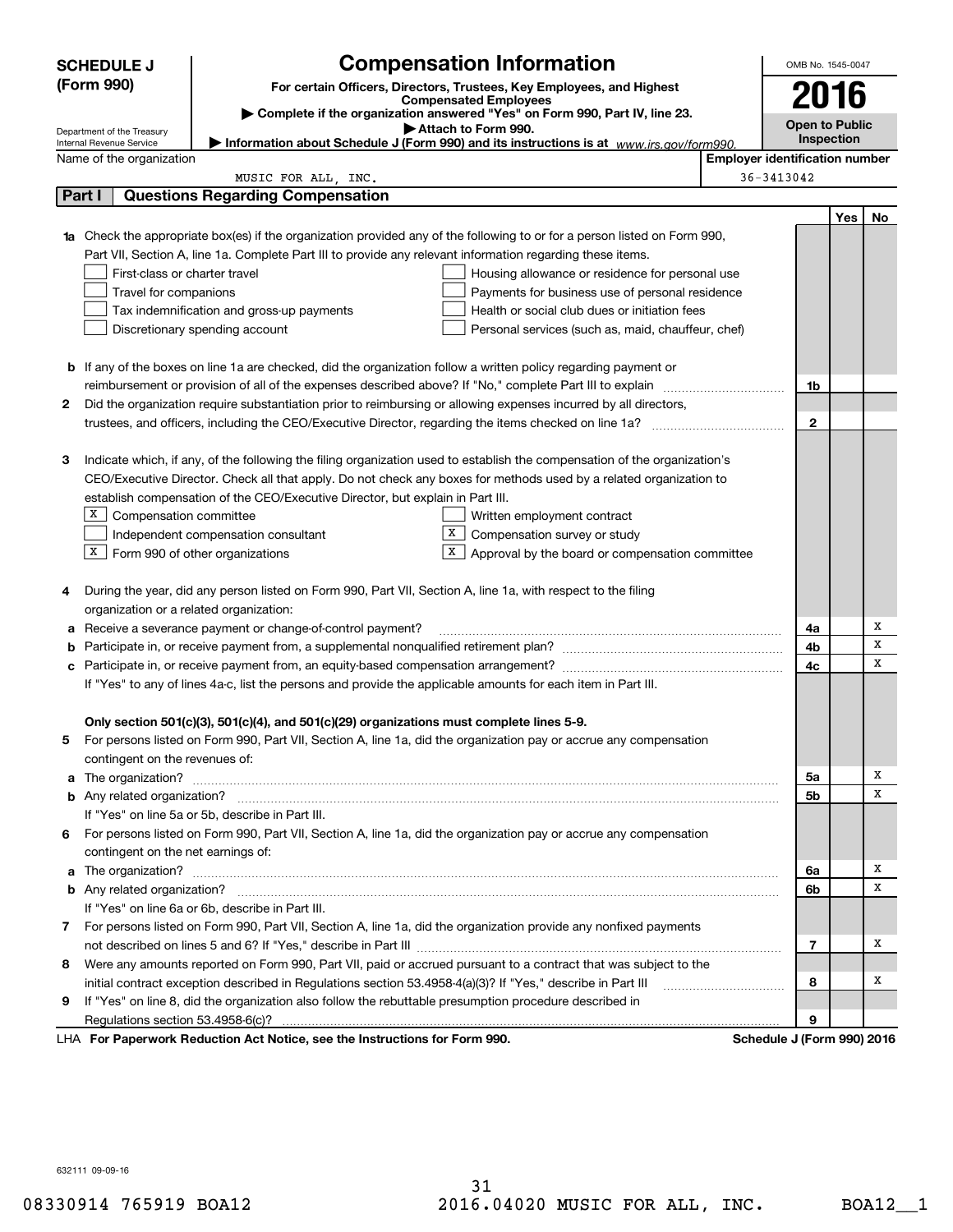36-3413042

# **Part II Officers, Directors, Trustees, Key Employees, and Highest Compensated Employees.**  Schedule J (Form 990) 2016 Page Use duplicate copies if additional space is needed.

For each individual whose compensation must be reported on Schedule J, report compensation from the organization on row (i) and from related organizations, described in the instructions, on row (ii). Do not list any individuals that aren't listed on Form 990, Part VII.

**Note:**  The sum of columns (B)(i)-(iii) for each listed individual must equal the total amount of Form 990, Part VII, Section A, line 1a, applicable column (D) and (E) amounts for that individual.

| (A) Name and Title      |      | (B) Breakdown of W-2 and/or 1099-MISC compensation |                                           |                                           | (C) Retirement and             | (D) Nontaxable | (E) Total of columns | (F) Compensation                                           |
|-------------------------|------|----------------------------------------------------|-------------------------------------------|-------------------------------------------|--------------------------------|----------------|----------------------|------------------------------------------------------------|
|                         |      | (i) Base<br>compensation                           | (ii) Bonus &<br>incentive<br>compensation | (iii) Other<br>reportable<br>compensation | other deferred<br>compensation | benefits       | $(B)(i)-(D)$         | in column (B)<br>reported as deferred<br>on prior Form 990 |
| ERIC L. MARTIN<br>(1)   | (i)  | 174,685.                                           | $\mathfrak o$ .                           | $\mathfrak o$ .                           | 7,177.                         | 17,528.        | 199,390.             | $\mathbf 0$ .                                              |
| PRESIDENT/CEO           | (ii) | $\mathbf{0}$ .                                     | $\mathbf{0}$ .                            | $\mathsf{0}$ .                            | $\mathfrak o$ .                | $\mathbf{0}$ . | $\mathbf{0}$ .       | $\mathbf 0$ .                                              |
| NANCY H. CARLSON<br>(2) | (i)  | 118,380.                                           | $\mathbf{0}$ .                            | $\mathsf{0}$ .                            | 4,999.                         | 27,092.        | 150,471.             | $\mathbf 0$ .                                              |
| VICE PRESIDENT/CFO      | (ii) | $\mathsf{0}$ .                                     | 0.                                        | $\mathsf{0}$ .                            | $\mathbf{0}$ .                 | $\mathbf{0}$ . | $\mathbf{0}$ .       | $\mathbf 0$ .                                              |
|                         | (i)  |                                                    |                                           |                                           |                                |                |                      |                                                            |
|                         | (ii) |                                                    |                                           |                                           |                                |                |                      |                                                            |
|                         | (i)  |                                                    |                                           |                                           |                                |                |                      |                                                            |
|                         | (ii) |                                                    |                                           |                                           |                                |                |                      |                                                            |
|                         | (i)  |                                                    |                                           |                                           |                                |                |                      |                                                            |
|                         | (ii) |                                                    |                                           |                                           |                                |                |                      |                                                            |
|                         | (i)  |                                                    |                                           |                                           |                                |                |                      |                                                            |
|                         | (ii) |                                                    |                                           |                                           |                                |                |                      |                                                            |
|                         | (i)  |                                                    |                                           |                                           |                                |                |                      |                                                            |
|                         | (ii) |                                                    |                                           |                                           |                                |                |                      |                                                            |
|                         | (i)  |                                                    |                                           |                                           |                                |                |                      |                                                            |
|                         | (ii) |                                                    |                                           |                                           |                                |                |                      |                                                            |
|                         | (i)  |                                                    |                                           |                                           |                                |                |                      |                                                            |
|                         | (ii) |                                                    |                                           |                                           |                                |                |                      |                                                            |
|                         | (i)  |                                                    |                                           |                                           |                                |                |                      |                                                            |
|                         | (ii) |                                                    |                                           |                                           |                                |                |                      |                                                            |
|                         | (i)  |                                                    |                                           |                                           |                                |                |                      |                                                            |
|                         | (ii) |                                                    |                                           |                                           |                                |                |                      |                                                            |
|                         | (i)  |                                                    |                                           |                                           |                                |                |                      |                                                            |
|                         | (ii) |                                                    |                                           |                                           |                                |                |                      |                                                            |
|                         | (i)  |                                                    |                                           |                                           |                                |                |                      |                                                            |
|                         | (ii) |                                                    |                                           |                                           |                                |                |                      |                                                            |
|                         | (i)  |                                                    |                                           |                                           |                                |                |                      |                                                            |
|                         | (ii) |                                                    |                                           |                                           |                                |                |                      |                                                            |
|                         | (i)  |                                                    |                                           |                                           |                                |                |                      |                                                            |
|                         | (ii) |                                                    |                                           |                                           |                                |                |                      |                                                            |
|                         | (i)  |                                                    |                                           |                                           |                                |                |                      |                                                            |
|                         | (ii) |                                                    |                                           |                                           |                                |                |                      |                                                            |

**Schedule J (Form 990) 2016**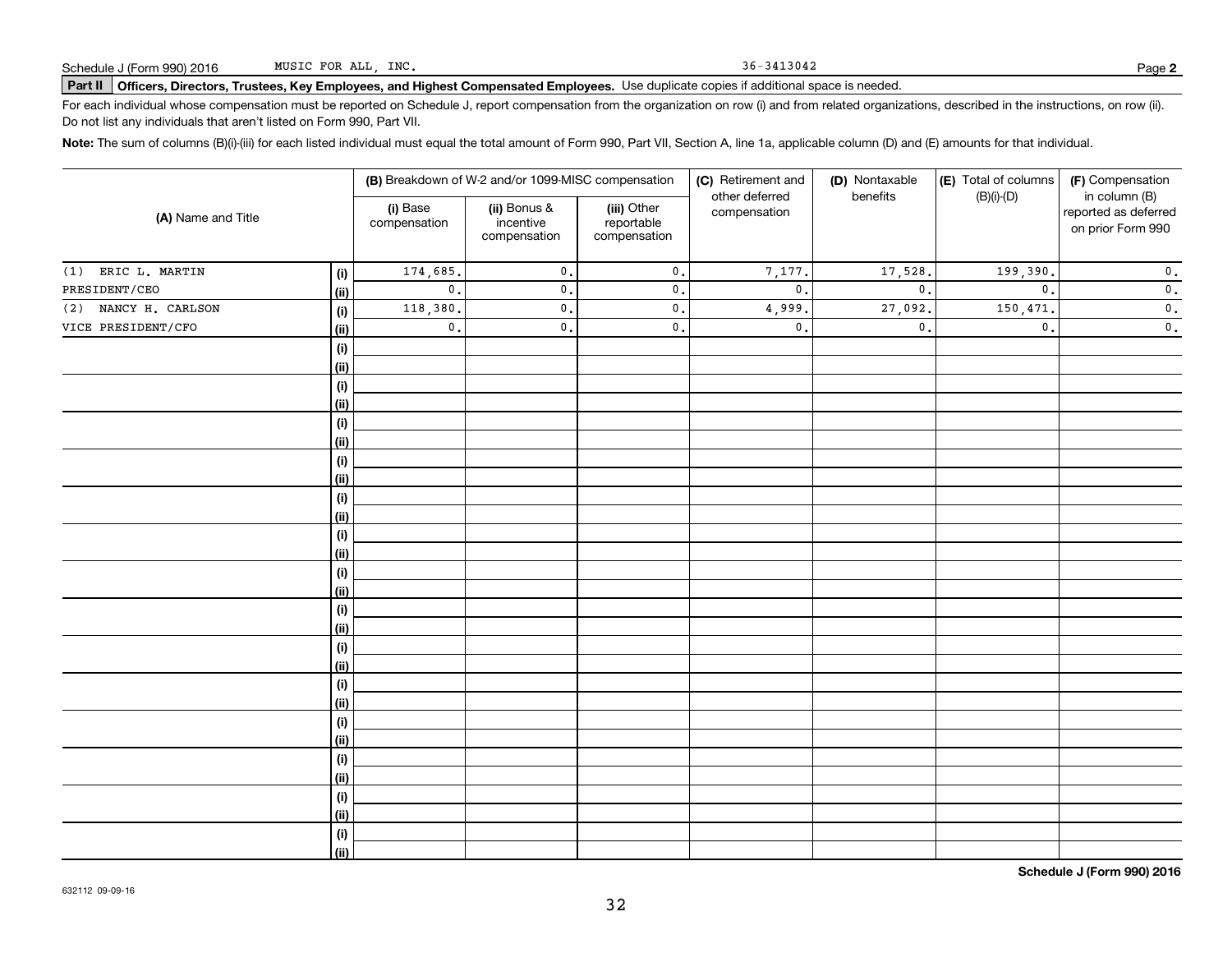## **Part III Supplemental Information**

Schedule J (Form 990) 2016 MUSIC FOR ALL, INC.<br>
Part III Supplemental Information<br>
Provide the information, explanation, or descriptions required for Part I, lines 1a, 1b, 3, 4a, 4b, 4c, 5a, 5b, 6a, 6b, 7, and 8, and for P

**Schedule J (Form 990) 2016**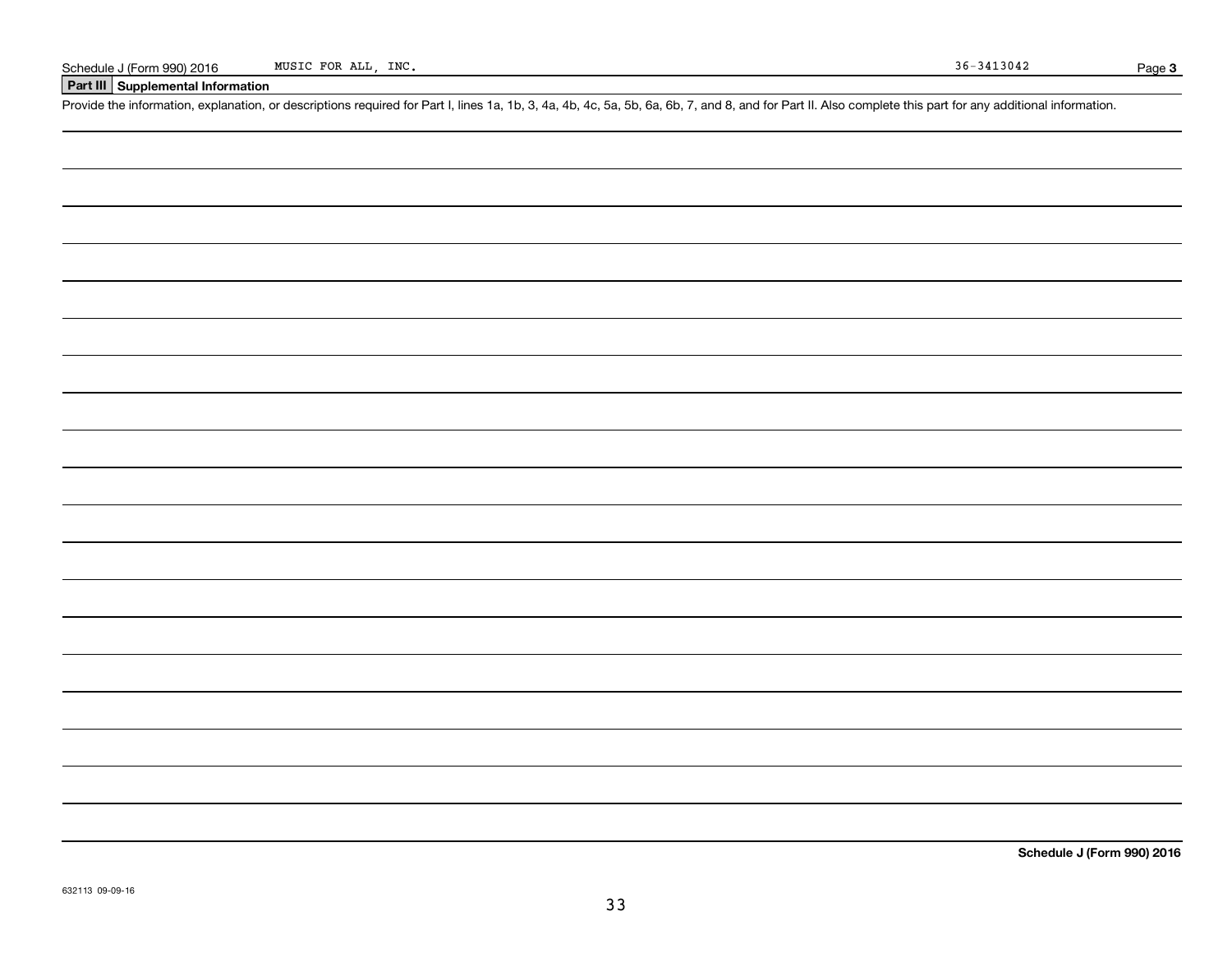| <b>SCHEDULE L</b><br>(Form 990 or 990-EZ)                                                                     |                                                                            |                                                                       |                           | <b>Transactions With Interested Persons</b>           | Complete if the organization answered "Yes" on Form 990, Part IV, line 25a, 25b, 26, 27, 28a,                                      |                                       |               | OMB No. 1545-0047                   |                           |     |
|---------------------------------------------------------------------------------------------------------------|----------------------------------------------------------------------------|-----------------------------------------------------------------------|---------------------------|-------------------------------------------------------|------------------------------------------------------------------------------------------------------------------------------------|---------------------------------------|---------------|-------------------------------------|---------------------------|-----|
|                                                                                                               |                                                                            |                                                                       |                           | 28b, or 28c, or Form 990-EZ, Part V, line 38a or 40b. |                                                                                                                                    |                                       |               | 2016                                |                           |     |
| Department of the Treasury<br>Internal Revenue Service                                                        |                                                                            |                                                                       |                           | Attach to Form 990 or Form 990-EZ.                    | Information about Schedule L (Form 990 or 990-EZ) and its instructions is at www.irs.gov/form990.                                  |                                       |               | <b>Open To Public</b><br>Inspection |                           |     |
| Name of the organization                                                                                      |                                                                            |                                                                       |                           |                                                       |                                                                                                                                    | <b>Employer identification number</b> |               |                                     |                           |     |
|                                                                                                               | MUSIC FOR ALL, INC.                                                        |                                                                       |                           |                                                       |                                                                                                                                    |                                       | 36-3413042    |                                     |                           |     |
| Part I                                                                                                        |                                                                            |                                                                       |                           |                                                       | Excess Benefit Transactions (section 501(c)(3), section 501(c)(4), and 501(c)(29) organizations only).                             |                                       |               |                                     |                           |     |
|                                                                                                               |                                                                            |                                                                       |                           |                                                       | Complete if the organization answered "Yes" on Form 990, Part IV, line 25a or 25b, or Form 990-EZ, Part V, line 40b.               |                                       |               |                                     |                           |     |
| 1<br>(a) Name of disqualified person                                                                          |                                                                            | (b) Relationship between disqualified<br>person and organization      |                           |                                                       | (c) Description of transaction                                                                                                     |                                       |               | Yes                                 | (d) Corrected?            | No. |
|                                                                                                               |                                                                            |                                                                       |                           |                                                       |                                                                                                                                    |                                       |               |                                     |                           |     |
|                                                                                                               |                                                                            |                                                                       |                           |                                                       |                                                                                                                                    |                                       |               |                                     |                           |     |
|                                                                                                               |                                                                            |                                                                       |                           |                                                       |                                                                                                                                    |                                       |               |                                     |                           |     |
|                                                                                                               |                                                                            |                                                                       |                           |                                                       |                                                                                                                                    |                                       |               |                                     |                           |     |
|                                                                                                               |                                                                            |                                                                       |                           |                                                       |                                                                                                                                    |                                       |               |                                     |                           |     |
| 2 Enter the amount of tax incurred by the organization managers or disgualified persons during the year under |                                                                            |                                                                       |                           |                                                       |                                                                                                                                    |                                       |               |                                     |                           |     |
| section 4958                                                                                                  |                                                                            |                                                                       |                           |                                                       |                                                                                                                                    |                                       | $\frac{1}{2}$ |                                     |                           |     |
| 3 Enter the amount of tax, if any, on line 2, above, reimbursed by the organization                           |                                                                            |                                                                       |                           |                                                       |                                                                                                                                    |                                       |               |                                     |                           |     |
| Part II                                                                                                       | Loans to and/or From Interested Persons.                                   |                                                                       |                           |                                                       |                                                                                                                                    |                                       |               |                                     |                           |     |
|                                                                                                               |                                                                            |                                                                       |                           |                                                       | Complete if the organization answered "Yes" on Form 990-EZ, Part V, line 38a or Form 990, Part IV, line 26; or if the organization |                                       |               |                                     |                           |     |
|                                                                                                               | reported an amount on Form 990, Part X, line 5, 6, or 22.                  |                                                                       | (d) Loan to or            |                                                       |                                                                                                                                    |                                       |               | <b>(h)</b> Approved                 |                           |     |
| (a) Name of<br>interested person                                                                              | (b) Relationship<br>with organization                                      | (c) Purpose<br>of loan                                                | from the<br>organization? | (e) Original<br>principal amount                      | (f) Balance due                                                                                                                    | $(g)$ In<br>default?                  |               | by board or<br>committee?           | (i) Written<br>agreement? |     |
|                                                                                                               |                                                                            |                                                                       | To From                   |                                                       |                                                                                                                                    | Yes<br>No                             | Yes l         | No.                                 | Yes                       | No  |
|                                                                                                               |                                                                            |                                                                       |                           |                                                       |                                                                                                                                    |                                       |               |                                     |                           |     |
|                                                                                                               |                                                                            |                                                                       |                           |                                                       |                                                                                                                                    |                                       |               |                                     |                           |     |
|                                                                                                               |                                                                            |                                                                       |                           |                                                       |                                                                                                                                    |                                       |               |                                     |                           |     |
|                                                                                                               |                                                                            |                                                                       |                           |                                                       |                                                                                                                                    |                                       |               |                                     |                           |     |
|                                                                                                               |                                                                            |                                                                       |                           |                                                       |                                                                                                                                    |                                       |               |                                     |                           |     |
|                                                                                                               |                                                                            |                                                                       |                           |                                                       |                                                                                                                                    |                                       |               |                                     |                           |     |
|                                                                                                               |                                                                            |                                                                       |                           |                                                       |                                                                                                                                    |                                       |               |                                     |                           |     |
|                                                                                                               |                                                                            |                                                                       |                           |                                                       |                                                                                                                                    |                                       |               |                                     |                           |     |
|                                                                                                               |                                                                            |                                                                       |                           | $\blacktriangleright$ \$                              |                                                                                                                                    |                                       |               |                                     |                           |     |
|                                                                                                               |                                                                            |                                                                       |                           |                                                       |                                                                                                                                    |                                       |               |                                     |                           |     |
| <b>Grants or Assistance Benefiting Interested Persons.</b>                                                    |                                                                            |                                                                       |                           |                                                       |                                                                                                                                    |                                       |               |                                     |                           |     |
|                                                                                                               | Complete if the organization answered "Yes" on Form 990, Part IV, line 27. |                                                                       |                           |                                                       |                                                                                                                                    |                                       |               |                                     |                           |     |
| (a) Name of interested person                                                                                 |                                                                            | (b) Relationship between<br>interested person and<br>the organization |                           | (c) Amount of<br>assistance                           | (d) Type of<br>assistance                                                                                                          |                                       |               | (e) Purpose of<br>assistance        |                           |     |
|                                                                                                               |                                                                            |                                                                       |                           |                                                       |                                                                                                                                    |                                       |               |                                     |                           |     |
| Part III                                                                                                      |                                                                            |                                                                       |                           |                                                       |                                                                                                                                    |                                       |               |                                     |                           |     |
| Total                                                                                                         |                                                                            |                                                                       |                           |                                                       |                                                                                                                                    |                                       |               |                                     |                           |     |
|                                                                                                               |                                                                            |                                                                       |                           |                                                       |                                                                                                                                    |                                       |               |                                     |                           |     |
|                                                                                                               |                                                                            |                                                                       |                           |                                                       |                                                                                                                                    |                                       |               |                                     |                           |     |
|                                                                                                               |                                                                            |                                                                       |                           |                                                       |                                                                                                                                    |                                       |               |                                     |                           |     |

LHA For Paperwork Reduction Act Notice, see the Instructions for Form 990 or 990-EZ. Schedule L (Form 990 or 990-EZ) 2016

632131 10-24-16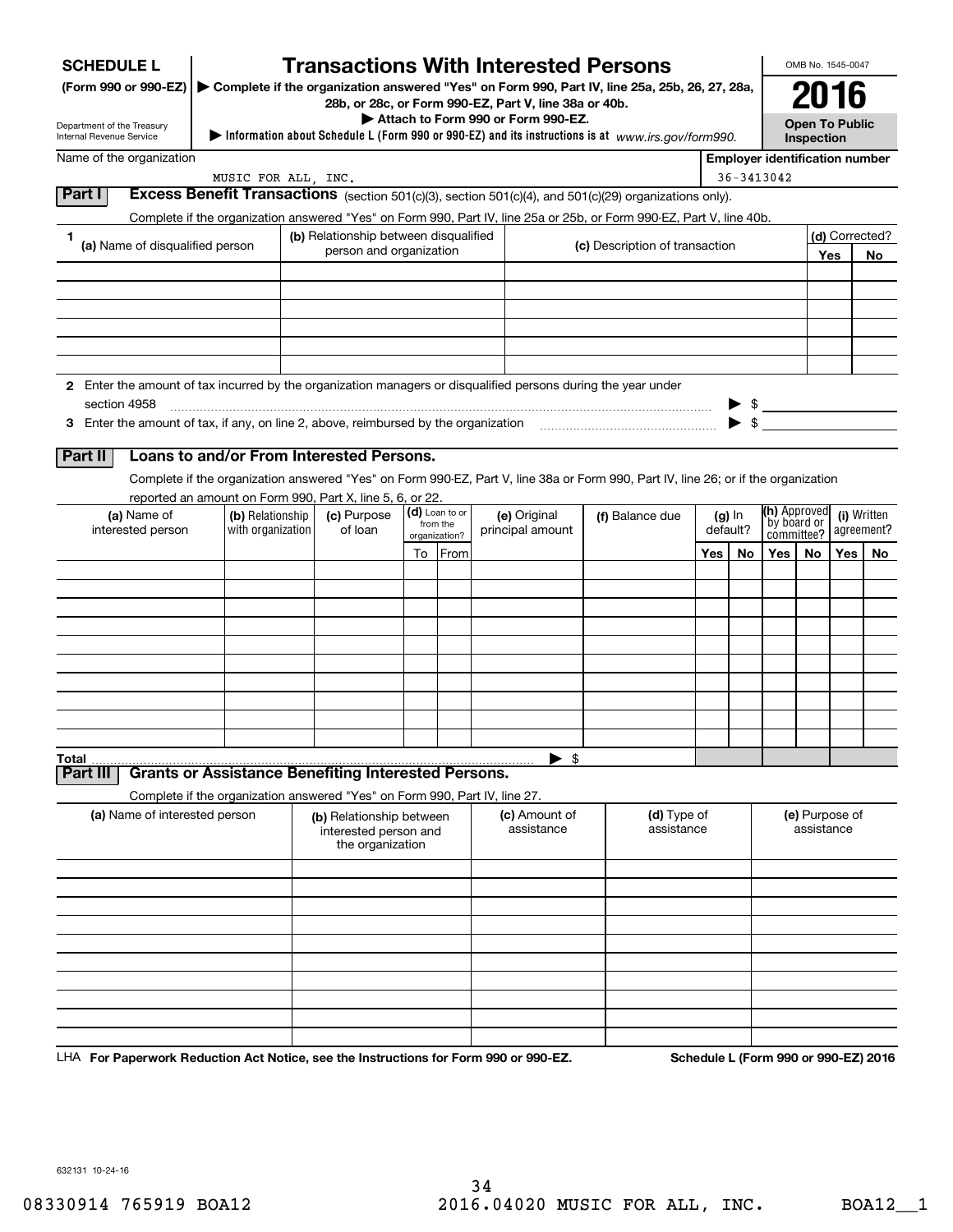### **Part IV Business Transactions Involving Interested Persons.**

Complete if the organization answered "Yes" on Form 990, Part IV, line 28a, 28b, or 28c.

| (a) Name of interested person | (b) Relationship between interested<br>person and the organization | (c) Amount of<br>transaction |                     | (e) Sharing of<br>organization's<br>revenues? |    |
|-------------------------------|--------------------------------------------------------------------|------------------------------|---------------------|-----------------------------------------------|----|
|                               |                                                                    |                              |                     | Yes                                           | No |
| MARLENE MILLER                | BOARD MEMBER OF MUS                                                |                              | 66.000. FRED J. MIL |                                               | x  |
| DOUGLAS PILERI                | BOARD MEMBER OF MUS                                                |                              | 57.500. CONSULTING  |                                               | х  |
|                               |                                                                    |                              |                     |                                               |    |
|                               |                                                                    |                              |                     |                                               |    |
|                               |                                                                    |                              |                     |                                               |    |
|                               |                                                                    |                              |                     |                                               |    |
|                               |                                                                    |                              |                     |                                               |    |
|                               |                                                                    |                              |                     |                                               |    |
|                               |                                                                    |                              |                     |                                               |    |
|                               |                                                                    |                              |                     |                                               |    |

## **Part V Supplemental Information**

Provide additional information for responses to questions on Schedule L (see instructions).

SCH L, PART IV, BUSINESS TRANSACTIONS INVOLVING INTERESTED PERSONS:

(A) NAME OF PERSON: MARLENE MILLER

(B) RELATIONSHIP BETWEEN INTERESTED PERSON AND ORGANIZATION:

BOARD MEMBER OF MUSIC FOR ALL, INC. & PRESIDENT/CEO OF FRED J. MILLER, INC.

(D) DESCRIPTION OF TRANSACTION: FRED J. MILLER, INC. IS AN OFFICIAL

SPONSOR OF MUSIC FOR ALL, INC.

(A) NAME OF PERSON: DOUGLAS PILERI

(B) RELATIONSHIP BETWEEN INTERESTED PERSON AND ORGANIZATION:

BOARD MEMBER OF MUSIC FOR ALL, INC.

(D) DESCRIPTION OF TRANSACTION: CONSULTING SERVICES

**Schedule L (Form 990 or 990-EZ) 2016**

632132 10-24-16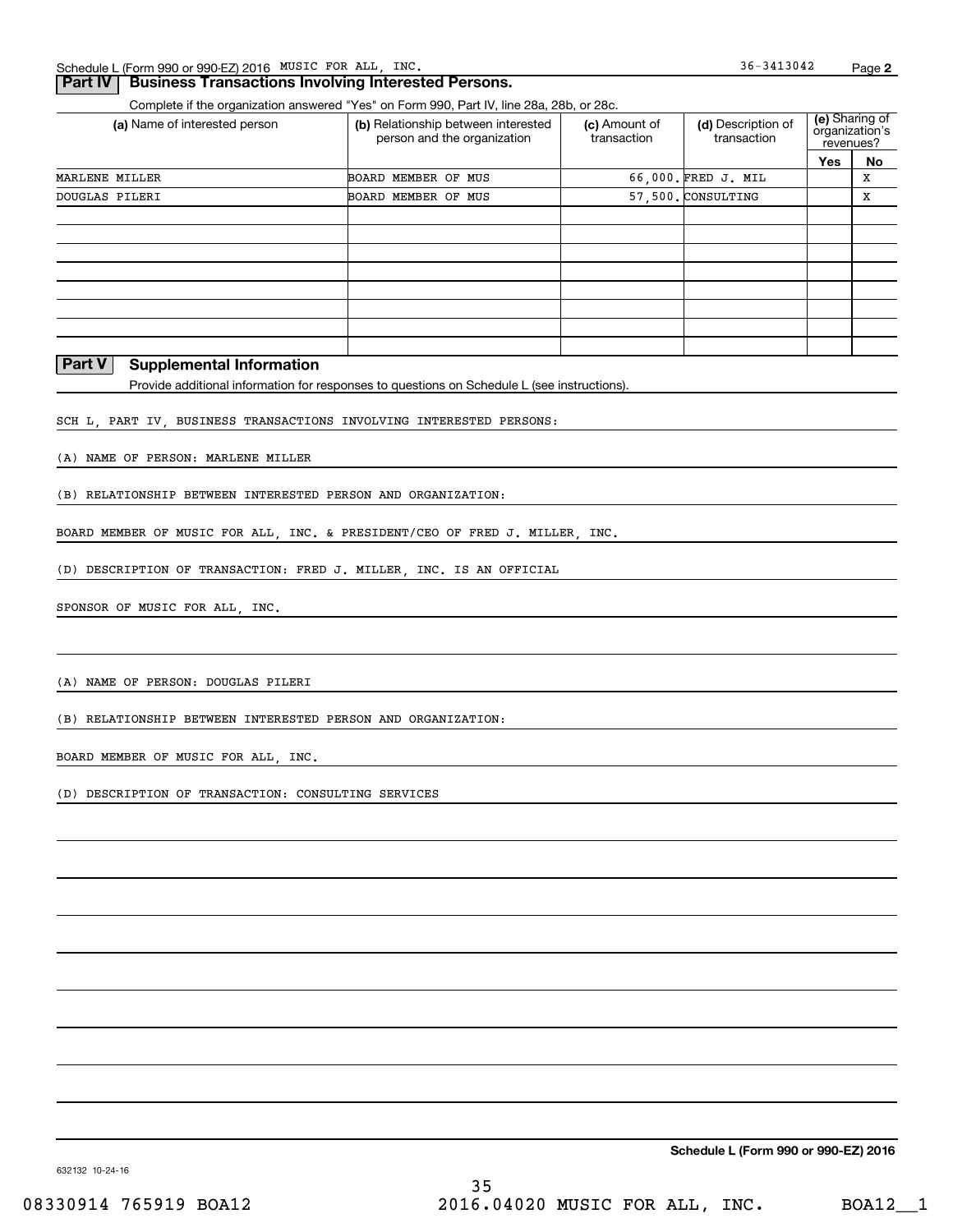| <b>SCHEDULE O</b> |  |
|-------------------|--|
|-------------------|--|

**(Form 990 or 990-EZ)**

Department of the Treasury Internal Revenue Service Name of the organization

# **Supplemental Information to Form 990 or 990-EZ**

**Information about Schedule O (Form 990 or 990-EZ) and its instructions is at**  $www.irs.gov/form990.$ **Complete to provide information for responses to specific questions on Form 990 or 990-EZ or to provide any additional information. | Attach to Form 990 or 990-EZ.**



**Employer identification number**

MUSIC FOR ALL, INC.  $36-3413042$ 

FORM 990, PART I, LINE 1, DESCRIPTION OF ORGANIZATION MISSION:

EXPERIENCES THROUGH MUSIC FOR ALL.

THE VISION OF MUSIC FOR ALL IS TO BE A CATALYST TO ENSURE THAT EVERY

CHILD ACROSS AMERICA HAS ACCESS AND OPPORTUNITY TO PARTICIPATE IN

ACTIVE MUSIC MAKING IN HIS OR HER SCHOLASTIC ENVIRONMENT. WE USE OUR

RESOURCES TO PROVIDE NATIONAL PROGRAMS THAT RECOGNIZE AND SUPPORT MUSIC

STUDENTS' PERFORMANCE AND SUCCESS OFFER MUSIC EDUCATOR TRAINING AND

PROFESSIONAL DEVELOPMENT AND DELIVER TOOLS AND RESOURCES TO

PARTICIPANTS AND THEIR COMMUNITIES THAT WILL ASSIST THEM IN SUPPORTING

MUSIC EDUCATION BY PROMOTING AWARENESS OF MUSIC'S IMPACT ON STUDENT

GROWTH AND ACHIEVEMENT.

FORM 990, PART III, LINE 1, DESCRIPTION OF ORGANIZATION MISSION:

THE VISION OF MUSIC FOR ALL IS TO BE A CATALYST TO ENSURE THAT EVERY

CHILD ACROSS AMERICA HAS ACCESS AND OPPORTUNITY TO PARTICIPATE IN

ACTIVE MUSIC MAKING IN HIS OR HER SCHOLASTIC ENVIRONMENT. WE USE OUR

RESOURCES TO PROVIDE NATIONAL PROGRAMS THAT RECOGNIZE AND SUPPORT MUSIC

STUDENTS' PERFORMANCE AND SUCCESS OFFER MUSIC EDUCATOR TRAINING AND

PROFESSIONAL DEVELOPMENT, AND DELIVER TOOLS AND RESOURCES TO

PARTICIPANTS AND THEIR COMMUNITIES THAT WILL ASSIST THEM IN SUPPORTING

MUSIC EDUCATION BY PROMOTING AWARENESS OF MUSIC'S IMPACT ON STUDENT

GROWTH AND ACHIEVEMENT.

FORM 990, PART III, LINE 4A, PROGRAM SERVICE ACCOMPLISHMENTS:

632211 08-25-16 LHA For Paperwork Reduction Act Notice, see the Instructions for Form 990 or 990-EZ. Schedule O (Form 990 or 990-EZ) (2016) 36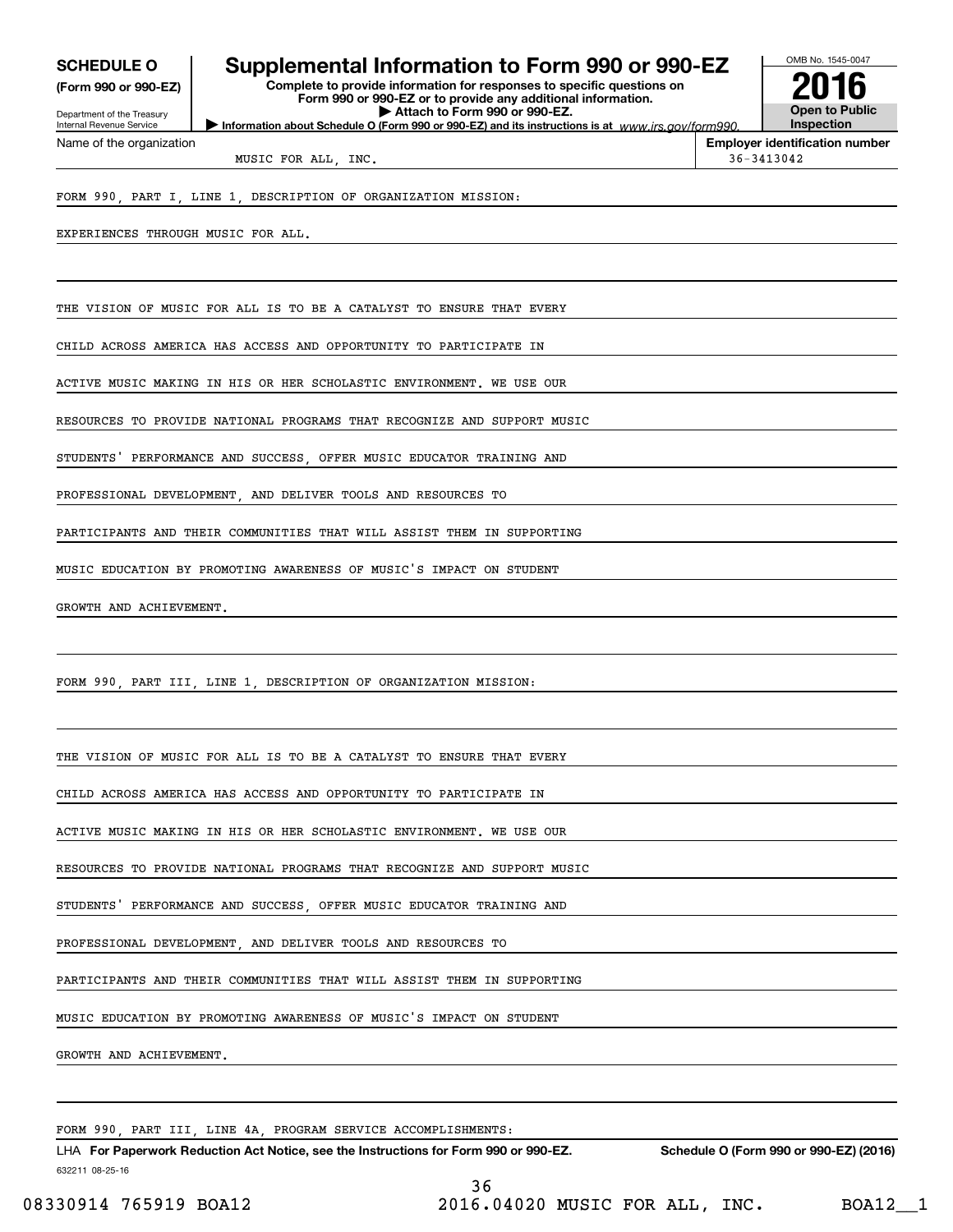| Schedule O (Form 990 or 990-EZ) (2016)                                  | Page 2                                              |
|-------------------------------------------------------------------------|-----------------------------------------------------|
| Name of the organization<br>MUSIC FOR ALL, INC.                         | <b>Employer identification number</b><br>36-3413042 |
| PLANO, TX; WINSTON-SALEM, NC; NEWARK, DE; HILLSBORO, OR; SAINT LOUIS,   |                                                     |
| MO; SAN JOSE, CA; ATLANTA, GA; SAINT GEORGE, UT; LONG BEACH, CA;        |                                                     |
| INDIANAPOLIS, IN; SAN ANTONIO, TX.                                      |                                                     |
|                                                                         |                                                     |
| PARTICIPANTS SERVED: 97,877 STUDENTS FROM 571 SCHOOLS. TOTAL PROGRAM    |                                                     |
| ATTENDANCE: 337,902                                                     |                                                     |
|                                                                         |                                                     |
| FORM 990, PART III, LINE 4B, PROGRAM SERVICE ACCOMPLISHMENTS:           |                                                     |
| -HONOR ORCHESTRA OF AMERICA                                             |                                                     |
| -JAZZ BAND OF AMERICA                                                   |                                                     |
|                                                                         |                                                     |
| PARTICIPANTS SERVED: 2,197 STUDENTS AND 101 TEACHERS.                   |                                                     |
| TOTAL PROGRAM ATTENDANCE: 29,063                                        |                                                     |
|                                                                         |                                                     |
| FORM 990, PART III, LINE 4C, PROGRAM SERVICE ACCOMPLISHMENTS:           |                                                     |
| BOOSTERS.                                                               |                                                     |
| TOTAL PROGRAM ATTENDANCE: 29,063                                        |                                                     |
|                                                                         |                                                     |
| FORM 990, PART III, LINE 4D, OTHER PROGRAM SERVICES:                    |                                                     |
| BANDS OF AMERICA HONOR BAND IN THE 2017 ROSE PARADE A NATIONAL HONOR    |                                                     |
| BAND PRESENTED BY MUSIC FOR ALL BY INVITATION OF THE TOURNAMENT OF      |                                                     |
| ROSES COMMITTEE. THE BAND PERFORMED IN THE 128TH ROSE PARADE ON JANUARY |                                                     |
| 2, 2017 IN PASADENA, CALIFORNIA. THE BAND ALSO PERFORMED AT THE         |                                                     |
| TOURNAMENT OF ROSES BANDFEST AT PASADENA CITY COLLEGE AND AT DISNEYLAND |                                                     |
| MEMBERS OF THE BAND WERE SELECTED BY AUDITION AND<br>IN ANAHEIM, CA.    |                                                     |
| REPRESENTED 37 STATES.                                                  |                                                     |
|                                                                         |                                                     |
| PARTICIPANTS SERVED: 250 STUDENTS, 21 TEACHERS, AND 276 FAMILY AND      |                                                     |
| 632212 08-25-16<br>37                                                   | Schedule O (Form 990 or 990-EZ) (2016)              |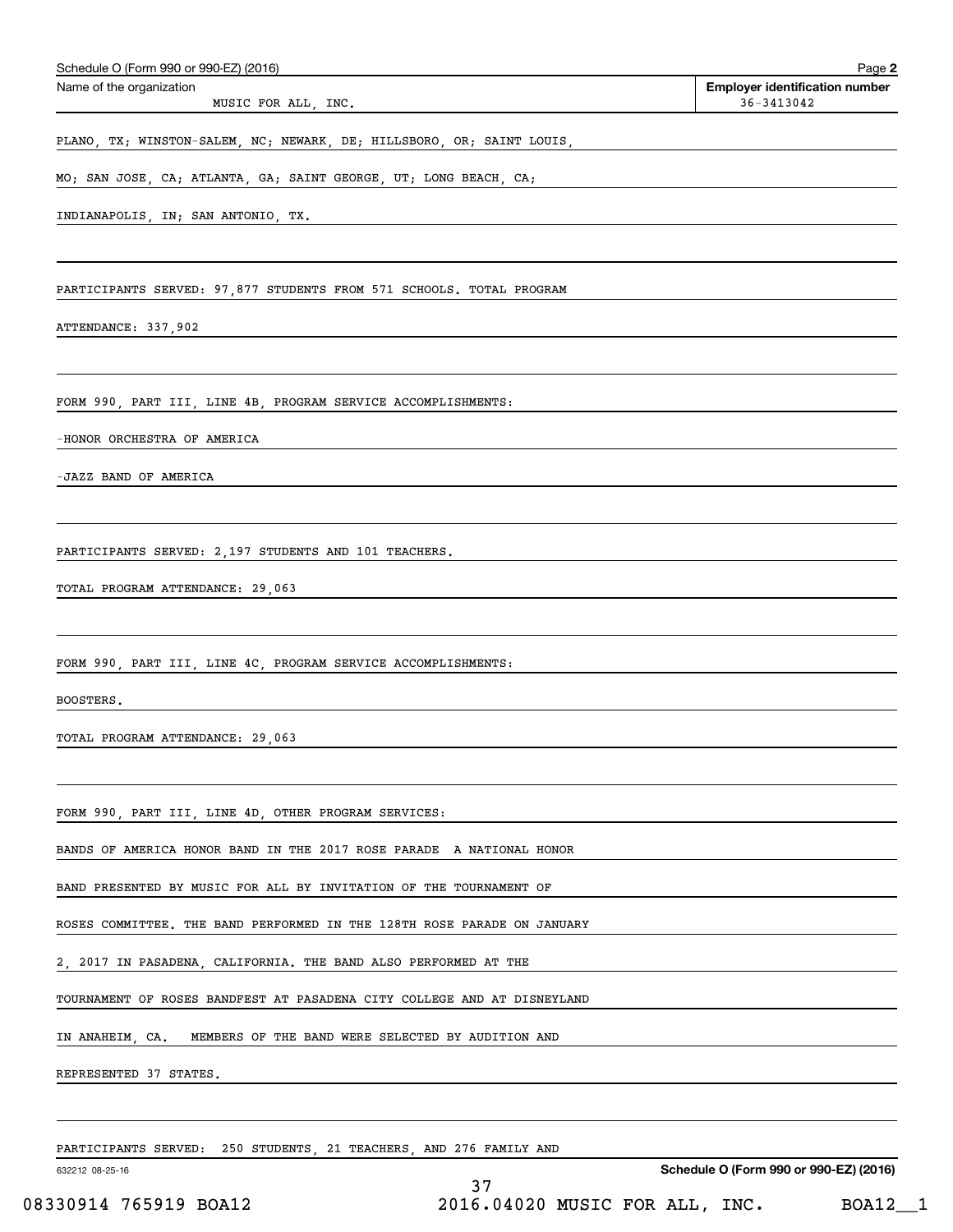| Schedule O (Form 990 or 990-EZ) (2016)                                                                                   | Page 2                                              |
|--------------------------------------------------------------------------------------------------------------------------|-----------------------------------------------------|
| Name of the organization<br>MUSIC FOR ALL, INC.                                                                          | <b>Employer identification number</b><br>36-3413042 |
| FRIENDS.                                                                                                                 |                                                     |
| EXPENSES $\sharp$ 1,244,308. INCLUDING GRANTS OF $\sharp$ 0. REVENUE $\sharp$ 996,331.                                   |                                                     |
| MUSIC FOR ALL NEWSLETTER A SERIES OF NEWSLETTERS CONTAINING                                                              |                                                     |
| EDUCATIONAL ARTICLES, NEWS, AND INFORMATION ABOUT MUSIC FOR ALL                                                          |                                                     |
| PROGRAMS. A TOTAL OF FIVE ISSUES ANNUALLY.                                                                               |                                                     |
| TOTAL CIRCULATION: 41,210                                                                                                |                                                     |
| EXPENSES \$ 27,980. INCLUDING GRANTS OF \$ 0. REVENUE \$ 4,500.                                                          |                                                     |
|                                                                                                                          |                                                     |
| ADVOCACY PROGRAMS A SERIES OF PROGRAMS PROVIDING EDUCATIONAL AND                                                         |                                                     |
| ADVOCACY RESOURCES, PROFESSIONAL DEVELOPMENT TOOLS, AND RECOGNITION TO                                                   |                                                     |
| SUPPORT MUSIC IN OUR SCHOOLS, WORKING TO ENSURE MUSIC EDUCATION IS                                                       |                                                     |
| AVAILABLE TO EVERY CHILD, WITH EMPHASIS ON INCREASING ACCESS TO MUSIC                                                    |                                                     |
| EDUCATION FOR STUDENTS AND TEACHERS IN SMALL, RURAL, AND URBAN SCHOOLS.                                                  |                                                     |
| MUSIC FOR ALL OFFERS THESE PROGRAMS INDEPENDENTLY AND ALSO COLLABORATES                                                  |                                                     |
| WITH A NUMBER OF OTHER PROGRAMS TO EXTEND THE REACH OF ITS ADVOCACY                                                      |                                                     |
| PROGRAMMING.                                                                                                             |                                                     |
|                                                                                                                          |                                                     |
| A SERIES OF EIGHT AFFILIATE REGIONAL MUSIC FESTIVALS, PRESENTED BY                                                       |                                                     |
| LOCAL MUSIC PROGRAMS WITH SUPPORT FROM MUSIC FOR ALL. FESTIVALS                                                          |                                                     |
| INCLUDE:                                                                                                                 |                                                     |
|                                                                                                                          |                                                     |
| - NORTHWEST REGIONAL CONCERT BAND FESTIVAL, MOUNTAIN VIEW HIGH SCHOOL                                                    |                                                     |
| VANCOUVER, WASHINGTON                                                                                                    |                                                     |
| -INDIANAPOLIS PUBLIC SCHOOLS MUSIC FESTIVAL, BROAD RIPPLE HIGH SCHOOL, <b>And Indianapolis Charles Contract Contract</b> |                                                     |
| INDIANAPOLIS, IN                                                                                                         |                                                     |
| SOUTHEASTERN REGIONAL CONCERT FESTIVAL AT GEORGIA STATE UNIVERSITY                                                       |                                                     |

38

ATLANTA, GA

632212 08-25-16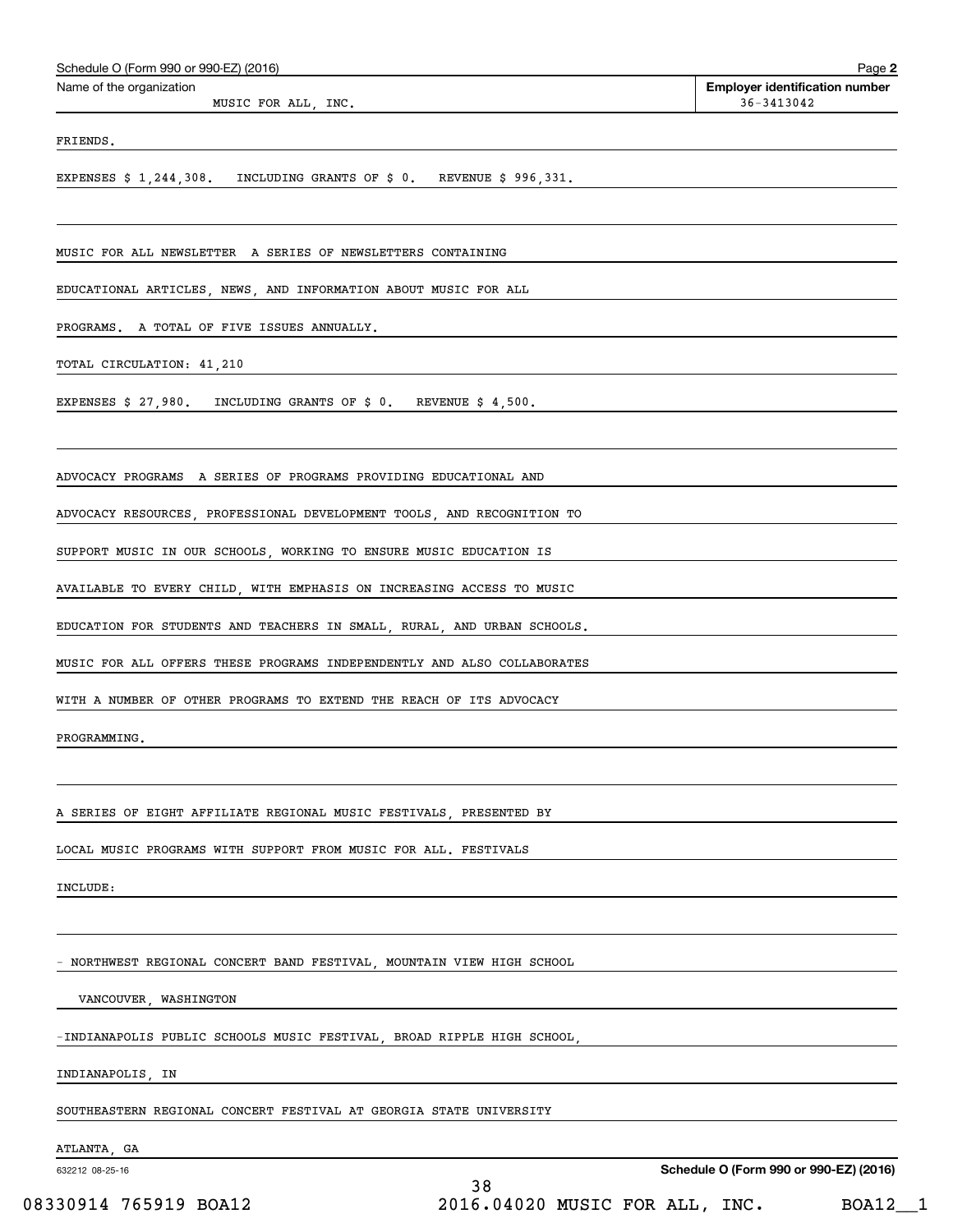| Schedule O (Form 990 or 990-EZ) (2016)                                       | Page 2                                              |
|------------------------------------------------------------------------------|-----------------------------------------------------|
| Name of the organization<br>MUSIC FOR ALL, INC.                              | <b>Employer identification number</b><br>36-3413042 |
| -SOUTHERN REGIONAL CONCERT FESTIVAL AT RUSSELLVILLE CENTER FOR THE ARTS      |                                                     |
| ARKANSAS TECH UNIVERSITY, RUSSELLVILLE, AR                                   |                                                     |
| -METROPOLITAN WIND BAND INVITATIONAL, ROXBURY HIGH SCHOOL,                   |                                                     |
| ROXBURY, NEW JERSEY                                                          |                                                     |
| -LOUISIANA CONCERT BAND INVITATIONAL, LAFAYETTE HIGH SCHOOL, LAFAYETTE,      |                                                     |
| LA-SAN JOAQUIN VALLEY CONCERT BAND INVITATIONAL, CLOVIS NORTH HIGH           |                                                     |
| SCHOOL,                                                                      |                                                     |
| FRESNO, CA                                                                   |                                                     |
| -CHICAGOLAND INVITATIONAL CONCERT BAND FESTIVAL, JOHN HERSEY HIGH            |                                                     |
| SCHOOL                                                                       |                                                     |
| ARLINGTON HEIGHTS, IL                                                        |                                                     |
|                                                                              |                                                     |
| STUDENTS SERVED: 7,946 TOTAL ATTENDANCE: 12,575                              |                                                     |
| EXPENSES \$70,981. INCLUDING GRANTS OF \$0. REVENUE \$0.                     |                                                     |
|                                                                              |                                                     |
| FORM 990, PART VI, SECTION B, LINE 11B:                                      |                                                     |
| THE FORM 990 IS PREPARED BY THE INDEPENDENT ACCOUNTING FIRM, THEN REVIEWED   |                                                     |
| BY THE CFO, CEO, AND FINANCE COMMITTEE. AFTER THIS FIRST REVIEW, THE DRAFT   |                                                     |
| FORM 990 IS FORWARDED TO THE ENTIRE BOARD OF DIRECTORS FOR REVIEW AND        |                                                     |
| THE BOARD IS GIVEN THE OPPORTUNITY TO DISCUSS THE RETURN.<br>COMMENT.<br>THE |                                                     |
| RETURN IS FILED ONLY AFTER REVIEW AND APPROVAL BY THE BOARD OF DIRECTORS.    |                                                     |
|                                                                              |                                                     |
| FORM 990, PART VI, SECTION B, LINE 12C:                                      |                                                     |
| EACH BOARD MEMBER SUBMITS A SIGNED CONFLICT OF INTEREST STATEMENT UPON       |                                                     |
| ELECTION TO THE BOARD. UPDATED STATEMENTS ARE SIGNED AND SUBMITTED AT EACH   |                                                     |
| SUBSEQUENT ANNUAL MEETING. THE ANNUAL MEETINGS NORMALLY OCCURS DURING THE    |                                                     |
| MONTH OF FEBRUARY EACH YEAR.                                                 |                                                     |
|                                                                              |                                                     |

**Schedule O (Form 990 or 990-EZ) (2016)**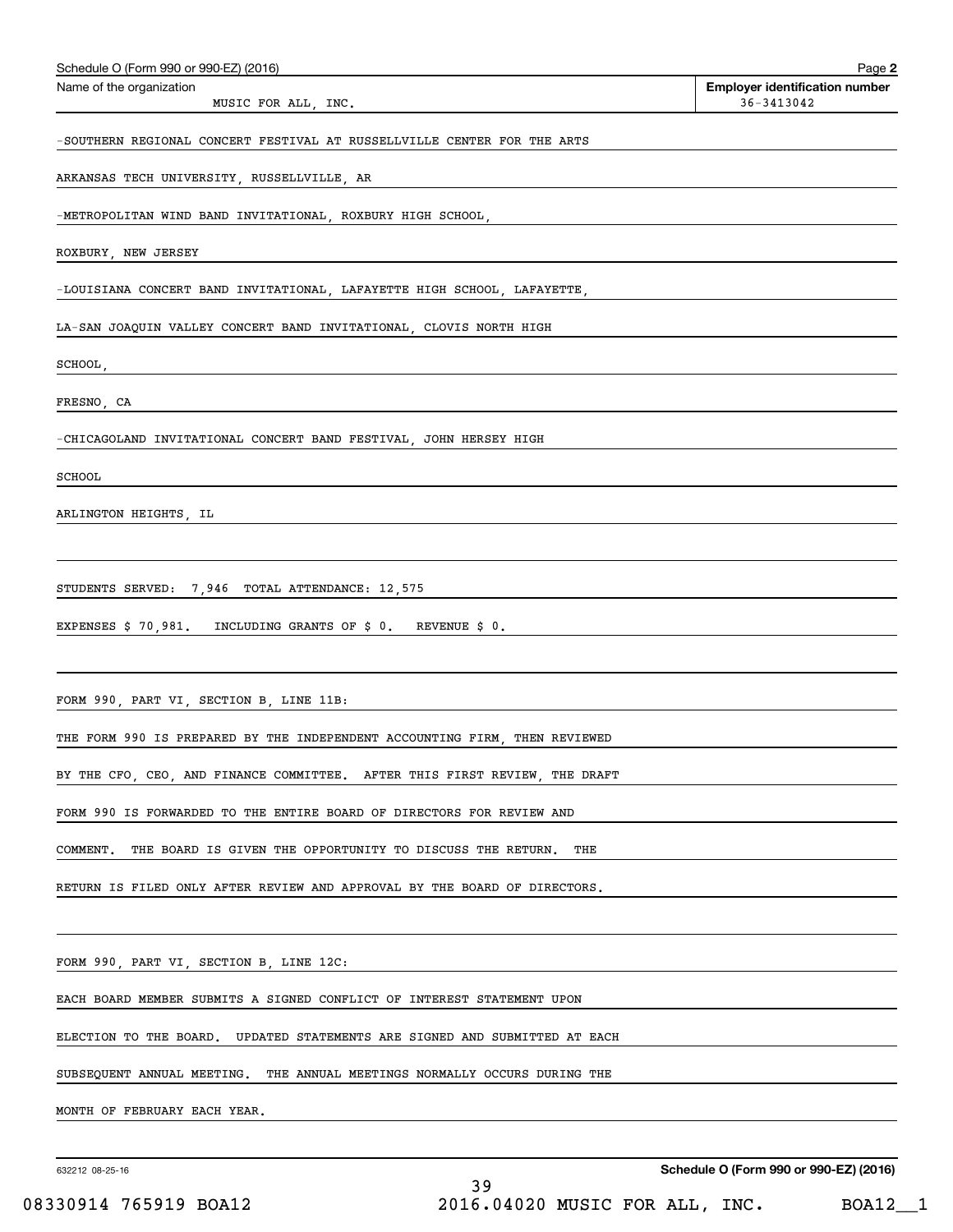| MUSIC FOR ALL, INC.                                                        | <b>Employer identification number</b><br>$36 - 3413042$                                                                           |  |
|----------------------------------------------------------------------------|-----------------------------------------------------------------------------------------------------------------------------------|--|
| FORM 990, PART VI, SECTION B, LINE 15:                                     |                                                                                                                                   |  |
| THE BOARD OF DIRECTORS IS RESPONSIBLE FOR DETERMINING THE COMPENSATION OF  |                                                                                                                                   |  |
|                                                                            |                                                                                                                                   |  |
| THE CEO. THIS PROCESS INCLUDES AT LEAST AN ANNUAL REVIEW AND APPROVAL BY   |                                                                                                                                   |  |
| INDEPENDENT BOARD MEMBERS, INCLUDING REVIEW OF COMPARABILITY DATA. THE CEO |                                                                                                                                   |  |
| IS RESPONSIBLE FOR DETERMINING SALARY OF OTHER KEY EMPLOYEES, BASED ON     |                                                                                                                                   |  |
| PERFORMANCE AND REVIEW OF COMPENSATION SURVEY DATA FOR COMPARABLE          |                                                                                                                                   |  |
| POSITIONS.                                                                 |                                                                                                                                   |  |
|                                                                            |                                                                                                                                   |  |
| FORM 990, PART VI, SECTION C, LINE 19:                                     |                                                                                                                                   |  |
| MUSIC FOR ALL, INC. MAKES ITS GOVERNING DOCUMENTS, CONFLICT OF INTEREST    |                                                                                                                                   |  |
| POLICY, AND FINANCIAL STATEMENTS AVAILABLE TO THE PUBLIC UPON REQUEST.     |                                                                                                                                   |  |
| AUDITED FINANCIAL STATEMENTS AND FORM 990 ARE POSTED ON ORGANIZATION'S     |                                                                                                                                   |  |
| WEBSITE.                                                                   |                                                                                                                                   |  |
|                                                                            |                                                                                                                                   |  |
| FORM 990, PART IX, LINE 24E, ALL OTHER FUNCTIONAL EXPENSES:                |                                                                                                                                   |  |
|                                                                            |                                                                                                                                   |  |
| OTHER EVENTS EXPENSE:                                                      |                                                                                                                                   |  |
| PROGRAM SERVICE EXPENSES                                                   | 486.347.                                                                                                                          |  |
|                                                                            |                                                                                                                                   |  |
| MANAGEMENT AND GENERAL EXPENSES                                            |                                                                                                                                   |  |
| FUNDRAISING EXPENSES                                                       |                                                                                                                                   |  |
| TOTAL EXPENSES                                                             | 530,564.                                                                                                                          |  |
|                                                                            |                                                                                                                                   |  |
| EQUIPMENT RENTAL:                                                          |                                                                                                                                   |  |
| PROGRAM SERVICE EXPENSES                                                   |                                                                                                                                   |  |
| MANAGEMENT AND GENERAL EXPENSES                                            | 111.                                                                                                                              |  |
| FUNDRAISING EXPENSES                                                       |                                                                                                                                   |  |
| TOTAL EXPENSES                                                             | $\overline{\phantom{a}}$                                                                                                          |  |
|                                                                            | 167,358.<br><u> 1989 - Johann Barn, mars et al. 1989 - Anna ann an t-Anna ann an t-Anna ann an t-Anna ann an t-Anna ann an t-</u> |  |
| AWARD AND TROPHY EXPENSE:                                                  |                                                                                                                                   |  |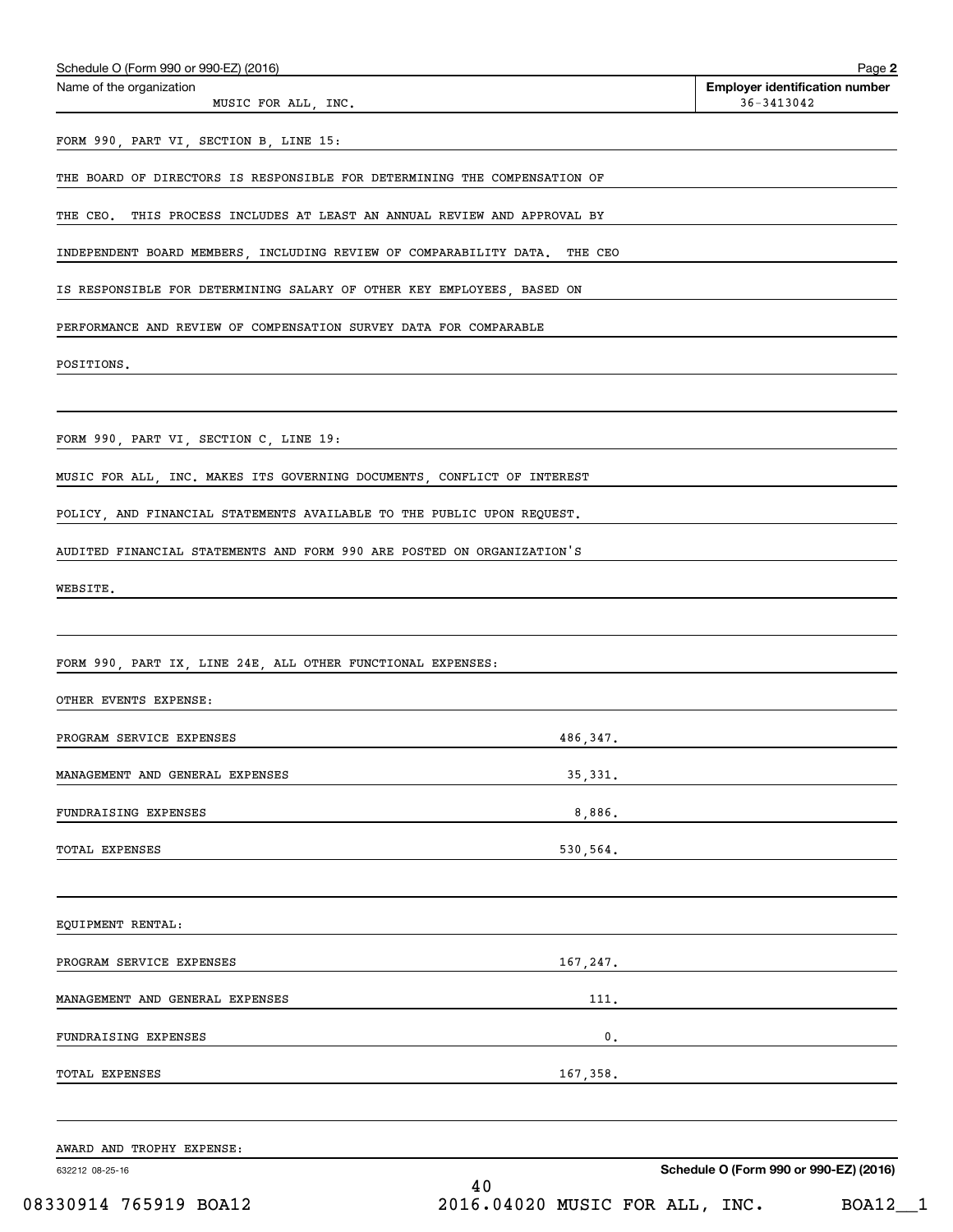| Name of the organization<br>MUSIC FOR ALL, INC. |          | <b>Employer identification number</b><br>$36 - 3413042$ |
|-------------------------------------------------|----------|---------------------------------------------------------|
| PROGRAM SERVICE EXPENSES                        | 100,003. |                                                         |
| MANAGEMENT AND GENERAL EXPENSES                 | $0$ .    |                                                         |
|                                                 |          |                                                         |
| FUNDRAISING EXPENSES                            | 0.       |                                                         |
| TOTAL EXPENSES                                  | 100,003. |                                                         |
| TELEPHONE:                                      |          |                                                         |
| PROGRAM SERVICE EXPENSES                        | 40,343.  |                                                         |
| MANAGEMENT AND GENERAL EXPENSES                 |          |                                                         |
| FUNDRAISING EXPENSES                            |          | 1,519.                                                  |
| TOTAL EXPENSES                                  | 51,948.  |                                                         |
| REPAIRS AND MAINTENANCE:                        |          |                                                         |
| PROGRAM SERVICE EXPENSES                        | 28, 132. |                                                         |
| MANAGEMENT AND GENERAL EXPENSES                 |          |                                                         |
| FUNDRAISING EXPENSES                            | 854.     |                                                         |
| <b>TOTAL EXPENSES</b>                           | 31,086.  |                                                         |
| OTHER PERSONNEL RELATED EXPENSE:                |          |                                                         |
| PROGRAM SERVICE EXPENSES                        |          | 13, 179.                                                |
| MANAGEMENT AND GENERAL EXPENSES                 | 3,295.   |                                                         |
| FUNDRAISING EXPENSES                            | 0.       |                                                         |
| TOTAL EXPENSES                                  | 16, 474. |                                                         |
| TAXES:                                          |          |                                                         |
| PROGRAM SERVICE EXPENSES                        |          | 13,557.                                                 |
| MANAGEMENT AND GENERAL EXPENSES                 | 0.       |                                                         |
| FUNDRAISING EXPENSES                            | 0.       |                                                         |
| <b>TOTAL EXPENSES</b>                           | 13,557.  |                                                         |
| 632212 08-25-16                                 | 41       | Schedule O (Form 990 or 990-EZ) (2016)                  |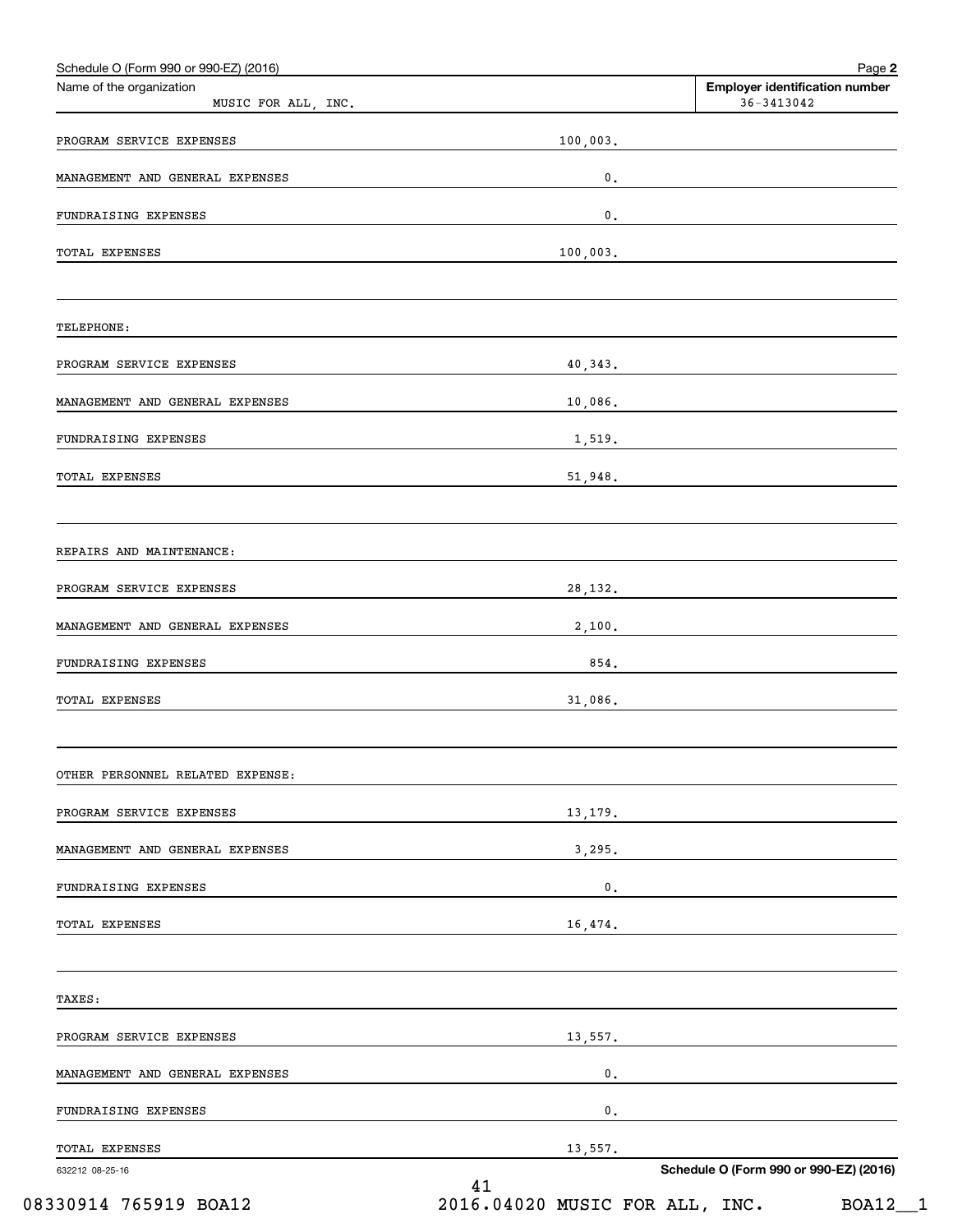| Schedule O (Form 990 or 990-EZ) (2016)                                  | Page 2                                              |
|-------------------------------------------------------------------------|-----------------------------------------------------|
| Name of the organization<br>MUSIC FOR ALL, INC.                         | <b>Employer identification number</b><br>36-3413042 |
|                                                                         |                                                     |
|                                                                         |                                                     |
| BOARD OF DIRECTORS EXPENSE:                                             |                                                     |
| 8,597.<br>PROGRAM SERVICE EXPENSES                                      |                                                     |
| MANAGEMENT AND GENERAL EXPENSES<br>2,149.                               |                                                     |
| FUNDRAISING EXPENSES<br>324.                                            |                                                     |
| 11,070.<br>TOTAL EXPENSES                                               |                                                     |
| TOTAL OTHER EXPENSES ON FORM 990, PART IX, LINE 24E, COL A 922,060.     |                                                     |
|                                                                         |                                                     |
|                                                                         |                                                     |
| FORM 990, PART XI, LINE 2C                                              |                                                     |
| THE SELECTION OF AN INDEPENDENT ACCOUNTANT BEGINS BY EVALUATING         |                                                     |
| RECOMMENDATIONS FROM THE INDIANAPOLIS BUSINESS COMMUNITY, FOLLOWED BY   |                                                     |
| AN INTERVIEW PROCESS WITH MUSIC FOR ALL (MFA) MANAGEMENT. THE MFA BOARD |                                                     |
| OF DIRECTORS APPROVES THE SELECTION BY MANAGEMENT. THE FINANCE          |                                                     |
| COMMITTEE OF THE BOARD OF DIRECTORS IS CHARGED WITH STRICT OVERSIGHT OF |                                                     |
| FINANCIAL MATTERS OF MFA, INCLUDING THE AUDIT. IN ADDITION, THE ENTIRE  |                                                     |
|                                                                         |                                                     |
| BOARD REMAINS ENGAGED IN THE REVIEW OF MFA FINANCES, INCLUDING THE      |                                                     |
| AUDIT.                                                                  |                                                     |
|                                                                         |                                                     |
|                                                                         |                                                     |
|                                                                         |                                                     |
|                                                                         |                                                     |
|                                                                         |                                                     |
|                                                                         |                                                     |
|                                                                         |                                                     |
|                                                                         |                                                     |
|                                                                         |                                                     |
|                                                                         |                                                     |
|                                                                         |                                                     |
|                                                                         |                                                     |

632212 08-25-16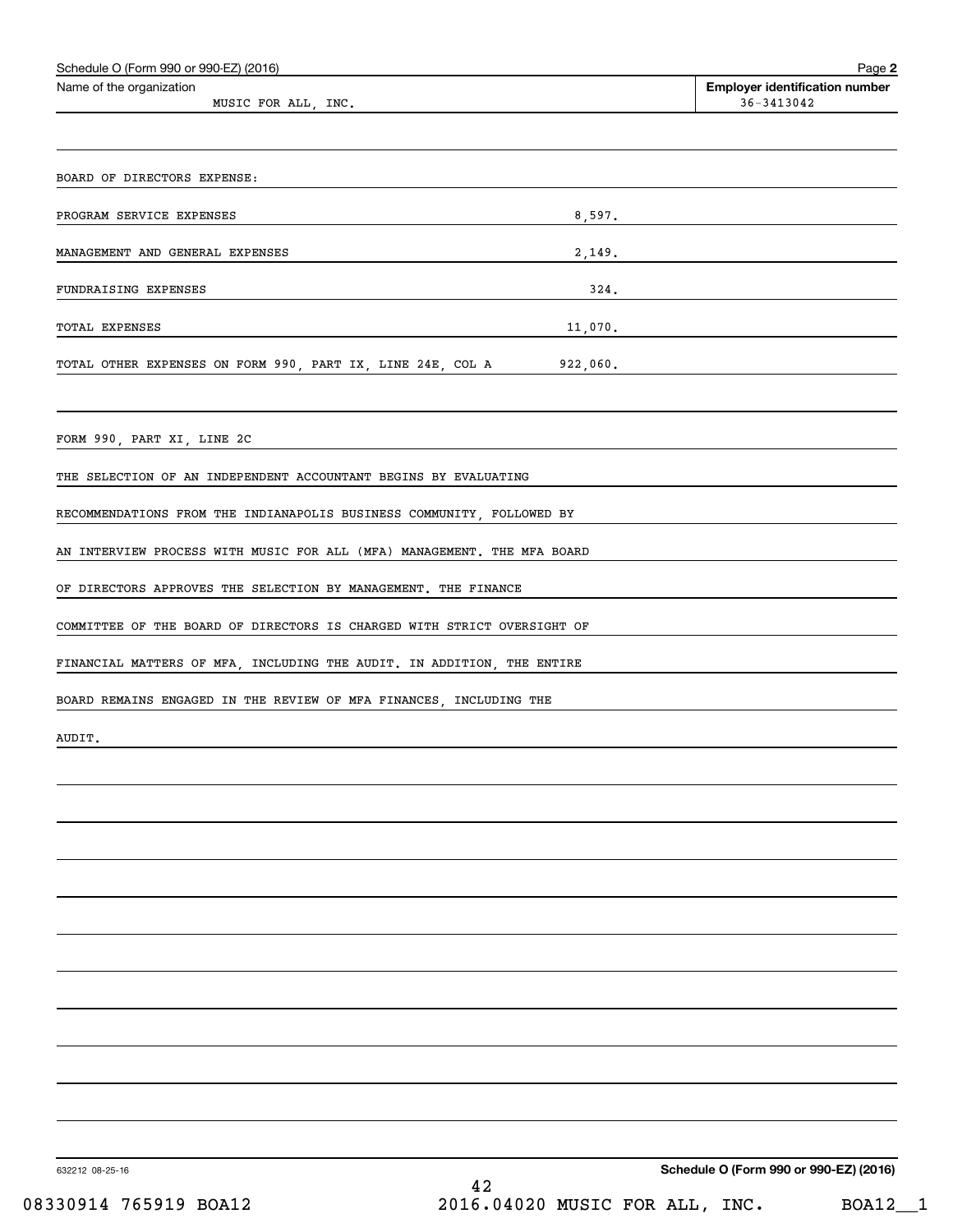| <b>Related Organizations and Unrelated Partnerships</b><br><b>SCHEDULE R</b><br>(Form 990)<br>▶ Complete if the organization answered "Yes" on Form 990, Part IV, line 33, 34, 35b, 36, or 37.<br>Attach to Form 990.<br>Department of the Treasury<br>Information about Schedule R (Form 990) and its instructions is at www.irs.gov/form990.<br>Internal Revenue Service |                                                                        |                                                                                                                           |                                                     |                     |                           |                | OMB No. 1545-0047<br>2016<br><b>Open to Public</b><br><b>Inspection</b> |
|----------------------------------------------------------------------------------------------------------------------------------------------------------------------------------------------------------------------------------------------------------------------------------------------------------------------------------------------------------------------------|------------------------------------------------------------------------|---------------------------------------------------------------------------------------------------------------------------|-----------------------------------------------------|---------------------|---------------------------|----------------|-------------------------------------------------------------------------|
| Name of the organization<br>Part I                                                                                                                                                                                                                                                                                                                                         | MUSIC FOR ALL, INC.                                                    | <b>Identification of Disregarded Entities.</b> Complete if the organization answered "Yes" on Form 990, Part IV, line 33. |                                                     |                     |                           | $36 - 3413042$ | <b>Employer identification number</b>                                   |
|                                                                                                                                                                                                                                                                                                                                                                            | (a)<br>Name, address, and EIN (if applicable)<br>of disregarded entity | (b)<br>Primary activity                                                                                                   | (c)<br>Legal domicile (state or<br>foreign country) | (d)<br>Total income | (e)<br>End-of-year assets |                | (f)<br>Direct controlling<br>entity                                     |

| (a)<br>Name, address, and EIN (if applicable)<br>of disregarded entity | (b)<br>Primary activity | (c)<br>Legal domicile (state or<br>foreign country) | (d)<br>Total income | (e)<br>End-of-year assets | (f)<br>Direct controlling<br>entity |
|------------------------------------------------------------------------|-------------------------|-----------------------------------------------------|---------------------|---------------------------|-------------------------------------|
|                                                                        |                         |                                                     |                     |                           |                                     |
|                                                                        |                         |                                                     |                     |                           |                                     |
|                                                                        |                         |                                                     |                     |                           |                                     |
|                                                                        |                         |                                                     |                     |                           |                                     |

**Identification of Related Tax-Exempt Organizations.** Complete if the organization answered "Yes" on Form 990, Part IV, line 34 because it had one or more related tax-exempt **Part II** organizations during the tax year.

| (a)<br>Name, address, and EIN<br>of related organization | (b)<br>Primary activity | (c)<br>Legal domicile (state or<br>foreign country) | (d)<br><b>Exempt Code</b><br>section | (e)<br>Public charity<br>status (if section | (f)<br>Direct controlling<br>entity |     | $(g)$<br>Section 512(b)(13)<br>controlled<br>entity? |
|----------------------------------------------------------|-------------------------|-----------------------------------------------------|--------------------------------------|---------------------------------------------|-------------------------------------|-----|------------------------------------------------------|
|                                                          |                         |                                                     |                                      | 501(c)(3))                                  |                                     | Yes | No                                                   |
| MUSIC FOR ALL FOUNDATION - 36-3991517                    | DISTRIBUTE GRANTS AND   |                                                     |                                      |                                             |                                     |     |                                                      |
| 39 W. JACKSON PLACE                                      | SCHOLARSHIPS TO FURTHER |                                                     |                                      | 170B(1)(A)(VI)                              |                                     |     |                                                      |
| INDIANAPOLIS, IN 46202                                   | <b>MUSIC EDUCATION</b>  | INDIANA                                             | 501(C)3                              |                                             | N/A                                 |     | x                                                    |
|                                                          |                         |                                                     |                                      |                                             |                                     |     |                                                      |
|                                                          |                         |                                                     |                                      |                                             |                                     |     |                                                      |
|                                                          |                         |                                                     |                                      |                                             |                                     |     |                                                      |

**For Paperwork Reduction Act Notice, see the Instructions for Form 990. Schedule R (Form 990) 2016**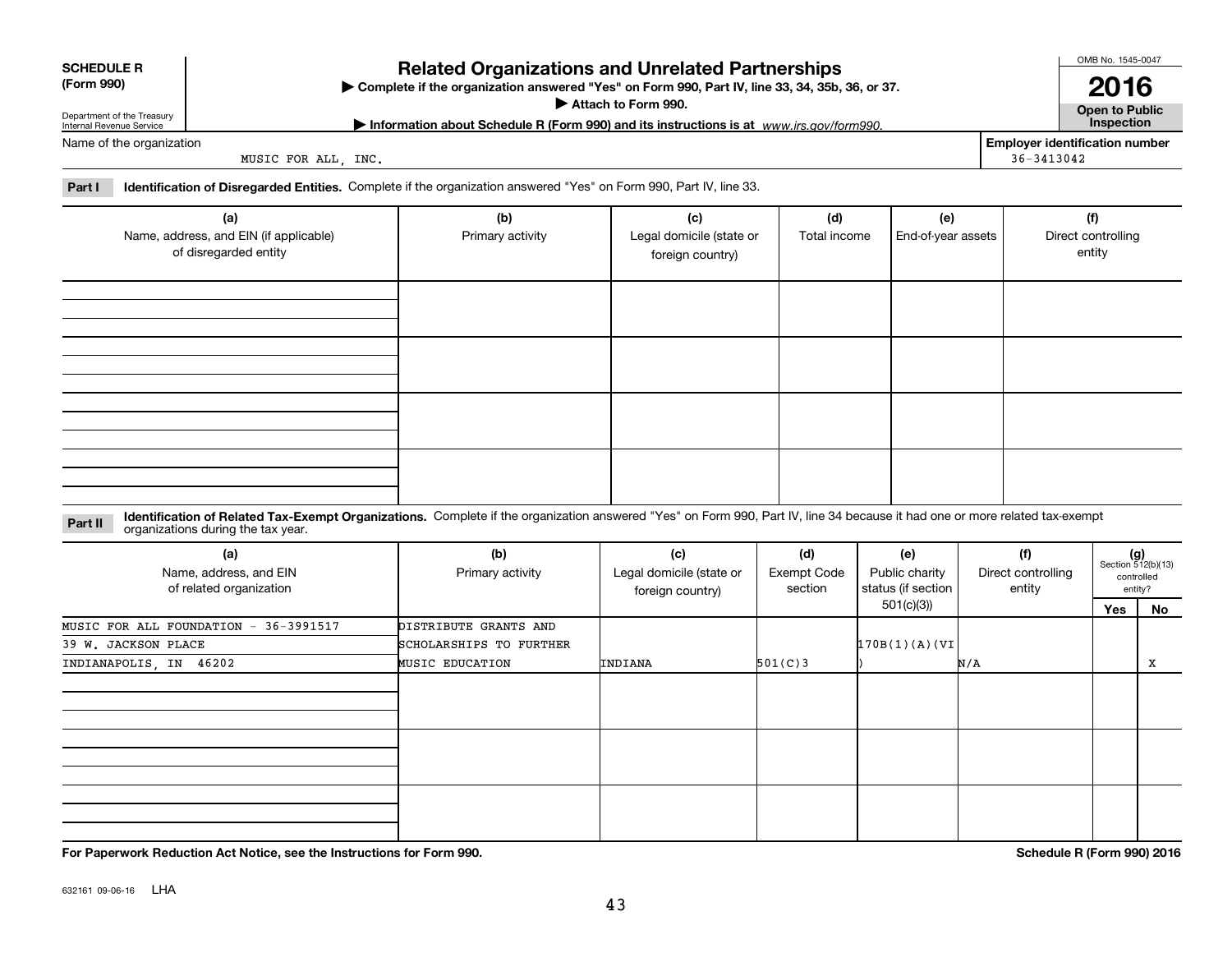**(a)**

| والمستقلص والتقارف والمستحدث والمسال |  |
|--------------------------------------|--|

**Part III**

**Identification of Related Organizations Taxable as a Corporation or Trust.** Complete if the organization answered "Yes" on Form 990, Part IV, line 34 because it had one or more related **Part IV** organizations treated as a corporation or trust during the tax year.

| (a)<br>Name, address, and EIN<br>of related organization | (b)<br>Primary activity | (c)<br>Legal domicile<br>(state or<br>foreign<br>country) | (d)<br>Direct controlling<br>entity | (e)<br>Type of entity<br>(C corp, S corp,<br>or trust) | (f)<br>Share of total<br>income | (g)<br>Share of<br>end-of-year<br>assets | (h)<br>Percentage<br>ownership | $\begin{array}{c} \textbf{(i)}\\ \text{Section}\\ 512 \text{(b)} \text{(13)}\\ \text{controlled}\end{array}$<br>entity? |
|----------------------------------------------------------|-------------------------|-----------------------------------------------------------|-------------------------------------|--------------------------------------------------------|---------------------------------|------------------------------------------|--------------------------------|-------------------------------------------------------------------------------------------------------------------------|
|                                                          |                         |                                                           |                                     |                                                        |                                 |                                          |                                | Yes No                                                                                                                  |
|                                                          |                         |                                                           |                                     |                                                        |                                 |                                          |                                |                                                                                                                         |
|                                                          |                         |                                                           |                                     |                                                        |                                 |                                          |                                |                                                                                                                         |
|                                                          |                         |                                                           |                                     |                                                        |                                 |                                          |                                |                                                                                                                         |
|                                                          |                         |                                                           |                                     |                                                        |                                 |                                          |                                |                                                                                                                         |

**2**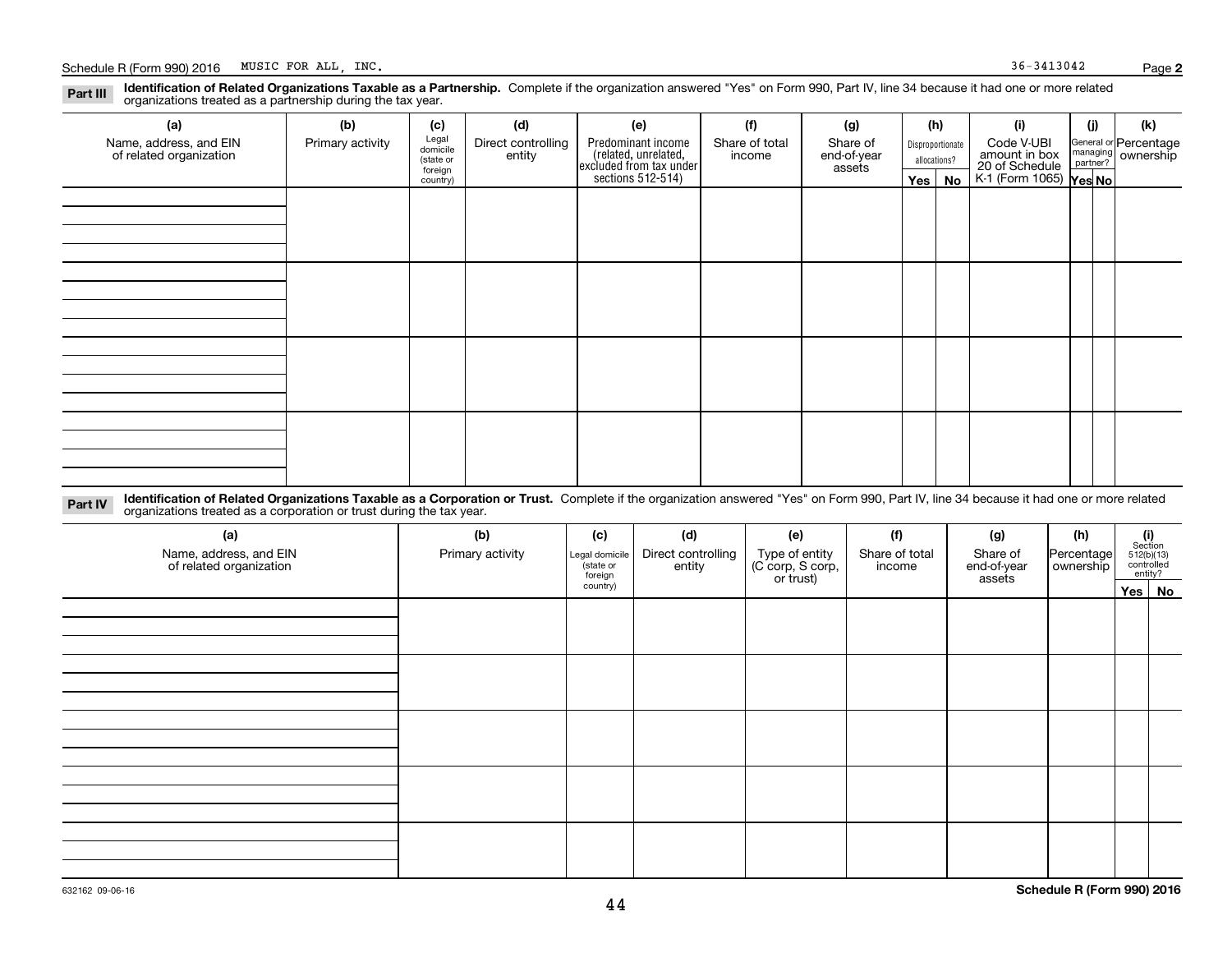$\overline{\phantom{0}}$ 

**Part V** T**ransactions With Related Organizations.** Complete if the organization answered "Yes" on Form 990, Part IV, line 34, 35b, or 36.

| Note: Complete line 1 if any entity is listed in Parts II, III, or IV of this schedule. |                                                                                                                                                                                                                                |                 |   |   |  |
|-----------------------------------------------------------------------------------------|--------------------------------------------------------------------------------------------------------------------------------------------------------------------------------------------------------------------------------|-----------------|---|---|--|
|                                                                                         | During the tax year, did the organization engage in any of the following transactions with one or more related organizations listed in Parts II-IV?                                                                            |                 |   |   |  |
|                                                                                         |                                                                                                                                                                                                                                | 1a              |   | x |  |
|                                                                                         | b Gift, grant, or capital contribution to related organization(s) manufactured content and contribution to related organization(s)                                                                                             | 1 <sub>b</sub>  |   | x |  |
|                                                                                         | c Gift, grant, or capital contribution from related organization(s)                                                                                                                                                            | 1 <sub>c</sub>  | X |   |  |
|                                                                                         | <b>d</b> Loans or loan quarantees to or for related organization(s)                                                                                                                                                            | 1 <sub>d</sub>  | X |   |  |
|                                                                                         |                                                                                                                                                                                                                                | 1e              |   | x |  |
|                                                                                         |                                                                                                                                                                                                                                |                 |   |   |  |
|                                                                                         | f Dividends from related organization(s) manufactured contains and contained a series of the contact of the contact of the contact of the contact of the contact of the contact of the contact of the contact of the contact o | 1f              |   | X |  |
|                                                                                         | g Sale of assets to related organization(s) www.assettion.com/www.assettion.com/www.assettion.com/www.assettion.com/www.assettion.com/www.assettion.com/www.assettion.com/www.assettion.com/www.assettion.com/www.assettion.co | 1 <sub>g</sub>  |   | X |  |
|                                                                                         | h Purchase of assets from related organization(s) www.assettion.com/www.assettion.com/www.assettion.com/www.assettion.com/www.assettion.com/www.assettion.com/www.assettion.com/www.assettion.com/www.assettion.com/www.assett | 1 <sub>h</sub>  |   | X |  |
|                                                                                         | Exchange of assets with related organization(s) www.array.com/www.array.com/www.array.com/www.array.com/www.array.com/www.array.com/www.array.com/www.array.com/www.array.com/www.array.com/www.array.com/www.array.com/www.ar | 1i              |   | X |  |
|                                                                                         |                                                                                                                                                                                                                                | 1i              |   | X |  |
|                                                                                         |                                                                                                                                                                                                                                |                 |   |   |  |
|                                                                                         |                                                                                                                                                                                                                                | 1k              |   | х |  |
|                                                                                         | I Performance of services or membership or fundraising solicitations for related organization(s)                                                                                                                               | 11              |   | X |  |
|                                                                                         | m Performance of services or membership or fundraising solicitations by related organization(s)                                                                                                                                | 1m              |   | X |  |
|                                                                                         |                                                                                                                                                                                                                                | 1n              |   | X |  |
|                                                                                         | o Sharing of paid employees with related organization(s) manufactured and content to the content of the content of the content of the content of the content of the content of the content of the content of the content of th | 10 <sub>o</sub> |   | X |  |
|                                                                                         |                                                                                                                                                                                                                                |                 |   |   |  |
|                                                                                         | p Reimbursement paid to related organization(s) for expenses [1111] and the content of the content of the content of the content of the content of the content of the content of the content of the content of the content of  | 1p              |   | x |  |
|                                                                                         |                                                                                                                                                                                                                                | 1q              |   | x |  |
|                                                                                         |                                                                                                                                                                                                                                |                 |   |   |  |
|                                                                                         | r Other transfer of cash or property to related organization(s)                                                                                                                                                                | 1r              |   | х |  |
|                                                                                         |                                                                                                                                                                                                                                | 1s              |   | x |  |

**2**If the answer to any of the above is "Yes," see the instructions for information on who must complete this line, including covered relationships and transaction thresholds.

| (a)<br>Name of related organization | (b)<br>Transaction<br>type (a-s) | (c)<br>Amount involved | (d)<br>Method of determining amount involved |
|-------------------------------------|----------------------------------|------------------------|----------------------------------------------|
| (1) MUSIC FOR ALL FOUNDATION, INC.  | C                                |                        | 8,000. GRANT FOR SUMMER SYMPOSIUM CAMP       |
| (2) MUSIC FOR ALL FOUNDATION, INC.  | D                                |                        | 4, 272. ACCOUNT RECEIVABLE                   |
| (3)                                 |                                  |                        |                                              |
| (4)                                 |                                  |                        |                                              |
| (5)                                 |                                  |                        |                                              |
| (6)                                 |                                  |                        |                                              |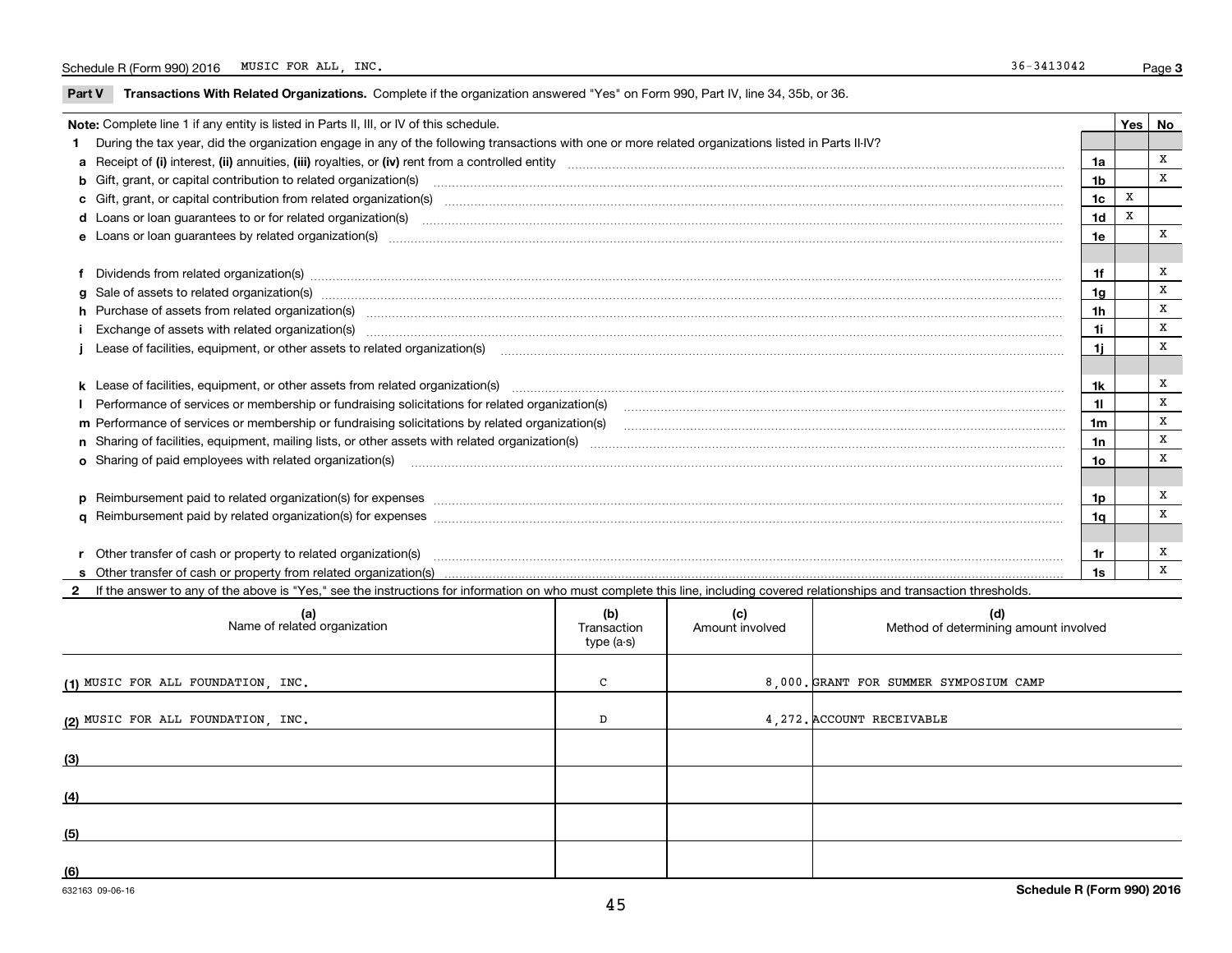#### Schedule R (Form 990) 2016 Page MUSIC FOR ALL, INC. 36-3413042

**Part VI Unrelated Organizations Taxable as a Partnership. Complete if the organization answered "Yes" on Form 990, Part IV, line 37.** 

Provide the following information for each entity taxed as a partnership through which the organization conducted more than five percent of its activities (measured by total assets or gross revenue) that was not a related organization. See instructions regarding exclusion for certain investment partnerships.

| (a)<br>Name, address, and EIN<br>of entity | (b)<br>Primary activity | (c)<br>Legal domicile<br>(state or foreign<br>country) | (d)<br>Predominant income<br>(related, unrelated,<br>excluded from tax under<br>sections 512-514) | $\begin{array}{c} \textbf{(e)}\\ \text{Are all} \\ \text{partners sec.}\\ 501(c)(3)\\ \text{orgs.?} \end{array}$<br>$Yes$ No | (f)<br>Share of<br>total<br>income | (g)<br>Share of<br>end-of-year<br>assets | (h)<br>Dispropor-<br>tionate<br>allocations?<br>Yes No | (i)<br>Code V-UBI<br>amount in box 20 managing<br>of Schedule K-1 partner? ownership<br>(Form 1065)<br>ves No | (i)<br>Yes No | (k) |
|--------------------------------------------|-------------------------|--------------------------------------------------------|---------------------------------------------------------------------------------------------------|------------------------------------------------------------------------------------------------------------------------------|------------------------------------|------------------------------------------|--------------------------------------------------------|---------------------------------------------------------------------------------------------------------------|---------------|-----|
|                                            |                         |                                                        |                                                                                                   |                                                                                                                              |                                    |                                          |                                                        |                                                                                                               |               |     |
|                                            |                         |                                                        |                                                                                                   |                                                                                                                              |                                    |                                          |                                                        |                                                                                                               |               |     |
|                                            |                         |                                                        |                                                                                                   |                                                                                                                              |                                    |                                          |                                                        |                                                                                                               |               |     |
|                                            |                         |                                                        |                                                                                                   |                                                                                                                              |                                    |                                          |                                                        |                                                                                                               |               |     |
|                                            |                         |                                                        |                                                                                                   |                                                                                                                              |                                    |                                          |                                                        |                                                                                                               |               |     |
|                                            |                         |                                                        |                                                                                                   |                                                                                                                              |                                    |                                          |                                                        |                                                                                                               |               |     |
|                                            |                         |                                                        |                                                                                                   |                                                                                                                              |                                    |                                          |                                                        |                                                                                                               |               |     |
|                                            |                         |                                                        |                                                                                                   |                                                                                                                              |                                    |                                          |                                                        |                                                                                                               |               |     |

**Schedule R (Form 990) 2016**